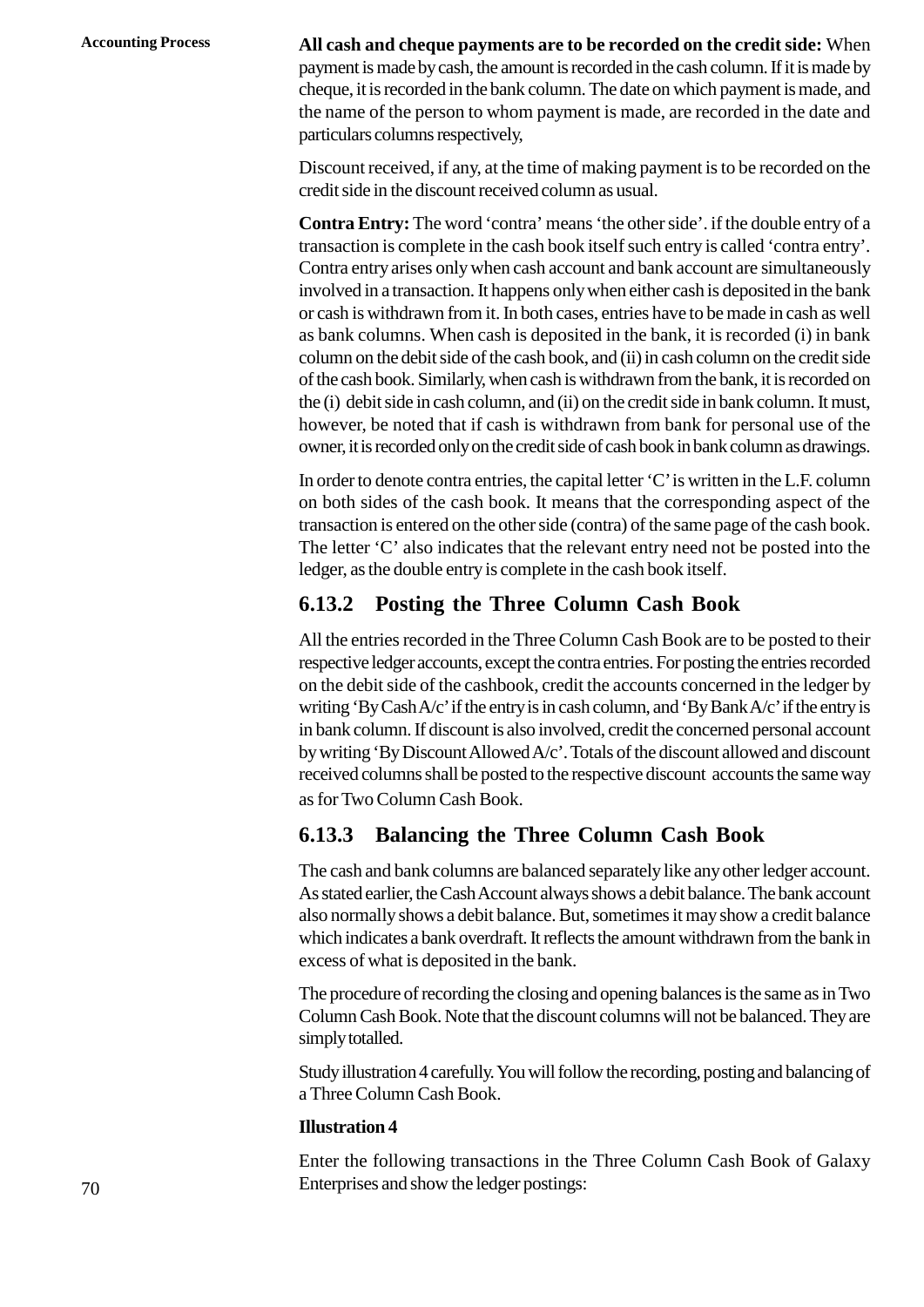|                 | 2018 |                                            |       |
|-----------------|------|--------------------------------------------|-------|
| July 15         |      | Cash in hand                               | 800   |
| $\zeta$ $\zeta$ | 15   | Balance in bank account                    | 4,500 |
| $\zeta$ $\zeta$ | 16   | Purchased goods and issued cheque          | 3,000 |
| 66              | 17   | Cash sales                                 | 4,000 |
| $\mbox{\bf 6}$  | 18   | Received from Saniad in full settlement of |       |
|                 |      | his account Rs.4,000 cheque                | 2,000 |
|                 |      | cash                                       | 1,950 |
| 66              | 20   | Cash deposited into bank                   | 5,000 |
| $\zeta$ $\zeta$ | 21   | Paid Rama Krishna by cheque                | 2,970 |
|                 |      | Received discount                          | 30    |
| 66              | 22   | Received from Bose                         | 1,680 |
|                 |      | Discount allowed                           | 20    |
| 66              | 24   | Cash withdrawn for office purpose          | 2,000 |
| 66              | 25   | Paid Mahantha in cash                      | 3,000 |
|                 |      | Discount allowed by him                    | 40    |
| $\leq$ $\leq$   | 26   | Paid for stationery                        | 100   |
| 66              | 28   | Deposited cash into bank                   | 2,000 |
| $\zeta$ $\zeta$ | 30   | Cash withdrawn from bank for personal      |       |
|                 |      | use of proprietor                          | 500   |

#### **Solution :**

**Joshi & Sons Cash Book (With Discount and Cash Columns)**

| <b>Solution:</b>               |                |              |                                   |        |              |              |                                                   |               |                                    |        |             |
|--------------------------------|----------------|--------------|-----------------------------------|--------|--------------|--------------|---------------------------------------------------|---------------|------------------------------------|--------|-------------|
|                                |                |              |                                   |        | Joshi & Sons |              | <b>Cash Book (With Discount and Cash Columns)</b> |               |                                    |        |             |
|                                |                |              |                                   | Rs.    |              |              |                                                   |               |                                    |        | Rs.         |
| Date                           | Particular     | I.F.         | <b>Discount</b><br><b>Allowed</b> | Cash   |              | Date         | Particula                                         | I.F.          | <b>Discount</b><br><b>Received</b> | Cash   | <b>Bank</b> |
| 2018                           |                |              |                                   | Rs.    | Rs.          | 2018         |                                                   |               | Rs.                                | Rs.    |             |
| July.15                        | To Balance c/d |              |                                   | 800    | 4,500        | July 16      | By Purchase A/c                                   |               |                                    |        | 3,000       |
| $\epsilon\,\epsilon$<br>17     | To Sales A/c   |              |                                   | 4,000  |              | $66$<br>20   | By Bank A/c                                       | $\mathcal{C}$ |                                    | 5,000  |             |
| $\textsf{c}\,\textsf{c}$<br>18 | To Samad       |              | 50                                | 1,950  | 2,000        | $\lq\lq$ 21  | By Rama Krishna                                   |               | 30                                 |        | 2,970       |
| $\lq\lq$ 20                    | To Cash A/c    | $\mathbf C$  |                                   |        | 5,000        | $\degree$ 24 | By Cash A/c                                       | $\mathcal{C}$ |                                    |        | 2,000       |
| $\degree$ 22                   | To Bose        |              | 20                                | 1680   |              | " 25         | By Mahanta                                        |               | 40                                 | 3000   |             |
| $\degree$ 24                   | To Bank A/c    | $\mathbf C$  |                                   | 2,000  |              | 66<br>26     | By Stationery A/c                                 |               |                                    | 100    |             |
| " 28                           | To Cash A/c    | $\mathsf{C}$ |                                   |        | 2,000        | $\lq\lq$ 28  | By Bank A/c                                       | $\mathcal{C}$ |                                    | 2,000  |             |
|                                |                |              |                                   |        |              | $66 -$<br>30 | By Drawings A/c                                   |               |                                    |        | 500         |
|                                |                |              |                                   |        |              | " 31         | By Balance c/d                                    |               |                                    | 330    | 5,030       |
|                                |                |              | 70                                | 10,430 | 13,500       |              |                                                   |               | $70\,$                             | 10,430 | 13,500      |
| Aug. 1                         | To Balance b/d |              |                                   | 330    | 5030         |              |                                                   |               |                                    |        |             |

# **LEDGER**

### **Sales Account**

|  | <b>LEDGER</b><br><b>Sales Account</b> |                        |       |
|--|---------------------------------------|------------------------|-------|
|  | 2018                                  |                        |       |
|  |                                       | July 17 By Sales $A/c$ | 4,000 |

24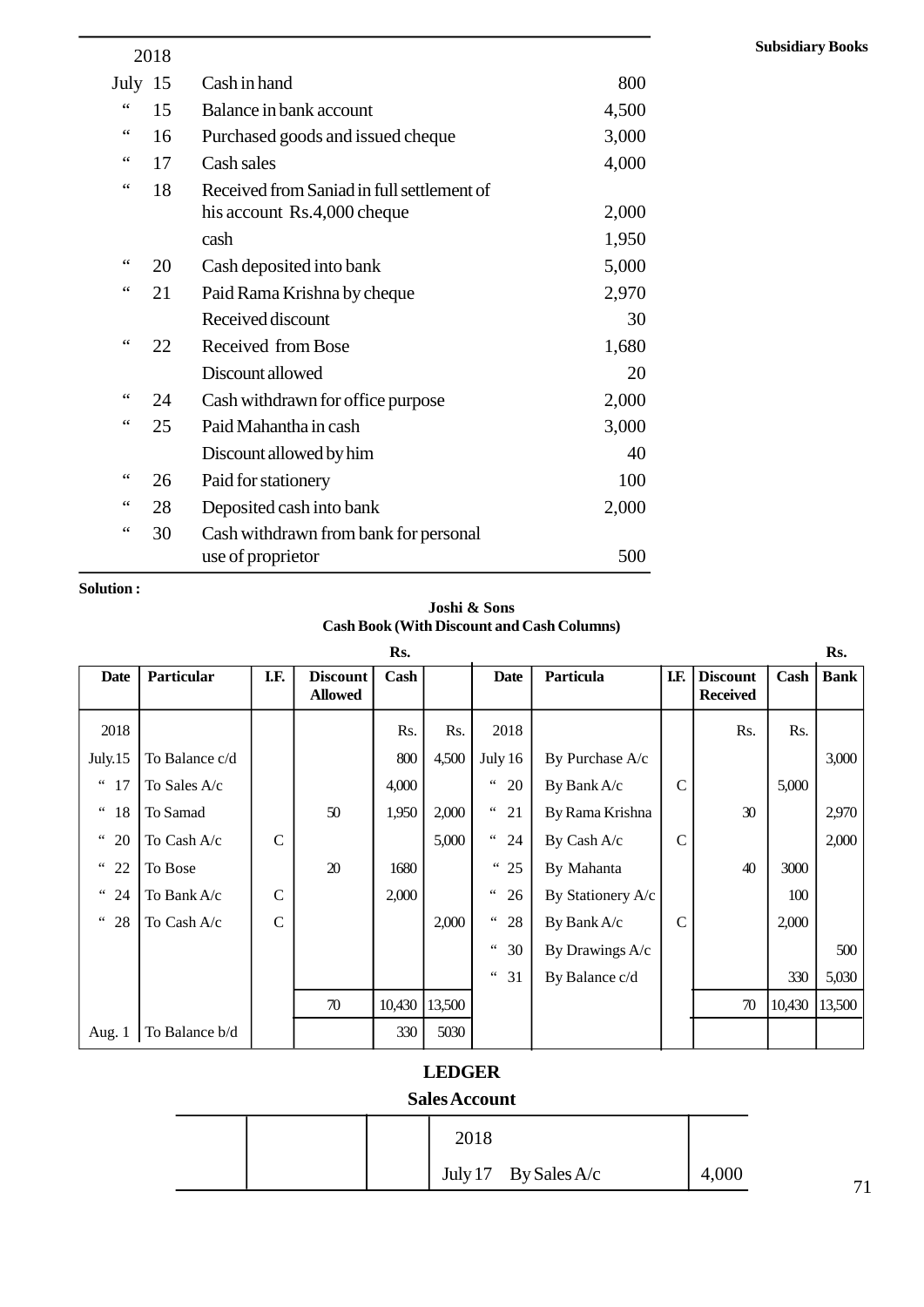#### **Accounting Process Sanad's Account**

|  | Sanad's Account |                     |       |
|--|-----------------|---------------------|-------|
|  | 2018            |                     |       |
|  | July 18         | By Discount Allowed | 50    |
|  | 66<br>18        | By Cash A/c         | 1,950 |
|  | 66<br>18        | By Bank A/c         | 2,000 |

#### **Bank Account**

| $10 \mid DY$ Dall $A/C$<br>2,000 |  |                     |                               |       |  |
|----------------------------------|--|---------------------|-------------------------------|-------|--|
|                                  |  | <b>Bank Account</b> |                               |       |  |
|                                  |  | 2018                |                               |       |  |
|                                  |  |                     | July 22   By Discount Allowed | 20    |  |
|                                  |  | $\,$ 6 6 $\,$<br>22 | By Cash A/c                   | 1,680 |  |

#### **Purchase Account**

|         |             | $\,66$<br>22            | By Cash A/c | 1,680 |
|---------|-------------|-------------------------|-------------|-------|
|         |             | <b>Purchase Account</b> |             |       |
| 2018    |             | Rs.                     |             |       |
| July 16 | To Bank A/c | 3,000                   |             |       |
|         |             |                         |             |       |

#### **Rama Krishna's Account**

|                     |                     | Rama Krishna's Account |  |  |
|---------------------|---------------------|------------------------|--|--|
| 2018                |                     | Rs.                    |  |  |
| July 21             | To Discount allowed | 30                     |  |  |
| $\leq$ $\leq$<br>21 | To Bank A/c         | 2.970                  |  |  |

#### **Mahendra'sAccount**

| 66   | 21        | To Bank A/c                | 2,970                     |  |  |
|------|-----------|----------------------------|---------------------------|--|--|
|      |           |                            | <b>Mahendra's Account</b> |  |  |
| 2018 |           |                            | Rs.                       |  |  |
|      | July $25$ | To Discount Received $A/c$ | 40                        |  |  |
| 66   | 25        | To Cash A/c                | 3,000                     |  |  |

# **Stationery Account**

| 66      | 25 | To Cash A/c                  | 3,000                     |  |  |
|---------|----|------------------------------|---------------------------|--|--|
|         |    |                              | <b>Stationery Account</b> |  |  |
| 2018    |    |                              | Rs.                       |  |  |
| July 26 |    | To $\operatorname{Cash} A/c$ | 100                       |  |  |
|         |    |                              | Drowings Account          |  |  |

# **Drawings Account**

| July 26 | To Cash A/c |                          | 100 |  |  |
|---------|-------------|--------------------------|-----|--|--|
|         |             | <b>Drawings Account</b>  |     |  |  |
| 2018    |             |                          | Rs. |  |  |
| July 30 | To Bank A/c |                          | 500 |  |  |
|         |             | Discount Allowed Account |     |  |  |

#### **Discount Allowed Account**

| To Bank A/c | 500                             |                                     |                                                                     |
|-------------|---------------------------------|-------------------------------------|---------------------------------------------------------------------|
|             |                                 |                                     |                                                                     |
|             | Rs.                             |                                     |                                                                     |
|             |                                 |                                     |                                                                     |
|             | 70                              |                                     |                                                                     |
|             |                                 |                                     |                                                                     |
|             | 2018                            |                                     |                                                                     |
|             |                                 |                                     | 70                                                                  |
|             | By Sundries as<br>per Cash book | Discount Allowed Account<br>July 31 | <b>Discount Received Account</b><br>By Sundries as<br>per Cash book |

25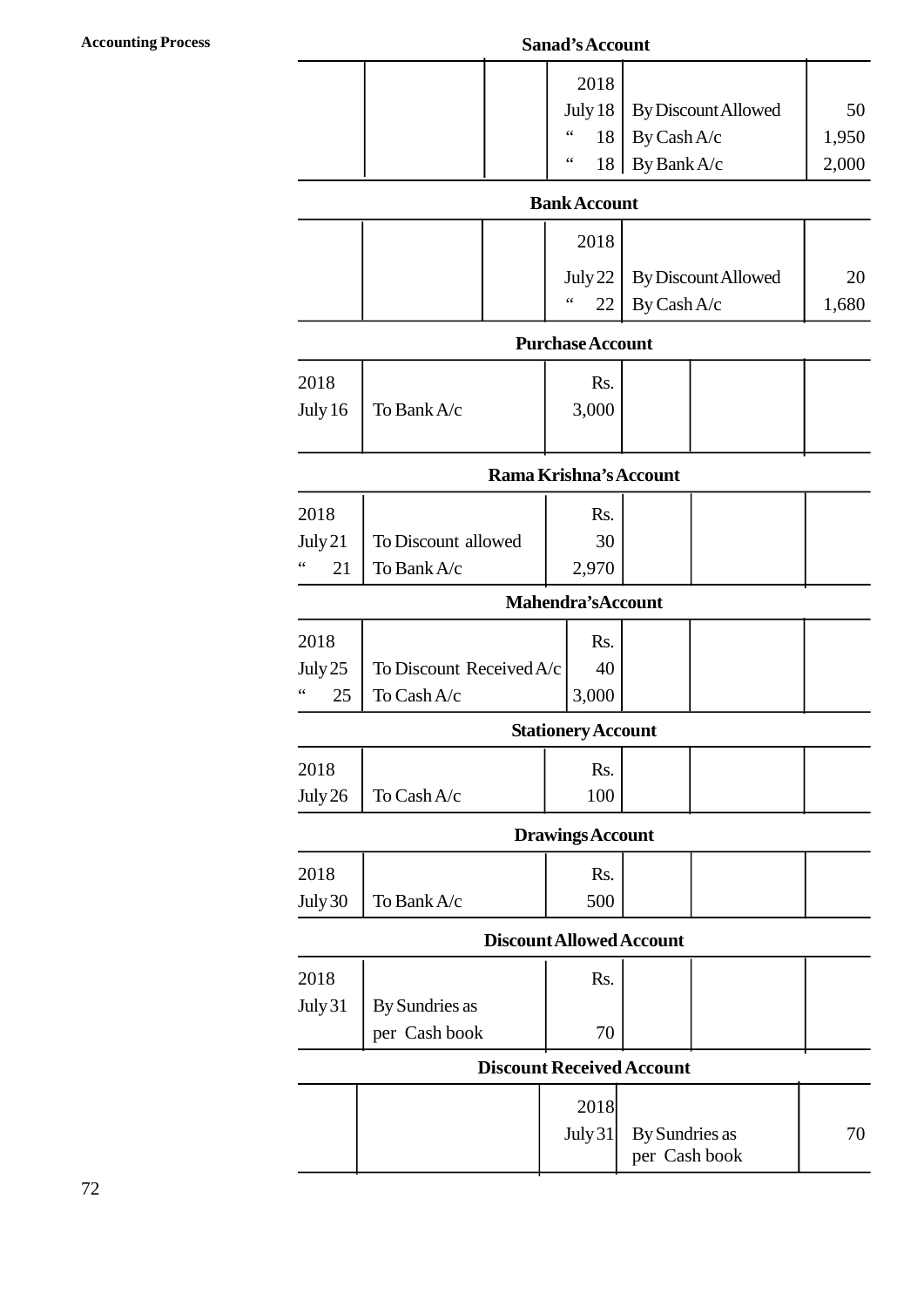In illustration 4, you will notice that the total of bank column on the debit side is more than the total of bank column on the credit side of the cash book. This indicates that there is money in the bank. If, however, the total of bank column on the debit side is less than the total on the credit side, it will reflect an overdraft in the bank. You will find this in Illustration 5.

# **1.13.4 Special Points Regarding Cheques Received**

Generally, cheques received from various parties are deposited in the bank on the same day. However, for some reason, if a cheque is not sent to the bank on the day of receipt, it can be entered in the cash column, treating the cheque as cash. Then, the day it is sent to the bank, it can be recorded in the cash book as cash deposit in the bank in the form of a contra entry. For example, on April 8, a cheque for Rs. 500 is received from Rao and it is sent to the bank on April 11. The entries in cash book will appear as follows:

Banking Transactions and Three Column Cash Book

### **Cash Book (Cash and Bank Column only)**

| <b>Cash Book</b><br>(Cash and Bank Column only) |             |               |      |             |      |                       |             |      |             |
|-------------------------------------------------|-------------|---------------|------|-------------|------|-----------------------|-------------|------|-------------|
| Dr.                                             |             |               |      |             |      |                       |             |      | Cr.         |
| Date                                            | Particulars | L.F.          | Cash | <b>Bank</b> | Date | Particulars           | L.F.        | Cash | <b>Bank</b> |
| 2018                                            |             |               | Rs.  | Rs.         | 2018 |                       |             | Rs.  | Rs.         |
| Apr. 8                                          | To Rao      |               | 500  |             |      | Apr. 11 By Bank $a/c$ | $\mathbf C$ | 500  |             |
| $\lq$ 11                                        | To Cash A/c | $\mathcal{C}$ |      | 500         |      |                       |             |      |             |

Normally, this procedure is avoided. The entry is made directly in the bank column on the day the cheque is deposited in the bank. In the absence of any specific instructions, it can be presumed that the cheque received from a party was sent to the bank for collection on the same day.

Sometimes, a cheque received by the firm may not be deposited in the bank but may be endorsed to a third party. In that case, the cheque received will be recorded first in the cash column on the debit side of the cash book and then on its credit side in the cash column. This ensures entries in the personal accounts of (i) the party from whom it is received, and (ii) the party to whom it is endorsed. For example, on April 12, a cheque for Rs. 800 was received from Ganpati and it was endorsed on April 14, in favour of Shiva, a creditor of the firm. The entries in cash book will appear as follows:

### **Cash Book (Cash Column only)**

| TOIIOWS:<br><b>Cash Book</b><br>(Cash Column only) |                                                                                                                                                                                                                                                                                          |      |            |                 |                                        |      |            |  |  |
|----------------------------------------------------|------------------------------------------------------------------------------------------------------------------------------------------------------------------------------------------------------------------------------------------------------------------------------------------|------|------------|-----------------|----------------------------------------|------|------------|--|--|
| Dr.                                                |                                                                                                                                                                                                                                                                                          |      |            |                 |                                        |      | Cr.        |  |  |
| Date                                               | Particulars                                                                                                                                                                                                                                                                              | L.F. | Amount     | Date            | Particulars                            | L.F. | Amount     |  |  |
| 2018<br>Apr. 12                                    | To Ganpati                                                                                                                                                                                                                                                                               |      | Rs.<br>800 | 2018<br>Apr. 14 | By Shiva a/c                           |      | Rs.<br>800 |  |  |
| $\sim$ $\sim$                                      | $\mathbf{1}$ , and $\mathbf{1}$ , and $\mathbf{1}$ , and $\mathbf{1}$ , and $\mathbf{1}$ , and $\mathbf{1}$ , and $\mathbf{1}$ , and $\mathbf{1}$ , and $\mathbf{1}$ , and $\mathbf{1}$ , and $\mathbf{1}$ , and $\mathbf{1}$ , and $\mathbf{1}$ , and $\mathbf{1}$ , and $\mathbf{1}$ , |      |            |                 | $\mathbf{1}$ $\mathbf{1}$ $\mathbf{1}$ |      |            |  |  |

Sometimes, a cheque sent to the bank for collection may be dishonoured. In that case, the bank will return the cheque along with the advice stating the cause of dishonour. Whatever the firm may do to realise its payment from the concerned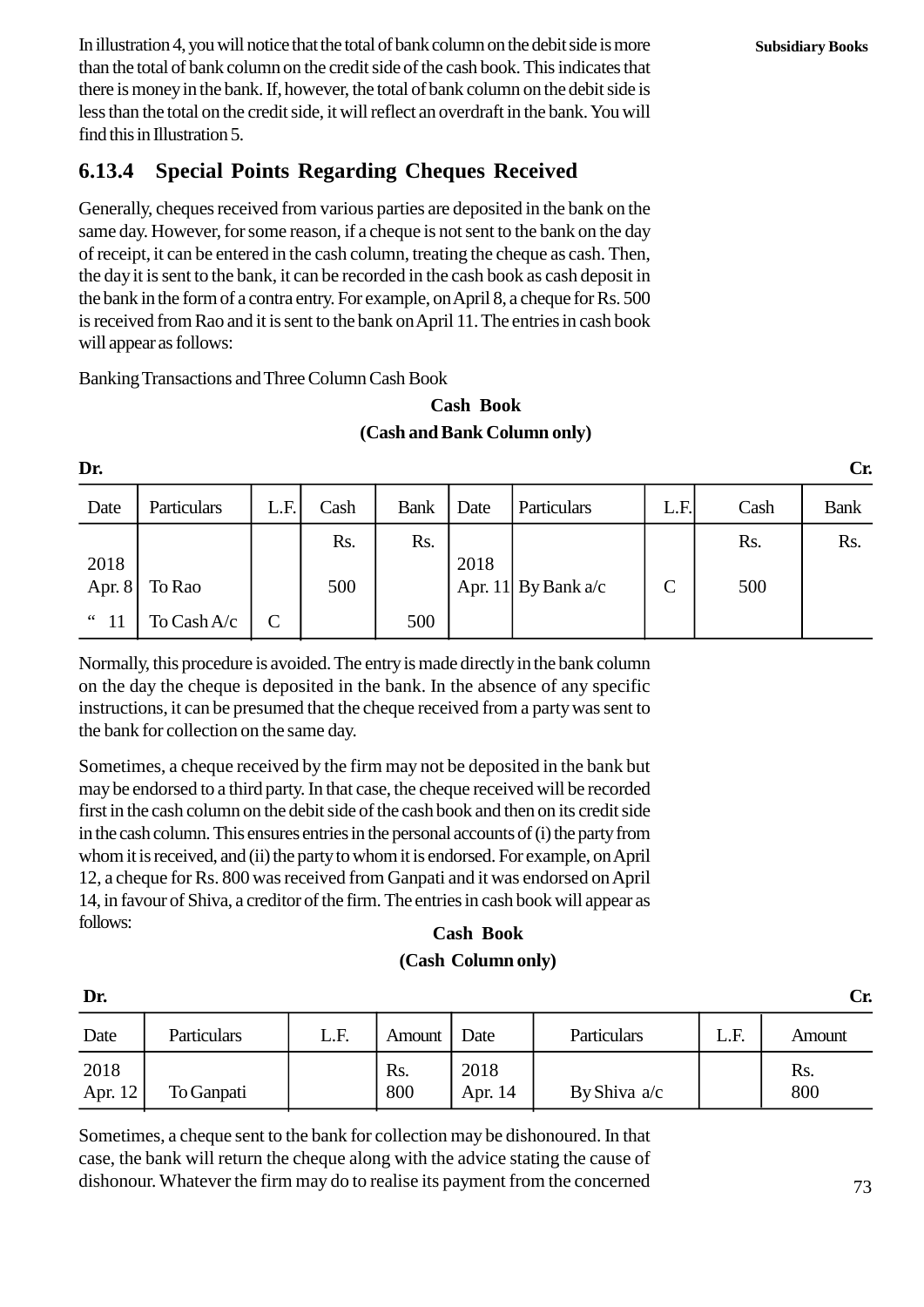**Accounting Process** party, the entry for dishonour of the cheque must immediately be recorded in the cash book. The entry will be made on the credit side in bank column. This nullifies the effect of the entry made earlier at the time of receiving and depositing the cheque in the bank. For example, on April 16, a cheque for Rs. 750 was received from Yogesh and sent to bank for collection on the same day. The bank dishonoured the cheque and returned it on April 20. The entries in the cash book will appear as follows:

# **Cash Book (Bank Column only)**

| <b>Cash Book</b><br>(Bank Column only) |             |      |                     |                 |             |      |            |  |  |  |
|----------------------------------------|-------------|------|---------------------|-----------------|-------------|------|------------|--|--|--|
| Dr.<br>Cr.                             |             |      |                     |                 |             |      |            |  |  |  |
| Date                                   | Particulars | L.F. | Amount <sup>'</sup> | Date            | Particulars | L.F. | Amount     |  |  |  |
| 2018<br>Apr. 16                        | To Yogesh   |      | Rs.<br>750          | 2018<br>Apr. 20 | By Yogesh   |      | Rs.<br>750 |  |  |  |

#### **Check Your Progress E**

Fill in the blanks.

- 1. All deposits into the bank are recorded in bank column on the………………… side of the cash book.
- 2. All withdrawals from the bank are recorded in bank column on the ………… …………… side of the cash book.
- 3. If debit as well as the credit aspects of a transaction are recorded in the cash book itself it is called…………………
- 4. When a cheque received on a particular date is not deposited the same day into bank, it is entered in ............. column on the debit side of the cash book.
- 5. When a cheque received is endorsed, it is recorded in cash column on…… …………… sides of the cash book.
- 6. When a cheque is returned dishohoured, it is recorded on the………………… side of the cash book in bank column.

#### **Illustration 5**

| 2018   |                                                        | Rs.                                       |                                                                               |
|--------|--------------------------------------------------------|-------------------------------------------|-------------------------------------------------------------------------------|
| July 1 | Cash in hand                                           | 40,000                                    |                                                                               |
|        | He opened a current account with a bank                | 36,000                                    |                                                                               |
| 3      | Purchased goods for cash                               | 600                                       |                                                                               |
|        | and by cheque                                          | 1,500                                     |                                                                               |
|        | Sold goods for cash                                    | 800                                       |                                                                               |
| 6      | Sold goods to Mohan and received a cheque for the same | 1,200                                     |                                                                               |
| 8      | Deposited Mohan's cheque in the bank                   | 1,200                                     |                                                                               |
| 9      | Purchased stationery by cheque                         | 200                                       |                                                                               |
| 10     | Cash sales                                             | 2,000                                     |                                                                               |
|        |                                                        | lustration 5<br>nd balance the same.<br>5 | ecord the following transactions in Three Column Cash Book of Balaji Agencies |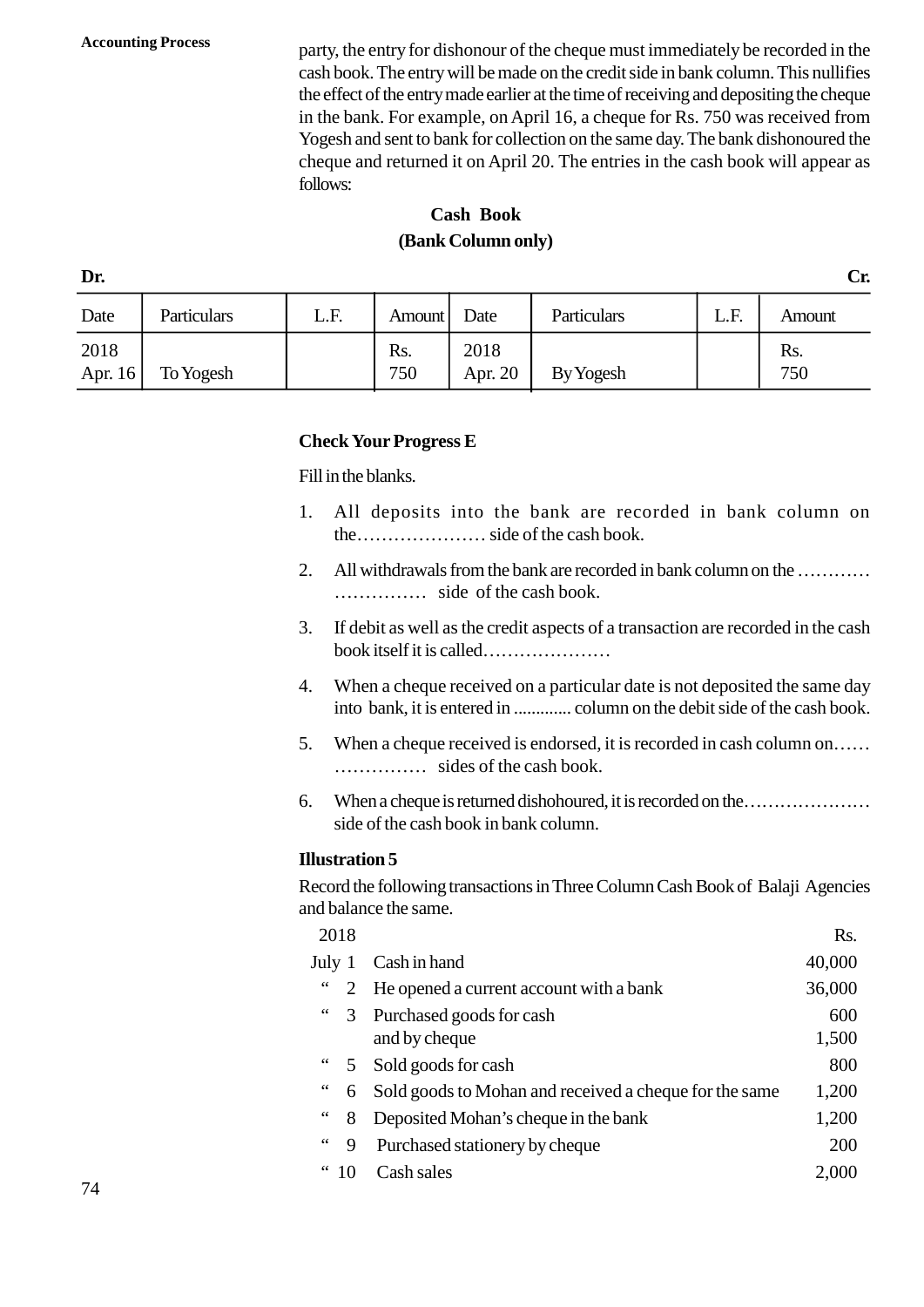|                 |    | Rolaii Agangias Cosh Rook                                |              |
|-----------------|----|----------------------------------------------------------|--------------|
| $\zeta$ $\zeta$ | 31 | Deposited Cash in excess of                              | 500          |
| $\zeta$ $\zeta$ | 30 | Paid rent by cheque                                      | 600          |
| $\zeta$ $\zeta$ | 28 | Paid sundry expenses in cash                             | 200          |
| $\zeta$ $\zeta$ | 27 | Issued cheque for purchase of machinery                  | 40,000       |
| $\zeta$ $\zeta$ | 26 | Withdrew from bank for personal use                      | 1,600        |
| $\zeta$ $\zeta$ | 25 | Received a cheque from Gagan. It was endorsed to Ram     | 700          |
| $\zeta$ $\zeta$ | 24 | Joseph's cheque returned dishonoured                     | 1,500        |
| $\zeta$ $\zeta$ | 22 | Paid Subhan & Co. by cheque<br>Received discount         | 975<br>25    |
| $\zeta$ $\zeta$ | 20 | Balaji paid his son's college fees in cash               | 400          |
| $\zeta$ $\zeta$ | 18 | Withdrew cash from the bank for office use               | 1,500        |
| $\mbox{\bf 6}$  | 17 | Received a cheque from Joseph                            | 1,500        |
|                 |    | Received discount                                        | 40           |
|                 | 16 | Paid to Ravi in cash<br>cheque                           | 500<br>2,500 |
| $\zeta$ $\zeta$ |    | Allowed him discount                                     | 50           |
|                 |    | cheque                                                   | 1,400        |
| $\zeta$ $\zeta$ | 15 | Received from Madhu cash                                 | 1,000        |
| $\zeta$ $\zeta$ | 13 | Misra paid directly into bank account                    | 1,000        |
| $\zeta$ $\zeta$ | 12 | Deposited cash in the bank                               | 3,000        |
| $\mbox{\bf 6}$  | 11 | Issued cheque for cash purchase of furniture to Woodland | 2,500        |

### **Balaji Agencies Cash Book**

| $\zeta$ $\zeta$<br>Deposited Cash in excess of<br>31                                                                                                                                                                                                                                     |                                                                                                                                                                                           |                                                                           |                     |                                                                 | 500                                                                 |                                                                                                                          |                                                                                                                                                                                                                  |                                                                 |                      |                                                             |                                                                         |
|------------------------------------------------------------------------------------------------------------------------------------------------------------------------------------------------------------------------------------------------------------------------------------------|-------------------------------------------------------------------------------------------------------------------------------------------------------------------------------------------|---------------------------------------------------------------------------|---------------------|-----------------------------------------------------------------|---------------------------------------------------------------------|--------------------------------------------------------------------------------------------------------------------------|------------------------------------------------------------------------------------------------------------------------------------------------------------------------------------------------------------------|-----------------------------------------------------------------|----------------------|-------------------------------------------------------------|-------------------------------------------------------------------------|
|                                                                                                                                                                                                                                                                                          |                                                                                                                                                                                           |                                                                           |                     |                                                                 |                                                                     |                                                                                                                          | <b>Balaji Agencies Cash Book</b>                                                                                                                                                                                 |                                                                 |                      |                                                             |                                                                         |
| Date                                                                                                                                                                                                                                                                                     | Particulars                                                                                                                                                                               | L.F.                                                                      | Discount<br>Allowed | Cash                                                            | Bank                                                                | Date                                                                                                                     | Particulars                                                                                                                                                                                                      | L.F.                                                            | Discount<br>Received | Cash                                                        | <b>Bank</b>                                                             |
| 2018<br>July 1<br>$\zeta\,\zeta$<br>$\overline{2}$<br>$\,$ 6 $\,$<br>5<br>$\zeta$ $\zeta$<br>6<br>8<br>10<br>$\zeta\,\zeta$<br>12<br>$\leftrightsquigarrow$<br>13<br>$\zeta\,\zeta$<br>15<br>$\leftrightsquigarrow$<br>17<br>$\,$ 6 $\,$<br>18<br>$\,$ 6 $\,$<br>25<br>31<br>$\,$ 6 $\,$ | To Balance b/d<br>To Cash A/c<br>To Sales A/c<br>To Sales A/c<br>To Cash A/c<br>To Sales A/c<br>To Cash A/c<br>To Misra<br>To Madhu<br>To Joseph<br>To BankA/c<br>To Gagan<br>To Cash A/c | $\mathcal{C}$<br>$\mathbf C$<br>$\mathbf C$<br>$\mathbf C$<br>$\mathbf C$ | Rs.<br>50           | Rs.<br>40,000<br>800<br>1,200<br>2,000<br>1,000<br>1,500<br>700 | Rs.<br>36,000<br>1,200<br>3,000<br>1,000<br>1,400<br>1,500<br>4,100 | 2018<br>July 2<br>"3<br>$\lq\lq 8$<br>$\lq q$<br>"11<br>"12<br>" <sup>16</sup><br>"18<br>"20<br>"22<br>"24<br>"25<br>"26 | By Bank A/c<br>By Purchases A/c<br>By Bank A/c<br>By Stationery A/c<br>By Furniture A/c<br>By Bank A/c<br>By Ravi<br>By Cash A/c<br>By Drawings A/ c<br>By Subhan & Co<br>By Joseph<br>By Ram<br>By Drawings A C | $\mathcal{C}$<br>$\mathcal{C}$<br>$\mathcal{C}$<br>$\mathsf{C}$ | Rs.<br>40<br>25      | Rs.<br>36,000<br>600<br>1,200<br>3,000<br>500<br>400<br>700 | Rs.<br>1,500<br>200<br>2,500<br>2,500<br>1,500<br>975<br>1,500<br>1,600 |
| $\,$ 6 $\,$<br>31<br>Aug.1                                                                                                                                                                                                                                                               | To Balance c/d<br>To Balance b/d                                                                                                                                                          | 50                                                                        | 47,200              | 52,875<br>500                                                   | 4,675                                                               | "27<br>"28<br>"30<br>"31<br>"31<br>Aug.1                                                                                 | By Machinery A/c<br>By Sundry exp.A/c<br>By Rent A/c<br>By Bank A/c<br>By Balance c/d<br>By Balance b/d                                                                                                          | $\mathcal{C}$<br>65                                             | 47,200               | 200<br>4,100<br>500<br>52,875                               | 40,000<br>600<br>4,675                                                  |

**Subsidiary Books**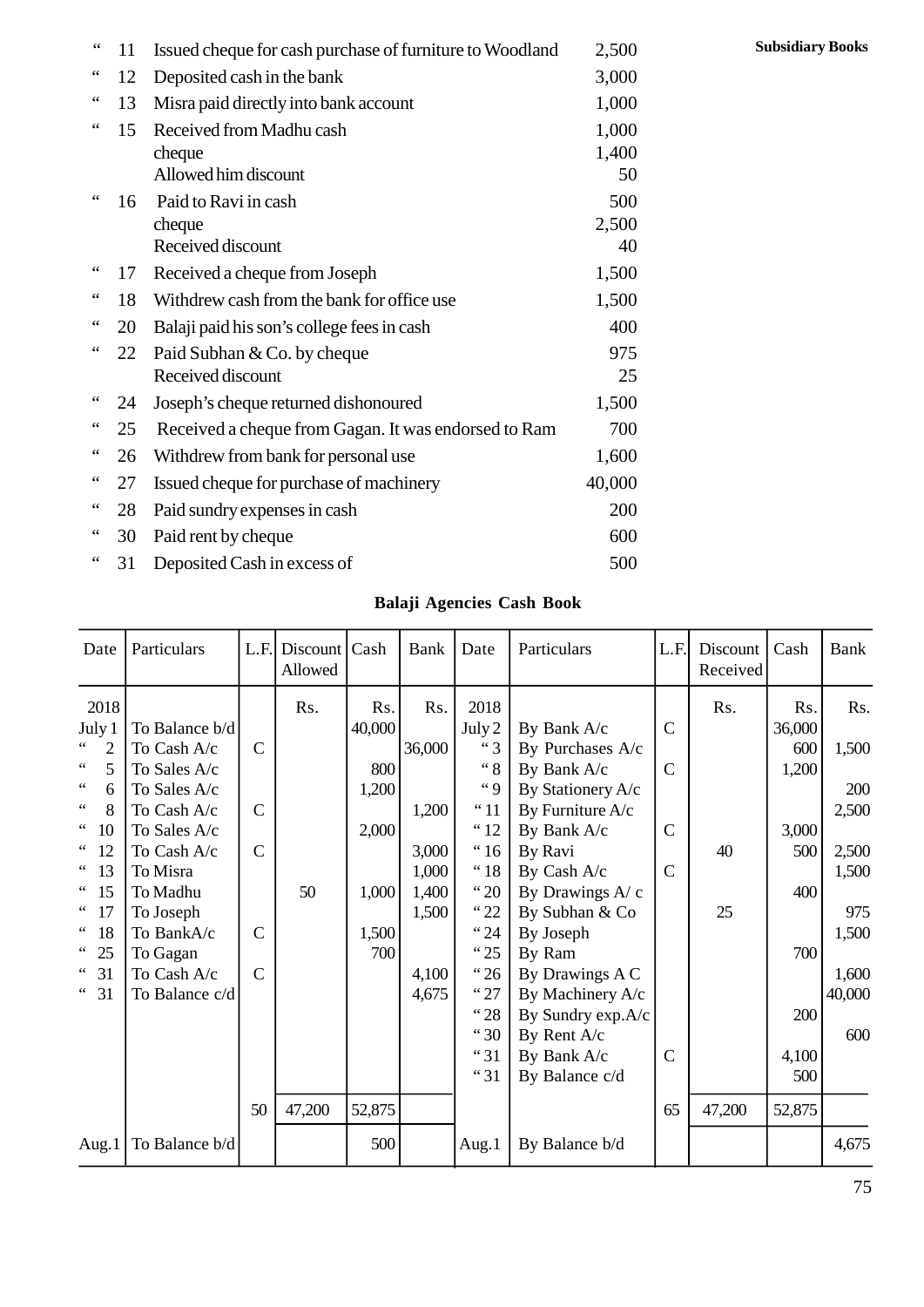- Note :<br>1. When cheques are received from parties, unless otherwise specified, it is<br>assumed that they are deposited in the bank on the same day. But, in case of assumed that they are deposited in the bank on the same day. But, in case of the transaction dated July 6, the cheques was received on July 6, but was deposited in the bank on July 8. Hence on July 6, it is recorded as the cash column on the debit side, and on July 8, it is shown as cash deposit through a contra entry. 2. Con July 17, Joseph gave a cheque for Rs. 1,500 which was duly entered on the debit side, and on July 8, it is shown as cash deposit through a contra entry.<br>
2. On July 17, Joseph gave a cheque for Rs. 1,500 which was d
- the debit side. On July 24, the cheque was returned dishonoured. When a cheque is dishonoured, the rule is to reverse the entry made earlier. Hence, on July 24, an entry has been passed on the credit side in the bank column. This nullifies the entry made on July 17. 3. Con July 25, a cheque was received from Gagan which was endorsed to Ram.<br>3. Con July 25, a cheque was received from Gagan which was endorsed to Ram.<br>3. Con July 25, a cheque was received from Gagan which was endorsed t
- It has been first entered in the cash column on the debit side on July 25, and then on the credit side on the same date. 4. Con July 25, a cheque was received from Gagan which was endorsed to Ram.<br>
1. It has been first entered in the cash column on the debit side on July 25, and<br>
1. The credit side total of the bank column is Rs 52,875 and t
- Rs 48,200. It means that there is a credit balance of Rs. 4,675 in the bank account. As you know this is a case of overdraft. On July31, it has been shown on the debit side of the cash book making two sides equal, and then on August 1, it is recorded on the credit side of the bank column.

# **1.14 PURCHASES JOURNAL**

While studying sub-division of journal, you learnt that Purchases Journal is used for recording credit purchases of goods and raw materials. The goods or raw materials can be purchased either on cash basis or on credit basis. When they are purchased on cash basis, the entry is made in the cash book. But when they are purchased on credit, they are recorded in the Purchases Journal. Note that the credit purchases of fixed assets like typewriter, vehicle, etc., are not recorded in this book. They are recorded in Journal Proper about which you will learn later. The Purchases Journal is also called 'Purchases Book', 'Purchases Day Book', and 'Invoice Book'.

# **1.14.1 Invoice**

When you purchase something from a shop, you receive a bill Such bill is called 'invoice'. It contains the details pertaining to the quantity, description, price, total amount, and trade discount, if any. Thus, an invoice is a business document giving full details of the goods purchased. It is a 'Purchase Invoice' or 'Inward invoice' for the purchaser and a 'Sales Invoice' or 'Outward Invoice' for the seller. Entries in the Purchases Journal are made on the basis of the purchase invoices received (inward invoices). Look at Figure 6.8 for a specimen of an invoice.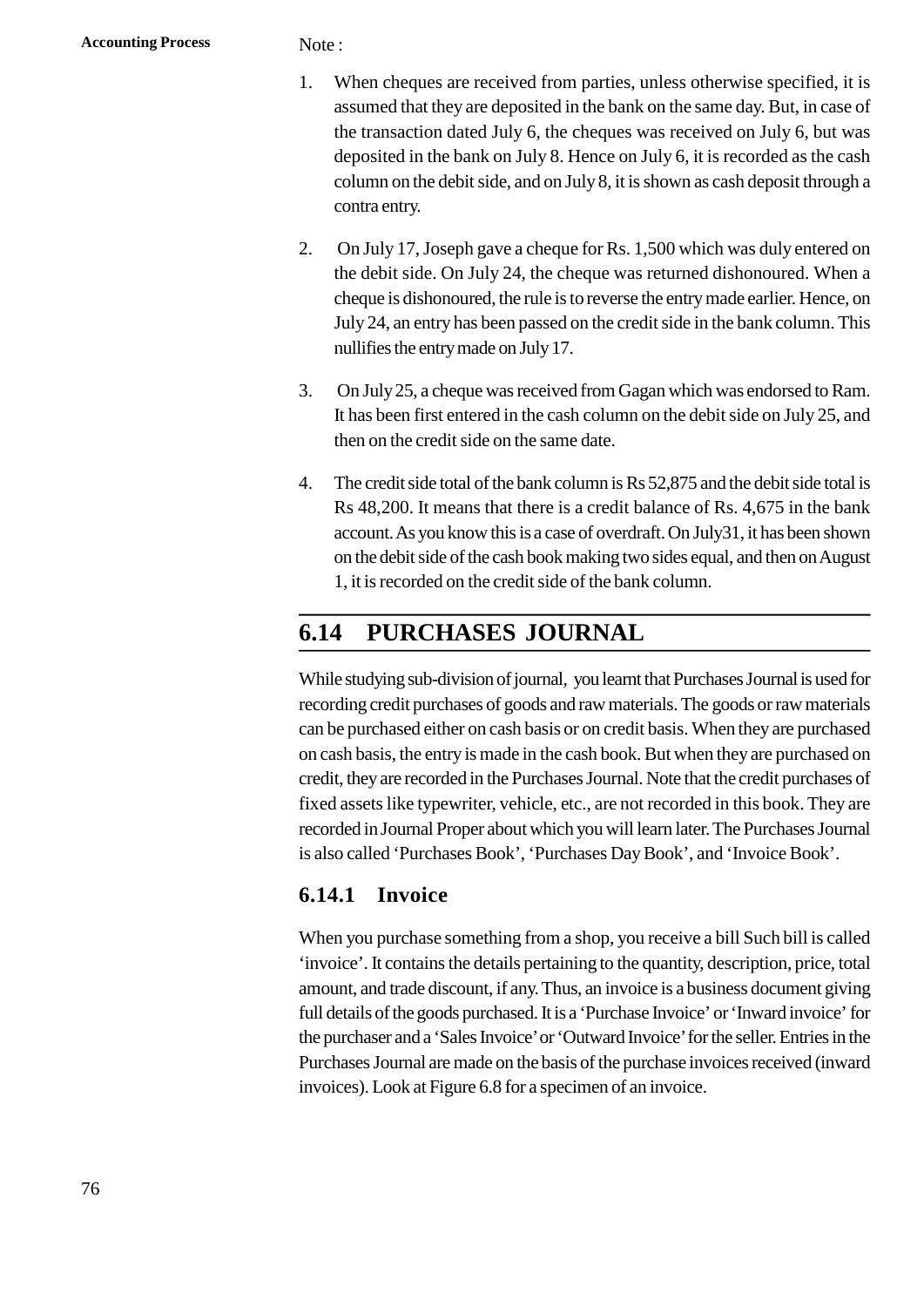#### **Book Lovers Private Limited Hyderabad**

|                 | $\mathbf{A}$ , we would                                         |                                 |                 |
|-----------------|-----------------------------------------------------------------|---------------------------------|-----------------|
| No.3891<br>To   |                                                                 |                                 | Date: 15-7-2018 |
|                 | M/s. Book Paradise, Nagpur                                      |                                 |                 |
| <b>Quantity</b> | <b>Particulars</b>                                              | Rate per<br>unit                | <b>Total</b>    |
| 10 Copies       | Principles and Practice of Accountancy<br>by R. Srirani         | Rs.<br>25.00                    | Rs.<br>250.00   |
|                 | Less: Discount 10%<br>(Rupees two hundred and twenty five only) |                                 | 25.00<br>225.00 |
|                 |                                                                 | For Book Lovers Private Limited | <b>XXXXX</b>    |

**Fig. 1.8**

# **1.14.2 Recording in the Purchases Journal** Look

| 1.14.2<br><b>Recording in the Purchases Journal Look</b>     |                                |                                        |      |               |                |  |  |  |  |  |
|--------------------------------------------------------------|--------------------------------|----------------------------------------|------|---------------|----------------|--|--|--|--|--|
| at Figure 1.9. It shows the Proforma of a Purchases Journal. |                                |                                        |      |               |                |  |  |  |  |  |
|                                                              |                                | <b>Purchases Journal</b>               |      |               |                |  |  |  |  |  |
| Date                                                         | <b>Name of</b><br>the supplier | <b>Inward invoice</b><br><b>Number</b> | L.F. | <b>Amount</b> | <b>Remarks</b> |  |  |  |  |  |
| $\bf(1)$                                                     | (2)                            | (3)                                    | (4)  | (5)           | <b>(6)</b>     |  |  |  |  |  |
|                                                              |                                |                                        |      | Rs.           |                |  |  |  |  |  |

**Purchases Journal**

**Fig. 1.9**

The Purchases Journal has six columns.

**Column 1:**It is meant for writing the date of purchase.

**Column 2:** In this column, you write the name and address of the supplier.

**Column 3:**The inward invoice number is recorded in this column. As stated earlier, when you purchase goods on credit, you get an invoice from the supplier. Although it bears a number, you have to accord your own serial numbers to all inward invoices for easy reference. It is this serial number which will be entered in the inward invoice column of the Purchase Journal.

**Column 4:**In this column, you will write the page number of the account in ledger where posting is done.

**Column 5:** In this column, the amount payable to the supplier is recorded. You must note that the amount payable is arrived at after deducting the trade discount, if any. For example, see the invoice given in Figure 1.8. The amount payable is Rs. 225. If, some sales tax is also involved, the amount payable should include that also.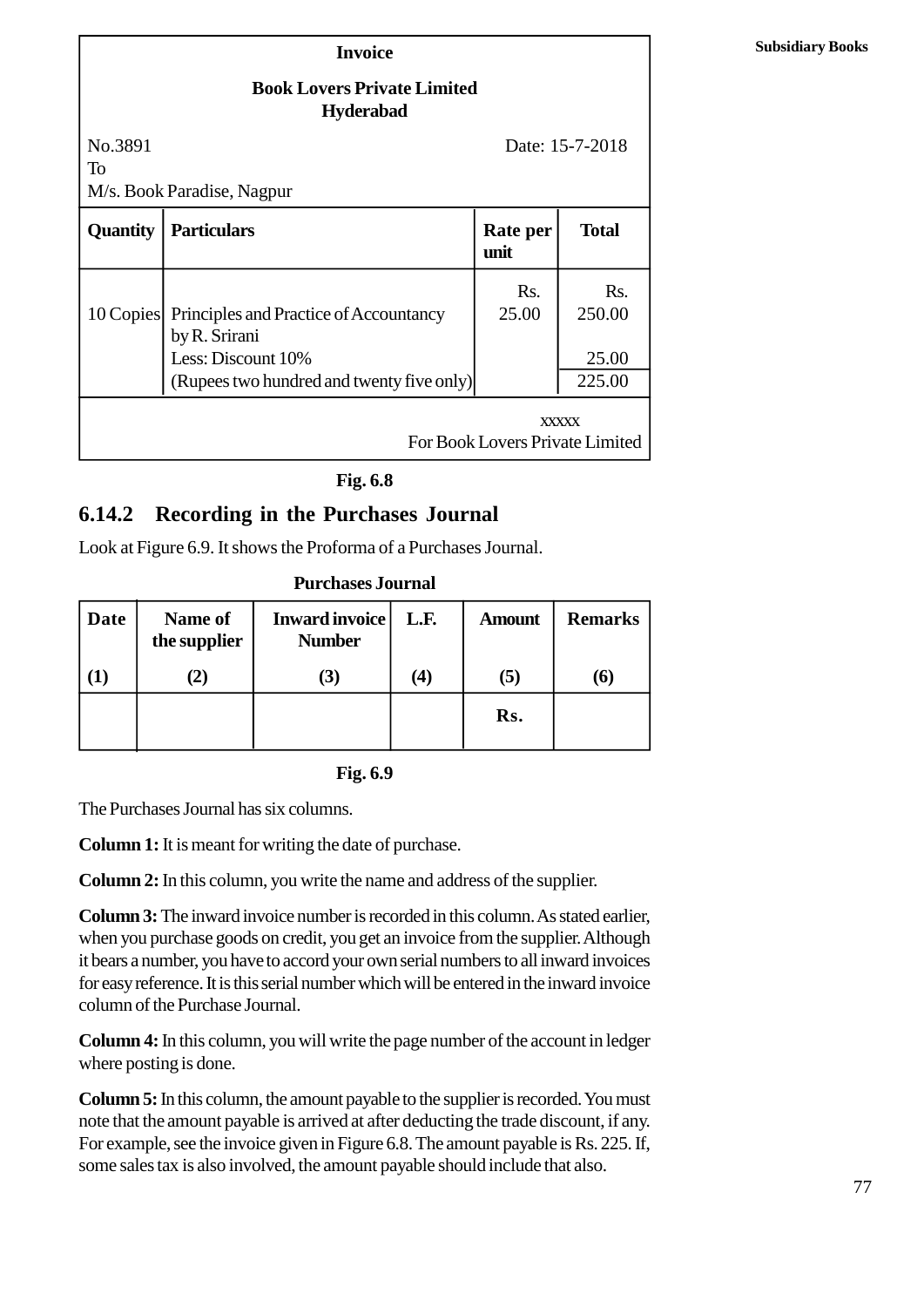**Accounting Process Column 6:**Any other relevant information is to be recorded in this column. Information such as the date on which the amount of the bill is payable and the date on which it is actually paid may be noted in this column.

# **1.14.3 Posting the Purchases Journal**

The transactions recorded in the Purchases Journal are to be posted to their respective personal accounts in the ledger. When a purchase is made on credit, the supplier becomes the creditor for the firm. Hence, every credit purchase recorded in the Purchases Journal is posted on the credit side of the personal account of the supplier by writing 'By Purchases A/c' in particulars column. The Purchases Journal is totalled periodically, say, weekly or monthly. This total is posted to the debit side of Purchases Account in the ledger by writing 'To Sundries—as per Purchases Journal'.

Thus, you observe that posting of Purchases Journal involves two steps: (i) posting each purchase to the credit of the respective personal accounts of suppliers, and (ii) posting the total purchases to the debit of the Purchases Account. With this, double entry for credit purchases is complete. Look at illustration 6 for recording i the Purchases Journal and its posting into ledger.

#### **Illustration 6**

|                                       | Record the following transactions in the Purchases Journal of M/s. Dharam Chand<br>$\&\text{Co.},\text{and show the leader positions.}$ |       |
|---------------------------------------|-----------------------------------------------------------------------------------------------------------------------------------------|-------|
| 2018                                  |                                                                                                                                         | Rs.   |
| July 1                                | Bought goods from Shreedhar                                                                                                             | 5,000 |
| $\frac{1}{2}$                         | Purchased goods from Shreekant                                                                                                          | 4,000 |
| $\degree$ 3                           | Purchased from Shreenivas goods worth                                                                                                   | 2,500 |
| $\,$ $\,$ $\,$ $\,$<br>$\overline{4}$ | Shreedhar sold us goods                                                                                                                 | 1,500 |
| $\frac{1}{2}$ 5                       | Purchased goods from Shreenivas subject to a<br>trade discount of 10%                                                                   | 3,000 |
| 66<br>6                               | Bought from Shreekant goods worth with discount of 20%                                                                                  | 3,500 |
|                                       | Dharam Chand & Co.                                                                                                                      |       |

| $\zeta$ $\zeta$<br>3,500<br>Bought from Shreekant goods worth with discount of 20%<br>6 |                      |                                    |      |               |                |  |  |  |  |  |
|-----------------------------------------------------------------------------------------|----------------------|------------------------------------|------|---------------|----------------|--|--|--|--|--|
| Dharam Chand & Co.<br><b>PURCHASES JOURNAL</b>                                          |                      |                                    |      |               |                |  |  |  |  |  |
| <b>Date</b>                                                                             | Name of the supplier | <b>Inward</b><br>invoice<br>number | L.F. | <b>Amount</b> | <b>Remarks</b> |  |  |  |  |  |
|                                                                                         |                      |                                    |      | Rs.           |                |  |  |  |  |  |
| 2018                                                                                    | Shreedhar            | 25                                 |      | 5,000         |                |  |  |  |  |  |
| July 1                                                                                  | Shreekant            | 26                                 |      | 4,000         |                |  |  |  |  |  |
| $\zeta$ $\zeta$<br>2                                                                    | <b>Shreenivas</b>    | 27                                 |      | 2,500         |                |  |  |  |  |  |
| $\,$ 6 $\,$<br>3                                                                        | Shreedhar            | 28                                 |      | 1,500         |                |  |  |  |  |  |
| $\zeta$ $\zeta$<br>$\overline{4}$                                                       | <b>Shreenivas</b>    | 29                                 |      | 2,700         |                |  |  |  |  |  |
| $\zeta$ $\zeta$<br>5                                                                    | Shreekant            | 30                                 |      | 2,800         |                |  |  |  |  |  |
| $\zeta$ $\zeta$<br>6                                                                    | Total                |                                    |      | 18,500        |                |  |  |  |  |  |

### **Dharam Chand & Co. PURCHASES JOURNAL**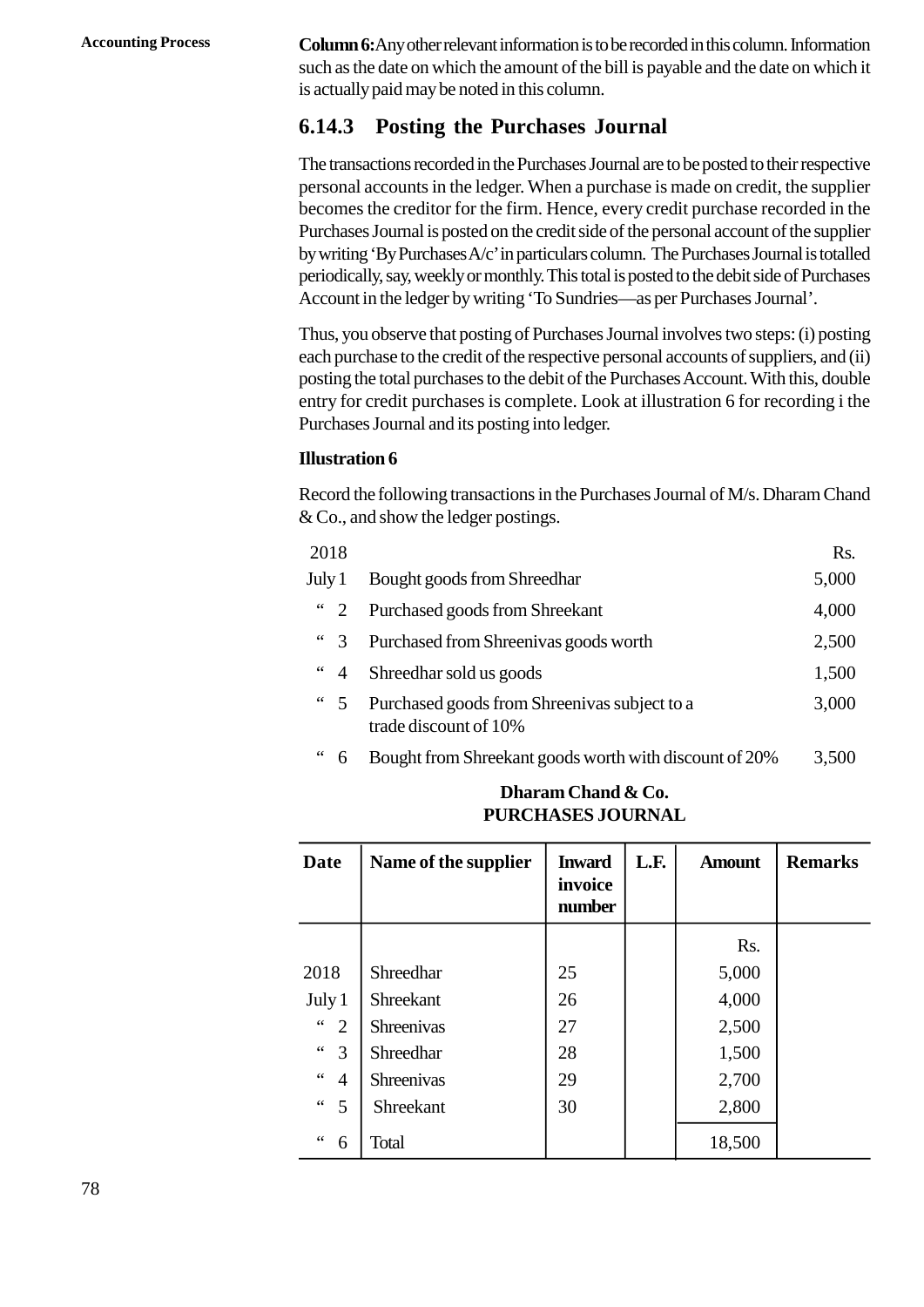Note: i) The inward invoice numbers are imaginary.<br>ii) Sometimes, the particulars of items purchased contains

i) The inward invoice numbers are imaginary.<br>
ii) Sometimes, the particulars of items purchased can also be given with<br>
each entry. each entry.

But it is considered unnecessary because the details are available in the invoice, the serial numbers of which are duly given in the Purchases Journal.

#### **LEDGER Shreedhar's Account**

| <b>LEDGER</b><br><b>Shreedhar's Account</b> |  |                                 |                                 |                                          |       |  |  |  |
|---------------------------------------------|--|---------------------------------|---------------------------------|------------------------------------------|-------|--|--|--|
| Dr.                                         |  |                                 |                                 |                                          | Cr.   |  |  |  |
|                                             |  |                                 | 2018                            |                                          | Rs.   |  |  |  |
|                                             |  |                                 | July 1                          |                                          | 5,000 |  |  |  |
|                                             |  |                                 | $\leq$ $\leq$<br>$\overline{4}$ | By Purchases $A/c$<br>By Purchases $A/c$ | 1,500 |  |  |  |
|                                             |  | $\mathbb{C}$ hrookont's Account |                                 |                                          |       |  |  |  |

#### **Shreekant's Account**

|                      |  |                            | 4                                    | $\mathbf{B}$ Purchases $\mathbf{A}/\mathbf{C}$ | UUC.1                 |  |  |  |
|----------------------|--|----------------------------|--------------------------------------|------------------------------------------------|-----------------------|--|--|--|
|                      |  | <b>Shreekant's Account</b> |                                      |                                                |                       |  |  |  |
|                      |  |                            | 2018<br>July 2<br>$\zeta \zeta$<br>6 | By Purchases $A/c$<br>By Purchases $A/c$       | Rs.<br>4,000<br>2,800 |  |  |  |
| Shroonivoe's Account |  |                            |                                      |                                                |                       |  |  |  |

#### **Shreenivas's Account**

|                          |                             | O                                                           | $\mathbf{B}$ Purchases $\mathbf{A}/\mathbf{C}$ | 2,000                 |  |  |  |  |
|--------------------------|-----------------------------|-------------------------------------------------------------|------------------------------------------------|-----------------------|--|--|--|--|
|                          | <b>Shreenivas's Account</b> |                                                             |                                                |                       |  |  |  |  |
|                          |                             | 2018<br>July 3<br>$\leq$ $\leq$<br>$\overline{\phantom{a}}$ | By Purchases $A/c$<br>By Purchases $A/c$       | Rs.<br>2.500<br>2,700 |  |  |  |  |
| <b>Durchases Account</b> |                             |                                                             |                                                |                       |  |  |  |  |

#### **Purchases Account**

|                  |                                          |        |                          | By Purchases A/C | 2,100 |
|------------------|------------------------------------------|--------|--------------------------|------------------|-------|
|                  |                                          |        | <b>Purchases Account</b> |                  |       |
| 2018             |                                          | Rs.    |                          |                  |       |
| <b>July</b> , 31 | To Sundries - as per<br>Purchase Journal |        |                          |                  |       |
|                  |                                          | 18,500 |                          |                  |       |
|                  |                                          |        |                          |                  |       |

# **1.15 PURCHASES RETURNS JOURNAL**

In any business, sometimes goods purchased may have to be returned to the supplier either partly or fully. This may become necessary when they are found to be defective, damaged in transit, inferior quality, short weight, received too late (off season), or not in conformity with the order given. If the number of such returns is small, they can be recorded in the journal itself. But, if it is large, a separate book called 'Purchases Returns Journal' should be used for recording these transactions. This book is also called 'Returns Outwards Journal'.

# **1.15.1 Debit Note**

When you return goods to supplier, a statement called 'Debit Note' is sent to the supplier. It informs the supplier that his account has been debited to the extent of the value of goods returned. You know that when goods were purchased, the supplier's account was credited. Debiting his account now means that the amount payable to him has been reduced by the value of goods returned. The debit note also contains other particulars such as the name and address of the supplier, the description of the goods returned, etc. The specimen of a debit note is shown in Figure 6.10.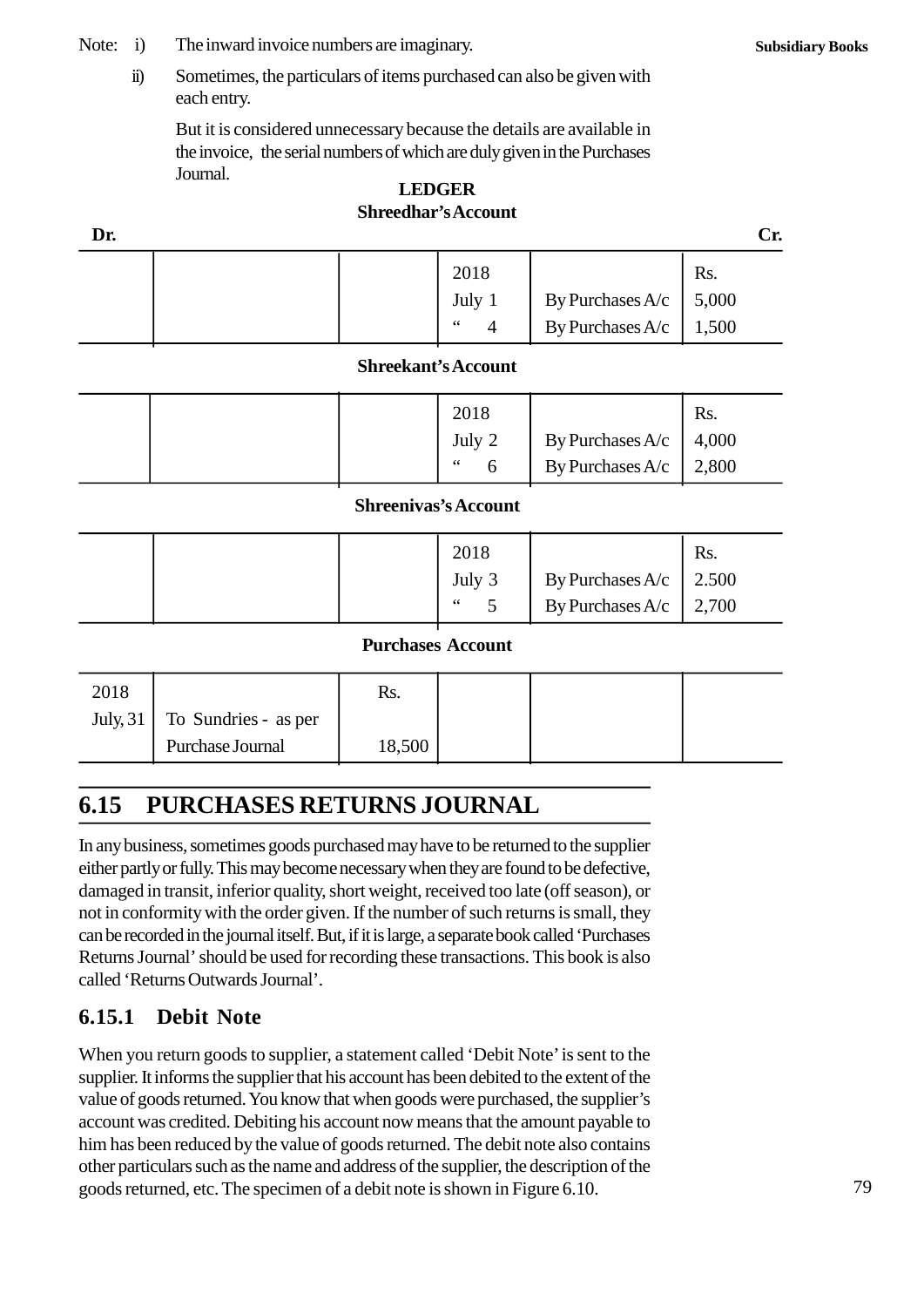| <b>Book Paradise</b><br><b>Nagpur</b><br><b>Debit Note</b> |                   |              |                |               |
|------------------------------------------------------------|-------------------|--------------|----------------|---------------|
| No. 587                                                    |                   |              |                | Date: 20-7-18 |
| To                                                         |                   |              |                |               |
| M/s. Book Lovers Pvt. Ltd. Hyderabad.                      |                   |              |                |               |
| WE HAVE DEBITED YOUR ACCOUNT FOR                           |                   |              |                |               |
| <b>GOODS RETURNED AS FOLLOWS</b>                           |                   |              |                |               |
|                                                            | Rs.               | Ps.          | R <sub>S</sub> | Ps.           |
| 2 Copies of 'Principles and Practice of<br>Accountancy' by |                   |              |                |               |
| Sriram @ Rs, 25 each                                       | 50.00             |              |                |               |
| Less: Trade discount allowed by you @ 10%                  | 5.00              |              |                |               |
| (Rupees forty five only)                                   |                   |              |                | 45.00         |
|                                                            | For Book Paradise | <b>XXXXX</b> |                |               |

**Fig. 1.10**

# **1.15.2 Recording in the Purchases Journal**

| 1.15.2   |                         | <b>Recording in the Purchases Journal</b>                         |                   |               |                |
|----------|-------------------------|-------------------------------------------------------------------|-------------------|---------------|----------------|
|          |                         | Look at Figure 1.11. It shows the Proforma of a Purchases Returns |                   |               |                |
| Journal. |                         | <b>Purchase Returns Journal</b>                                   |                   |               |                |
| Date     | Name of<br>the supplier | <b>Inward invoice</b><br><b>Number</b>                            | L.F.              | <b>Amount</b> | <b>Remarks</b> |
| (1)      | (2)                     | (3)                                                               | $\left( 4\right)$ | (5)           | (6)            |
|          |                         |                                                                   |                   | Rs.           |                |

#### **Fig. 1.11**

Like the Purchase Journal, the Purchases Returns Journal also has six columns. As usual, the date on which the goods are returned is recorded in the first column. The name and address of the supplier to whom goods are returned are entered in the second column. Write the serial number of the debit note in the third column. The page number of the account in the ledger where posting is done will be entered in the L.F. column. In the fifth column, the value of goods returned is entered. At the time of original purchase, if some trade discount had been given, the same should also be adjusted so as to arrive at the value of goods returned. If there is any other relevant information, the same may be recorded in the remarks column.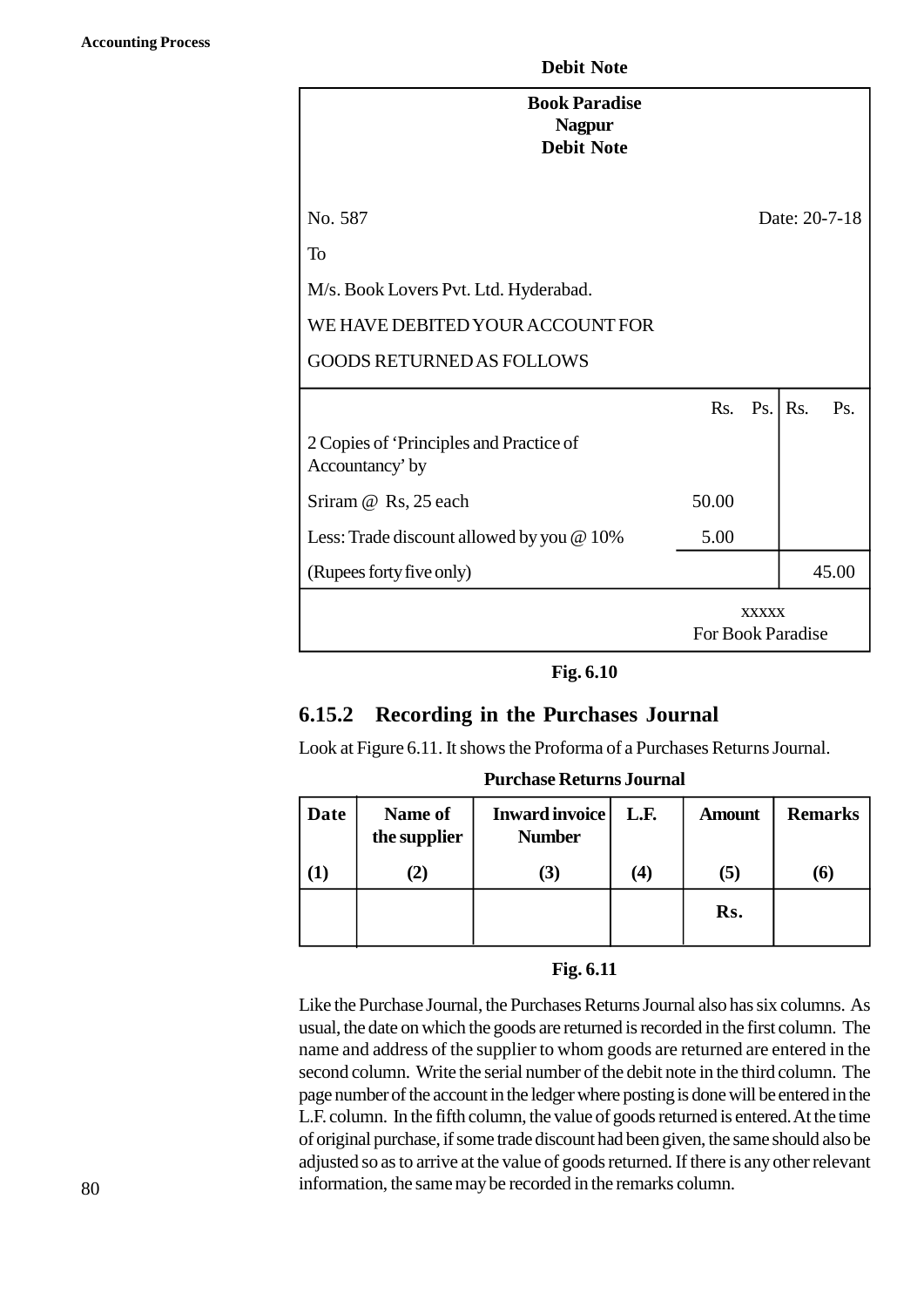# **1.15.3 Posting the Purchases Returns Journal**

The transactions recorded in the Purchases Returns Journal are to be posted to their respective personal accounts in the ledger. Separate accounts in the name of each supplier already exists in the ledger (opened at the time of purchase). The entries made in the Purchases Returns Journal will be posted to the debit of each supplier's account by writing To Purchases Returns A/c'.

The total of the Purchases Returns Journal is posted to the credit side of the Purchases Returns Account' in the ledger by writing 'By Sundries—as per Purchases Returns Journal'.

Look at illustration 7 for the procedure of recording in the Purchases Returns Journal'.<br>Look at illustration 7 for the procedure of recordi:<br>Journal and its posting into the ledger.<br>illustration 7 (Continuation of illustration 6)<br>Enter the following transactions in the Purchases

Journal and its posting into the ledger.

Enter the following transactions in the Purchases Returns Journal of M/s. Dharam Chánd and Co. and show the ledger postings.

|                            | Enter the following transactions in the Purchases Returns Journal of M/s. Dharam<br>Chánd and Co. and show the ledger postings. |            |
|----------------------------|---------------------------------------------------------------------------------------------------------------------------------|------------|
| 2018                       |                                                                                                                                 | Rs.        |
| July 5                     | Returned goods to Shreekant (vide invoice No. 26)                                                                               | <b>200</b> |
| $\ddot{\phantom{0}}$<br>10 | Returned goods to Shreenivas (vide invoice No. 29)                                                                              | 90         |
| $\degree$ 12               | Returned goods to Shreekant (vide invoice No. 30)                                                                               | 120        |
|                            | Dharam Chand & Co.                                                                                                              |            |

## **Dharam Chand & Co.**

## **PURCHASES RETURNS JOURNAL**

| $\overline{\phantom{0}}$    | <b>INCORDING GOODS TO DITINUATELY THE THY OINE IND.</b> 507 |                                |      |               | ⊥∠∪            |
|-----------------------------|-------------------------------------------------------------|--------------------------------|------|---------------|----------------|
|                             |                                                             | Dharam Chand & Co.             |      |               |                |
|                             | <b>PURCHASES RETURNS JOURNAL</b>                            |                                |      |               |                |
| <b>Date</b>                 | Name of the supplier                                        | <b>Debit</b><br>note<br>number | L.F. | <b>Amount</b> | <b>Remarks</b> |
| 2018                        |                                                             |                                |      | Rs.           |                |
| July 5                      | Shreekant                                                   | 16                             |      | 200           |                |
| $\mbox{4}$ $\mbox{4}$<br>10 | Shreenivas                                                  | 17                             |      | 90            |                |
| $\zeta$ $\zeta$<br>12       | Shreekant                                                   | 18                             |      | 120           |                |
| 31                          | Total                                                       |                                |      | 410           |                |

**Note :** Debit Note numbers are imaginary.

### **LEDGER Shreekant's Account**

| <b>LEDGER</b><br><b>Shreekant's Account</b> |                         |     |              |                  |       |  |
|---------------------------------------------|-------------------------|-----|--------------|------------------|-------|--|
| 2018                                        |                         |     | Rs. 2018     | Rs.              |       |  |
| July 5                                      | To Purchases Return A/c |     | $200$ July 2 | By Purchases A/c | 4,000 |  |
| -12                                         | To Purchases Return A/c | 120 | $\degree$ 6  | By Purchases A/c | 2,800 |  |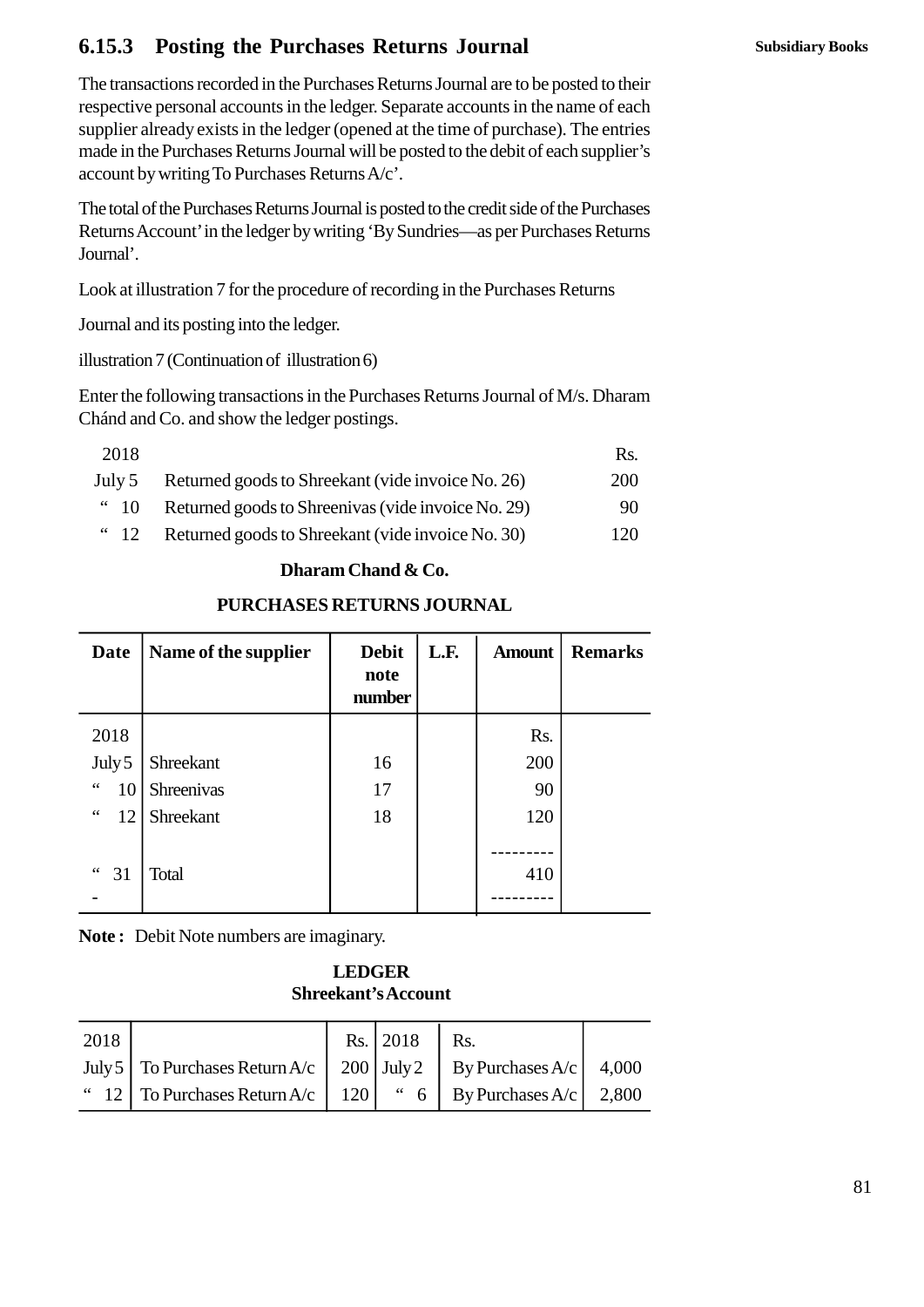#### **Accounting Process Shreenivas's Account**

|      |                                        |     | <b>Shreenivas's Account</b> |                                          |       |
|------|----------------------------------------|-----|-----------------------------|------------------------------------------|-------|
| 2018 |                                        | Rs. | 2018                        |                                          | Rs.   |
|      | July10 $\vert$ To Purchases Return A/c | 90  | July 3                      |                                          | 2,500 |
|      |                                        |     | $\lq\lq 5$                  | By Purchases $A/c$<br>By Purchases $A/c$ | 2,700 |

#### **Purchase Returns Account**

| 2018                                                        | Rs. |
|-------------------------------------------------------------|-----|
| July 31 By Sundries –<br>as per Purchase<br>Returns Journal |     |
|                                                             | 410 |

# **1.16 SALES JOURNAL**

This book is used for recording only the credit sales of goods. Note that the cash sale of goods or sale of fixed assets (cash or credit) are not recorded in this book. The Sales Journal is also called 'Sales Day Book', or 'Sales Book'.

# **1.16.1 Recording in the Sales Journal**

The ruling of the Sales Journal is similar to that of Purchases Journal. The difference is only with regard to the second column. In Purchases Journal, the second column is used for recording the name of the supplier. But, in case of Sales Journal, it is used for writing the name of the customer.

When goods are sold on credit, an invoice is given to the buyer. The seller generally has a bound invoice book. It contains consecutively numbered invoices in duplicate. While the original copy is given to the buyer, the duplicate remains in the book itself. The entries in the Sales Journal are made with the help of the duplicate copies which are duly numbered. The procedure for recording in the Sales Journal is similar to that of the Purchases Journal.

# **1.16.2 Posting the Sales Journal**

All entries made in the Sales Journal are posted to the respective personal accounts in the ledger. In a credit sale, the customer becomes a debtor to the firm. Hence, every credit sale recorded in the Sales Journal is posted on the debit side of the personal account of individual customers by writing 'To Sales A/c' in particulars column. Then, the total of the Sales Journal is posted on the credit side of the Sales Account by writing 'By Sundries—as per Sales Journal'.

Look at illustration 8 and study how credit sales of goods are recorded in the Sales Journal and how they are posted into ledger.

## **Illustration 8**

Prepare the Sales Journal of M/s. Bharat Furniture Works, Delhi from the following transactions: Frepare the Sales Journal of M/s. Bharat Furniture Word<br>transactions:<br>2018<br>Aug. 1 Sold to Doulath Furniture House, Delhi<br>50 Chairs @ Rs. 150 each

2018

Aug. 1 Sold to Doulath Furniture House, Delhi<br>50 Chairs @ Rs. 150 each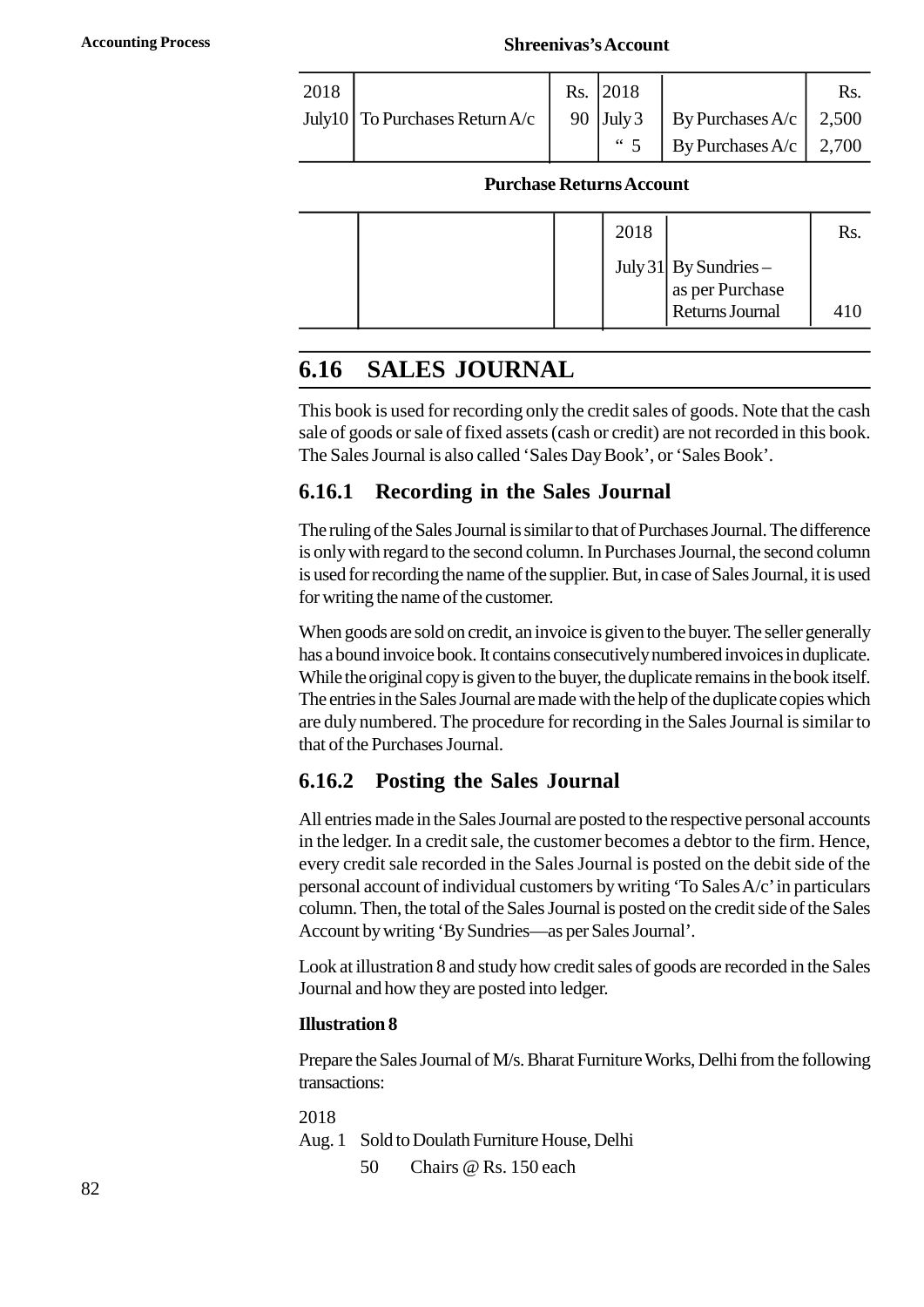10 Tables @ Rs. 500 each<br>At a trade discount of 10%

At a trade discount of 10%

- " 4 Supplied the following furniture, as per the order, to Kesav Memorial School, Mehraulli 10 Tables @ Rs. 500 each<br>At a trade discount of 10%<br>Supplied the following furniture, as per the<br>Mehraulli<br>100 Chairs @ Rs. 135 each<br>40 Tables @ Rs. 450 each At a trade discount of 10%<br>
Supplied the following furniture, as per th<br>
Mehraulli<br>
100 Chairs @ Rs. 135 each<br>
40 Tables @Rs. 450 each<br>
2 Almirahs @Rs. 750 each Supplied the following furniture, as per the only Mehraulli<br>
100 Chairs @Rs. 135 each<br>
40 Tables @Rs. 450 each<br>
2 Almirahs @Rs. 750 each<br>
5 Black boards @Rs. 800 each
	-
	-
	-
	-
- Mehraulli<br>
100 Chairs @ Rs. 135 each<br>
40 Tables @ Rs. 450 each<br>
2 Almirahs @ Rs. 750 each<br>
5 Black boards @ Rs. 800 each<br>
" 10 Supplied on credit to Pyarelal Furniture Palace, Okhla 40 Tables @ Rs. 450 each<br>
2 Almirahs @ Rs. 750 each<br>
5 Black boards @ Rs. 800 each<br>
Supplied on credit to Pyarelal Furniture Pa<br>
10 Sofa sets @ Rs. 800 each<br>
10 Dining tables @ Rs. 500 each 2 Almirahs @ Rs. 750 each<br>
5 Black boards @ Rs. 800 each<br>
Supplied on credit to Pyarelal Furniture Palace<br>
10 Sofa sets @ Rs. 800 each<br>
10 Dining tables @ Rs. 500 each<br>
5 Cots @ Rs. 600 each
	-
	-
	-
	- 5 Black boards @ Rs. 800 each<br>Supplied on credit to Pyarelal Furniture<br>10 Sofa sets @ Rs. 800 each<br>10 Dining tables @ Rs. 500 each<br>5 Cots @ Rs. 600 each<br>5 Dining tables @ Rs. 800 each Supplied on credit to Pyarelal Furniture Palace<br>
	10 Sofa sets @ Rs. 800 each<br>
	10 Dining tables @ Rs. 500 each<br>
	5 Cots @ Rs. 600 each<br>
	7 Dining tables @ Rs. 800 each<br>
	7 Trade discount 10% Trade discount 10%

#### **Solution :**

# **Bharat Furniture Works Sales Journal**

|                 |                      | Trace chocount To / 0            |                                     |  |             |                |  |
|-----------------|----------------------|----------------------------------|-------------------------------------|--|-------------|----------------|--|
|                 | <b>Solution:</b>     |                                  |                                     |  |             |                |  |
|                 |                      | <b>Bharat Furniture Works</b>    |                                     |  |             |                |  |
|                 | <b>Sales Journal</b> |                                  |                                     |  |             |                |  |
| Date            |                      | Name of the supplier             | <b>Debit</b><br>Π<br>note<br>number |  | L.F. Amount | <b>Remarks</b> |  |
| 2018            |                      |                                  |                                     |  | Rs.         |                |  |
|                 | Aug. $1$             | Doulath Furniture House, Delhi   | 107                                 |  | 11,250      |                |  |
| $\zeta$ $\zeta$ | 4                    | Kesav Memorial School, Mehrauli  | 108                                 |  | 37,000      |                |  |
| $\leq$ $\leq$   | 10                   | Pyarelal Furniture Palace, Okhla | 109                                 |  | 18,000      |                |  |
| 66              | 31                   | Total                            |                                     |  | 66,250      |                |  |

Note: i) Invoice numbers are imaginary,

ii) Sometimes, the particulars of items sold can also be given with each entry, but it is considered unnecessary because the details are available in the invoices and the serial numbers of which are duly given in the Sales Journal.

#### **LEDGER Daulath Furniture House Account**

| ------<br><b>Daulath Furniture House Account</b> |                      |      |  |     |  |
|--------------------------------------------------|----------------------|------|--|-----|--|
| Dr.                                              |                      |      |  | Cr. |  |
|                                                  |                      |      |  |     |  |
| 2018                                             |                      | Rs.  |  |     |  |
|                                                  | Aug 1 To Sales $A/c$ | .250 |  |     |  |
| Kegay Mamarial School Mahrauli                   |                      |      |  |     |  |

## **Kesav Memorial School, Mehrauli**

| Aug 1 | to Sales A/C       | 1,250                                  |  |  |
|-------|--------------------|----------------------------------------|--|--|
|       |                    | <b>Kesav Memorial School, Mehrauli</b> |  |  |
| 2018  |                    | Rs.                                    |  |  |
|       | Aug 4 To Sales A/c | 37,000                                 |  |  |
|       |                    |                                        |  |  |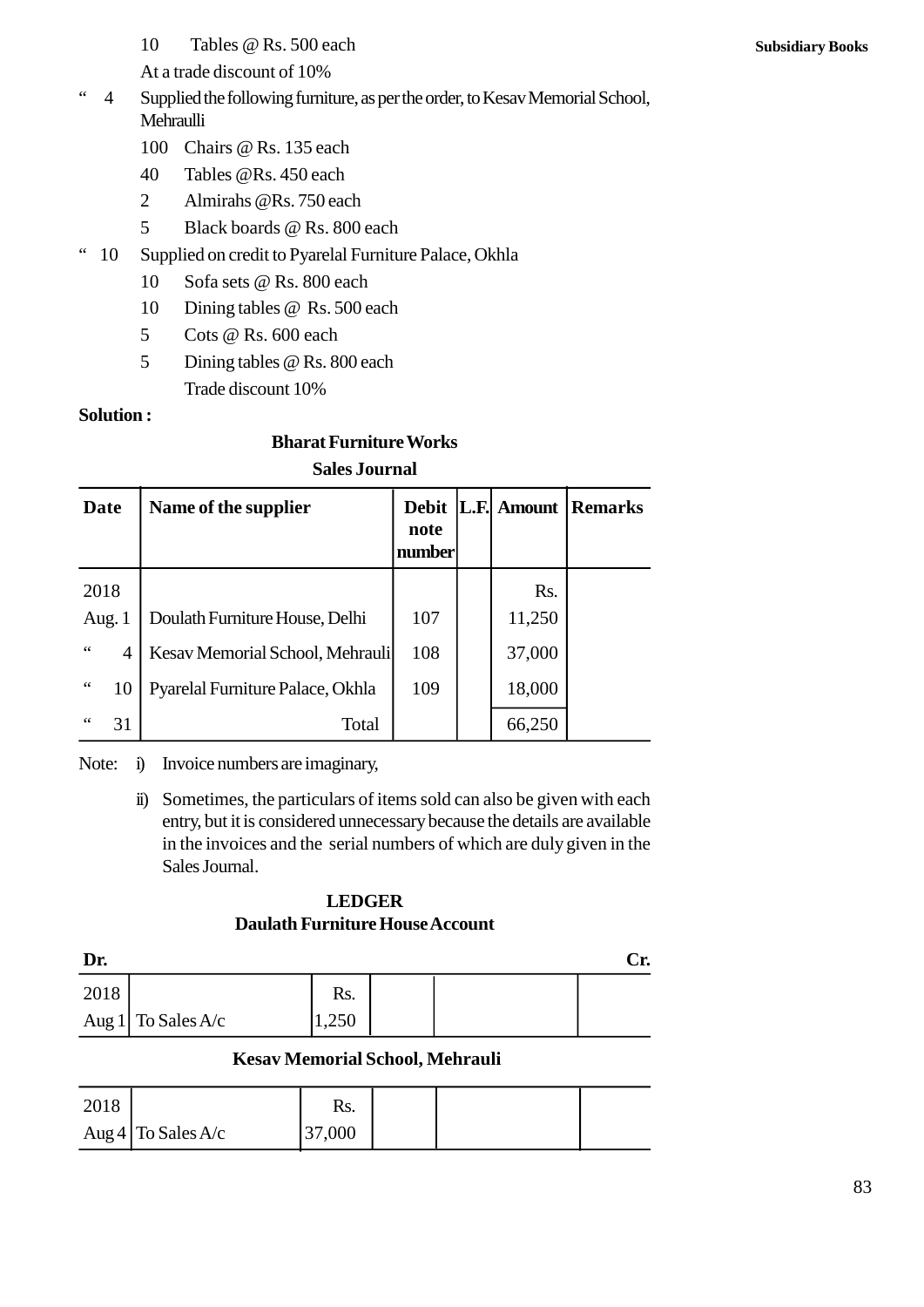#### **Accounting Process Pyarelal Furniture Palace**

| <b>Pyarelal Furniture Palace</b>                     |              |               |  |  |  |
|------------------------------------------------------|--------------|---------------|--|--|--|
| $\begin{array}{c} 2018 \\ \text{Aug 10} \end{array}$ | To Sales A/c | Rs.<br>18,000 |  |  |  |
|                                                      |              | Solos Account |  |  |  |

|  | <b>Sales Account</b> |      |                                                     |     |
|--|----------------------|------|-----------------------------------------------------|-----|
|  |                      | 2018 |                                                     | Rs. |
|  |                      |      | Aug 31 By Sundries – as<br>per Sales Journal 66,250 |     |

# **1.17 SALES RETURNS JOURNAL**

When customers return the goods to the business, it will be recorded in a separate book called 'Sales Returns Journal'. Normally, if the number of such returns is small, they can be recorded in the journal itself. But if their number is large, it is better to maintain a separate book called Sales Returns Journal. This book is also called 'Returns Inwards Journal'.

# **1.17.1 Credit Note**

When a customer returns goods, a statement called 'Credit Note' is sent to him. The credit note informs the customer that his account has been credited to the extent of the value of goods returned. You know that when goods were sold, the customer's account was debited. Now crediting his account means the amount payable by him stands reduced by the value of goods returned. The credit note also contains other information such as the name and address of the customer, description of the goods returned, etc. The credit notes are consecutively numbered and are prepared in duplicate. The original is sent to the customer and the duplicate is carefully filed. The specimen of a credit note is shown in Figure 1.12.

| <b>Book Lovers Private Limited</b><br><b>Hyderabad</b>                |            |                 |                 |
|-----------------------------------------------------------------------|------------|-----------------|-----------------|
| No.698<br>M/s. Book Paradise<br>Nagpur                                |            |                 | Date: 25-7-2018 |
| WE HAVE CREDITED YOUR ACCOUNT FOR<br><b>GOODS RETURNED AS FOLLOWS</b> |            |                 |                 |
|                                                                       |            |                 |                 |
|                                                                       | Rs.        | $\mathbf{Ps}$ . | Rs.Ps.          |
| 2 Copies of 'Principles and Practice of Accountancy'                  |            |                 |                 |
| by Shriram @Rs. 25 each                                               | 50.00      |                 |                 |
| Less: Trade discount allowed @ 10%                                    | 5.00       |                 |                 |
| (Rupees forty five only).                                             |            |                 | 45.00           |
|                                                                       | <b>XXX</b> |                 |                 |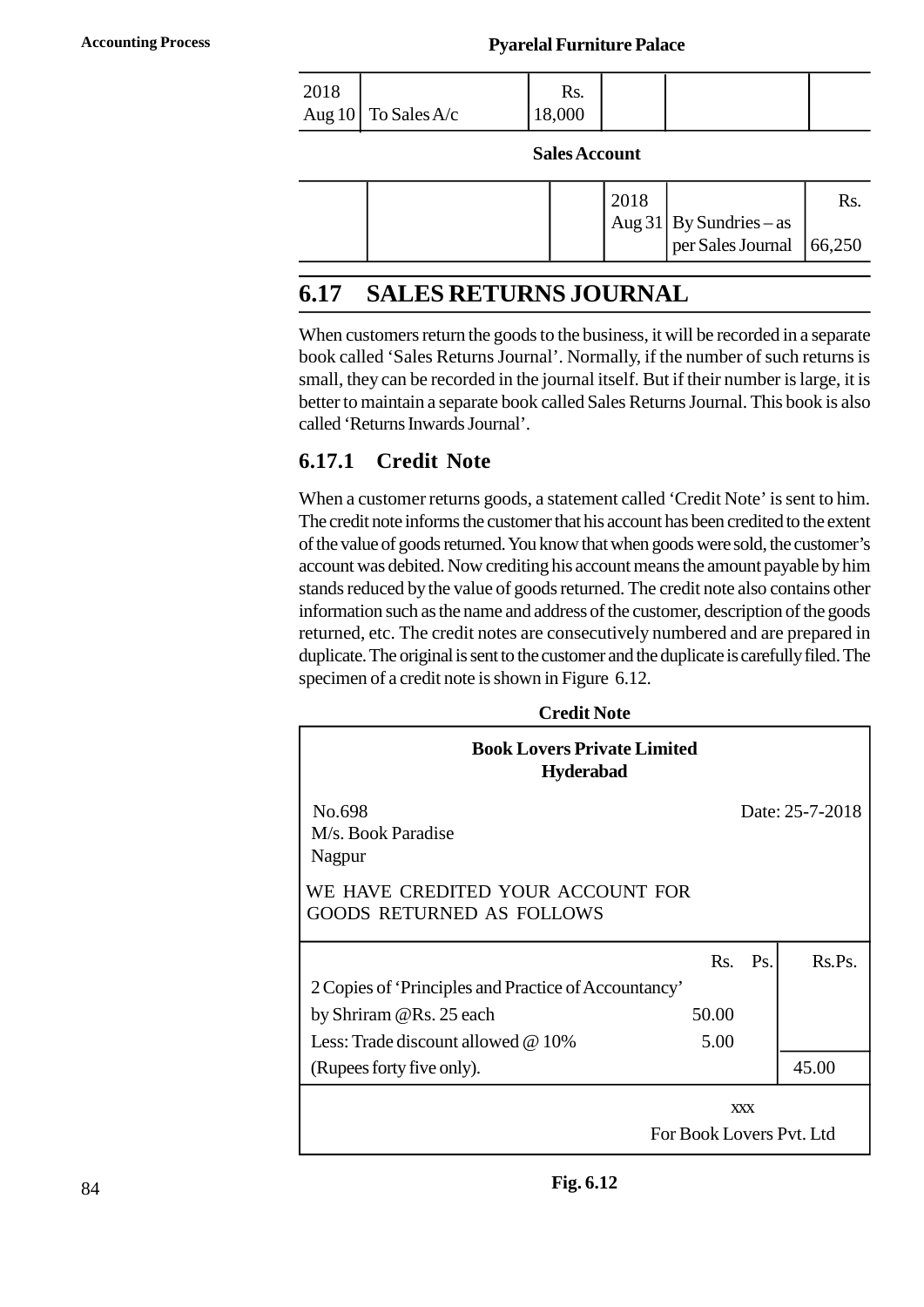**Note:** Normally the customer, while returning the goods, may also send a debit note. But quite often they do not do so. Hence, the seller always prepares a credit note for his record. If debit note is also received, it may be filled along with the respective credit note.

# **1.17.2 Recording in the Sales Returns Journal**

The ruling of the Sales Returns Journal is similar to that of Purchases Returns Journal. The difference is only with regard to the second column. In Purchases Returns Journal, the second column is used for recording the name of the supplier. But in case of Sales Returns Journal, it is used for writing the name of the customer. The Procedure for recording in the Sales Returns Journal is also similar to that the Purchases Returns Journal. The entries in the Sales Returns Journal are made with the help of duplicate copy of the credit notes.

# **1.17.3 Posting the Sales Returns Journal**

The transaction recorded in the Sales Returns Journal are posted to the respective personal accounts in the ledger. Separate accounts in the name of each customer already exist in the ledger (opened at the time of sale). Credit the customers' accounts individually by writing 'By Sales Returns A/c'. Then post the total of the Sales Returns Journal to the debit side of the Sales Returns A/c by writing 'To Sundries—as per Sales Returns Journal'.

Look at illustration 9 and study how sales returns have been recorded in the Sales Returns Journal and posted into ledger.

#### **Illustration 9 (Continuation of illustration 8)**

2018

- Look at illustration 9 and study how sales returns have been recorded in the Sales<br>Returns Journal and posted into ledger.<br>**Illustration 9 (Continuation of illustration 8)**<br>2018<br>Aug. 5 Received a debit note along with one Furniture House, Delhi, saying that the legs of the chair and table are broken (remember, each chair was sold at Rs. 150 and each table at Rs. 500 with a trade discount of 10%). 10 Aug. 5 Received a debit note along with one chair and a table from Doulath<br>
10 Furniture House, Delhi, saying that the legs of the chair and table are<br>
10 broken (remember, each chair was sold at Rs. 150 and each table
- School, Mehrauli, saying that they were damaged (chairs were sold at Rs. 135 each and tables at Rs. 450 each). 16 16 16 Solo with a trade discount of 10%).<br>
16 Received 2 chairs and 2 tables along with a letter from Kesav Memorial<br>
16 School, Mehrauli, saying that they were damaged (chairs were sold at Rs.<br>
16 Received a debit note
- that the mirrors of two dressing tables were found defective and so returned.

Enter the above transactions in the Sales Return Journal of M/s Bharat Furniture Works, Delhi, and show the ledger postings.

| Furniture Works, Delhi, and show the ledger postings.         |                                  |                                 |  |       |                            |
|---------------------------------------------------------------|----------------------------------|---------------------------------|--|-------|----------------------------|
| <b>Bharat Furniture Works</b><br><b>SALES RETURNS JOURNAL</b> |                                  |                                 |  |       |                            |
| Date                                                          | Name of the supplier             | <b>Credit</b><br>note<br>number |  |       | <b>L.F.</b> Amount Remarks |
| 2018                                                          |                                  |                                 |  |       |                            |
| Aug.5                                                         | Doulath Furniture House, Delhi   | 56                              |  | 585   |                            |
| $\,$ 6 $\,$<br>10                                             | Kesav Memorial School, Mehrauli  | 57                              |  | 1,170 |                            |
| $\,6\,6\,$<br>16                                              | Pyarelal Furniture Palace, Okhla | 58                              |  | 200   |                            |
| 31                                                            | Total                            |                                 |  | 1,955 |                            |

# **Bharat Furniture Works SALES RETURNS JOURNAL**

**Note :** Credit Note numbers are imaginary.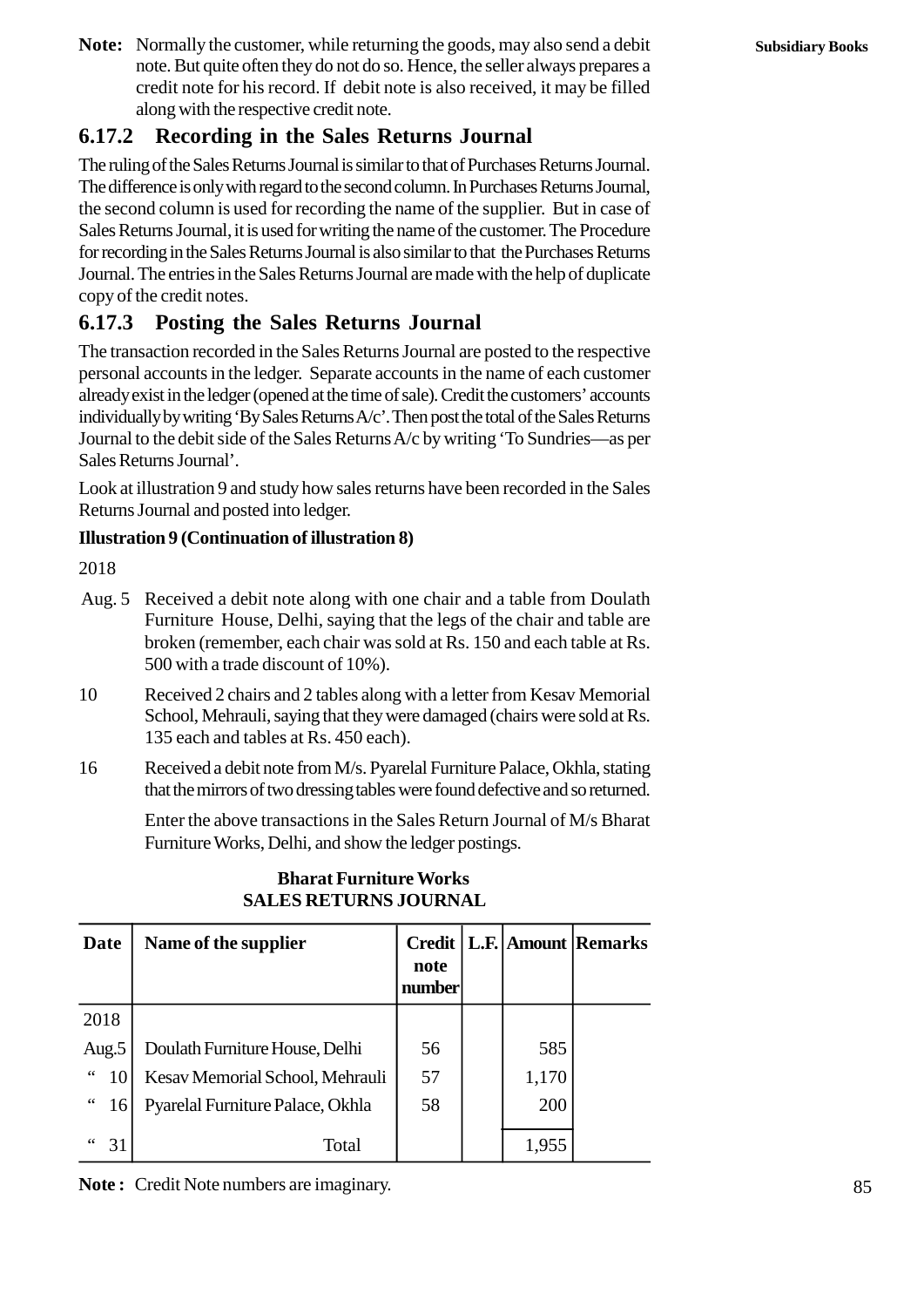| <b>LEDGER</b>                          |  |
|----------------------------------------|--|
| <b>Doulath Furniture House Account</b> |  |

|          |                              | <b>LEDGER</b><br><b>Doulath Furniture House Account</b> |          |                                             |       |
|----------|------------------------------|---------------------------------------------------------|----------|---------------------------------------------|-------|
| Dr.      |                              |                                                         |          |                                             | Cr.   |
| 2018     |                              | Rs.                                                     | 2018     |                                             | Rs.   |
| Aug 1    | To Sales $A/c$               | 11,250                                                  | Aug 5    | By Sales Returns A/c                        | 585   |
|          |                              | <b>Kesav Memorial School Account</b>                    |          |                                             |       |
| 2018     |                              | Rs.                                                     | 2018     |                                             | Rs.   |
| Aug 4    | To Sales A/c                 | 37,000                                                  | Aug $10$ | By Sales Returns A/c                        | 1,170 |
|          |                              | <b>Pyarelal Furniture Palace Account</b>                |          |                                             |       |
| 2018     |                              | Rs.                                                     | 2018     |                                             | Rs.   |
| Aug $10$ | To Sales A/c                 | 18,000                                                  | Aug $16$ | By Sales Returns A/c<br>(Allowance granted) | 200   |
|          |                              | <b>Sales Returns Account</b>                            |          |                                             |       |
| 2018     |                              | Rs.                                                     |          |                                             |       |
| Aug $31$ | To Sundries - as per         |                                                         |          |                                             |       |
|          | <b>Sales Returns Journal</b> | 1,955                                                   |          |                                             |       |

# **Check Your Progress F**

|    | These postings were made from Sales Journal, when goods were sold (refer<br>illustration 9). |
|----|----------------------------------------------------------------------------------------------|
|    | <b>Check Your Progress F</b>                                                                 |
| 1. | What is an invoice?                                                                          |
|    |                                                                                              |
|    |                                                                                              |
|    |                                                                                              |
| 2. | What is a debit note?                                                                        |
|    |                                                                                              |
|    |                                                                                              |
|    |                                                                                              |
| 3. | What is a credit note?                                                                       |
|    |                                                                                              |
|    |                                                                                              |
|    |                                                                                              |
|    |                                                                                              |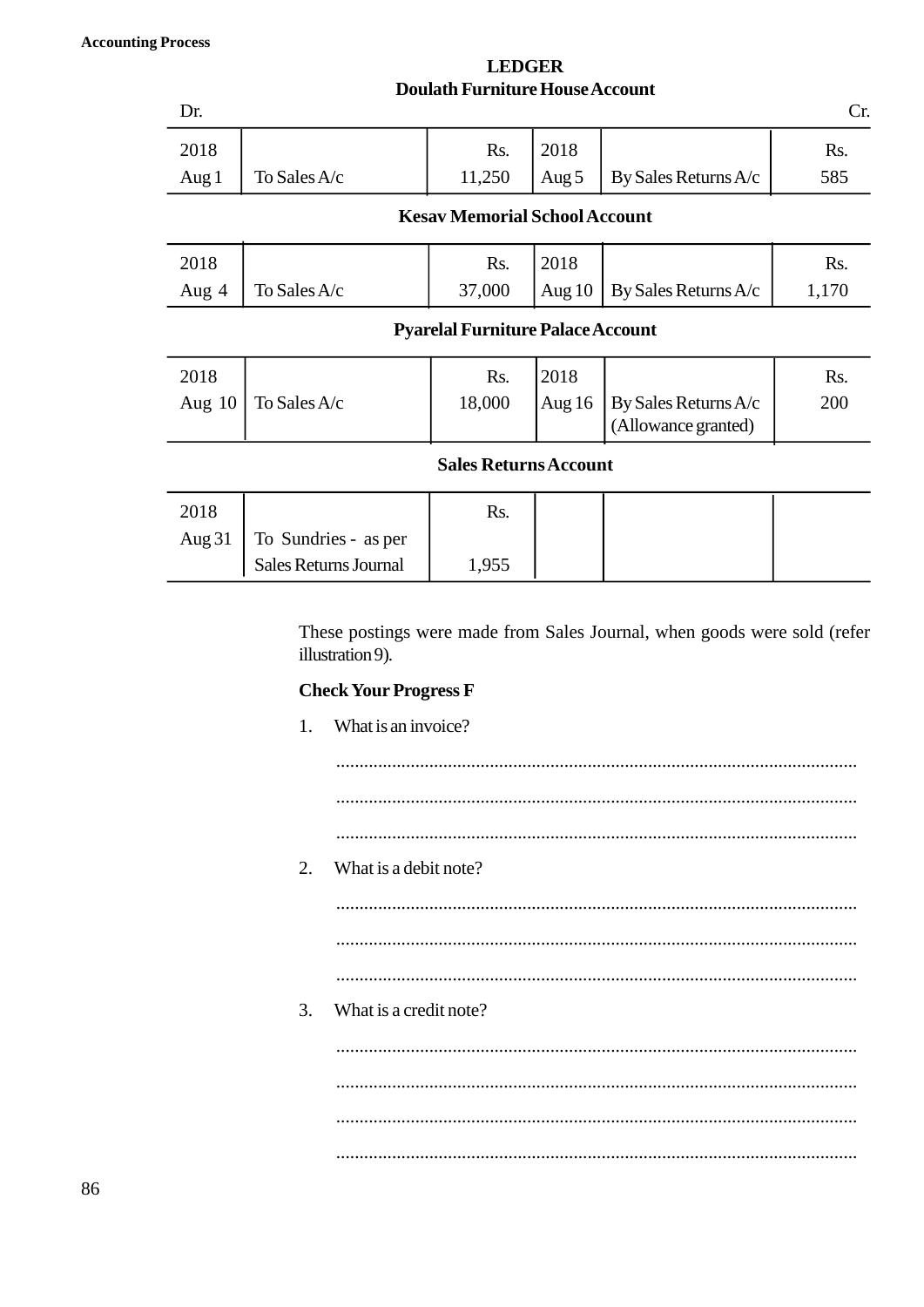# 4. Fill in the blanks<br>a) Purchases Journal

- a) Purchases Journal records credit purchase of ………..only.
- b) Sales Journal records all …………..sales of goods.
- c) A ………….is sent to a customer when he returns the goods.
- d) Total purchases are posted to ………….Account at the end of every month.
- e) Total of Sales Journal is posted on the ....................... side of Sales Account at the end of every month. f) Sales Returns are also called ...................
- 
- g) Purchase Returns are also called……………..
- h) Debit Note is sent to the supplier when the goods are …....................... …….. to him.

# **1.18 JOURNAL PROPER**

By now, you know what a journal is and what its sub-divisions are. You also know that the special journals discussed earlier take care of certain types of transactions which are repetitive and numerous. However, there are a number of transactions which do not occur frequently and hence do not warrant preparation of special journals. But they have to be recorded somewhere. For them, the proper place is<br>the original journal itself, which is now called 'Journal Proper'. Thus all events and<br>transactions which cannot be recorded in any of the spe the original journal itself, which is now called 'Journal Proper'. Thus all events and transactions which cannot be recorded in any of the special journals maintained by the firm, shall be recorded in the Journal Proper. Examples of such transactions are: c) Transfer Entries the original journal riser, which<br>transactions which cannot b<br>the firm, shall be recorded in<br>a) Opening Entry<br>b) Closing Entries<br>c) Transfer Entries

- 
- 
- 
- a) Opening Entry<br>
b) Closing Entries<br>
c) Transfer Entries<br>
d) Adjustment Entries<br>
e) Rectification Entries
- b) Closing Entries<br>
c) Transfer Entries<br>
d) Adjustment Entries<br>
e) Rectification Entries<br>
f) Miscellaneous Entries
- c) Transfer Entries<br>
d) Adjustment Entries<br>
e) Rectification Entries<br>
f) Miscellaneous Entries<br>
a) Opening Entry: An opening
- a) **Opening Entry:** An opening entry is passed in the journal for opening a new set of accounts. This may be needed at the time of the commencement of business or at the commencement of new accounting year.

If a person commences business only with cash, there is no need to pass a journal entry. The cash brought in is just entered in the cash book. But, if he also brings some other assets, then an opening entry is passed in Journal Proper, debiting the concerned assets accounts and crediting the Capital Account.

In case of a running business, an opening entry is passed at the commencement of a new accounting year to incorporate various balances of assets and liabilities brought forward from the previous year into current year's books.

b) **Closing Entries:** At the end of the accounting year, when final accounts are prepared, the nominal accounts are closed by transferring them to Trading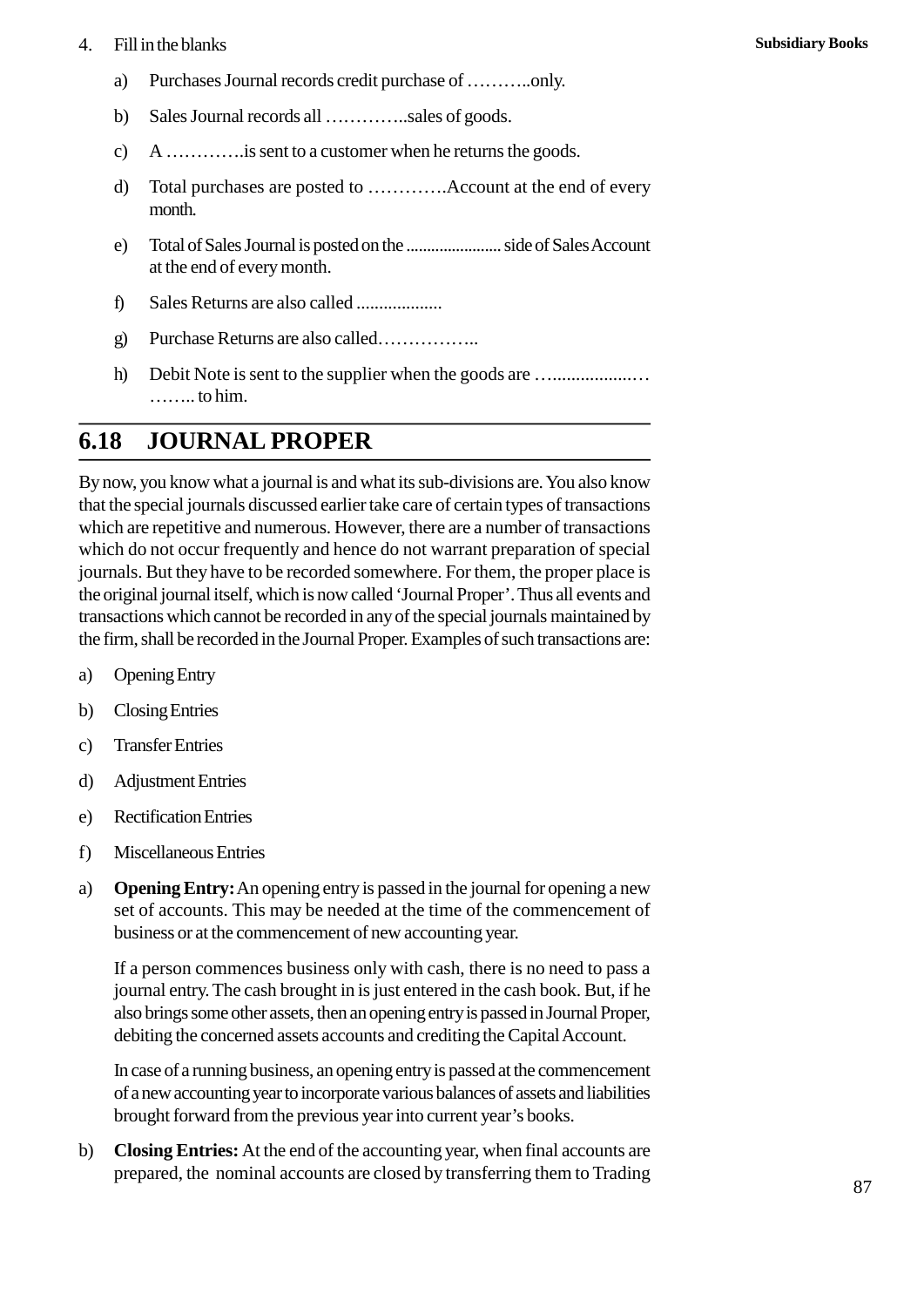**Accounting Process** Account or Profit and Loss Account. The journal entries passed for this purpose are called 'Closing Entries'.

> c) **Transfer Entries:** When an amount is to be transferred from one account to another, you have to pass an entry in the Journal Proper in order to effect the transfer. Such entries are called 'Transfer Entries'. Suppose, you want to transfer proprietor's total drawings made during the year to his Capital Account. The proprietor's total drawings appear in Drawings Account which shows a debit balance. You will transfer the balance of Drawings Account to Capital Account by passing the following entry in the Journal Proper.

Capital Account Dr. To Drawings Account (Transfer entry)

- d) **Adjustment Entries:**At the time of preparing the final accounts, it is necessary to bring into the books of account certain unrecorded items like closing stock, depreciation on fixed assets, interest on capital, expenses incurred but not yet paid, income earned but not yet received, etc. Entries passed in the Journal Proper to record such items are called 'Adjustment Entries'. These entries are explained in detail later.
- e) **Rectification Entries:** You may commit errors while recording transactions in various books, and while posting, totalling, balancing, etc. Such errors are generally corrected through entries in Journal Proper and are known as 'Rectification Entries'.
- f) **Miscellaneous Entries:** In addition to the entries mentioned above, if there is any transaction which cannot be recorded in any of the special journals, it will be entered in the Journal Proper. Example of such transactions are: Miscellaneous Entries: In addition to the entries mentioned<br>any transaction which cannot be recorded in any of the speci-<br>be entered in the Journal Proper. Example of such transaction<br>i) Credit purchases of fixed assets, i Indicates Entries in didition to the entries measurement<br>any transaction which cannot be recorded in any of the<br>be entered in the Journal Proper. Example of such trar<br>ii) Credit sales of fixed assets, investments etc.<br>iii)
	-
	-
	- iii) Withdrawal of goods from the business by the owner for his personal use. I) Credit purchases of fixed assets, investments, of<br>
	ii) Credit sales of fixed assets, investments etc.<br>
	iii) Withdrawal of goods from the business by the o<br>
	iv) Loss of goods by theft, accident, fire, etc.<br>
	v) Special al v) Credit sales of fixed assets, investments etc.<br>
	iii) Withdrawal of goods from the business by the owner for his personal use<br>
	iv) Loss of goods by theft, accident, fire, etc.<br>
	v) Special allowances received from supplie
	-
	- ii) Withdrawal of goods from the business by the owner for his personality Use Section in Loss of goods by the<br>ft, accident, fire, etc.<br>v) Special allowances received from suppliers or given to customers.<br>vi) Endorsement o
	-
	- vii) Writing off bad debts.

Look at illustration 10 for entries of such transactions in the Journal Proper.

#### **Illustration 10**

Enter the following in the Journal Proper of Rajani Enterprises.

2018

- 
- Enter the following in the Journal Proper of Rajani Enterprises.<br>
2018<br>
Aug. 3 Sold office van on credit for Rs. 15,000 to Ahmed Ali.<br>
"8 The owner has taken away goods worth Rs. 1,000 for his domestic use.
	- " 15 Fire broke out in the premises and goods worth Rs. 5,000 were destroyed.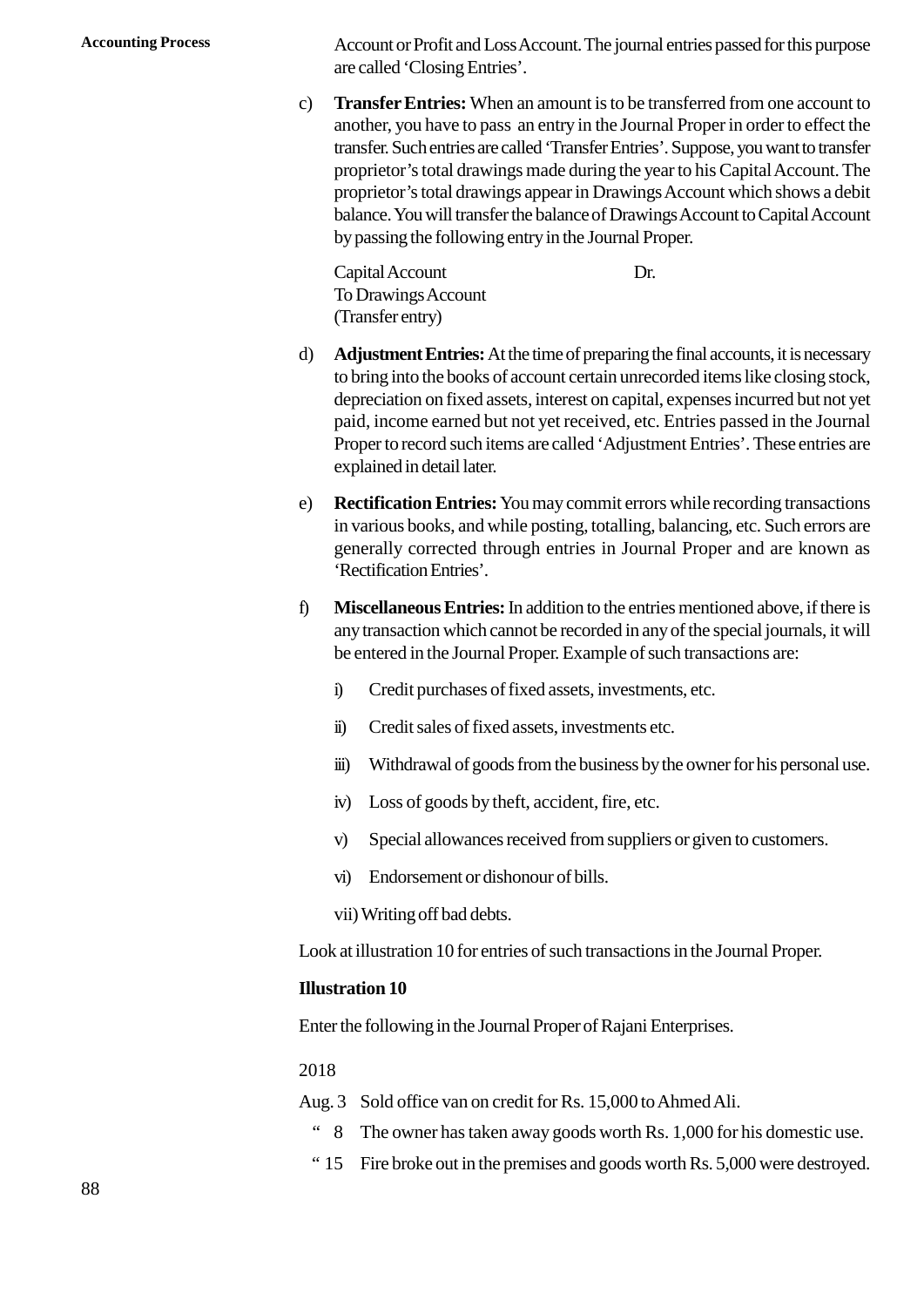" 21 Bill drawn on Singh returned dishonoured when presented for payment, Rs. 2,000.

- " 25 Amount due Rs. 500 from Bahadur is irrecoverable, as he has been declared insolvent.
- " 28 Misra, a customer, informed that some goods were damaged in transit. An allowance of Rs. 50 was granted to him for repairs.

#### **Solution :**

|                       | allowance of Rs. 50 was granted to him for repairs.<br><b>Solution:</b><br><b>JOURNAL PROPER</b>      |     |      |                     |                      |  |
|-----------------------|-------------------------------------------------------------------------------------------------------|-----|------|---------------------|----------------------|--|
| <b>Date</b>           | <b>Particulars</b>                                                                                    |     | L.F. | <b>Debit</b><br>Rs. | <b>Credit</b><br>Rs. |  |
| 2018<br>Aug. 3        | Ahmed Ali<br>To Office Van A/c<br>(Being the credit sale of office van to Ali)                        | Dr. |      | 15,000              | 15,000               |  |
| 8                     | Drawing $A/c$<br>To Purchases A/c<br>(Being the withdrawal of goods<br>By the owner for domestic use) | Dr. |      | 1,000               | 1,000                |  |
| $\zeta$ $\zeta$<br>15 | Loss by Fire $A/c$<br>To Purchases A/c<br>(Being loss of goods by fire accident)                      | Dr. |      | 5,000               | 5,000                |  |
| $\zeta$ $\zeta$<br>21 | Singh<br>To Bills Receivable A/c<br>(Being the dishonour of bill by Singh)                            | Dr. |      | 2,000               | 2,000                |  |
| 25                    | Bad Debts A/c<br>To Bahadur<br>(Being the amount irrecoverable<br>from Bahadur)                       | Dr. |      | 500                 | 500                  |  |
| 28                    | Allowances A/c<br>To Misra<br>(Being an allowance granted for<br>repair of goods damaged in transit   | Dr. |      | 50                  | 50                   |  |

#### **JOURNAL PROPER**

# **1.19 LET US SUM UP**

- 1.19 LET US SUM UP<br>
1. Journal is the book of original entry in which normally all transactions are<br>
recorded. But when transactions are numerous, there are many difficulties in recorded. But when transactions are numerous, there are many difficulties in recording all of them in one journal. Hence, the need for sub-division of journal arises. 2. In business many transactions are of repetitive nature. The journal is therefore sub-division of journal arises.<br>
2. In business many transactions are of repetitive nature. The journal is therefore sub-divided in such a
- sub-divided in such a way that a separate book is used for each category of transactions which are repetitive in nature and are sufficiently large in number. 2. In business many transactions are of repetitive nature. The journal is therefore<br>sub-divided in such a way that a separate book is used for each category of<br>transactions which are repetitive in nature and are sufficient
- 

(i) Cash book (ii) Purchases Journal, (iii) Sales Journal, (iv) Purchase Returns Journal (v) Sales Returns Journal (vi) Journal Proper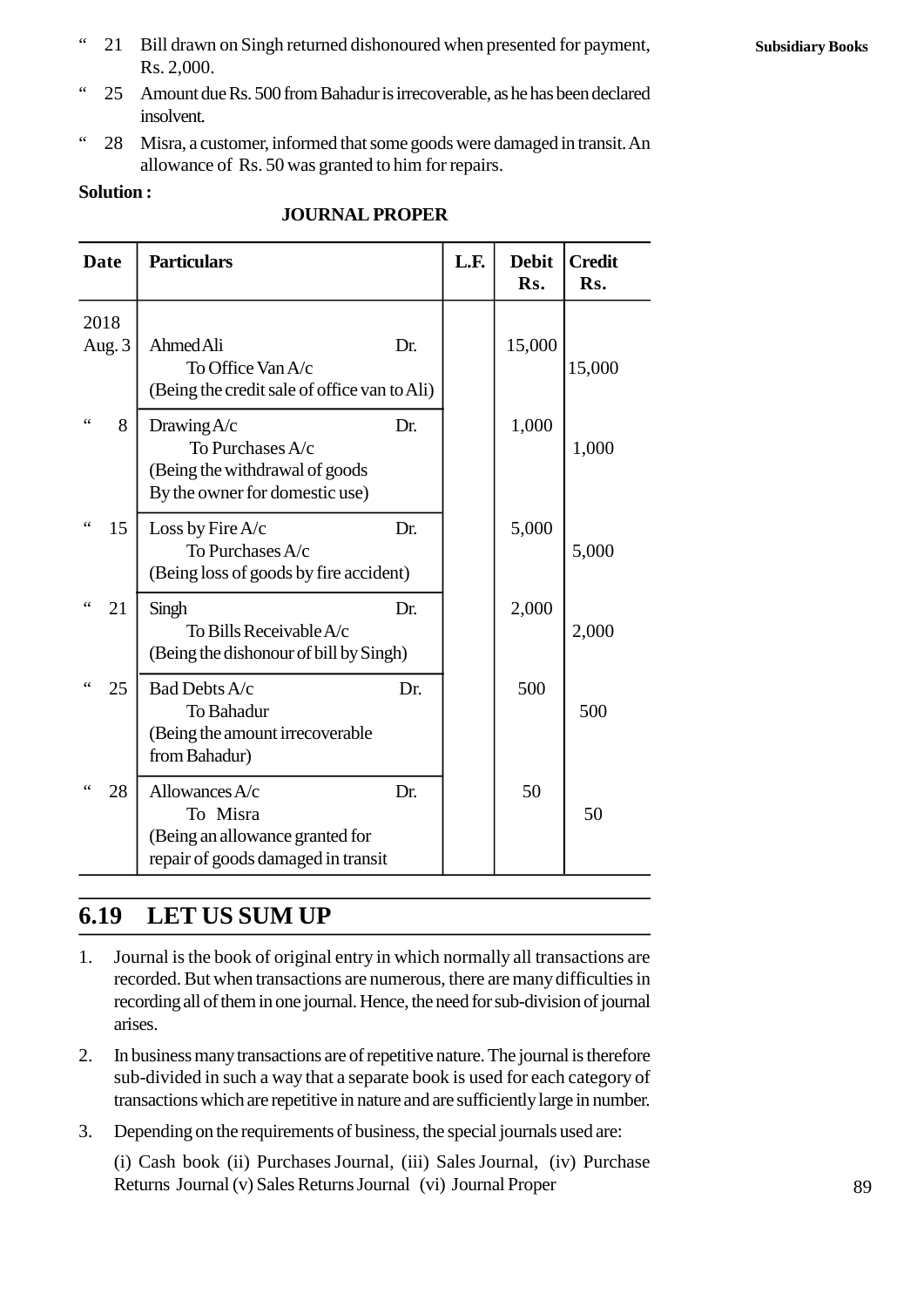- Accounting Process 4. All cash transactions are recorded in cash book. There are different types of cash books. The most commonly used are: (i) Single Column Cash Book, (ii) cash books. The most commonly used are: (i) Single Column Cash Book, (ii) Two Column Cash Book, and (iii) Three Column Cash Book. 4. All cash transactions are recorded in cash book. There are different types of cash books. The most commonly used are: (i) Single Column Cash Book, (ii) Two Column Cash Book, and (iii) Three Column Cash Book.<br>5. The Sing
	- cash receipts are recorded on the debit side and all cash payments on the credit side. From Column Cash Book, and (iii) Three Column Cash Book.<br>
	5. The Single Column Cash Book has only one amount column on both sides. All<br>
	cash receipts are recorded on the debit side and all cash payments on the<br>
	credit side
	- on both sides. The discount allowed is recorded on the debit side and the discount received on the credit side. 7. Petty Cash Book is prepared for recording payments of various petty expenses.<br>This saves a lot of labour and time.<br>This saves a lot of labour and time.
	- This saves a lot of labour and time. 8. The main functions of a bank are to accept deposits and lend money to business.<br>
	1. The main functions of a bank are to accept deposits and lend money to business.<br>
	1. The main functions of a bank are to accept deposits
	- It also provides various other services to its customers.
	- 9. The main functions of a bank are to accept deposits and lend money to business.<br>
	9. The main functions of a bank are to accept deposits and lend money to business.<br>
	16. It also provides various other services to its cus generally opens current account.
	- 10. The main functions of a bank are to accept deposits and feld money to business.<br>
	10. There are three types of accounts available in the bank. The businessman<br>
	10. When an account is opened in the bank, the depositor re pay-in-slip book, and a cheque book.
	- 11. There are three types of accounts available in the bank. The businessinant<br>generally opens current account.<br>10. When an account is opened in the bank, the depositor receives a pass book, a<br>pay-in-slip book, and a chequ also be used for making payments to other parties. 11. A cheque is an instrument used for withdrawal of money from the bank. It can also be used for making payments to other parties.<br>12. For safety, the cheques can be crossed. Crossing can be general or specific.
	-
	- 13. The Payee of a cheque can endorse it to a third party by putting his signature at the back of the cheque.
	- 14. The bank can refuse payment of a cheque. Refusing to pay is called dishonouring the cheque. 15. The Tayee of a cheque can endote it to a time party by putting its signature at<br>the back of the cheque.<br>14. The bank can refuse payment of a cheque. Refusing to pay is called dishonouring<br>the cheque.<br>15. The Three Colu
	- these three columns is for recording banking transactions of the firm. 14. The bank can reruse payment of a cheque. Rerusing to pay is cancel ulshonouring<br>the cheque.<br>15. The Three Column Cash Book has three amount columns on each side. One of<br>these three columns is for recording banking tran
	- the cash book, and all withdrawals on the credit side. 17. The three Column Cash Book has three amount columns of each stue. One of<br>these three columns is for recording banking transactions of the firm.<br>16. All deposits into the bank are recorded in the bank column on the debi
	- there is no need to open bank account in the ledger. 18. Purchases Journal is meant for recording all credit purchase of goods. Inward<br>
	18. Purchases Journal is meant for recording all credit purchase of goods. Inward<br>
	19. Purchases Journal is meant for recording all credit
	- invoice is the basis for recording in the Purchases Journal.
	- 19. Purchases Journal is meant for recording all credit purchase of goods. Inward<br>
	19. Purchases Journal is meant for recording all credit purchase of goods. Inward<br>
	19. Purchases Returns Journal is used for recording good Debit note is the basis for recording in Purchases Returns Journal. 20. Sales Journal is meant for recording an credit purchase of goods. Inward<br>
	19. Purchases Returns Journal is used for recording goods returned to the suppliers.<br>
	Debit note is the basis for recording in Purchases Returns
	- is the basis for recording in the Sales Journal. 20. Sales Journal is meant for recording all credit sales of goods. Outward invoice
	- Credit note is the basis for recording in it. 21. Sales Returns Journal is used for recording goods returned by the customers.<br>Credit note is the basis for recording in it.<br>22. All transactions which cannot be recorded in any of the special journals will be
	- recorded in the journal itself, which is now called Journal Proper.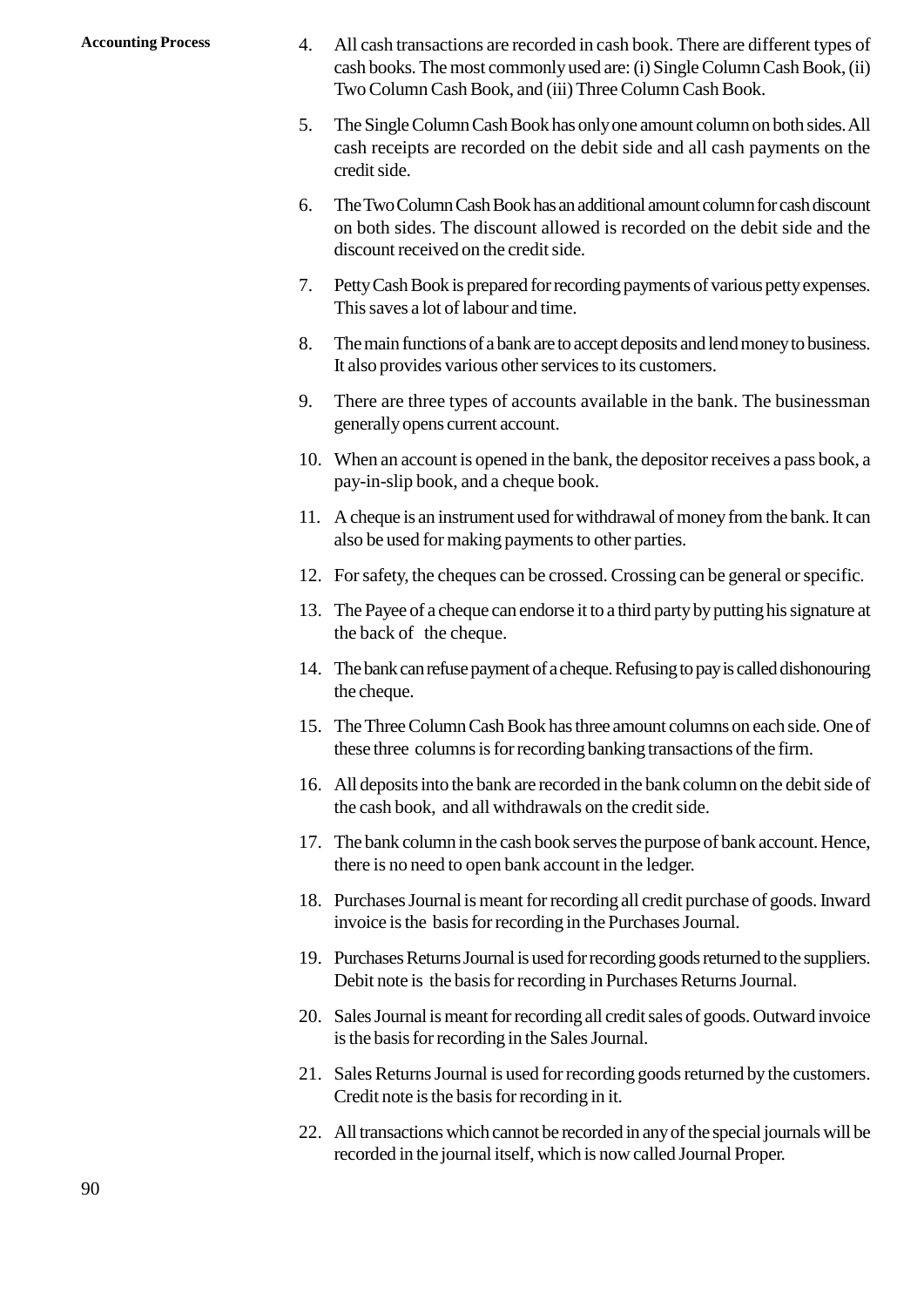# **1.20 KEY WORDS**

**Adjustment Entry :** An entry passed to bring into account certain unrecorded items like closing stock, outstanding expenses and incomes, at the time of preparing final accounts.

**Bearer Cheque :** A cheque payable at the counter of the bank without identification.

**Cash Book :** A special journal used for recording all cash receipts and cash payments.

**Cash Discount :** An allowance given by the creditor to the debtor for prompt payment.

**Closing Entries :** Entries passed at the end of each accounting year to close the nominal accounts by transferring them to Trading and Profit and Loss Account.

**Credit Note :** A statement sent by the seller to his customer informing that his account is credited to the extent of the goods returned by him or allowance granted to him.

**Cheque :** An instrument used for withdrawing money from the bank.

**Crossed Cheque :** A cheque on which two parallel lines have been drawn. It is not payable at the counter.

**Contra Entry :**When both the debit and credit aspects of a transaction are recorded in the cash book itself.

**Debit Note :** A statement sent by the purchaser to his supplier informing that his account is debited to the extent of the goods returned or allowance claimed.

**Dishonour :** Refusal to pay the cheque by the bank

**Endorsement :** A written statement signed by the payee at the back of the cheque for its transfer.

**Imprest System :** A system of advancing a fixed amount to the petty cashier periodically.

**Invoice :** A bill or a statement issued by the seller to the purchaser giving details of goods sold.

**Opening Entry :** An entry passed to open a new set of accounts.

**Order Cheque :** A cheque in respect of which identification of the payee is necessary.

**Pass Book :** A book or a statement supplied by the bank to its customer showing his transactions with the bank.

**Pay-in-slip :** A slip or a challan used for depositing cash or cheques in the bank.

**Petty Cash Book :** A cash book prepared for recording small payments of cash.

**Subsidiary Book :** Any special journal used for recording a particular category of transactions.

**Special Crossing :** A crossing specifying the name of bank through whom the cheque can be presented for payment.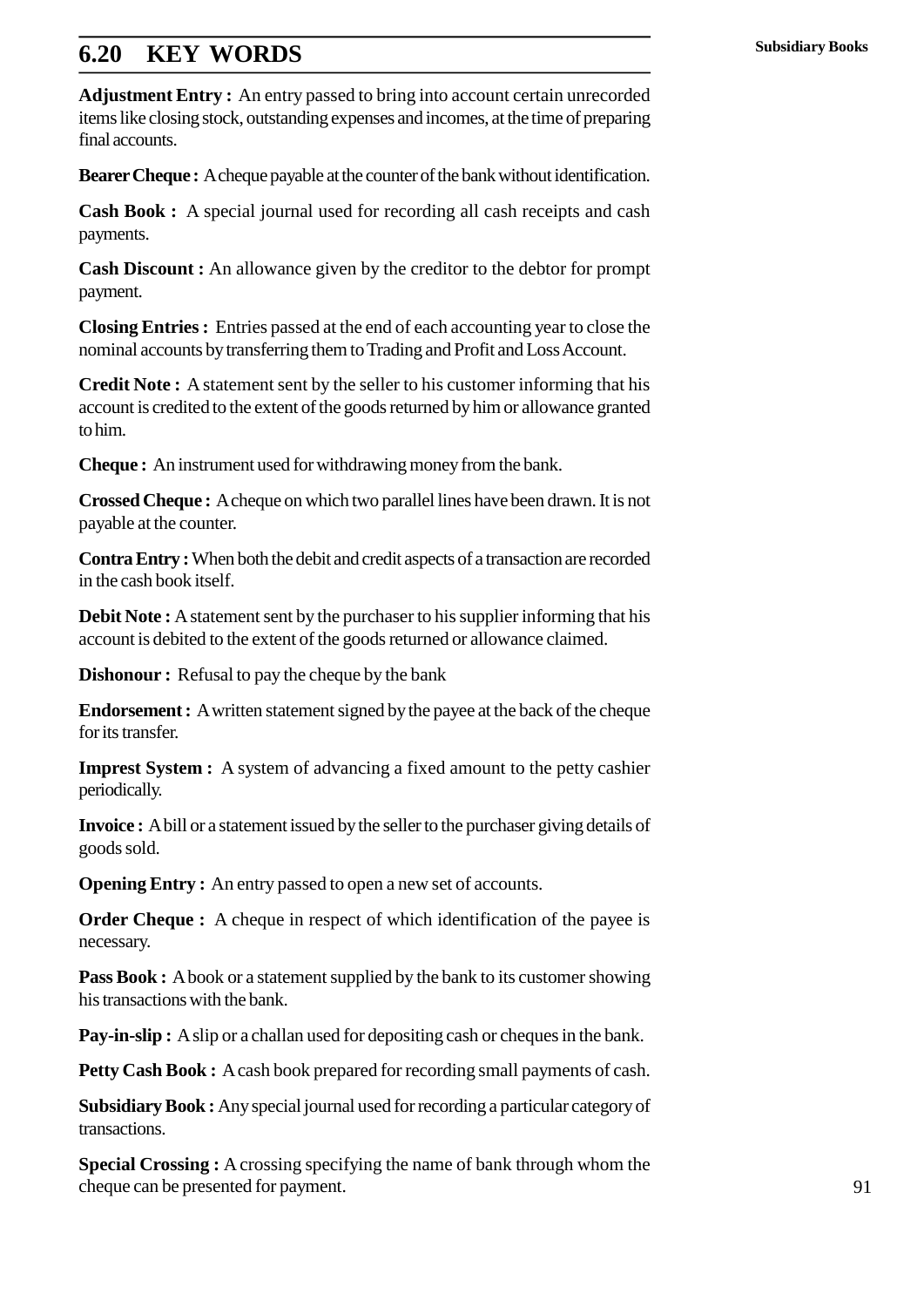**Accounting Process Transfer Entry :** An entry passed to transfer an amount from one account to another account. **Transfer Entry :** An entry passed to transfer an amo<br>account.<br>**1.21 ANSWERS TO CHECKYC**<br>A a) iii b) i c) iii d) ii e) iii<br>B a) Cash b) debit, credit c) Cash Accoun

# **1.21 ANSWERSTO CHECKYOUR PROGRESS 1.21 ANSWERS TO CHECKYOUR PROGRESS**<br>
A a) iii b) i c) iii d) ii e) iii<br>
B a) Cash b) debit, credit c) Cash Account d) credit e) debit f) cash<br>
C 2. a) True b) True c) False d) False e) True

- 
- **1.21 ANSWERS IOCHECKYOUR PROGRE**<br>
A a) iii b) i c) iii d) ii e) iii<br>
B a) Cash b) debit, credit c) Cash Account d) credit e) debit<br>
C 2. a) True b) True c) False d) False e) True<br>
E 1) Debit 2) Credit 3) Contra entry 4) A a) iii b) i c) iii d) ii e) iii<br>B a) Cash b) debit, credit c) Cash Account d) credit e) debit f) cash<br>C 2. a) True b) True c) False d) False e) True<br>E 1) Debit 2) Credit 3) Contra entry 4) Cash 5) Both 6) Credit<br>F 4. (a)
- 
- 
- F a) Cash b) debit, credit c) Cash Account d) credit e) debit f) cash<br>
C 2. a) True b) True c) False d) False e) True<br>
E 1) Debit 2) Credit 3) Contra entry 4) Cash 5) Both 6) Credit<br>
F 4. (a) goods (b) credit (c) credit no inwards (g) returns outwards (ii) returned E 1) Debit 2) Credit 3) Contra entry 4) Cash 5) Both 6) Credit F 4. (a) goods (b) credit (c) credit note (d) Purchases (e) credit (f) returns inwards (g) returns outwards (ii) returned G 6. (a) True (b) False (c) False (d) (a) goods (b) cred<br>(a) goods (b) cred<br>inwards (g) returns<br>(a) True (b) False
- 

# **1.22 TERMINAL QUESTIONS / EXERCISES**

#### **Questions**

- **1.22 TERMINAL QUESTIONS/EXERCISES**<br>Questions<br>1. Why is journal sub-divided? Name the special journals and state the type of<br>transactions entered in each of them. transactions entered in each of them. 2. Why is journal sub-divided? Name the special journals and state the type of transactions entered in each of them.<br>2. Explain the following in about 10 lines each.<br>3. Cash Book is both a journal and a ledger' transactions entered in each of them<br>Explain the following in about 10 lin<br>a) Cash Book is both a journal as<br>b) Imprest system<br>c) Types of Cash Books
- Explain the following in about 10 li<br>
a) Cash Book is both a journal<br>
b) Imprest system<br>
c) Types of Cash Books<br>
d) Posting of Two Column Cash
	- a) 'Cash Book is both a journal and a ledger' a) Cash Book is both a journal and a ledger<br>
	b) Imprest system<br>
	c) Types of Cash Books<br>
	d) Posting of Two Column Cash Book.<br>
	What are the advantages of maintaining a Petty (
	-
	-
	-
- 3. What are the advantages of maintaining a Petty Cash Book? Explain the method<br>3. What are the advantages of maintaining a Petty Cash Book? Explain the method<br>of balancing and posting the Petty Cash Book. of balancing and posting the Petty Cash Book. 4. Explain the following in about ten lines each.<br>
4. Explain the following in about ten lines each.<br>
4. Explain the following in about ten lines each.<br>
4. Explain the following in about ten lines each. What are the advantages of maintaining a Petty Cash Book? Explain the method<br>of balancing and posting the Petty Cash Book.<br>Explain the following in about ten lines each.<br>a) Bank Column in cash book serves the purpose of a
- 
- ledger Explain the following in about ten lines each.<br>
a) Bank Column in cash book serves the purp<br>
ledger<br>
b) Advantages of having a bank account.<br>
c) Effect of crossing a cheque. (a) Bank Column in cash book server<br>ledger<br>b) Advantages of having a bank acc<br>c) Effect of crossing a cheque.<br>d) Contra Entry ledger<br>
b) Advantages of hav<br>
c) Effect of crossing<br>
d) Contra Entry.<br>
State the reasons for the
	-
	-
	-
- (b) Advantages of having a bank accorporal contraction of the following:<br>
5. State the reasons for the following:<br>
3. All entries in Three Column Cash
	- (c) Effect of crossing a cheque.<br>
	d) Contra Entry.<br>
	State the reasons for the following:<br>
	a) All entries in Three Column Cash Book are not posted into the ledger.<br>
	b) The total in the cash column on the debit side of the c
	- (b) d) Contra Entry.<br>
	State the reasons for the following:<br>
	(a) All entries in Three Column Cash Book are not posted into the ledger.<br>
	(b) The total in the cash column on the debit side of the cash book is always<br>
	more tha more than its credit side, but it is not true of the bank column. (a) All entries in Three Column Cash Book are not posted into the ledger.<br>
	b) The total in the cash column on the debit side of the cash book is always<br>
	more than its credit side, but it is not true of the bank column.<br>
	c)
- on both sides of the cash book. 6. When a cheque received is endorsed to a third party, it must be entered<br>on both sides of the cash book.<br>6. Why is a cheque dishonoured? How do you record it in the cash book?
-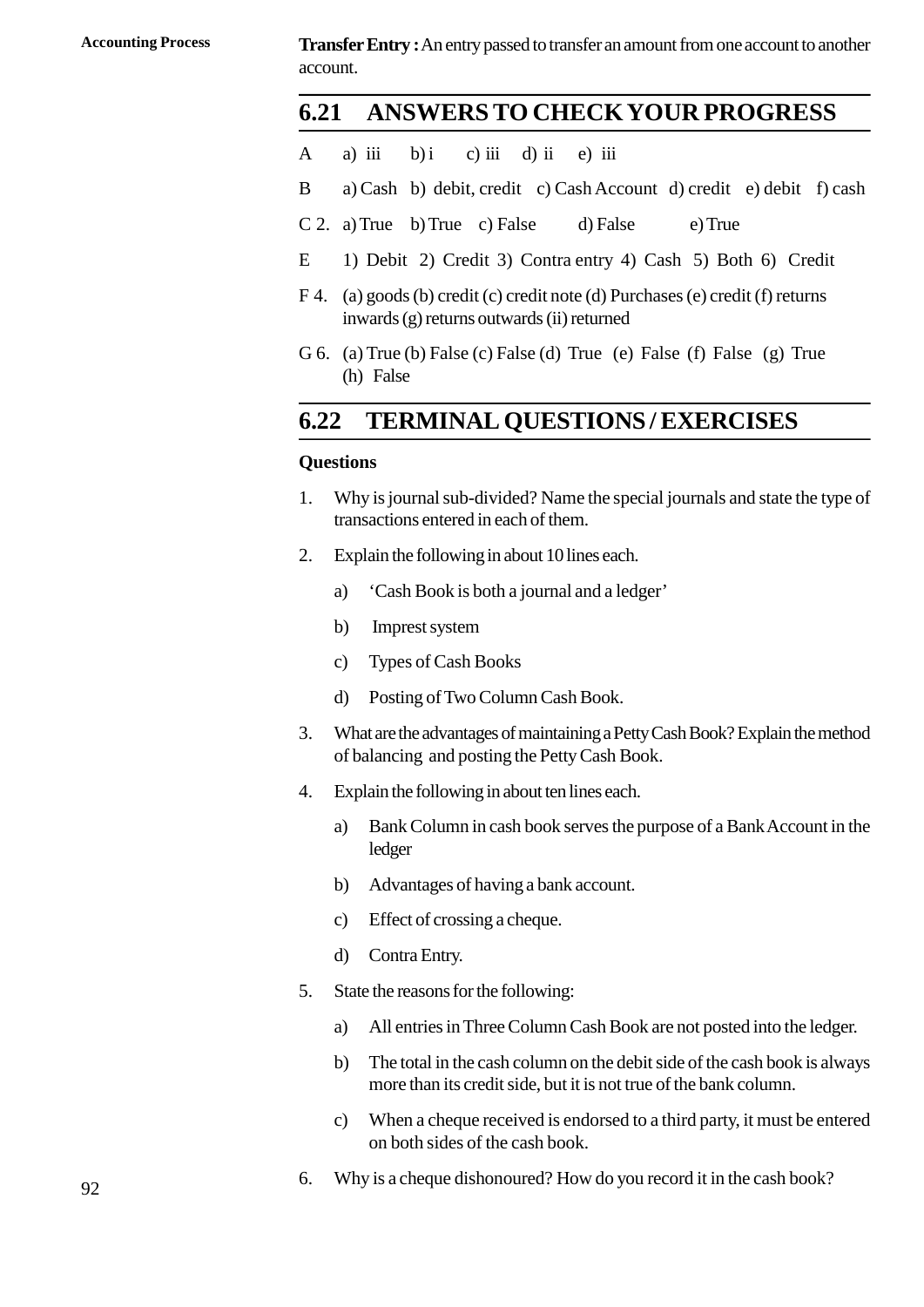7. Give the proforma of Purchases Journal. Explain the method of recording the transactions in the Purchases Journal and its posting into ledger. 8. Give the proforma of Purchases Journal. Explain the method of recording the transactions in the Purchases Journal and its posting into ledger.<br>8. How does Debit Note differ from Credit Note? Discuss the utility of these

- notes. 9 Meture short notes on the following:<br>
9 Metures on the following:<br>
9 Metures Invard Journal<br>
9 Metures Inward Journal How does Debit Note differ from<br>notes.<br>Write short notes on the following<br>a) Returns Inward Journal<br>b) Returns Outward Journal
- Write short notes on the following:<br>
a) Returns Inward Journal<br>
b) Returns Outward Journal
	-
	-
- 10. Write short notes on the following:<br>
10. Returns Outward Journal<br>
10. What is a Journal Proper? List the transactions recorded in the Journal Proper.<br> **Exercises**

#### **Exercises**

10. What is a Journal Proper? List the transactions recorded in the Journal Proper.<br> **Exercises**<br>
1. Enter the following transactions of Motilal Stores in the Single Column Cash<br>
Book and balance the same. Book and balance the same. 1. Enter the following transactions of Motilal Stores in the Single Column Cash

| 2018                               |                                                                                                                                  | Rs.    |
|------------------------------------|----------------------------------------------------------------------------------------------------------------------------------|--------|
| Jan.1                              | Motilal started business with a capital                                                                                          | 20,000 |
| $\leq$ $\leq$<br>$\overline{2}$    | <b>Purchased furniture</b>                                                                                                       | 5,000  |
| $\,$ 6 6 $\,$<br>2                 | Purchased goods                                                                                                                  | 3,000  |
| 3                                  | Paid cartage                                                                                                                     | 75     |
| $\mbox{\bf 6}$ $\mbox{\bf 6}$<br>5 | Sold goods for cash                                                                                                              | 2,800  |
| " 10                               | Paid to Ratan Lal                                                                                                                | 2,000  |
| " 18                               | Sold goods for cash                                                                                                              | 1,000  |
| <sup>"</sup> 25                    | Paid wages                                                                                                                       | 225    |
| <sup>"</sup> 28                    | Paid rent                                                                                                                        | 500    |
| " 30                               | Purchased goods                                                                                                                  | 2,000  |
|                                    | (Answer: Cash in hand Rs. 11,000)                                                                                                |        |
| 2.                                 | From the following transactions of Mani Ram Agencies, prepare a Single Column<br>Cash Book, balance it, and post it into ledger. |        |
|                                    |                                                                                                                                  |        |

| 2018                                               |                                     | Rs.    |
|----------------------------------------------------|-------------------------------------|--------|
| Jan. $1$                                           | Mani Ram started business with cash | 40,000 |
| $\,6\,6$<br>2                                      | Opened a bank account and deposited | 15,000 |
| $\leq$ $\leq$<br>5                                 | <b>Purchased furniture</b>          | 8,000  |
| $\,$ 6 6 $\,$<br>8                                 | Purchased goods                     | 12,000 |
| $\boldsymbol{\epsilon}\boldsymbol{\epsilon}$<br>10 | Sold goods for cash                 | 7,000  |
| <sup>"</sup> 15                                    | Sold goods on credit to Rajan       | 6,000  |
| <sup>"</sup> 20                                    | Purchased electrical fan            | 450    |
| <sup>"</sup> 25                                    | Received cash from Rajan            | 6,000  |
| <sup>"</sup> 28                                    | Paid rent                           | 550    |
| " 29                                               | Deposited into the bank             | 10,000 |
| 31<br>$\epsilon$                                   | Paid wages                          | 1,500  |

**Hint:**Credit sales are not a cash transaction. Hence, not recorded in the Cash Book.

**(Answer:** Cash in hand Rs. 5,500)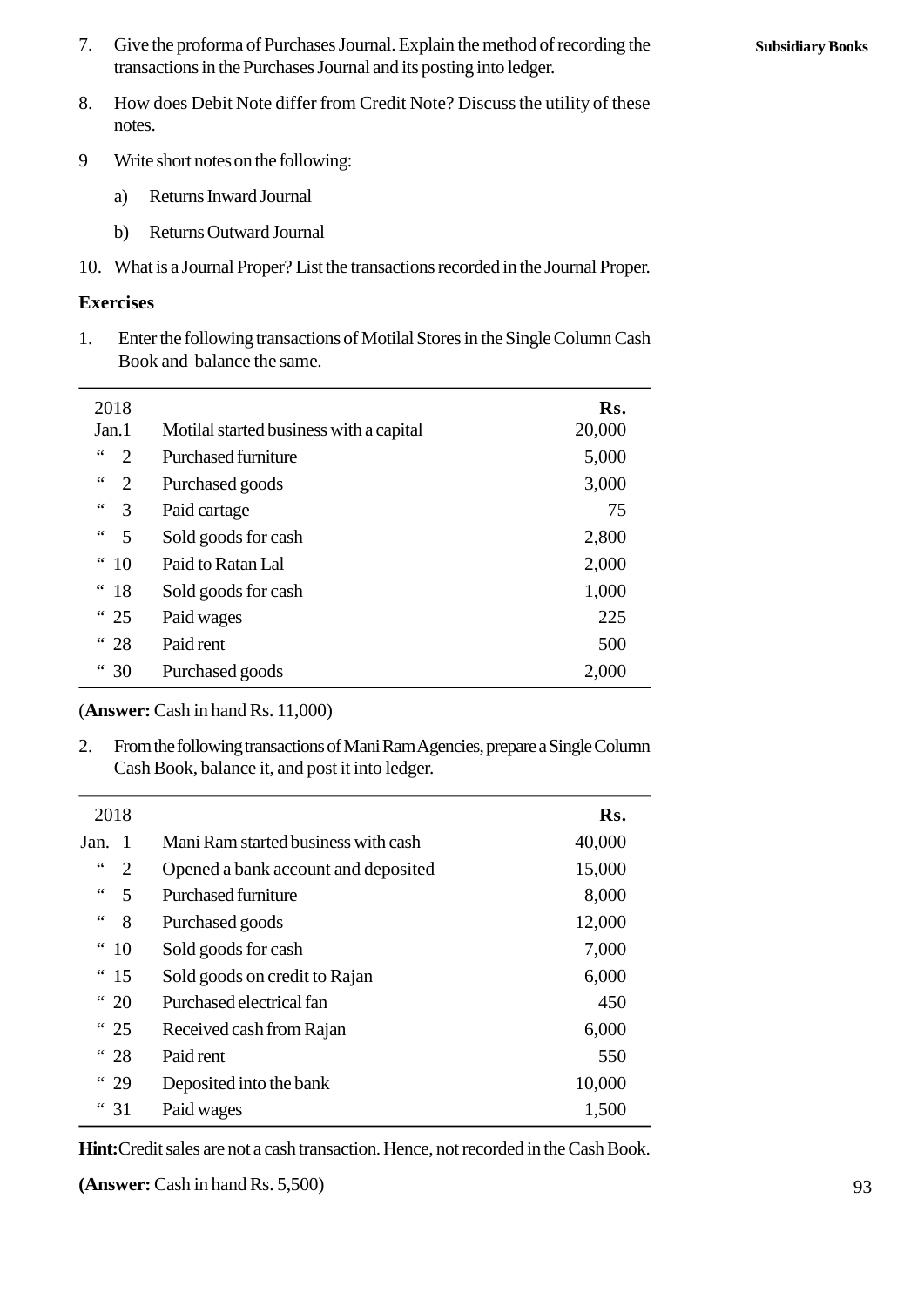Accounting Process 3. Enter the following transactions of Gupta Emporium in Two Column Cash Book<br>and balance it. and balance it.

|                          |                   | and balance it.                                                                                                            |
|--------------------------|-------------------|----------------------------------------------------------------------------------------------------------------------------|
|                          | 2018              |                                                                                                                            |
| Apr.                     | $\mathbf{1}$      | Cash in hand Rs. 3,000                                                                                                     |
| $\zeta$ $\zeta$          | 3                 | Paid to S.K, Basu Rs. 580 and received discount Rs. 20.                                                                    |
|                          | 5                 | Purchased goods for cash Rs. 2,000                                                                                         |
| $\mbox{\bf 6}$           | 8                 | Received from N.K. Prasad Rs. 960, and allowed him<br>discount of Rs. 40                                                   |
| 66                       | 15                | Sold goods on credit to Adinarayan Rs. 2,000                                                                               |
| 66                       | 20                | Cash sales Rs. 600 -                                                                                                       |
| $\epsilon$ $\epsilon$    | 25                | Paid to Narayan Rs. 1,150 in full settlement of his account of Rs. 1,200                                                   |
| $\textsf{6}\,\textsf{6}$ | 28                | Received from Adinarayan Rs. 1,950 in full settlement of his account                                                       |
| $\textsf{6}\,\textsf{6}$ | 29                | Rent paid Rs. 600                                                                                                          |
|                          | " 30              | Took cash for personal use Rs. 500                                                                                         |
|                          | total Rs. $70$ ). | (Answer: Cash balance Rs. 1,680. Discount allowed total Rs. 90, Discount received                                          |
| 4.                       |                   | Prepare Two Column Cash Book of M/s. Sanjay Enterprises from the following<br>transactions. Also show the ledger postings. |

transactions. Also show the ledger postings. 4. Prepare Two Column Cash Book of M/s. Sanjay Enterprises from the following transactions. Also show the ledger postings.

| Rs.                                                                   |
|-----------------------------------------------------------------------|
| 3,000                                                                 |
| 800                                                                   |
| 600                                                                   |
| 40                                                                    |
| 1,000                                                                 |
| 1,960                                                                 |
| 40                                                                    |
|                                                                       |
| 970                                                                   |
| 1,170                                                                 |
| 590                                                                   |
| 10                                                                    |
| 100                                                                   |
| 60                                                                    |
| Paid to Kartar Singh in full settlement of his account Rs. 800<br>780 |
| 800                                                                   |
|                                                                       |

(**Answer:** Amount deposited in the bank Rs. 3,210. Discount allowed total Rs. 80. Discount received total Rs. 90).

<sup>4.</sup> 30 Deposited cash into bank in excess of 800<br>
(Answer: Amount deposited in the bank Rs. 3,210. Discount allowed total Rs. 80.<br>
Discount received total Rs. 90).<br>
5. Prepare a Petty Cash Book on the Imprest System from of M/s. Preetam Industries.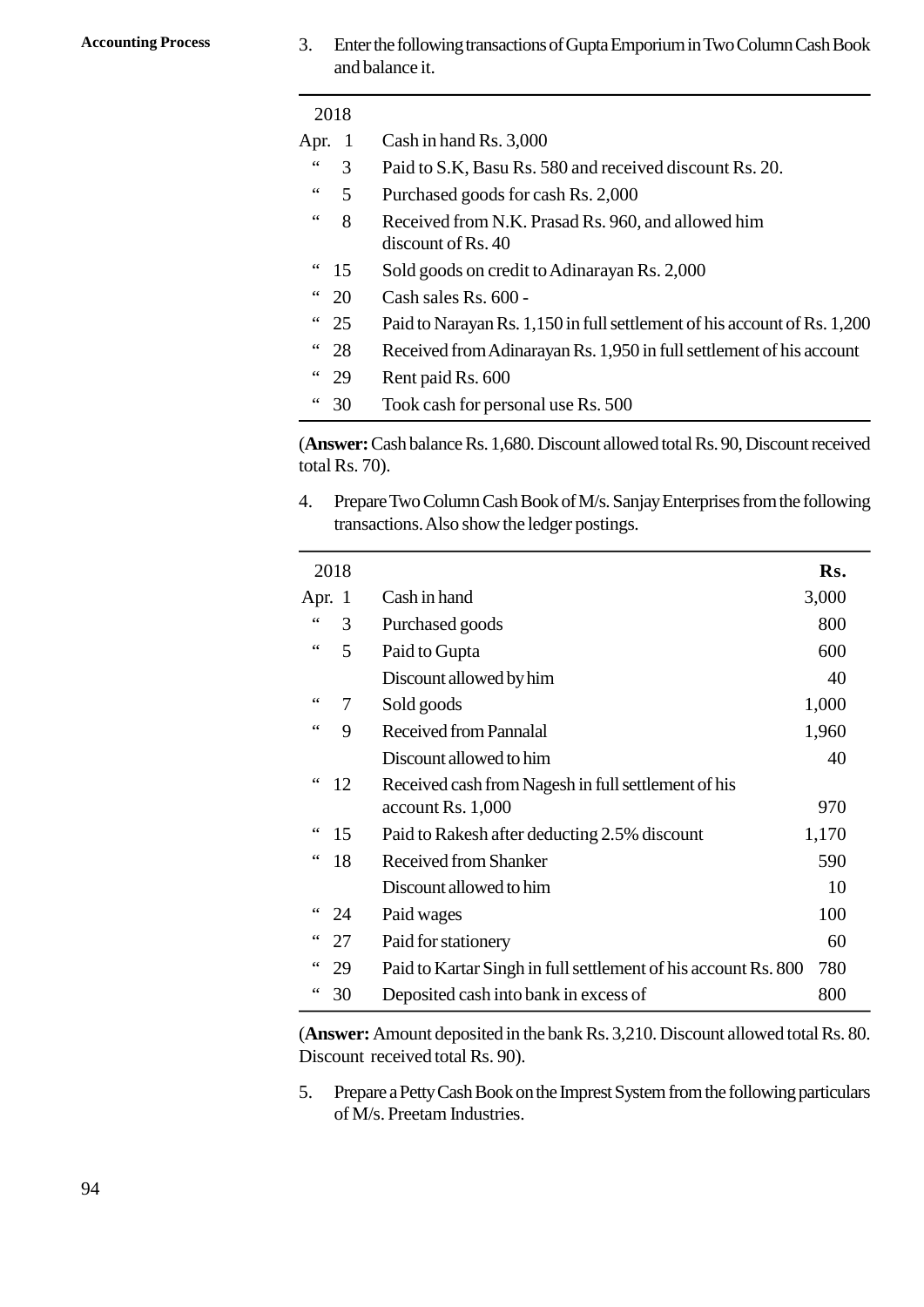| 2018                 |                                    |                                  | Rs.    |
|----------------------|------------------------------------|----------------------------------|--------|
| July<br>$\mathbf{1}$ |                                    | Received a cheque for petty cash | 150.00 |
| $\zeta$ $\zeta$      | $\overline{2}$<br>Paid bus charges |                                  | 1.50   |
|                      | Paid cartage                       |                                  | 5.00   |
| $\zeta$ $\zeta$<br>3 |                                    | Paid for postage and telegrams   | 15.25  |
|                      |                                    | Paid wages to casual workers     | 10.00  |
| 66                   | 4                                  | Paid for Stationery              | 4.75   |
| 66                   | 5                                  | Paid for repairs of chairs       | 15.00  |
|                      | <b>Bus Charges</b>                 |                                  | 1.00   |
| 66                   | Cartage                            |                                  | 4.50   |
| 66                   | <b>Purchased locks</b><br>6        |                                  | 35.00  |
| 66<br>7              |                                    | Tea expenses to customers        | 4.00   |
| 66<br>15             |                                    | Repair to typewriter             | 7.00   |
| 20                   |                                    | Paid tanga charges               | 6.00   |
| $\epsilon$<br>24     |                                    | Paid taxi fare to manager        | 18.00  |
| <sup>"</sup> 26      |                                    | Purchased stamps                 | 5.00   |
| " 29                 | Auto charges                       |                                  | 7.00   |

Shreelekha & Co. 6. Enter the following transactions in the Three Column Cash Book of M/s.<br>Shreelekha & Co.

| 2018                 |                                                                 | Rs.    |
|----------------------|-----------------------------------------------------------------|--------|
| May 1                | Cash in hand                                                    | 1,134  |
| 66<br>1              | Cash at bank                                                    | 25,350 |
| 66<br>$\overline{2}$ | Deposited into bank                                             | 1,000  |
| 66<br>$\overline{4}$ | Received from Ram Lal                                           | 1,580  |
|                      | and discount allowed                                            | 20     |
| $\leq$ $\leq$<br>8   | Purchased furniture for cash                                    | 500    |
| 66<br>11             | Paid to Jai Kishan by cheque                                    | 1,490  |
| 66                   | received discount                                               | 10     |
| <sup>"</sup> 15      | Received from Gopal by cheque                                   | 1,000  |
| 16                   | Cash sales                                                      | 1,570  |
| 66<br>20             | Deposited into bank                                             | 2,000  |
| 66<br>21             | Purchased an old motor car for office and paid by cheque 10,480 |        |
| " 22                 | Paid by cheque to Ranganath                                     | 734    |
|                      | and received discount                                           | 6      |
| <sup>"</sup> 24      | Withdrew from bank for office use                               | 500    |
| <sup>"</sup> 27      | Purchased goods for cash                                        | 600    |
| " 28                 | Withdrew from bank for personal use                             | 1,000  |
| " 31                 | Paid establishment expenses through bank                        | 900    |

(**Answer:** Discount allowed Rs. 20; Discount Received Rs. 16; Cash Balance Rs. 684; Bank Balance Ps. 14,246.)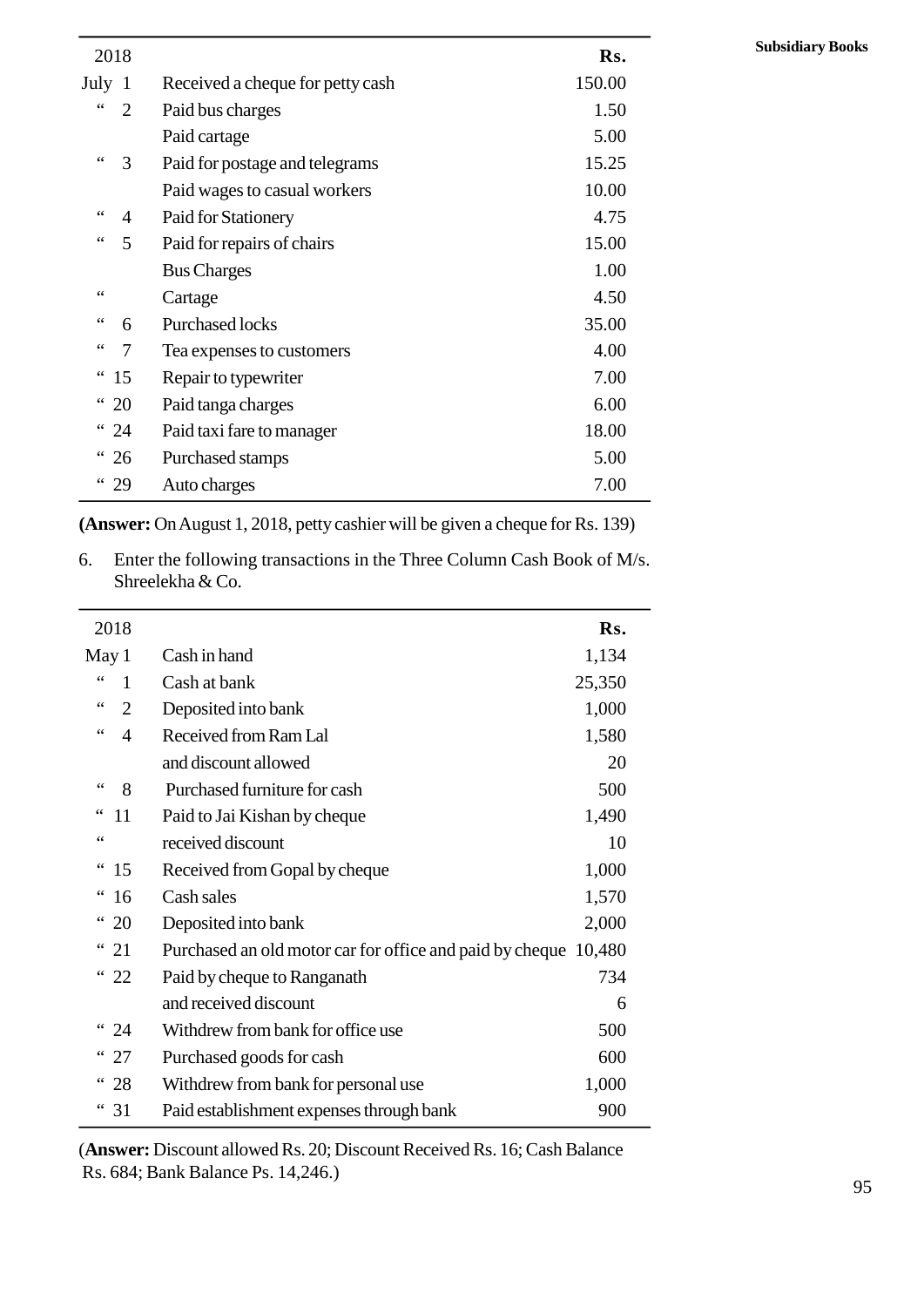Accounting Process 7. Record the following transactions in Three Column Cash Book of M/s Modern<br>Commercials, and post them into ledger. Commercials, and post them into ledger. 7. Record the following transactions in Three Column Cash Book of M/s Modern

| 2018                            |                                                      | Rs.   |
|---------------------------------|------------------------------------------------------|-------|
| Jan. 1                          | Cash balance                                         | 700   |
|                                 | Bank balance (overdraft)                             | 1,400 |
| $\leq$ $\leq$<br>$\overline{2}$ | Cash sales                                           | 900   |
| 66<br>3                         | Paid into bank                                       | 1,000 |
|                                 | Paid to Alag by cheque                               | 1,225 |
| $\,$ $\,$ $\,$ $\,$ $\,$<br>5   | Discount allowed by him                              | 25    |
| 66<br>10                        | Paid to Prasad                                       | 150   |
| 66<br>14                        | Paid wages                                           | 250   |
| 66<br>16                        | Received a cheque from Dasgupta in full settlement   | 980   |
|                                 | of a claim of Rs                                     |       |
| 66<br>20                        | Paid for stationery                                  | 150   |
| 66<br>21                        | Purchased by cheque                                  | 600   |
| 66<br>23                        | Received a cheque from Ram. It was endorsed to Shyam | 800   |
| 66<br>24                        | Paid Ranga by cheque                                 | 245   |
|                                 | and discount received                                | 5     |
| 66<br>29                        | Withdrew from bank for office use                    | 250   |
| 31                              | Cash drawn for personal use                          | 150   |

(**Answer:** Discount Allowed Rs. 20; Discount Received Rs. 30; Cash Balance Rs. 150; Bank Overdraft Rs. 1,740.)

8. Prepare a Three Column Cash Book from the following transactions and post<br>
8. Prepare a Three Column Cash Book from the following transactions and post<br>
1991 them into ledger. them into ledger.

| 2018                                       |                                    | Rs.    |
|--------------------------------------------|------------------------------------|--------|
| Aug 1                                      | Cash in hand                       | 700    |
| $\zeta \zeta$<br>1                         | Cash at bank                       | 10,000 |
| $\!\!\!\zeta\!\!\!\zeta\!\!\!\zeta\!$<br>3 | Cash sales                         | 6,000  |
| 66<br>5                                    | Paid rent by cheque                | 2,400  |
| 66<br>9                                    | Cash deposited in the bank         | 6,000  |
| 66<br>10                                   | Wages paid                         | 100    |
| $\ddot{\phantom{0}}$<br>11                 | Purchased stationery               | 180    |
| 66<br>13                                   | Received cheque from Roy           | 780    |
|                                            | Discount allowed                   | 20     |
| 66<br>15                                   | Purchased goods                    | 400    |
| 66<br>16                                   | Withdrawn from bank for office use | 2,000  |
| 66<br>18                                   | Issued cheque to Gagan             | 1,340  |
|                                            | Received discount                  | 60     |
| 66<br>20                                   | Withdrew cash for personal use     | 400    |
| 20                                         | Received cheque from Nath          | 1,000  |
| 24                                         | Nath's cheque dishonoured          | 1,000  |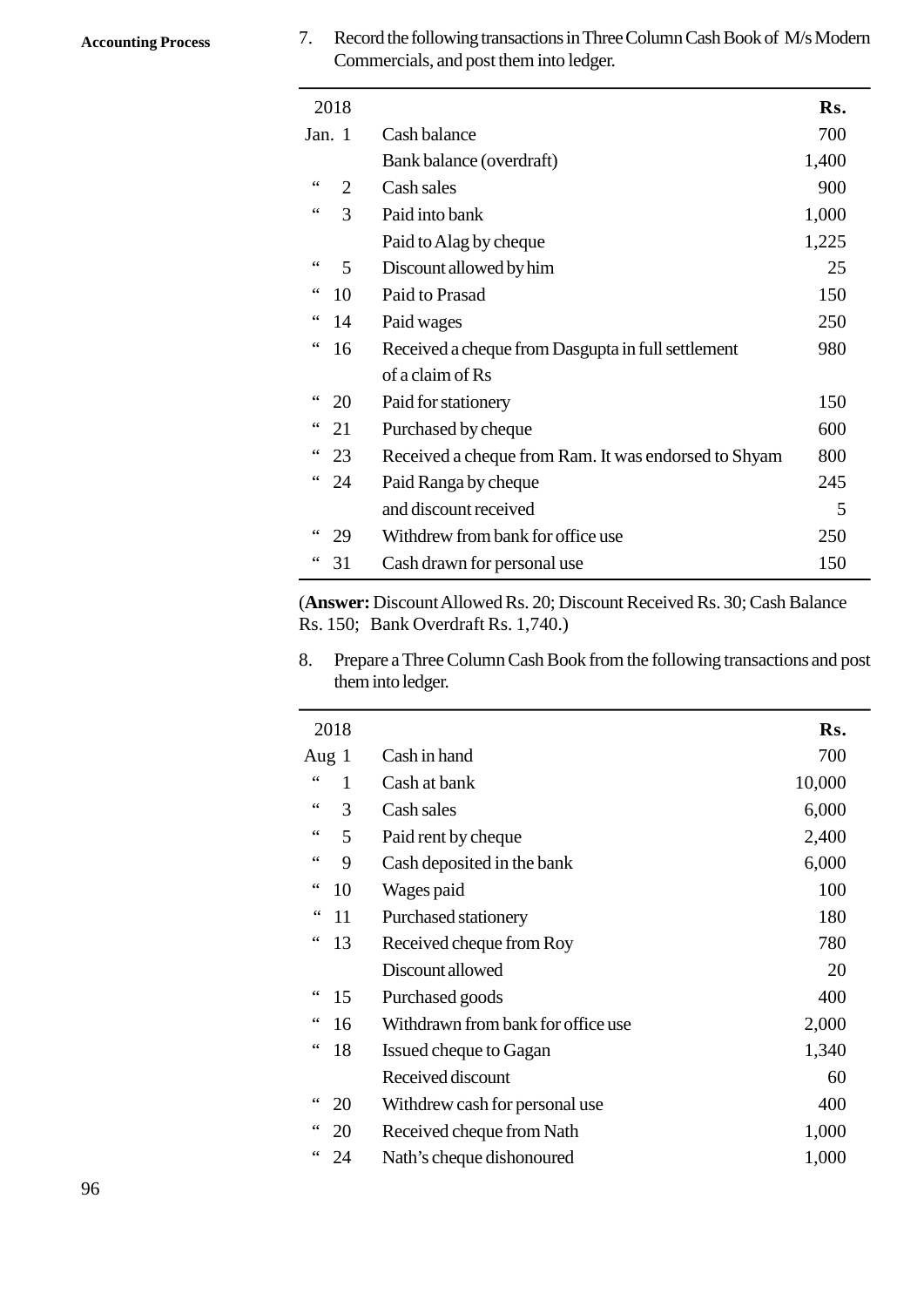|              | " 26 Issued cheque for furniture purchased | 600 |
|--------------|--------------------------------------------|-----|
| $\degree$ 28 | Received interest on securities by cheque  | 300 |
|              | " 30 Paid salaries                         | 480 |

(**Answer:** Discount Allowed Rs. 20; Discount Received Rs. 60; Cash Balance Rs. 1,140; Bank Balance Rs. 10,740.) 9 From the following particulars.<br>
1,140; Bank Balance Rs. 10,740.)<br>
9 From the following particulars, prepare the Purchases Book of Devi Stationers<br>
2, and also show the ledger postings.

and also show the ledger postings.

2018

- From the following particulars, prepare the Purchases Book of Devi Stationers<br>and also show the ledger postings.<br>2018<br>Aug. 5 Purchased from Madan Mohan & Sons on credit 5 reams of white paper<br>@ Rs. 75 per ream, @ Rs. 75 per ream,
- 2018<br>
2018<br>
Aug. 5 Purchased from Madan Mohan & Sons on credit 5 reams of white paper<br>
@ Rs. 75 per ream,<br>
10 Purchased from Gopikrishna Bros. 5 dozen ink bottles @ Rs. 52 per dozen<br>
at a discount of 10%. at a discount of 10%. 24 Purchased from Madali Mohali & Sons on credit 5 realis of white paper<br>
26 Rs. 75 per ream,<br>
10 Purchased from Gopikrishna Bros. 5 dozen ink bottles @ Rs. 52 per dozen<br>
at a discount of 10%.<br>
20%.
- at a discount of 20%. 18 Purchased from Avanti Pen Stores 3 dozen hall pens @ Rs. 15 per do<br>at a discount of 10%.<br>18 Purchased 100 pencils from Muralidhar & Co. @ Rs. 0.75 each.<br>18 Purchased 100 pencils from Muralidhar & Co. @ Rs. 0.75 each.<br>19 25 Purchased a typewriter on credit from Office Equipment Limited for Rs. 4,500.
- 
- Rs. 4,500. 25 Purchased 100 pencils from Muralidhar & Co. @ Rs. 0.75 each.<br>
25 Purchased a typewriter on credit from Office Equipment Limited for<br>
28 Purchased one dozen pen stands @ Rs. 100 per dozen for cash.<br>
20 Purchased 5 dozen 25 Purchased a typewriter on credit from Office Equipment Limited for<br>
Rs. 4,500.<br>
28 Purchased one dozen pen stands @ Rs. 100 per dozen for cash.<br>
20 Purchased 5 dozen of note books on the credit from Rama & Co.<br>
@ Rs. 2
- 
- @ Rs. 24 per dozen.

(**Hint:** Transactions dated August 25 and 28 are not to be entered in Purchases Book.) (**Hint:** Transactions dated August 25 and 28 are not to be entered in Purchases<br>Book.)<br>(Answer: Total of Purchases Book Rs. 840)<br>10. Enter the following in the Purchases Returns Book of Lakshmi Traders.<br>Also show their led

(**Answer:** Total of Purchases Book Rs. 840)

Also show their ledger postings.

2018 Rs. For the following in the Purchases Returns Book of Lakshmi Traders.<br>
Also show their ledger postings.<br>
2018 Rs.<br>
June 2 Returned goods to Sharma Bros. 350<br>
"4 Returned goods to Eswar & Sons. 500 10. Enter the following in the Purchases Returns Book of Lakshmi Traders.<br>
Also show their ledger postings.<br>
2018 Rs.<br>
1350 Returned goods to Sharma Bros.<br>
4 Returned goods to Eswar & Sons.<br>
500 6 Returned goods to Venkat Also show then ledger postings.<br>
2018<br>
Sune 2 Returned goods to Sharma Bros.<br>
"
4 Returned goods to Eswar & Sons.<br>
"
6 Returned goods to Venkat & Co. on which a discount of<br>
10% was received. 10% was received. 600 Value 2 Returned goods to Sharma Bros.<br>
"4 Returned goods to Eswar & Sons.<br>
6 Returned goods to Venkat & Co. on which a discount of<br>
10% was received.<br>
8 Allowance claimed from Ranga & Co. for goods damaged.<br>
450<br>
10 Goods " 10 Goods returned to Suryanarayana 200 10% was received.<br>
450<br>
450<br>
11 Goods returned to Suryanarayana<br>
450<br>
(Answer: Total of Purchases Returns Book Rs. 2,040)<br>
11 Write up the Sales Book of Kiran Associates, wholesale cloth dealers,<br>
from the following transa

(Answer: Total of Purchases Returns Book Rs. 2,040)<br>
11 Write up the Sales Book of Kiran Associates, whol<br>
from the following transactions and post them into led<br>
2018<br>
Aug.16 Sold to Patel Nanded:<br>
100 metres of silk @ Rs from the following transactions and post them into ledger.

2018

100 metres of silk @ Rs. 45 per metre.

75 metres of velvet @ Rs. 12 per metre.

" 18 Sold to Hassen, Gulbarga: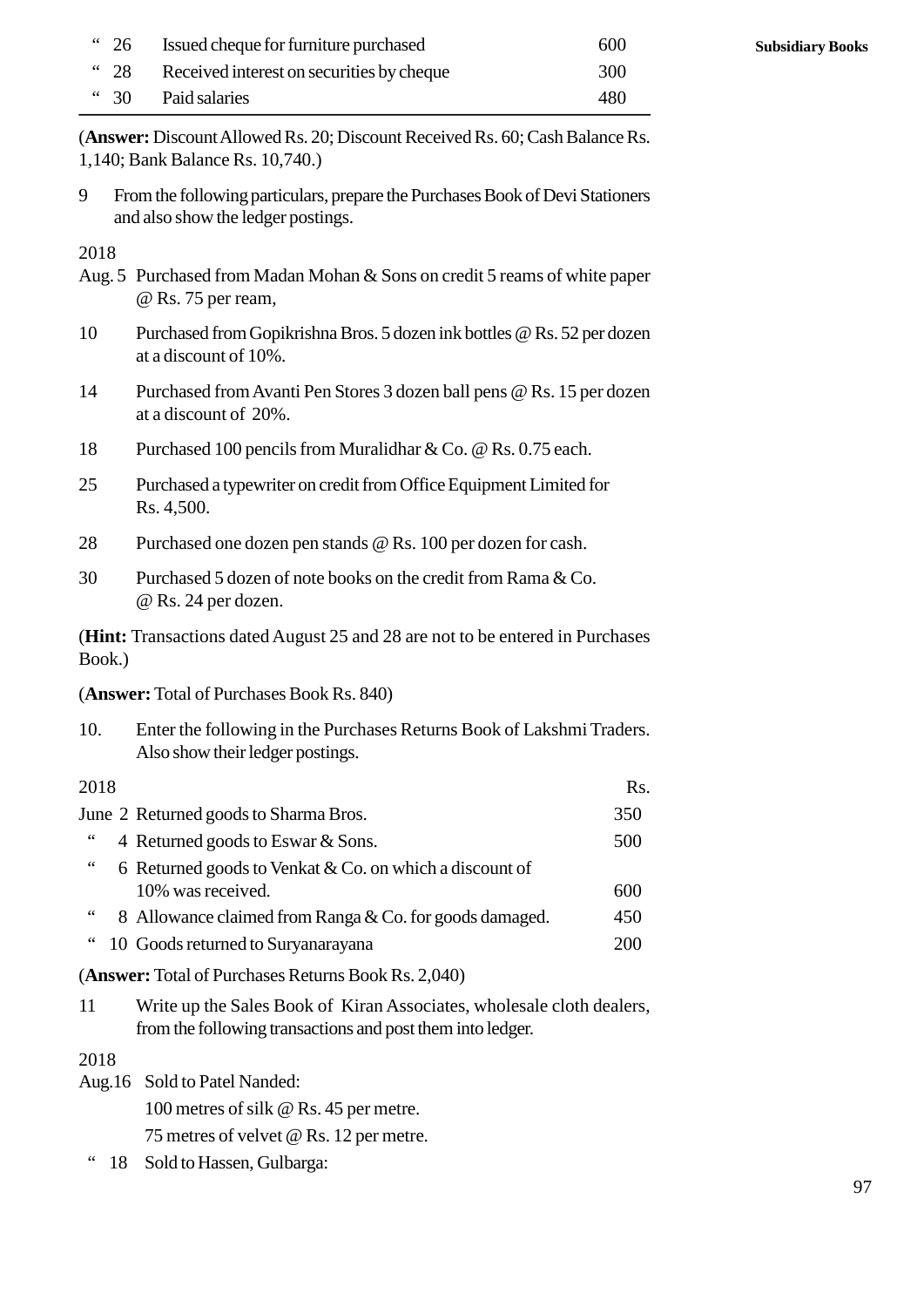Accounting Process 60 pieces of two by two cloth @ Rs. 10 per piece. 100 pieces of velvet @ Rs. 8 per piece.

- " 20 Sold to Shankaraiah, Vikarabad: 50 pieces of dhoties @ Rs. 50 per dhoti. 40 towels @ Rs. 8 per towel.
- " 25 Sold to Koteswara Rao, Vijayawada: 100 metres of shirting cloth @ Rs. 40 per metre. 60 sarees @ Rs. 75 per sari.
- " 28 Krishna Murthy, Warangal, purchased from us: 100 metres of long cloth @ Rs. 15 per metre. 100 metres of coarse cloth @ Rs. 9 per metre. 26 Krismia Mutury, watangar, put chased from us.<br>
100 metres of long cloth @ Rs. 15 per metre.<br>
100 metres of coarse cloth @ Rs. 9 per metre.<br>
(Answer: Sales Book Total Rs. 20,520)<br>
12. From the following particulars of Sr

#### **(Answer:** Sales Book Total Rs. 20,520)

Book and show their ledger posting. (Answer: Sales Book Total Rs. 20,520)<br>12. From the following particulars of Sriram<br>Book and show their ledger posting.<br>2018<br>July 5 M/s Sridevi Stationers returned:<br>4 dozens 100 page note books @ Rs.

#### 2018

4 dozens 100 page note books @ Rs. 18 per dozen.

2 dozens 200 page note books @ Rs. 30 per dozen. 2018<br>
July 5 M/s Sridevi Stationers returned:<br>
4 dozens 100 page note books @ Rs. 18 per dozen<br>
2 dozens 200 page note books @ Rs. 30 per dozen<br>
" 10 Ramakrishna & Bros. returned @<br>
3 dozen ink bottles @ Rs. 30 per dozen.

3 dozen ink bottles @ Rs. 30 per dozen.

1 dozen gum bottles @ Rs. 20 per dozen.

2 dozen erasers @ Rs. 6 per dozen.

" 10 Ramakrishna & Bros. returne<br>
3 dozen ink bottles @ Rs. 30<br>
1 dozen gum bottles @ Rs. 2(<br>
2 dozen erasers @ Rs. 6 per c<br>
" 15 Sanjeev & Co. returned:<br>
5 dozen pencils @ Rs. 12 per

5 dozen pencils @ Rs. 12 per dozen.

2 dozen reflis @ Rs. 5 per dozen.

#### **(Answer:** Sales Returns Book Total Rs. 336)

415. Sanjeev & Co. returned:<br>
5 dozen pencils @ Rs. 12 per dozen.<br>
2 dozen reflis @ Rs. 5 per dozen.<br>
(Answer: Sales Returns Book Total Rs. 336)<br>
13. Enter the following transactions in proper subsidiary books of Chekra<br> Enterprises.

#### 2018 Rs.

|                      |    | (Answer: Sales Returns Book Total Rs. 336)                                            |       |
|----------------------|----|---------------------------------------------------------------------------------------|-------|
| 13.                  |    | Enter the following transactions in proper subsidiary books of Chekra<br>Enterprises. |       |
| 2018                 |    |                                                                                       | Rs.   |
|                      |    | Aug. 1 Sold goods to Ram Singh                                                        | 2,550 |
| 66                   | 2  | <b>Bought goods from Dhillon</b>                                                      | 1,200 |
| $\leq$ $\leq$        |    | 3 Sold goods to Gopinath                                                              | 2,500 |
| $\leq$ $\leq$        |    | 4 Purchased goods from Habeeb                                                         | 3,600 |
|                      |    | 5 Ram Singh returns goods                                                             | 350   |
|                      |    | 6 Goods returned to Dhillon                                                           | 200   |
| 66                   | 9  | Gopinath returned goods                                                               | 150   |
| 66                   | 10 | Returned goods to Habeeb                                                              | 260   |
|                      | 12 | Bought goods from Sanyal                                                              | 4,750 |
| $\epsilon$           | 13 | Sold goods to Sailo                                                                   | 6,200 |
|                      |    | 14 Sold goods to Michael                                                              | 4,850 |
| $\ddot{\phantom{0}}$ |    | 15 Purchased goods from Anthony                                                       | 3,940 |
|                      |    | 18 Returned goods to Sanyal                                                           | 320   |
| 66                   | 19 | Sailo returned us goods                                                               | 230   |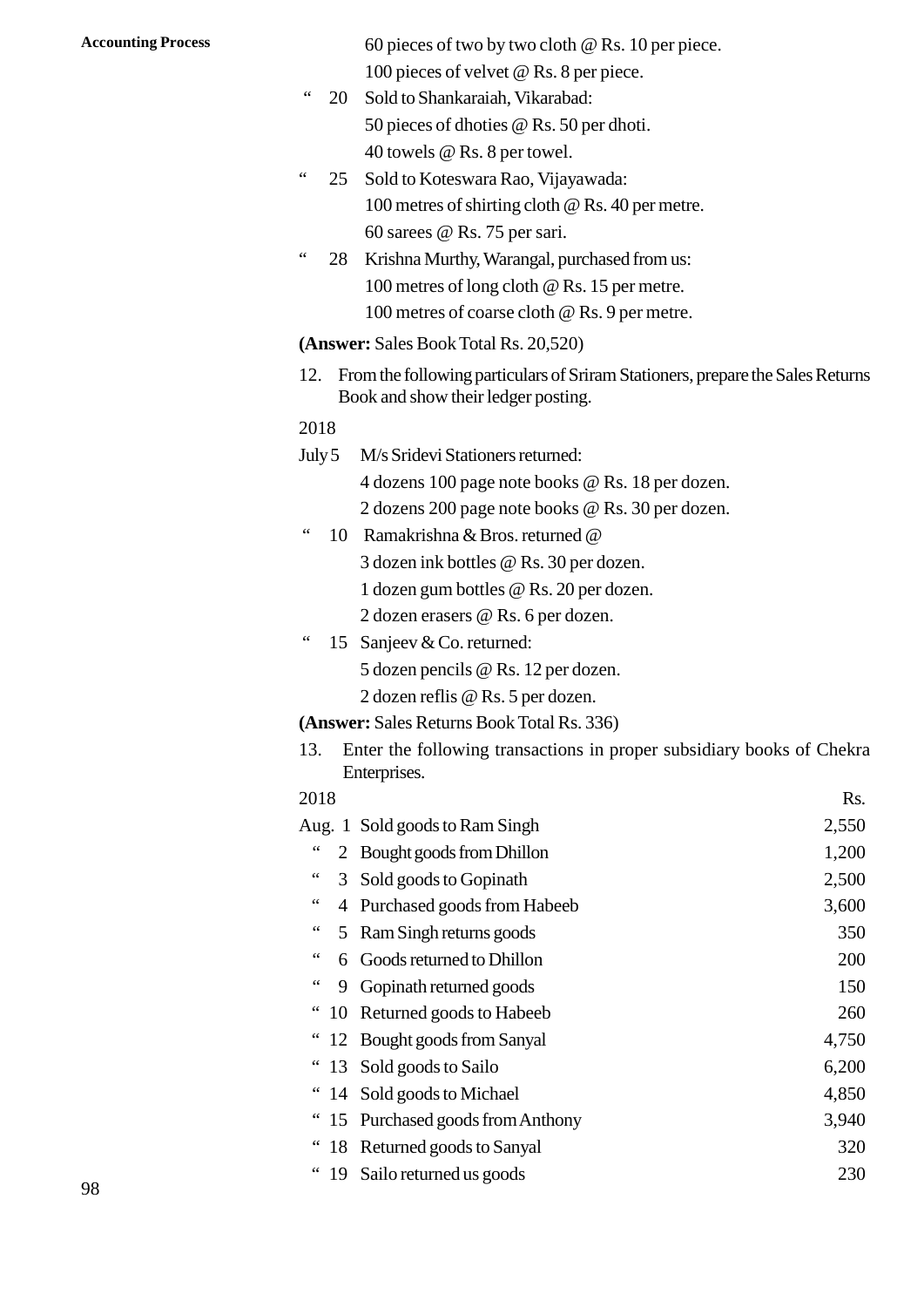|                 | " 22 Michael returned goods                                         | 150   |
|-----------------|---------------------------------------------------------------------|-------|
| $\degree$ 25    | Returned goods to Anthony                                           | 250   |
| <sup>"</sup> 27 | Sold goods to Solanki                                               | 5,340 |
| $\degree$ 28    | Purchased goods from Gopalan                                        | 4,670 |
| <sup>"</sup> 29 | Sold goods to Harbinder Singh subject to trade discount of 5%       | 2,000 |
| <sup>"</sup> 30 | Purchased goods from Bhandari subject to a trade<br>discount of 10% | 1,000 |

(**Answer**: Totals of Purchases Book Rs. 19,060, Purchases Returns Book Rs. 1,030, Sales Book Rs. 23,340, and Sales Returns Book Rs. 880)

14. The following are the bill transactions of Saptagiri Agencies, Hyderabad. All bills accepted by Saptagiri Agencies are payable at the Andhra Bank, Hyderabad. Prepare Bills Receivable and Bills Payable Journals and post them into ledger. Figure 3. A bill is drawn on Ram Narayan of Hyderabad, payable after three months<br>2018<br>Aug. 3 A bill is drawn on Ram Narayan of Hyderabad, payable after three months<br>for Rs. 5,000. It was duly accepted by him on the same d

2018

- for Rs. 5,000. It was duly accepted by him on the same day, payable at State Bank of India, Hyderabad.
- " 5 Accepted a bill dated August 1, 2018 drawn by Agarwal of Lucknow, payable after 60 days, for Rs. 3,000.
- " 8 Drew a bill on Milkha Singh of Chandigarh for Rs. 4,000 payable after 2 months at Punjab National Bank, Chandigarh. The bill is received on August 16, duly accepted.
- " 12 Accepted a bill dated August 6, 2018 drawn by Ghanshyam Oza of Rajkot, payable after one month, for Rs. 2,500.
- " 18 Received an acceptance dated August 12, 2018 from N. Mirdha of Jaipur, payable at State Bank of Bikaner, Jaipur 90 days after date, for Rs. 6,000. It was endorsed to S. Sakeecha of Bhopal on the same day.
- 22 Accepted the bill dated July 14, 2018 drawn by P. Obul Reddy, Tirupathi, for Rs. 3,500, payable after 2 months.
- " 23 A bill is drawn on S. Mukherjee of Calcutta for Rs. 9,000 payable at Allahabad Bank, Calcutta, 90 days after date. The bill was received duly accepted on August 28, 2018, and was discounted with Andhra Bank, on the same day.
- " 30 Accepted the bill dated August 25, 2018 drawn by Paleirio of Panaji, for Rs. 2,800, payable after 30 days.

(**Answer**: Total of Bills Receivable Book Rs. 24,000. Bills Payable Book Rs. 11,800)

**Note** : These questions will help you to understand the unit better. Try to write answers for them. But, do not submit your answers to the write answers for them. But, do not submit your answers to the University for assessment. These are for your own practice only.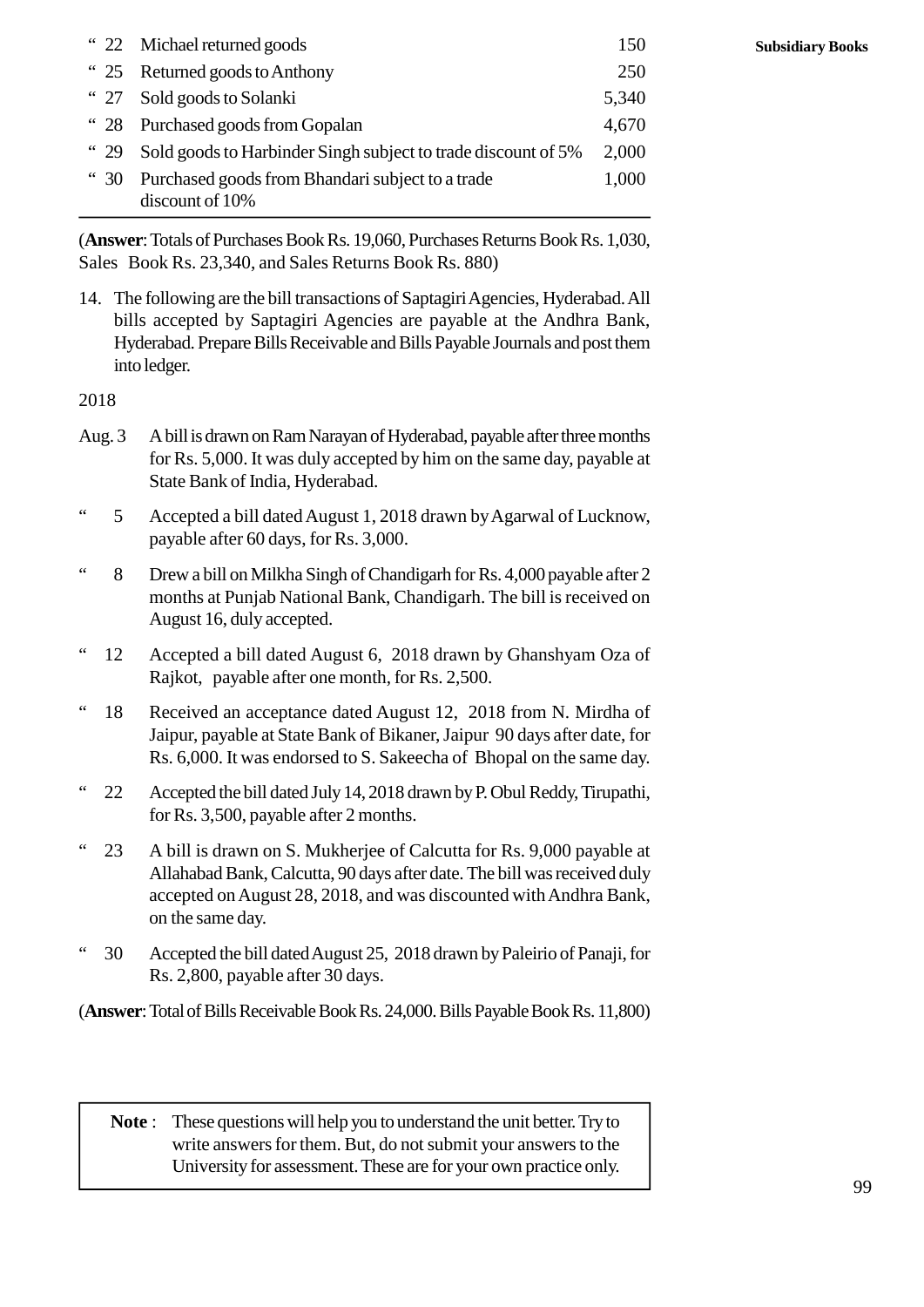# **Accounting Process UNIT 2 TRIAL BALANCE**

# **Structure**

| 2.0  | Objectives                                                                                                                |
|------|---------------------------------------------------------------------------------------------------------------------------|
| 2.1  | Introduction                                                                                                              |
| 2.2  | What is a Trial Balance?                                                                                                  |
| 2.3  | Preparation of a Trial Balance                                                                                            |
| 2.4  | Preparation of Trial Balance from a Given List of Balances                                                                |
| 2.5  | Causes for the Disagreement of a Trial Balance                                                                            |
| 2.6  | Locating Errors when the Trial Balance Disagrees                                                                          |
| 2.7  | Errors not Disclosed by Trial Balance                                                                                     |
| 2.8  | Advantages of a Trial Balance                                                                                             |
| 2.9  | Limitations of a Trial Balance                                                                                            |
| 2.10 | <b>Rectification of Errors</b><br>2.10.1 Rectification of One-sided Errors<br>Rectification of Two-sided Errors<br>2.10.2 |
| 2.11 | Suspense Account and Rectification                                                                                        |
| 2.12 | <b>Effect of Rectifying Entries on Profits</b>                                                                            |
| 2.13 | Let Us Sum Up                                                                                                             |
|      |                                                                                                                           |

- .14 Key Words
- .15 Some Useful Books
- .16 Answers to Check Your Progress
- .17 Terminal Questions/Exercises

# **.0 OBJECTIVES**

After studying this unit, you should be able to:

- define trial balance;
- prepare trial balance from a given set of balances;
- explain the causes of disagreement of a trial balance;
- describe the procedure for locating the errors;
- describe the types of errors which remain undisclosed by the trial balance;
- explain the advantages and limitations of trial balance;
- rectify errors before preparing the final accounts;
- explain the use of suspense account;
- prepare the suspense account;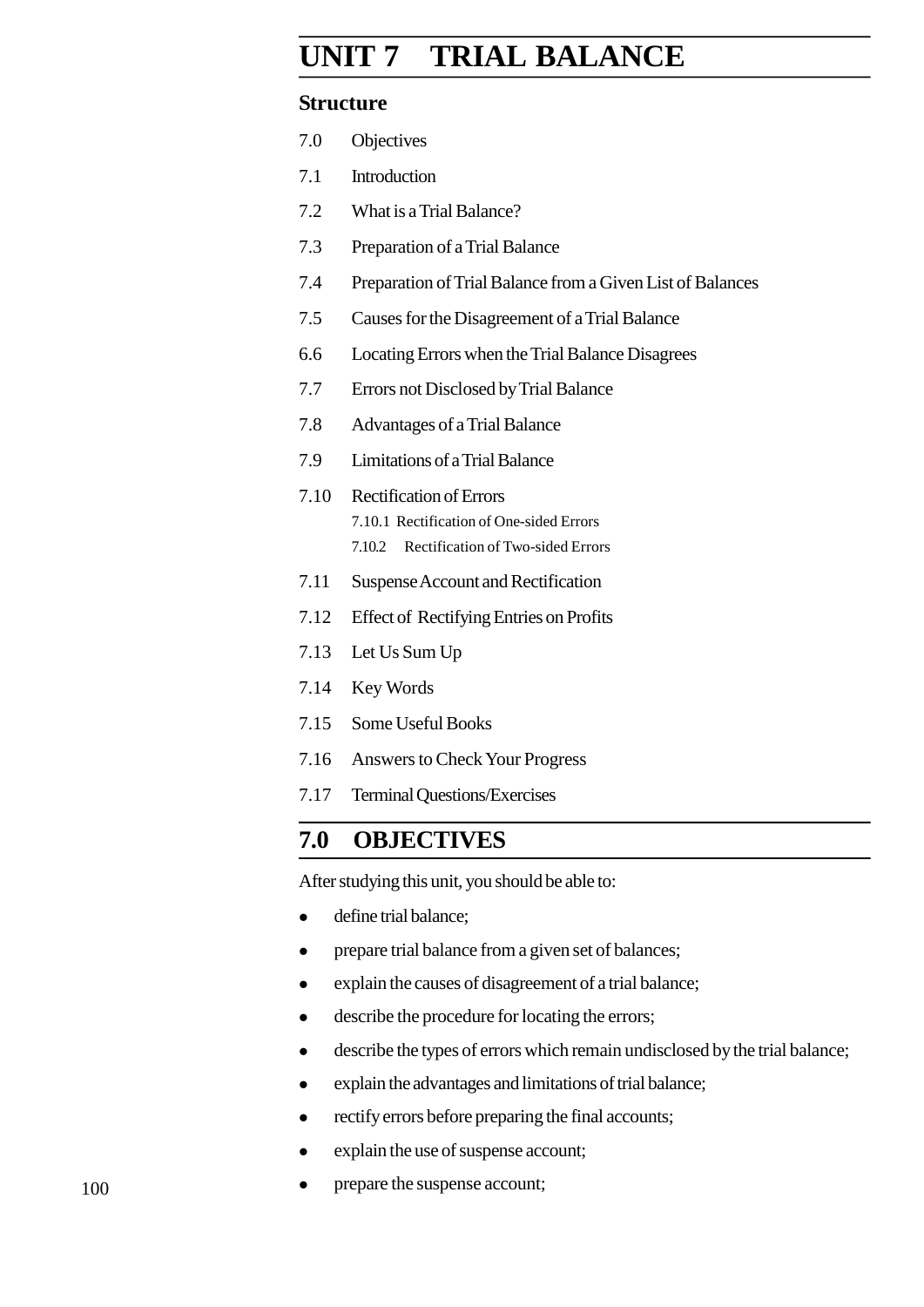- rectify errors located during subsequent accounting years; and
- compute the effect of rectifying errors on profits.

# **2.1 INTRODUCTION**

You have learnt the method of recording transactions in journal and its subdivisions. You have also learnt their posting to various accounts in the ledger. This process of recording and posting continues throughout the year. At the end of the year it becomes necessary to check the arithmetical accuracy of the books of account before the final accounts can be prepared. For this purpose, we prepare a statement called Trial Balance. In this unit, you will study about the preparation of Trial Balance and the extent upto which it can be relied upon for testing the accuracy of accounts. You will also learn about the errors that will be disclosed by Trial Balance and the method of locating such errors.

You know that Trial Balance is prepared to verify the arithmetical accuracy of accounting records. When the Trial Balance does not tally, it means there are errors in the books of account and you will also learn about the errors that affect the Trial Balance and also study the procedure for locating such errors. In the process of rechecking, a number of errors are detected. These errors must be rectified before preparing the final accounts. In this unit, you will also learn about the method of rectifying various errors and study the effect of the rectification on the profit of the business. You are advised to go through this unit once again and note the errors that are usually committed in the process of recording various transactions in subsidiary books and their postings.

# **2.2 WHAT IS A TRIAL BALANCE ?**

Numerous transactions take place in business everyday. They are first recorded in some books of original entry i.e., Journal Proper or one of its sub-divisions. Then they are posted to the appropriate accounts in the ledger. Each ledger account is balanced periodically so as to ascertain the net effect of various transactions posted therein. In the process, some accounts may get closed, while the others may show a debit or a credit balance. Based on these balances, the final accounts are prepared for ascertaining the profit or loss and the financial position of the business. The quality and reliability of the results obtained depend largely on the correctness of the entries made in various books of account. Hence, it is necessary to ascertain the accuracy of these entries before we proceed with the preparation of final accounts. For this purpose, we prepare a statement called 'Trial Balance', which shows balance of all ledger accounts. The ruling of trial balance is similar to that of journal. We write the name of each account in the particulars column. If the account shows a debit balance, its amount is entered in the debit balances column and if it shows a credit balance the amount is entered in the credit balances column. You know that the total of the debit balances column must tally with the total of the credit balances column, because for every debit there is a corresponding credit and vice versa. When the two totals tally, it is considered as a preliminary proof of the arithmetical accuracy of entries in the books of accounts. It is an assurance that posting into ledger has been correctly done and that equality between debits and credits has been maintained throughout. If, however, the two totals do not tally it implies that there are errors in the books of account.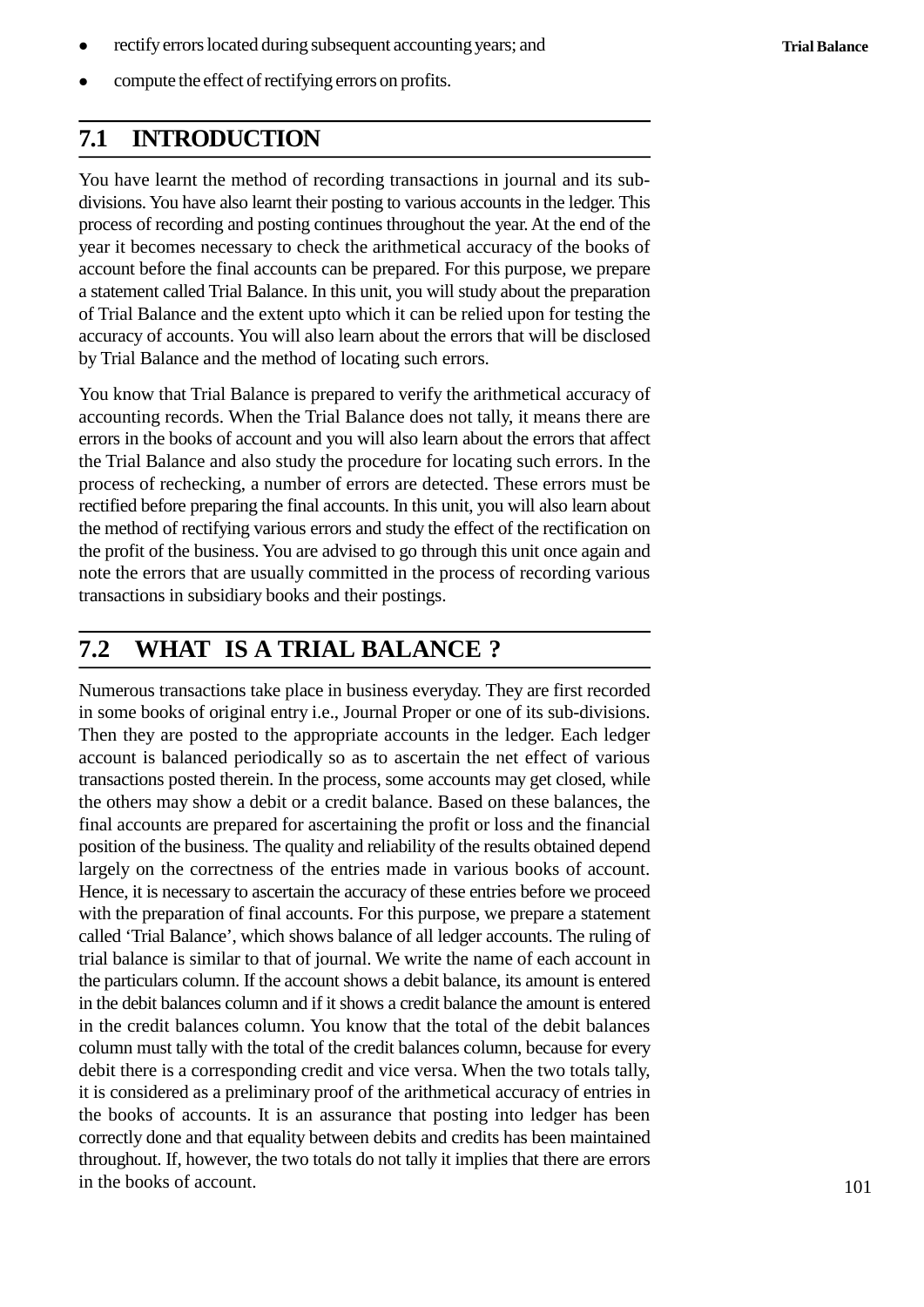**Accounting Process Trial Balance can thus be defined as a statement (or a schedule) listing, in separate columns, the debit and credit balances of all ledger accounts on a particular date.** It indicates whether or not the books of account have been written in accordance with the rules of double entry and ensures, to a great extent, the arithmetical accuracy of accounting entries.

# **2.3 PREPARATION OF A TRIAL BALANCE**

At the outset, it is necessary to note that Trial Balance is a statement of balances. Its preparation does not involve passing of any journal entries. We simply balance various accounts in the ledger and list all accounts which show some balance, whether it is debit or credit. You are aware that when cash book is maintained, the ledger does not contain cash and bank accounts. Hence, cash and bank balances are taken from the cash book. If the number of personal accounts is large, you may prepare separate statements of balances for all debtors and creditors and show only the total debtors and total creditors in the trial balance.

Let us now take a comprehensive example covering all types of transactions, record them in appropriate books, post them into ledger, and prepare a trial balance. Look at illustration 1. It shows the accounting process right upto the preparation of Trial Balance.

#### **Illustration 1**

| vuunv.                                                                |        |                              |                |
|-----------------------------------------------------------------------|--------|------------------------------|----------------|
| <b>Illustration 1</b>                                                 |        |                              |                |
| The following is the Balance Sheet of Kapil Dev as on March 31, 2018. |        |                              |                |
| <b>Liabilities</b>                                                    | Rs.    | <b>Assets</b>                | Rs.            |
| Capital                                                               | 50,000 | Cash in hand                 | 15,000         |
|                                                                       |        | <b>Stock</b>                 | 50,000         |
| Loan from bank                                                        | 8,000  | Due from Khanna              | 1,500          |
| Due to Saluja Bros.                                                   | 15,000 | Due from Mittal<br>Furniture | 2,500<br>4,000 |
|                                                                       |        |                              |                |
|                                                                       | 73,000 |                              | 73,000         |

|    | 73,000                                                   | 73,000                                                    |
|----|----------------------------------------------------------|-----------------------------------------------------------|
|    |                                                          |                                                           |
|    |                                                          | Rs.                                                       |
|    | Paid wages and salaries                                  | 6,000                                                     |
| 2  | Cash sales of bicycles                                   | 3,000                                                     |
| 3  | Purchased 20 bicycles on credit from Mehra               |                                                           |
|    | Cycle Co. @ Rs. 600 per bicycle                          | 12,000                                                    |
| 5  | Sold 30 bicycles to Mittal @ 900 per bicycle             | 27,000                                                    |
| 8  | Paid to Saluja Bros. in full settlement of their account | 14,600                                                    |
| 10 | Received from Mittal 2 bicycles as defective, and sent   |                                                           |
|    | him a credit note                                        | 1,800                                                     |
| 13 | Paid rent                                                | 1,750                                                     |
| 15 | Purchased from Saluja Bros. on credit                    |                                                           |
|    | 20 cycle rims @ Rs. 100 each                             | 2,000                                                     |
|    | 20 cycles hubs @ Rs. 20 each                             | 400                                                       |
|    | April 2                                                  | The following transactions took place during April, 2018: |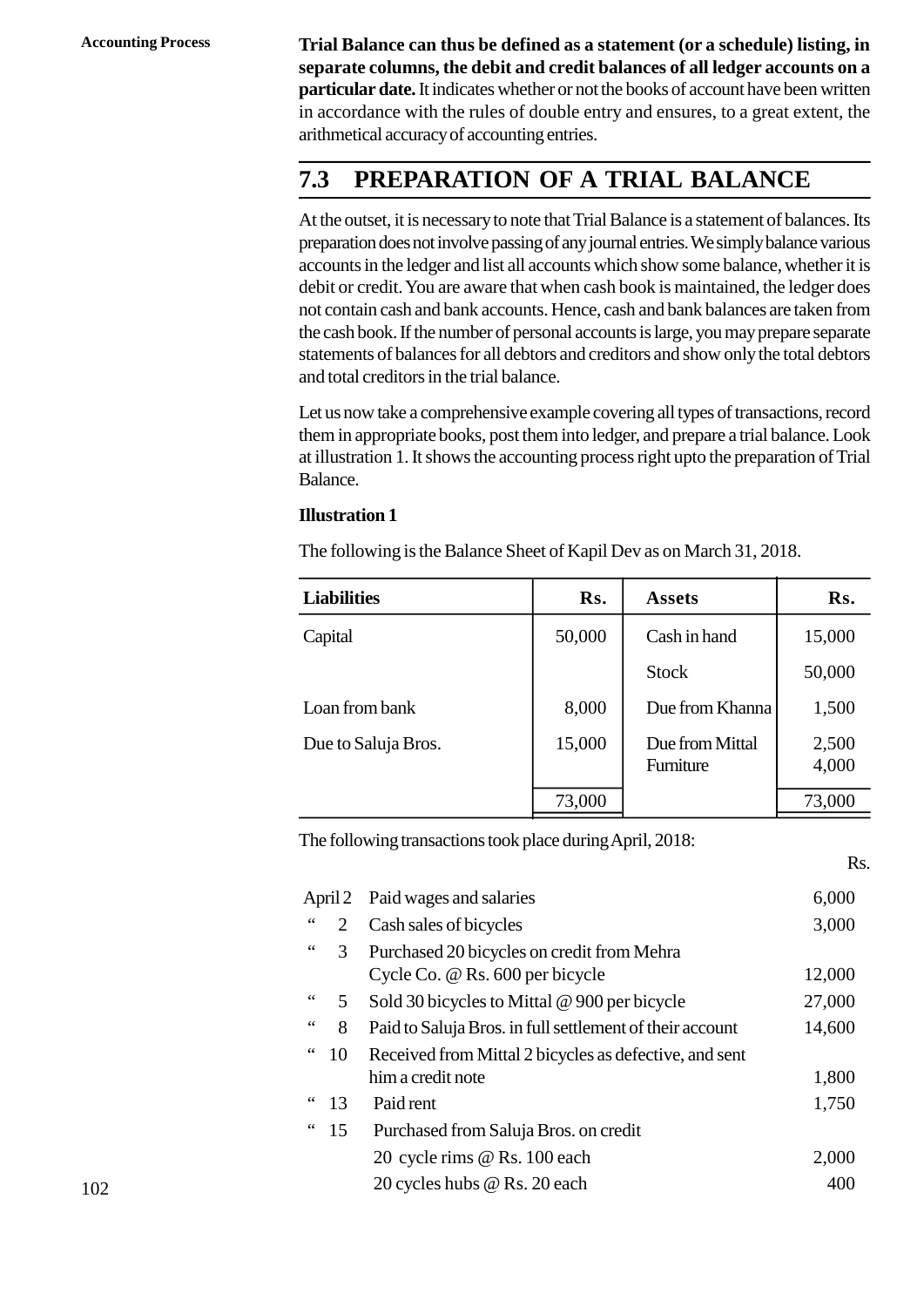| $\degree$ 18   | Sold to Rao 10 bicycles © Rs. 800 per bicycle        | 8,000  |  |
|----------------|------------------------------------------------------|--------|--|
| $\degree$ 20   | Returned to Saluja Bros. 10 cycle hubs being cracked | 200    |  |
| $\degree$ 21   | Rao returned 2 bicycles, and sent him credit note    | 1,600  |  |
| $\degree$ 22   | <b>Mittal Paid</b>                                   | 14,000 |  |
| 24             | Purchased one typewriter on credit from Kutub        |        |  |
|                | Typewriter Co.                                       | 6,500  |  |
| $\frac{1}{25}$ | Cash sales                                           | 3,500  |  |
| 28             | Khanna paid; no hope of getting the balance          | 1,000  |  |
| 30             | Rao paid                                             | 6,200  |  |
|                | Discount allowed                                     | 200    |  |
| 30             | Paid to Mehra Cycle Co. on accoun                    | 10,000 |  |
|                |                                                      |        |  |

Prepare Journal Proper and the subsidiary books involved. Show their postings into ledger and prepare a Trial Balance.

| <b>Cash Book</b><br>Dr.<br>Cr.      |                    |      |                 |        |                    |                    |  |              |        |
|-------------------------------------|--------------------|------|-----------------|--------|--------------------|--------------------|--|--------------|--------|
| <b>Date</b>                         | <b>Particulars</b> | L.F. | <b>Discount</b> |        | <b>Cash   Date</b> | <b>Particulars</b> |  | L.F. Discoun | Cash   |
| 2018                                |                    |      | Rs.             |        | Rs. 2018           |                    |  | Rs.          | Rs.    |
| Apr.<br>$\mathbf{1}$                | To Balance b/d     |      |                 | 15,000 | Apr.2              | By Wages and       |  |              | 6,000  |
| $\,$ 6 $\,$<br>2                    | To Sales A/c       |      |                 | 3,000  |                    | Salaries A/c       |  |              |        |
| $\epsilon$ $\epsilon$<br>22         | To Mittal          |      |                 | 14,000 | $\lq\lq 8$         | By Saluja Bros.    |  | 400          | 14,600 |
| $\epsilon$ $\epsilon$<br>25         | To Sales A/c       |      |                 | 3.500  | " <sup>13</sup>    | By Rent Alc        |  |              | 1,750  |
|                                     | " 28 To Khanna     |      |                 | 1,000  | " 30               | By Mehra Cycle Co. |  |              | 10,000 |
| $\mbox{\bf 6}$ $\mbox{\bf 6}$<br>30 | To Rao             |      | 200             | 6,200  | " 30               | By Balance c/d     |  |              | 10,350 |
|                                     |                    |      | 200             | 42,700 |                    |                    |  | 400          | 42,700 |
| May 1                               | To Balance b/d     |      |                 | 10,350 |                    |                    |  |              |        |

# **Cash Book**

#### **PURCHASES JOURNAL**

| May 1                  | To Balance b/d                  | 10,350 |                    |      |                        |  |  |  |
|------------------------|---------------------------------|--------|--------------------|------|------------------------|--|--|--|
| PURCHASES JOURNAL      |                                 |        |                    |      |                        |  |  |  |
| Date                   | <b>Particulars</b>              |        | <b>Invoice No.</b> | L.F. | <b>Amount</b>          |  |  |  |
| 2018<br>Apr. 3<br>" 15 | Mehra Cycle Co.<br>Saluja Bros. |        |                    |      | Rs.<br>12,000<br>2,400 |  |  |  |
| " 30                   | Total                           |        |                    |      | 14,400                 |  |  |  |

# **PURCHASES RETURNS JOURNAL**

| 15                        | Saluja Bros.       |  |                          |      | <b>2,400</b>  |  |  |  |
|---------------------------|--------------------|--|--------------------------|------|---------------|--|--|--|
| " 30                      | Total              |  |                          |      | 14,400        |  |  |  |
| PURCHASES RETURNS JOURNAL |                    |  |                          |      |               |  |  |  |
| <b>Date</b>               | <b>Particulars</b> |  | <b>Debit Note</b><br>No. | L.F. | <b>Amount</b> |  |  |  |
| 2018<br>Apr. 20           | Saluja Bros.       |  |                          |      | Rs.<br>200    |  |  |  |
| $\,$ 6 $\,$<br>30         | Total              |  |                          |      | 200           |  |  |  |

**Trial Balance**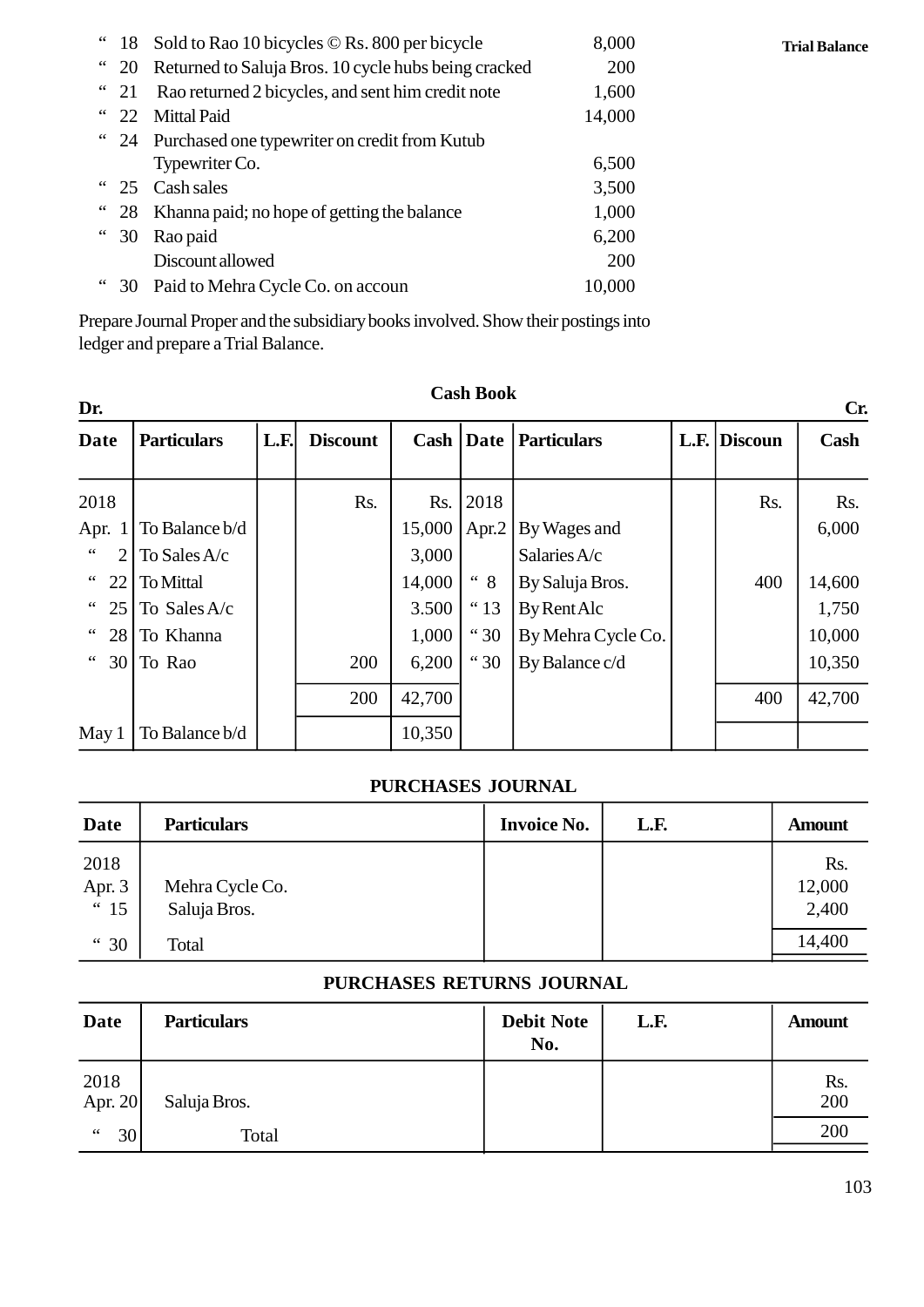### **Accounting Process SALES JOURNAL**

|        | <b>Accounting Process</b> | <b>SALES JOURNAL</b> |                    |      |               |
|--------|---------------------------|----------------------|--------------------|------|---------------|
| Date   | <b>Particulars</b>        |                      | <b>Invoice No.</b> | L.F. | <b>Amount</b> |
| 2018   |                           |                      |                    |      | Rs.           |
| Apr. 5 | Mittal                    |                      |                    |      | 27,000        |
| " 18   | Rao                       |                      |                    |      | 8,000         |
| " 30   |                           | Total                |                    |      | 35,000        |

# **SALES RETURNS JOURNAL**

| " 18                           | Rao                |       |                           |      | 8,000         |  |  |  |  |
|--------------------------------|--------------------|-------|---------------------------|------|---------------|--|--|--|--|
| " 30                           |                    | Total |                           |      | 35,000        |  |  |  |  |
| <b>SALES RETURNS JOURNAL</b>   |                    |       |                           |      |               |  |  |  |  |
| <b>Date</b>                    | <b>Particulars</b> |       | <b>Credit</b><br>Note No. | L.F. | <b>Amount</b> |  |  |  |  |
| 2018                           |                    |       |                           |      | Rs.           |  |  |  |  |
| Apr. 10                        | Mittal             |       |                           |      | 1,800         |  |  |  |  |
| $\textsf{c}\,\textsf{c}$<br>21 | Rao                |       |                           |      | 1,600         |  |  |  |  |
| $\,$ 6 $\,$<br>30              |                    | Total |                           |      | 3,400         |  |  |  |  |

# **JOURNAL**

| $\angle$ 1            | <b>NAV</b>                                                                                                                                |                                 |                |      |                                             | 1,000                     |
|-----------------------|-------------------------------------------------------------------------------------------------------------------------------------------|---------------------------------|----------------|------|---------------------------------------------|---------------------------|
| 30                    | Total                                                                                                                                     |                                 |                |      |                                             | 3,400                     |
|                       |                                                                                                                                           |                                 | <b>JOURNAL</b> |      |                                             |                           |
| <b>Date</b>           | <b>Particulars</b>                                                                                                                        |                                 |                | L.F. | Dr.<br><b>Amount</b>                        | Cr.<br><b>Amount</b>      |
| 2018                  |                                                                                                                                           |                                 |                |      | Rs.                                         | Rs.                       |
| Apr. 1                | Cash A/c<br>Stock A/c<br>Khanna<br>Mittal<br>Furniture A/c                                                                                | Dr.<br>Dr.<br>Dr.<br>Dr.<br>Dr. |                |      | 15,000<br>50,000<br>1,500<br>2,500<br>4,000 |                           |
|                       | To Capital A/c<br>To Bank Loan A/c<br>To Saluja Bros.<br>(Opening balances of assets and liabilities<br>being brought in on April 1, 2018 |                                 |                |      |                                             | 50,000<br>8,000<br>15,000 |
| 24                    | Typewriter A/c<br>To Kutub Typewriter Co.<br>(Being purchase of typewriter on credit)                                                     | Dr.                             |                |      | 6,500                                       | 6,500                     |
| $\zeta$ $\zeta$<br>28 | Bad Debts A/c<br>To Khanna<br>(Being amount still due from Khanna,<br>now written off as bad debt)                                        | Dr.                             |                |      | 500                                         | 500                       |
| 30                    | Total                                                                                                                                     |                                 |                |      | 80,000                                      | 80,000                    |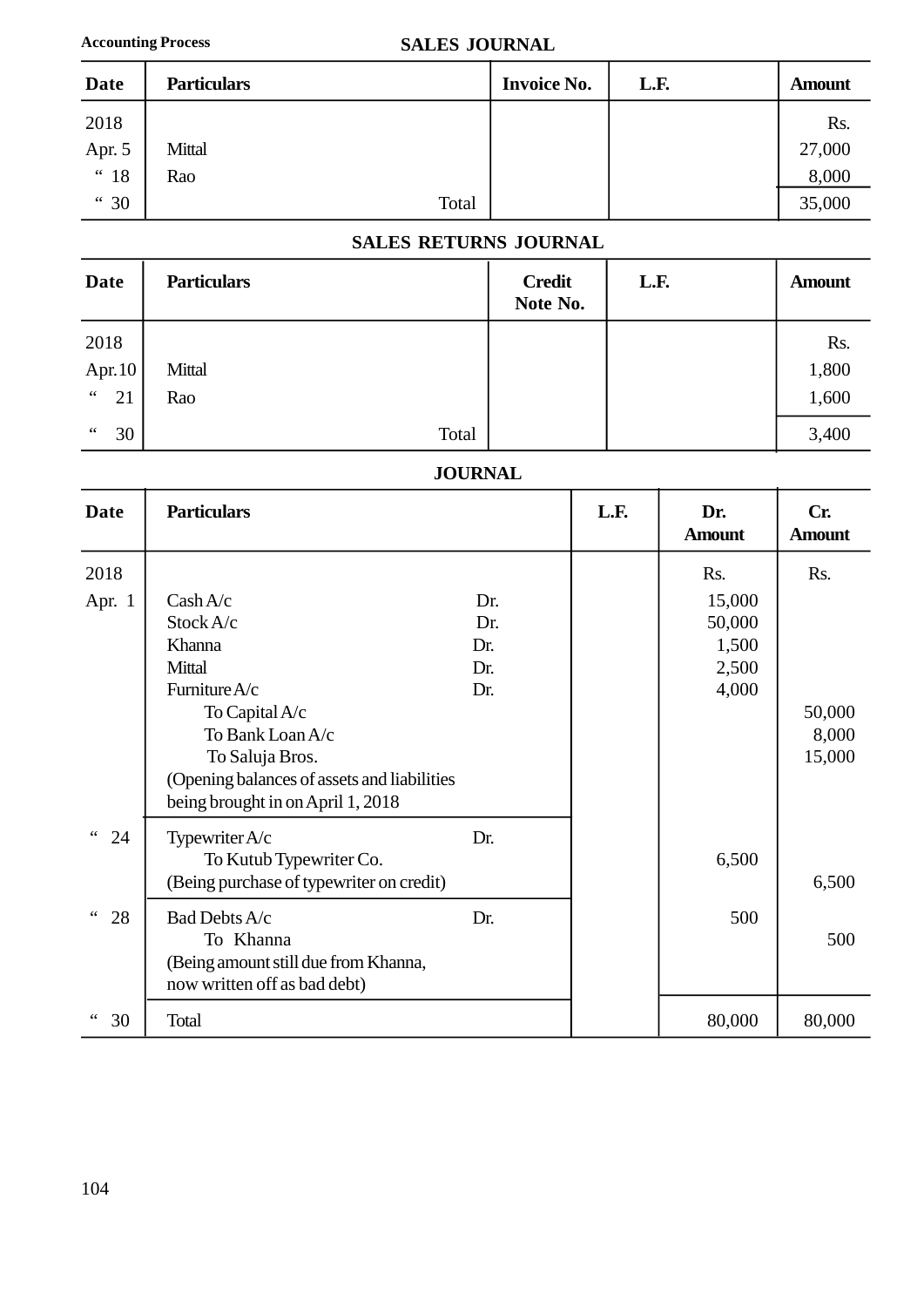# **LEDGER Capital Account**

|                                                                                     |                                                                            | <b>LEDGER</b><br><b>Capital Account</b> |                                                               |                                    | <b>Trial Balance</b>   |
|-------------------------------------------------------------------------------------|----------------------------------------------------------------------------|-----------------------------------------|---------------------------------------------------------------|------------------------------------|------------------------|
| Dr.                                                                                 |                                                                            |                                         |                                                               |                                    | Cr.                    |
| 2018<br>Apr. 30                                                                     | To Balance c/d                                                             | Rs.<br>50,000                           | 2018<br>Apr. $1$                                              | By Balance b/d                     | Rs.<br>50,000          |
|                                                                                     |                                                                            |                                         | May 1                                                         | By Balance b/d                     | 50,000                 |
|                                                                                     |                                                                            | Saluja Bros Account                     |                                                               |                                    |                        |
| 2018<br>Apr. 8<br>$\zeta$ $\zeta$<br>8<br>$\epsilon$<br>20<br>$\zeta$ $\zeta$<br>30 | To Cash A/c<br>To Discount A/c<br>To Returns Outward A/c<br>By Balance c/d | Rs.<br>14,600<br>400<br>200<br>2,200    | Apr, $.1$<br>$\boldsymbol{\zeta} \, \boldsymbol{\zeta}$<br>15 | By Balance b/d<br>By Purchases A/c | Rs.<br>15,000<br>2,400 |
|                                                                                     |                                                                            | 17,400                                  |                                                               |                                    | 17,400                 |
|                                                                                     |                                                                            |                                         | May 1                                                         | By Balance b/d                     | 2,200                  |
|                                                                                     |                                                                            | <b>Bank Loan Account</b>                |                                                               |                                    |                        |
| 2018                                                                                |                                                                            | Rs.                                     | 2018<br>Apr, $1$                                              | By Balance b/d                     | Rs.<br>8,000           |
| Apr. 30                                                                             | To Balance c/d                                                             | 8,000<br>8,000                          | May 1                                                         | By Balance b/d                     | 8,000                  |
|                                                                                     |                                                                            | Mehra Cycle Co. Account                 |                                                               |                                    |                        |
| 2018<br>Apr. 30<br>$\zeta\,\zeta$<br>30                                             | To Cash A/c<br>To Balance c/d                                              | Rs.<br>10,000<br>2,000                  | 2018<br>Apr. 3                                                | By Purchases A/c                   | Rs.<br>12,000          |
|                                                                                     |                                                                            | 12,000                                  |                                                               |                                    | 12,000                 |
|                                                                                     |                                                                            |                                         | May 1                                                         | By Balance b/d                     | 12,000                 |
|                                                                                     |                                                                            | Khanna's Account                        |                                                               |                                    |                        |
| 2018                                                                                |                                                                            | Rs.                                     | 2018                                                          |                                    | Rs.                    |
| Apr. 1                                                                              | To Balance b/d                                                             | 1,500                                   | Apr, 28<br>66<br>30                                           | By Cash A/c<br>By Bad Debts A/c    | 1,000<br>500           |

| 2018<br>Apr. 1 | To Balance b/d | 1,500 | 2018<br>66 | $ $ Apr, 28   By Cash A/c<br>$30$ By Bad Debts A/c | 000,<br>500 |
|----------------|----------------|-------|------------|----------------------------------------------------|-------------|
|                |                | 1,500 |            |                                                    | 1,500       |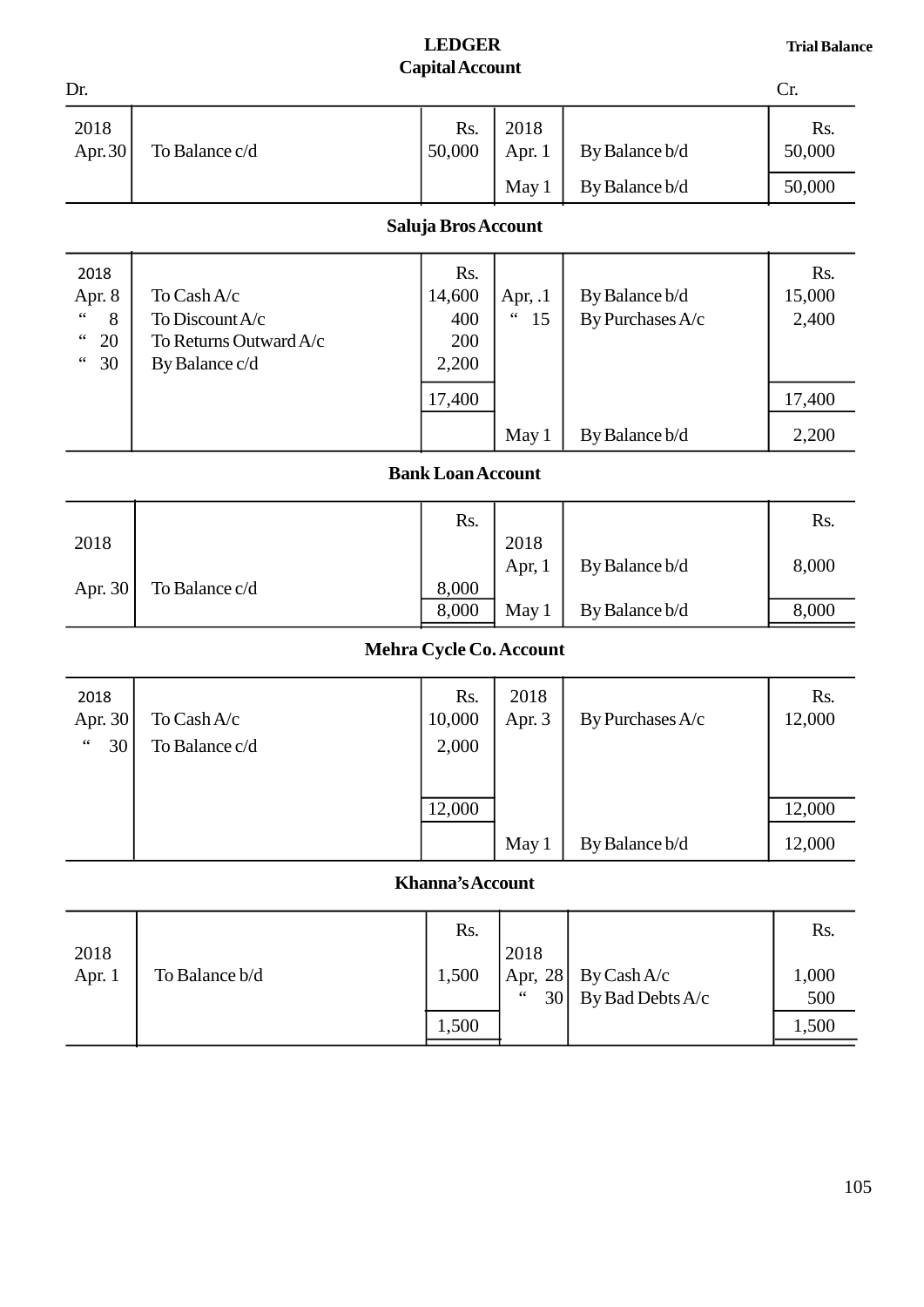| <b>Accounting Process</b> |                | <b>Mittal's Account</b>                |                       |                      |              |
|---------------------------|----------------|----------------------------------------|-----------------------|----------------------|--------------|
| 2018<br>Apr. 1            | To Balance b/d | Rs.<br>2,500                           | 2018<br>Apr. 10       | By Return Inward A/c | Rs.<br>1,800 |
|                           |                |                                        |                       |                      |              |
| $\zeta \zeta$<br>5        | To Sales A/c   | 27,000                                 | $\zeta$ $\zeta$<br>22 | By Cash A/c          | 14,000       |
|                           |                |                                        | $\leq \leq$<br>30     | By Balance c/d       | 13,700       |
|                           |                | 29,500                                 |                       |                      | 29,500       |
| May 1                     | To Balance b/d | 13,700                                 |                       |                      |              |
|                           |                | $\mathbf{p}_{\alpha\alpha}$ 'e Account |                       |                      |              |

# **Rao's Account**

| May 1   | To Balance b/d | 13,700        |            |                      |       |
|---------|----------------|---------------|------------|----------------------|-------|
|         |                | Rao's Account |            |                      |       |
| 2018    |                | Rs.           | 2018       |                      | Rs.   |
| Apr. 18 | To Sales A/c   | 8,000         | Apr. 21    | By Return Inward A/c | 1,600 |
|         |                |               | $66$<br>30 | By Cash A/c          | 6,200 |
|         |                |               | 66<br>30   | By Discount A/c      | 200   |
|         |                | 8,000         |            |                      | 8,000 |

# **Furniture Account**

|        |                | 8,000                     |         | ╯              | 8,000 |
|--------|----------------|---------------------------|---------|----------------|-------|
|        |                | <b>Furniture Account</b>  |         |                |       |
| 2018   |                | Rs.                       | 2018    |                | Rs.   |
| Apr. 1 | To Balance b/d | 4,000                     | Apr. 30 | By Balance c/d | 4,000 |
| May 1  | To Balance b/d | 4,000                     |         |                |       |
|        |                | <b>Typowritor Account</b> |         |                |       |

# **Typewriter Account**

| . .     |                          |                           | . .     | ┙              |       |
|---------|--------------------------|---------------------------|---------|----------------|-------|
| May 1   | To Balance b/d           | 4,000                     |         |                |       |
|         |                          | <b>Typewriter Account</b> |         |                |       |
| 2018    |                          | Rs.                       | 2018    |                | Rs.   |
| Apr. 24 | To Kutub Type Writer Co. | 6,500                     | Apr. 30 | By Balance c/d | 6,500 |
| May 1   | To Balance b/d           | 6,500                     |         |                |       |
|         |                          | Stock Account             |         |                |       |

### **Stock Account**

| . .    | . .            |                      | $\mathbf{r}$ | $\epsilon$     |        |
|--------|----------------|----------------------|--------------|----------------|--------|
| May 1  | To Balance b/d | 6,500                |              |                |        |
|        |                | <b>Stock Account</b> |              |                |        |
| 2018   |                | Rs.                  | 2018         |                | Rs.    |
| Apr. 1 | To Balance b/d | 50,000               | Apr. 30      | By Balance c/d | 50,000 |
| May 1  | To Balance b/d | 50,000               |              |                |        |
|        |                | <b>Colog Account</b> |              |                |        |

#### **Sales Account**

| Apr. 1 | TO Balance D/C | <b>JU,UU</b>         | Apr. 30      | $\mathbf{B}$ by Balance $\mathbf{C}/\mathbf{G}$ | <b>JU,UUU</b> |
|--------|----------------|----------------------|--------------|-------------------------------------------------|---------------|
| May 1  | To Balance b/d | 50,000               |              |                                                 |               |
|        |                | <b>Sales Account</b> |              |                                                 |               |
| 2018   |                | Rs.                  | 2018         |                                                 | Rs.           |
|        |                |                      | Apr, $2$     | By Cash $A/c$                                   | 3,000         |
|        |                |                      | $66$<br>25   | By Cash A/c B                                   | 3,500         |
|        |                |                      | $\,66$<br>30 | By Sundries as per<br><b>Sales Book</b>         | 35,000        |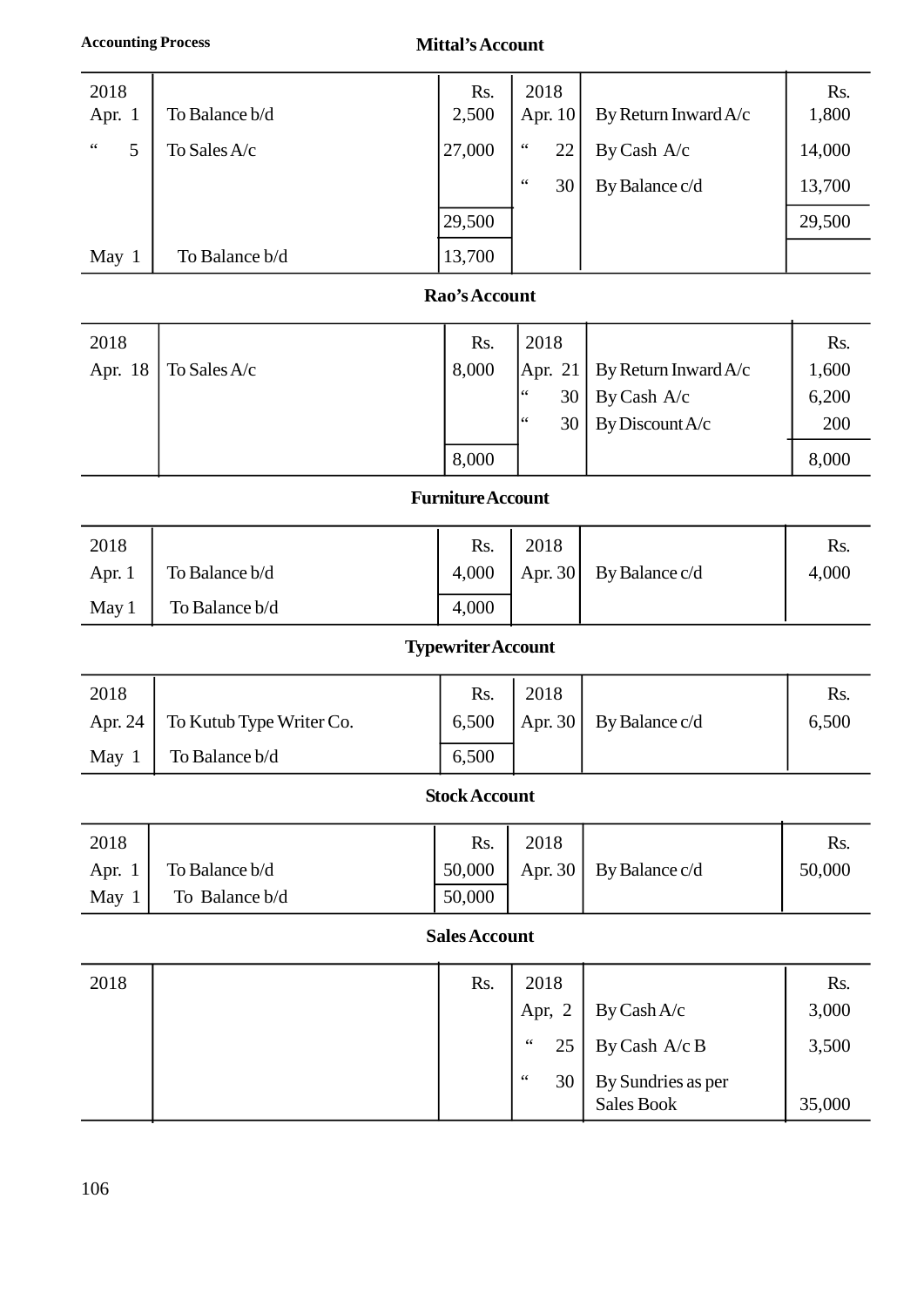|                 |                                                  | <b>Purchase Account</b>                  |         |      |                                                   | <b>Trial Balance</b>   |
|-----------------|--------------------------------------------------|------------------------------------------|---------|------|---------------------------------------------------|------------------------|
| 2018            |                                                  | Rs.                                      |         |      |                                                   |                        |
| Apr. 30         | To Sundries as per Purchase Book                 | 14,400<br><b>Return Outwards Account</b> |         |      |                                                   |                        |
|                 |                                                  |                                          |         |      |                                                   |                        |
|                 |                                                  |                                          | 2018    |      |                                                   | Rs.                    |
|                 |                                                  |                                          | Apr, 30 |      | By Sundries as per<br><b>Returns Outward Book</b> | 200                    |
|                 |                                                  | <b>Return Inwards Account</b>            |         |      |                                                   |                        |
| 2018            |                                                  | Rs.                                      |         |      |                                                   |                        |
| Apr, 30         | To Sundries as per<br><b>Returns Inward Book</b> | 3,400                                    |         |      |                                                   |                        |
|                 |                                                  | <b>Wages &amp; Salaries Account</b>      |         |      |                                                   |                        |
| 2018            |                                                  | Rs.                                      |         |      |                                                   |                        |
| Apr. 2          | To Cash A/c                                      | 6,000                                    |         |      |                                                   |                        |
|                 |                                                  | <b>Rent Account</b>                      |         |      |                                                   |                        |
| 2018            |                                                  | Rs.                                      |         |      |                                                   |                        |
| Apr. 13         | To Cash A/c                                      | 1,750<br><b>Bad Debts Account</b>        |         |      |                                                   |                        |
|                 |                                                  |                                          |         |      |                                                   |                        |
| 2018<br>Apr. 28 | To Gupta                                         | Rs.<br>500                               |         |      |                                                   |                        |
|                 |                                                  | Discount Account                         |         |      |                                                   |                        |
| 2018            |                                                  | Rs.                                      | 2018    |      |                                                   | Rs.                    |
| Apr.30          | To Sundries - as per Cash Book                   | 200                                      | Apr. 30 |      | By Sundries - as per<br>Cash Book                 | 400                    |
|                 |                                                  | Kutub Typewriter Co.                     |         |      |                                                   |                        |
| 2018            |                                                  | Rs.                                      | 2018    |      |                                                   | Rs.                    |
| Apr. 30         | To Balance c/d                                   | 6,500                                    | Apr, 24 |      | By Typewriter A/c                                 | 6,500                  |
|                 |                                                  |                                          | May 1   |      | By Balance b/d                                    |                        |
|                 | Trial Balance as on April 30, 2018               |                                          |         |      |                                                   |                        |
|                 |                                                  | <b>Name of Account</b>                   |         | L.F. | Dr.<br><b>Balances</b>                            | Cr.<br><b>Balances</b> |
|                 |                                                  |                                          |         |      | Rs.                                               | Rs.                    |
|                 | Capital                                          | Cash in hand                             |         |      | 10,350                                            | 50,000                 |
|                 | Saluja Bros.                                     |                                          |         |      |                                                   | 2,200                  |

60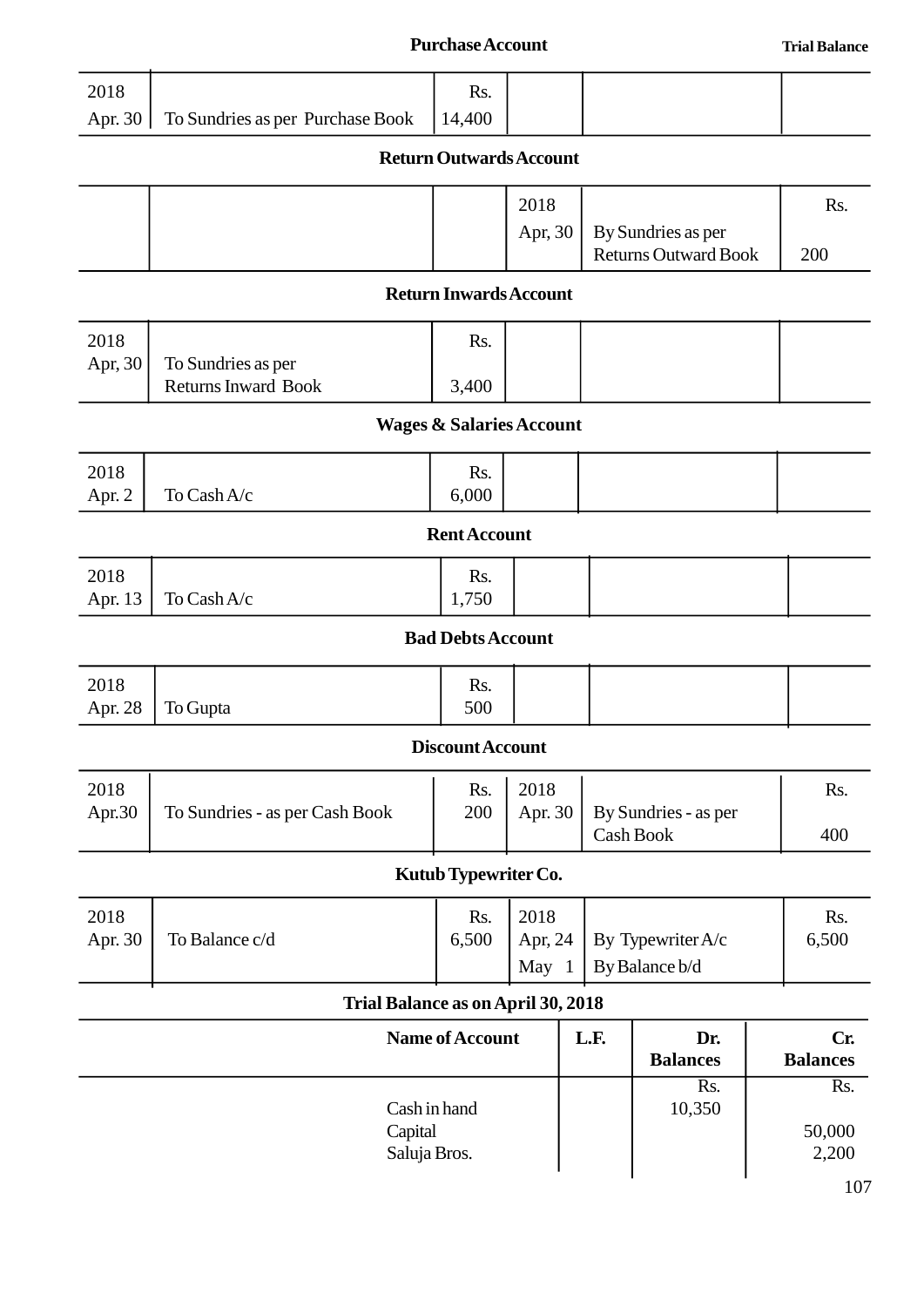| <b>Accounting Process</b> |  |
|---------------------------|--|
|---------------------------|--|

| <b>Accounting Process</b> | <b>Bank Loan</b>         |          | 8,000    |
|---------------------------|--------------------------|----------|----------|
|                           | Mehra Cycle Co.          |          | 2,000    |
|                           | Kutub Typewriter Co.     |          | 6,500    |
|                           | Mittal                   | 13,700   |          |
|                           | Furniture                | 4,000    |          |
|                           | Typewriter               | 6,500    |          |
|                           | <b>Stock</b>             | 50,000   |          |
|                           | <b>Sales</b>             |          | 41,500   |
|                           | Purchases                | 14,400   |          |
|                           | <b>Returns Outwards</b>  |          | 200      |
|                           | <b>Returns Inwards</b>   | 3,400    |          |
|                           | Wages & Salaries         | 6,000    |          |
|                           | Rent                     | 1,750    |          |
|                           | <b>Bad Debts</b>         | 500      |          |
|                           | Discount Allowed         | 200      |          |
|                           | <b>Discount Received</b> |          | 400      |
|                           | Total                    | 1,10,800 | 1,10,800 |

- 1,10,800 1,10,800<br>Tou should know that the Trial Balance can also be prepared on the<br>basis of the totals of all debits and credits in various accounts. But, this<br>method is not followed any more. Hence it has not been discu method is not followed any more. Hence it has not been discussed. 2. In this illustration, you will find that some accounts. But, this method is not followed any more. Hence it has not been discussed.<br>2. In this illustration, you will find that some accounts have not been balanced. It is
	- balanced. It is because these are all nominal accounts which are to be closed by transfer to the Trading and Profit & Loss Account.

# **2.4 PREPARATION OF TRIAL BALANCE FROM A GIVEN LIST OF BALANCES**

Normally when a trial balance is to be prepared, you have full details of ledger accounts with you. You can, therefore, easily ascertain whether a particular account has a debit balance or credit balance, and prepare the Trial Balance without any difficulty. But, sometimes, you are given only a list of balance. The nature of each balance is not mentioned. In other words, it is not clearly indicated whether the account is showing a debit balance or credit balance. Can you prepare a Trial Balance in such a situation? No you can't unless you know the nature of each balance. You will not know whether to show a particular balance in the debit column or in the credit column of the Trial Balance.

Hence, when you are asked to prepare a Trial Balance from a given list of balances and it is not clearly indicated whether a particular account has a debit balance or credit balance, you will first have to determine the nature of each balance. In this exercise, your knowledge of rules of debit and credit should help you. For example, you are aware that in case of nominal accounts all expenses and losses are debited and all incomes and gains are credited. Hence, accounts like salaries, wages, etc., will show debit balances and the accounts like interest received, discount received, etc., will show credit balances. Similarly, you know the rules for real and personal accounts. The accounts of assets like cash in hand, machinery, etc., will show debit balances and accounts like capital, creditors, etc., will show credit balances. For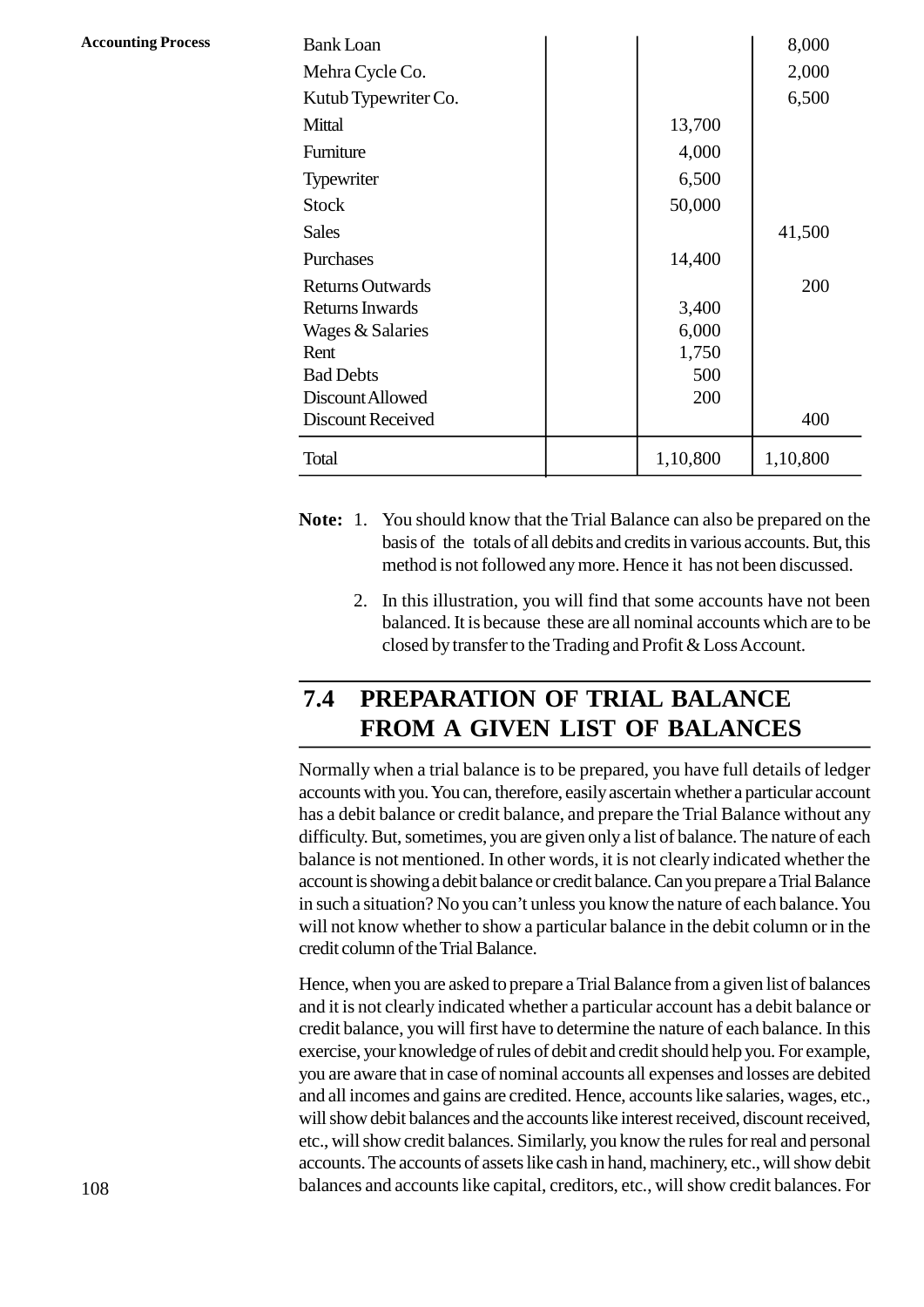convenience, however, a few guidelines may help you to determine quickly the nature of each balance. These are: convenience, however, a few guidelines may help you to determine quickly the nature<br>of each balance. These are:<br>a) All accounts of expenses (including purchases) and losses will be debit balances.<br>b) All accounts of income b) All accounts of expenses (including purchases) and losses will be debit balances.<br>
All accounts of expenses (including purchases) and losses will be debit balances.<br>
All accounts of incomes (including sales) and gains w

- (a) All accounts of expenses (including purchases) and<br>
a) All accounts of incomes (including sales) and gain<br>
c) All accounts of assets will be debit balances.<br>
d) All accounts of liabilities will be credit balances
- All accounts of expenses (including purchases) and los<br>b) All accounts of incomes (including sales) and gains v<br>c) All accounts of liabilities will be credit balances.<br>e) Capital Account will pormally be a credit balance
- 
- 
- e) All accounts of momes (including sales) and gains wife<br>
c) All accounts of assets will be debit balances.<br>
e) Capital Account will normally be a credit balance.<br>
f) Drawings Account will be a debit balance. F) All accounts of liabilities will be credit balances.<br>
e) Capital Account will normally be a credit balance.<br>
f) Drawings Account will be a debit balance.<br>
The difficulty may arise with regard to items like co
- 

The difficulty may arise with regard to items like commission, discount, rent and interest, because these can take the form of expenses as well as incomes. In such cases, the nature of balance is usually indicated by mentioning (Dr.) or (Cr.) against each item, or the word 'received' or 'paid' is usually added. So you can treat them correctly without much difficulty. If, however, there is one item for which no such indication is given and you find it difficult to identify the nature of its balance, you just proceed with the preparation of Trial Balance. At the time of totalling the amount columns in the trial balance, you will find that the total of one column is less than the other. This implies that the unindicated balance pertains to the column which is short. For example, there is an item of commission Rs. 300. But it is not indicated whether it is paid or received. When you prepare the trial balance, you find that the debit total is short by Rs. 300. This means that Commission Account has a debit balance. Now, if you show it as such in the Trial Balance, it will tally.

Look at illustration 2. The Trial Balance has been prepared from a given list of balances where the nature of each balance is not indicated. Study illustration carefully and note how each item has been shown in the Trial Balance.

#### **Illustration 2**

| Sudhakaras on March 31, 2018. |          | Prepare a Trial Balance from the following balances taken from the books of |        |
|-------------------------------|----------|-----------------------------------------------------------------------------|--------|
|                               | Rs.      |                                                                             | Rs.    |
| Capital                       | 1,80,000 | Discount Received                                                           | 360    |
| Stock (1-4-2017)              | 49,200   | <b>Bills Payable</b>                                                        | 12,270 |
| <b>Sales</b>                  | 2,43,600 | <b>Sundry Creditors</b>                                                     | 31,110 |
| Gas & Water                   | 2,520    | <b>Returns Outwards</b>                                                     | 19,200 |
| Land $&$ Buildings            | 60,000   | <b>Bank Charges</b>                                                         | 3,000  |
| Machinery                     | 55,470   | Drawings                                                                    | 14,550 |
| Debtors                       | 1,07,400 | <b>Trade Expenses</b>                                                       | 2,970  |
| Commission (Dr.)              | 4,410    | Cash                                                                        | 2,400  |
| Plant                         | 30,810   | <b>Bank</b>                                                                 | 15,780 |
|                               |          |                                                                             |        |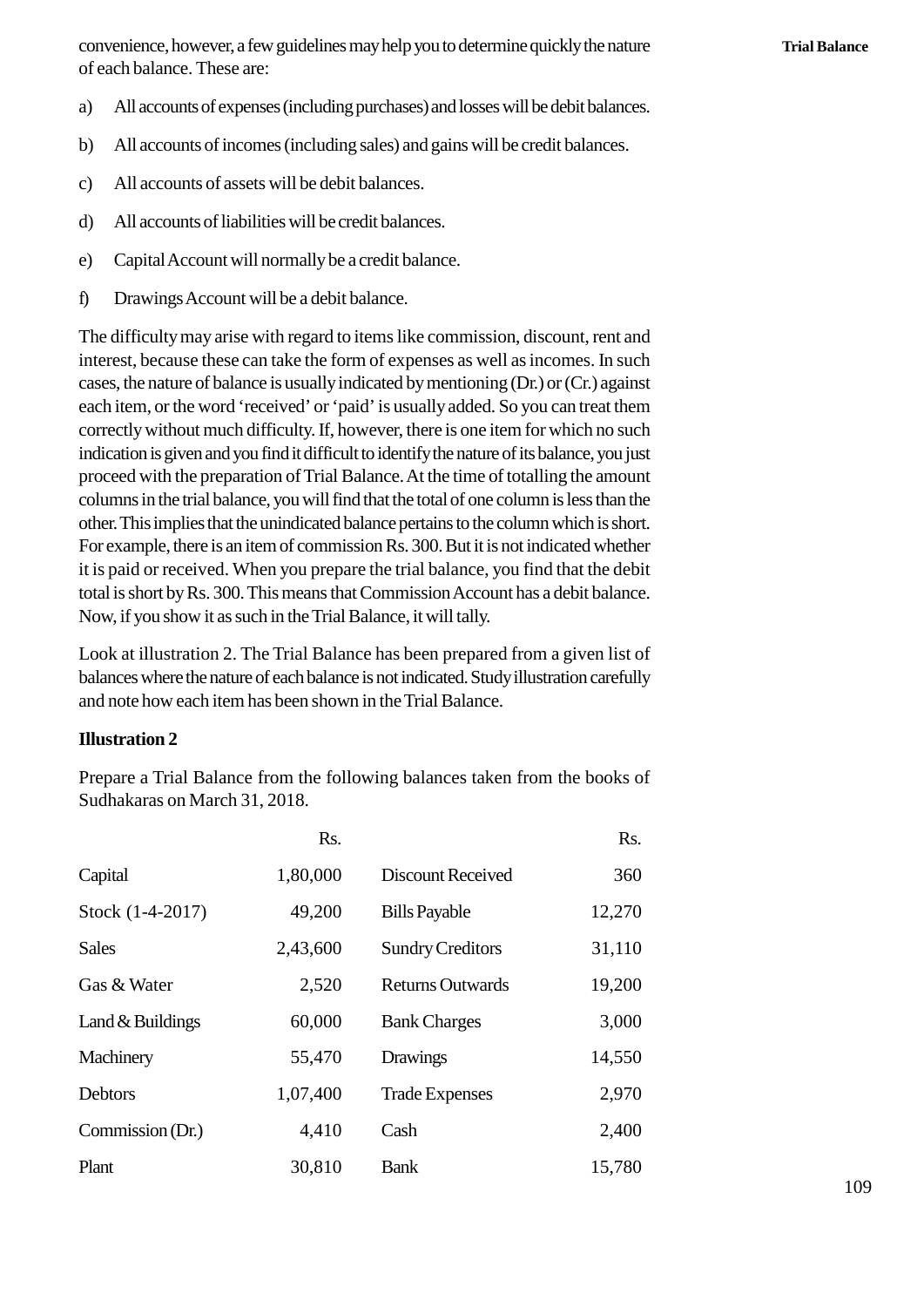| <b>Accounting Process</b> | Carriage             | 3,370  | Purchases               | 96,480 |
|---------------------------|----------------------|--------|-------------------------|--------|
|                           | <b>Rent Received</b> | 1,290  | Rates & Taxes           | 2,520  |
|                           | Insurance            | 3,180  | Furniture               | 3,750  |
|                           | Returns Inwards      | 5,970  | <b>Bills Receivable</b> | 4,410  |
|                           | <b>Salaries</b>      | 19,640 |                         |        |
|                           |                      |        |                         |        |

# **Trial Balance as on March 31, 2018**

| Salaries                | 19,640                             |                        |                        |  |
|-------------------------|------------------------------------|------------------------|------------------------|--|
| <b>Solution:</b>        |                                    |                        |                        |  |
|                         | Trial Balance as on March 31, 2018 |                        |                        |  |
| Name of Account         | L.F.                               | Dr.<br><b>Balances</b> | Cr.<br><b>Balances</b> |  |
|                         |                                    | Rs.                    | Rs.                    |  |
| Capital                 |                                    |                        | 1,80,000               |  |
| Stock (1-4-2017)        |                                    | 49,200                 |                        |  |
| <b>Sales</b>            |                                    |                        | 2,43,600               |  |
| Gas and Water           |                                    | 2,520                  |                        |  |
| Land & Buildings        |                                    | 60,000                 |                        |  |
| Machinery               |                                    | 55,470                 |                        |  |
| Debtors                 |                                    | 1,07,400               |                        |  |
| Commission (Dr.)        |                                    | 4,410                  |                        |  |
| Plant                   |                                    | 30,810                 |                        |  |
| Carriage                |                                    | 3,370                  |                        |  |
| <b>Rent Received</b>    |                                    |                        | 1,290                  |  |
| <b>Salaries</b>         |                                    | 19,640                 |                        |  |
| Insurance               |                                    | 3,180                  |                        |  |
| Returns Inwards         |                                    | 5,970                  |                        |  |
| Discount Received       |                                    |                        | 360                    |  |
| <b>Bills Payable</b>    |                                    |                        | 12,270                 |  |
| <b>Sundry Creditors</b> |                                    |                        | 31,110                 |  |
| <b>Returns Outwards</b> |                                    |                        | 19,200                 |  |
| <b>Bank Charges</b>     |                                    | 3,000                  |                        |  |
| <b>Drawings</b>         |                                    | 14,550                 |                        |  |
| <b>Trade Expenses</b>   |                                    | 2,970                  |                        |  |
| Cash                    |                                    | 2,400                  |                        |  |
| <b>Bank</b>             |                                    | 15,780                 |                        |  |
| Purchases               |                                    | 96,480                 |                        |  |
| Rates & Taxes           |                                    | 2,520                  |                        |  |
| Furniture               |                                    | 3,750                  |                        |  |
| <b>Bills Receivable</b> |                                    | 4,410                  |                        |  |
| Total                   |                                    | 4,87,830               | 4,87,830               |  |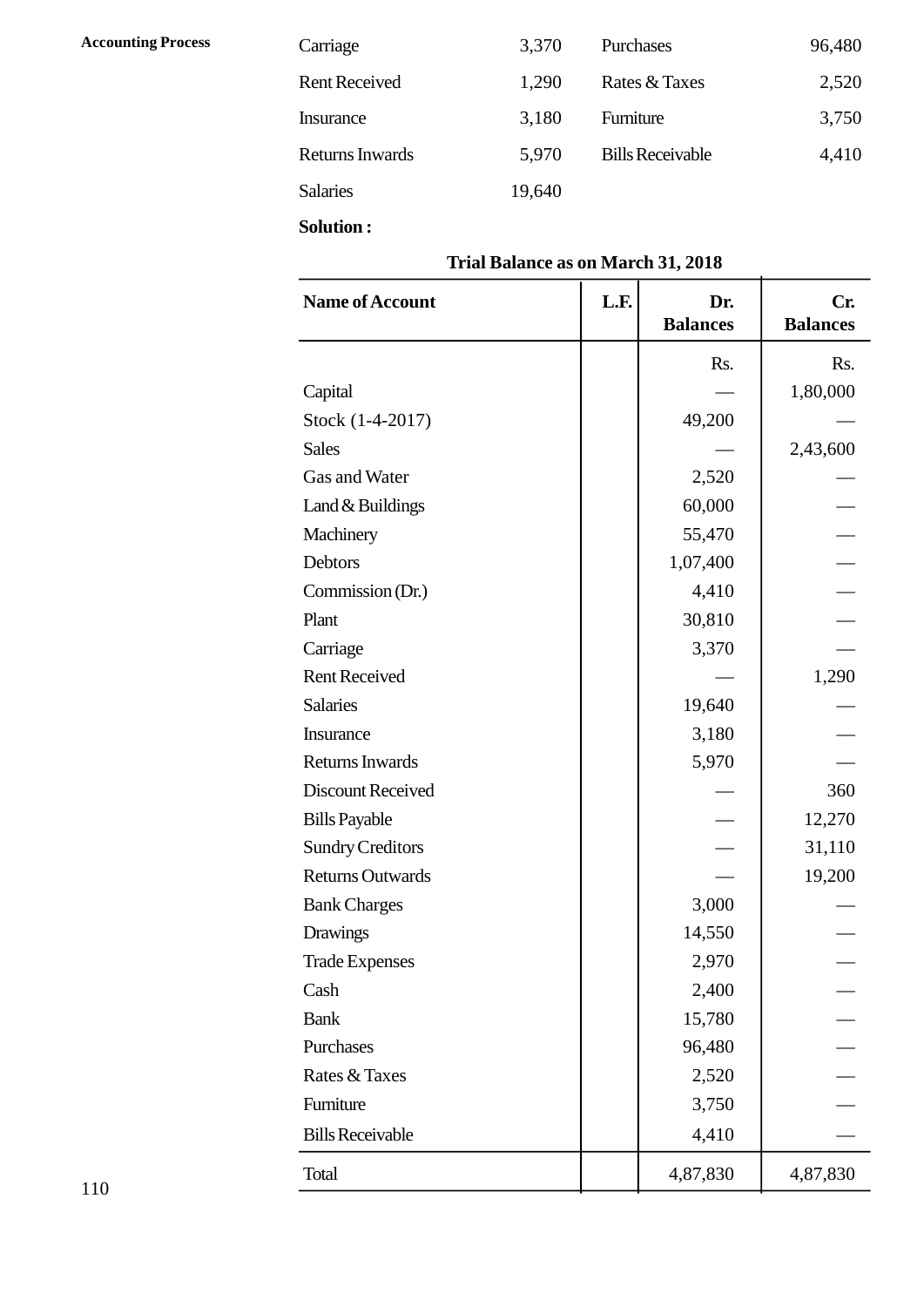In illustration 2, the Trial Balance has tallied i.e., the total of debit balances is equal to the total of credit balances. This implies that each balance has been entered in the appropriate amount column.

However, you require constant practice to determine the correct nature of items. Hence, another illustration is given where the accountant has not been able to correctly place the balances and, consequently, the Trial Balance does not tally. Look at illustration 3. The total of debit balances (Rs. 10,83,600) is different from the total of credit balances (Rs. 7,16,400). It is because a number of balances have been entered in the wrong amount columns. To cite one example, stock (an asset) is a debit balance but it has been wrongly entered in the credit column. Now, go through all items and identify those which have not been correctly shown in the given Trial Balance. Then, study the Revised Trial Balance and note how they are actually shown. This should help you gain clarity about the nature of various balances.

#### **Illustration 3**

| Trial Balance of Buddhu & Co. as on December 31, 2018 |      |                        |                        |
|-------------------------------------------------------|------|------------------------|------------------------|
| <b>Name of Account</b>                                | L.F. | Dr.<br><b>Balances</b> | Cr.<br><b>Balances</b> |
|                                                       |      | Rs.                    | Rs.                    |
| Capital                                               |      |                        | 1,12,600               |
| <b>Buildings</b>                                      |      | 1,70,000               |                        |
| Motor Car                                             |      |                        | 30,000                 |
| <b>Sales</b>                                          |      | 6,00,000               |                        |
| Purchases                                             |      |                        | 3,40,000               |
| Furniture                                             |      | 25,000                 |                        |
| <b>Stock</b>                                          |      |                        | 44,000                 |
| <b>Bank Overdraft</b>                                 |      | 12,000                 |                        |
| Cash                                                  |      | 3,000                  |                        |
| <b>Interest on Bank Loan</b>                          |      |                        | 4000                   |
| <b>Discounts Received</b>                             |      | 2,600                  |                        |
| Discounts Allowed                                     |      |                        | 4,600                  |
| <b>Salaries</b>                                       |      | 14,000                 |                        |
| <b>Wages</b>                                          |      |                        | 12,000                 |
| Printing & Stationery                                 |      | 4,000                  |                        |
| Investments                                           |      | 10,000                 |                        |
| Advertisement                                         |      | 6,000                  |                        |
| <b>Legal Charges</b>                                  |      | 2,000                  |                        |
| <b>Audit Fees</b>                                     |      | 1,000                  |                        |
| <b>Bad Debts</b>                                      |      | 3,000                  |                        |
| Debtors                                               |      | 2,31,000               |                        |
| Creditors                                             |      |                        | 1,72,800               |
| Total                                                 |      | 10,83,600              | 7,16,400               |

**Trial Balance of Buddhu & Co. as on December 31, 2018**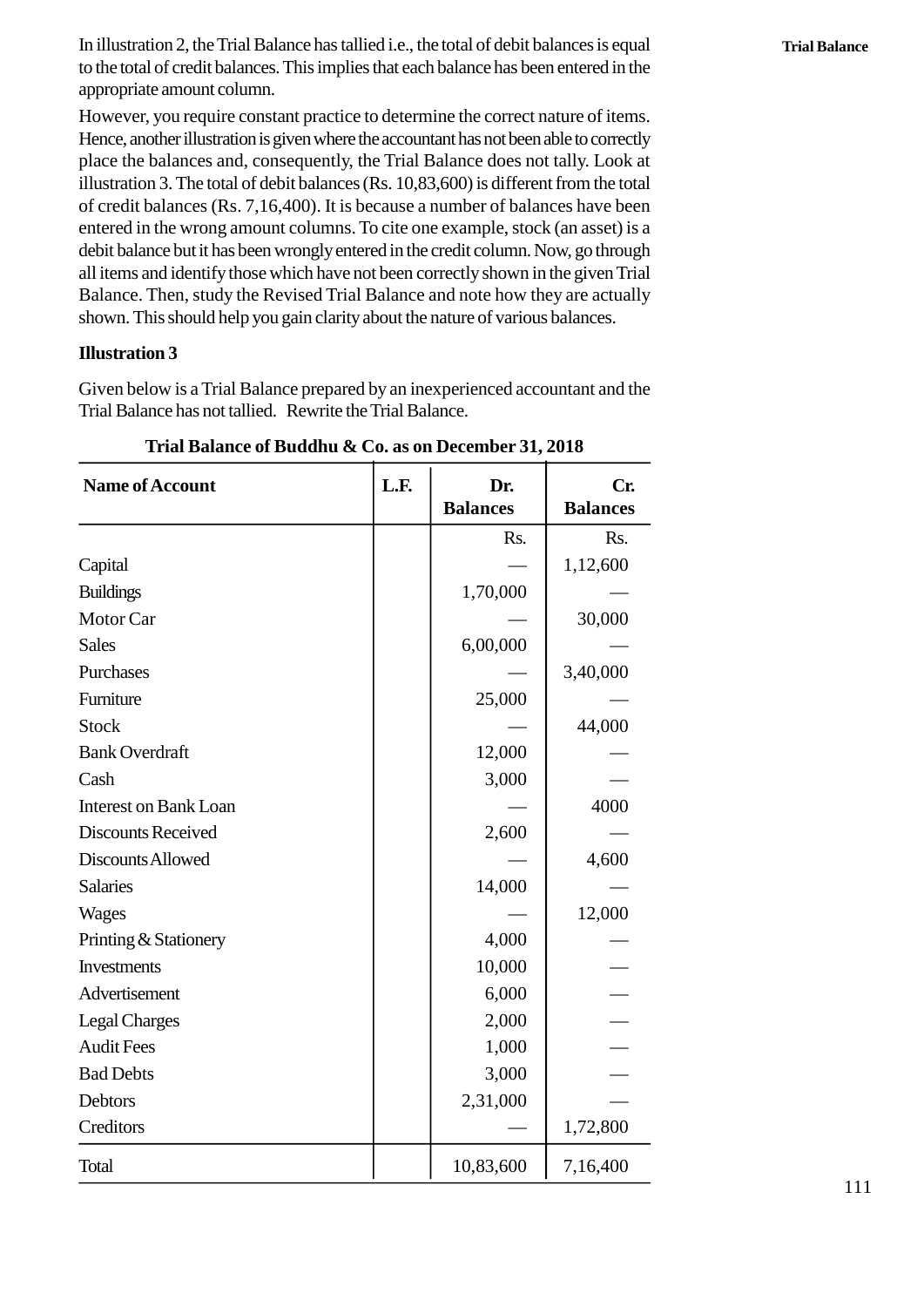# **Accounting Process Revised Trial Balance of Buddhu & Co. as on December 31, 2018**

| <b>Name of Account</b>       | L.F. | Dr.<br><b>Balances</b> | Cr.<br><b>Balances</b> | <b>Remarks</b>  |
|------------------------------|------|------------------------|------------------------|-----------------|
|                              |      | $\mathbf{R}$ s         | Rs.                    |                 |
| Capital                      |      |                        | 1,12,600               |                 |
| <b>Buildings</b>             |      | 1,70,000               |                        | Asset Dr.       |
| Motor Car                    |      | 30,000                 |                        | Asset Dr.       |
| <b>Sales</b>                 |      |                        | 6,00,000               | Income Cr.      |
| Purchases                    |      | 3,40,000               |                        | Expense Dr.     |
| Furniture                    |      | 25,000                 |                        | Asset Dr.       |
| <b>Stock</b>                 |      | 44,000                 |                        | Asset Dr.       |
| <b>Bank Overdraft</b>        |      |                        | 12,000                 | Liability Cr.   |
| Cash                         |      | 3,000                  |                        | Asset Dr.       |
| <b>Interest on Bank Loan</b> |      | 400                    |                        | Expense Dr.     |
| <b>Discounts Received</b>    |      |                        | 2,600                  | Income Cr.      |
| Discounts Allowed            |      | 4,600                  |                        | Expense Dr.     |
| <b>Salaries</b>              |      | 14,000                 |                        | $\epsilon$      |
| Wages                        |      | 12,000                 |                        | $\zeta$ $\zeta$ |
| Printing & Stationery        |      | 4,000                  |                        | $\zeta$ $\zeta$ |
| <b>Investments</b>           |      | 10,000                 |                        | Asset Dr.       |
| Advertisement                |      | 6,000                  |                        | Expense Dr.     |
| <b>Legal Charges</b>         |      | 2,000                  |                        | $\leq$          |
| <b>Audit Fees</b>            |      | 1,000                  |                        | $\zeta$ $\zeta$ |
| <b>Bad Debts</b>             |      | 3,000                  |                        |                 |
| Debtors                      |      | 2,31,000               |                        | Asset Dr.       |
| Creditors                    |      |                        | 1,72,800               | Liability Cr.   |
| Total                        |      | 9,00,000               | 9,00,000               |                 |

#### **Check Your Progress A**

|             | credit balance.      | Mention against each item whether it will generally show a debit balance or a |
|-------------|----------------------|-------------------------------------------------------------------------------|
| <b>Item</b> |                      | <b>Nature of Balance</b>                                                      |
|             |                      | (Debit or Credit)                                                             |
| a)          | <b>Opening Stock</b> |                                                                               |
|             | <b>Bad Debts</b>     |                                                                               |
| b)          |                      |                                                                               |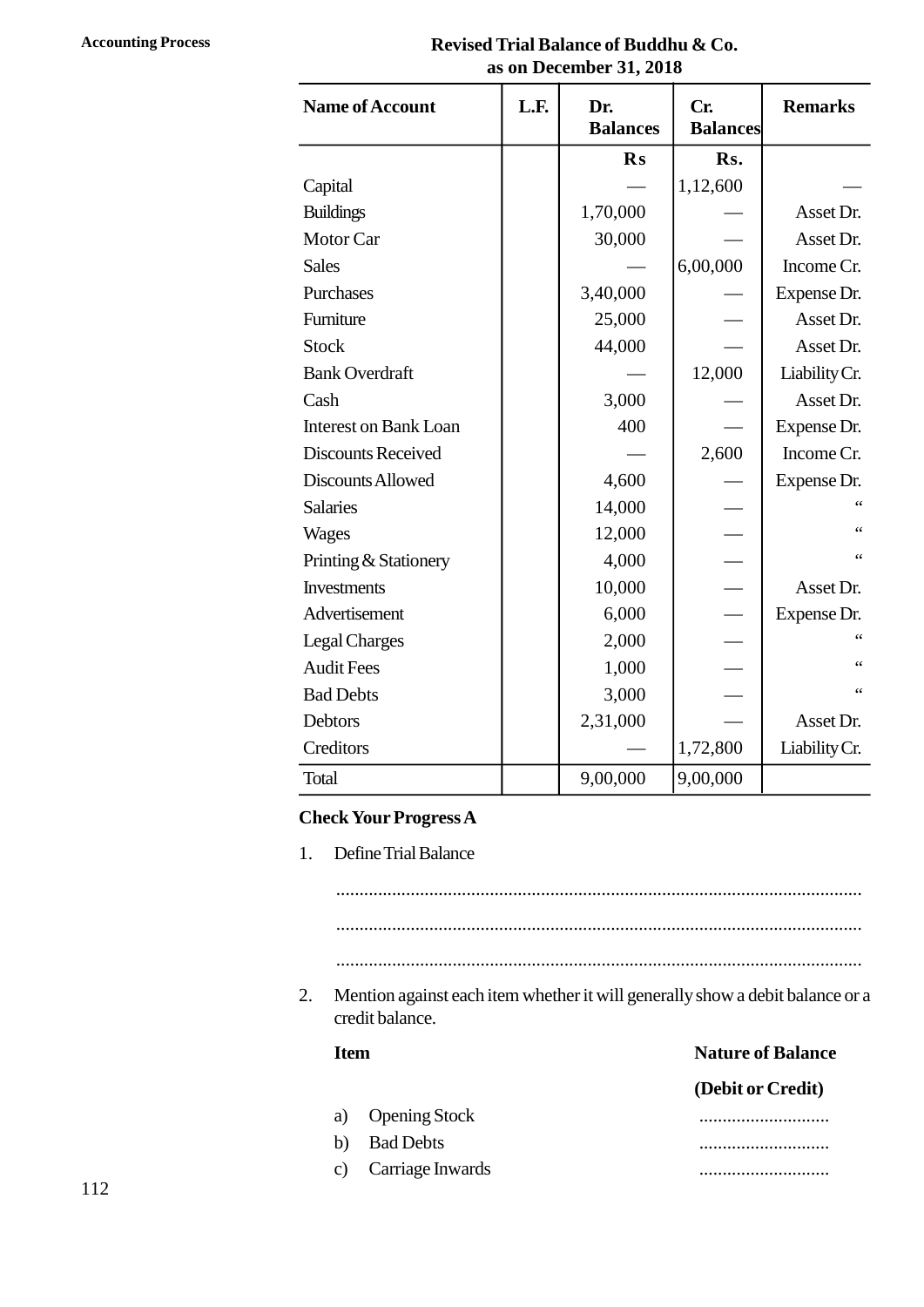| d)           | Carnage Outwards         |  |
|--------------|--------------------------|--|
| e)           | Returns Inwards          |  |
| f)           | <b>Returns Outwards</b>  |  |
| $\mathbf{g}$ | Loan from Bank           |  |
| h)           | Drawings                 |  |
| $\bf{1}$     | Goodwill                 |  |
| $\rm j)$     | <b>Bill Payable</b>      |  |
| $\bf k)$     | Cash at Bank             |  |
| 1)           | Interest on Loan         |  |
| m)           | Discount Allowed         |  |
| n)           | <b>Freehold Premises</b> |  |
| $\Omega$     | Insurance                |  |
| p)           | Salaries Payable         |  |
|              |                          |  |

# **2.5 CAUSES FOR THE DISAGREEMENT OF A TRIAL BALANCE**

As mentioned earlier, when the Trial Balance does not tally, it means that there are errors in the books of account. Let us now analyse the errors which usually affect the Trial Balance and lead to its disagreement.

- 1. **Omission of posting in one account:** You are aware that both the debit and credit aspects of a transaction have to be posted in the ledger accounts. If you post it to the debit of one account and forget its posting to the credit of the other concerned account, it is bound to affect the Trial Balance. For example, an amount of Rs. 200 received from Ali, correctly entered on the debit side of the cash book but is not posted to the credit side of Ali's Account. This error shall result in the lower credit and hence the Trial Balance will not tally.
- 2. **Double posting in one account:** If by mistake you post an entry two times to the debit or to the credit of an account it would result in extra debit or credit and as such cause disagreement in the Trial Balance. If, however, the whole entry is posted twice i.e., both the debit and the credit aspects are posted twice, it won't affect the Trial Balance. It is because both the debit and the credit sides will be equally affected.
- 3. **Posting on the wrong side of an account:** When an entry is posted on the wrong side of an account i.e., instead of debit side it is posted aspects are posted twice, it won't affect the Trial Balance. It is because<br>both the debit and the credit sides will be equally affected.<br>**Posting on the wrong side of an account:** When an entry is posted<br>on the wrong side In such a situation, the difference will be for double the amount. For example, Rs. 300 received from Khan which is correctly entered on the debit side of the Cash Book, but while posting it to Khan's Account, it is wrongly posted to the debit side instead of the credit side. This would mean that a debit of Rs. 600 (Rs. 300 in Cash Account and Rs. 300 in Khan's Account) has no corresponding credit. So, in the Trial Balance, the credit side will be lower by Rs. 600.
- 4. **Posting wrong amount in an account:** If you post an entry to the correct side of an account but commit an error in writing the amount, this would affect the Trial Balance. Suppose, in the above example you post the entry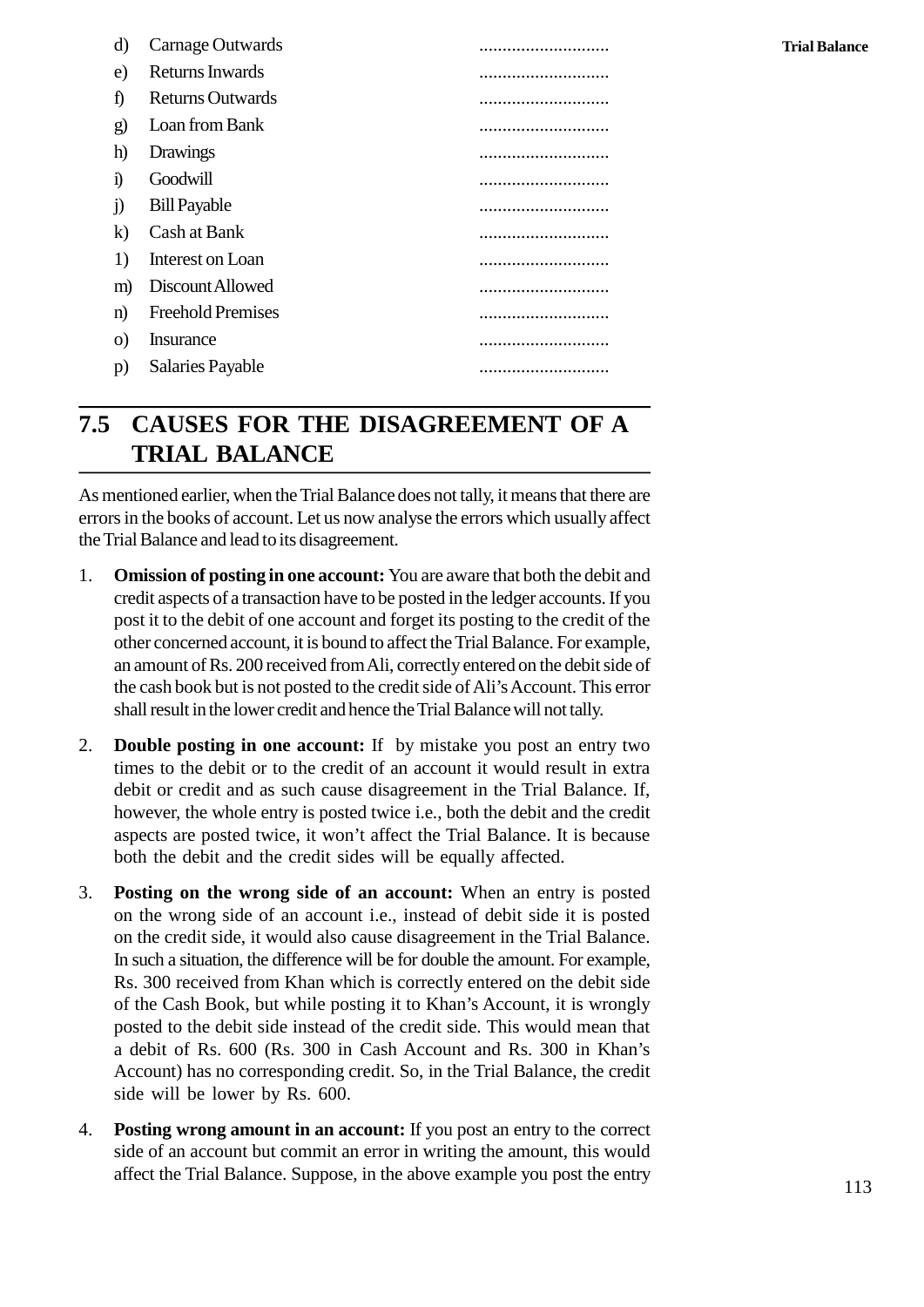Accounting Process correctly on the credit side of Khan's Account but the amount is wrongly put as Rs. 200. It would cause a difference of Rs. 100. In the Trial Balance, the credit side will be lower by Rs. 100.

- 5. **Wrong totalling of the subsidiary book**: If any subsidiary book is overcast or undercast, it affects the concerned account in ledger. Suppose the correct total of Sales Journal is Rs. 5,600, but it is actually totalled as Rs. 5,300. You know that the total of Sales Journal is posted to the credit side of the Sales Account. So, the Sales Account will be short by Rs. 300, and the Trial Balance will not tally.
- 6. **Omitting to post the total of a subsidiary book:** If the total of a subsidiary book is not posted to the concerned account, it would affect the Trial Balance. Such mistake relates only to the account where posting was to be done and as such affects only one account. Take for example, the Sales Journal. If its total of Rs. 18,900 is not posted to the credit of Sales Account, the credit side on the Trial Balance will be lower by Rs. 18,900.
- 7. **Wrong totalling or balancing of an account:** When an account is wrongly totalled or wrongly balanced, this would affect the Trial Balance. Suppose the debit side of Shyam's Account is totalled as Rs. 1,300 instead of Rs. 1,100. It would lead to wrong balance in Shyam's Account. Consequently, the debit total in the Trial Balance will be higher by Rs. 200. Similarly, if the totalling is correctly done but a mistake is committed in balancing the account, it would also cause a difference in the Trial Balance.
- 8. **Omission of an account from Trial Balance:** You know that all accounts forget to write the balance of any account in the Trial Balance, it will not tally. In practice, cash book balances are often omitted from Trial Balance.
- which show some balance must be included in the Trial Balance. If you<br>forget to write the balance of any account in the Trial Balance, it will not<br>tally. In practice, cash book balances are often omitted from Trial Balance 9. **Writing the balance of an account on the wrong side of the Trial** column of the Trial Balance is actually shown in the credit column, the Trial Balances will not tally. It will be affected by double the amount. You Writing the balance of an account on the wrong side of the 'Balance: If the balance of an account which is to be shown in the column of the Trial Balance is actually shown in the credit column Trial Balances will not tally
- 10. **Wrong totaling of the Trial Balance :** If a mistake is committed in totalling the Trial Balance amount columns of the Trial Balance itself, the Trial Balance will not tally. Thus, you learn about various errors which may cause differences in the Trial Balance. Note that these errors affect only one aspect (debit or credit). This upsets the debit-credit correspondence leading to the disagreement of the Trial Balance.

# **2.6 LOCATING ERRORS WHEN THE TRIAL BALANCE DISAGREES**

When a Trial Balance disagrees, an attempt must be made to locate the errors and rectify them. If all errors are rectified and the Trial Balance is revised, it will tally. When a Trial Balance disagrees, an attempt must be made to locate the errors and<br>rectify them. If all errors are rectified and the Trial Balance is revised, it will tally.<br>The following routine procedure is usually adopted

The following routine procedure is usually adopted for locating the errors.

- rectify them. If all errors are rectified and the Trial Balance is revised, it will tally.<br>The following routine procedure is usually adopted for locating the errors.<br>a) Check the totals of both the debit and the credit co
-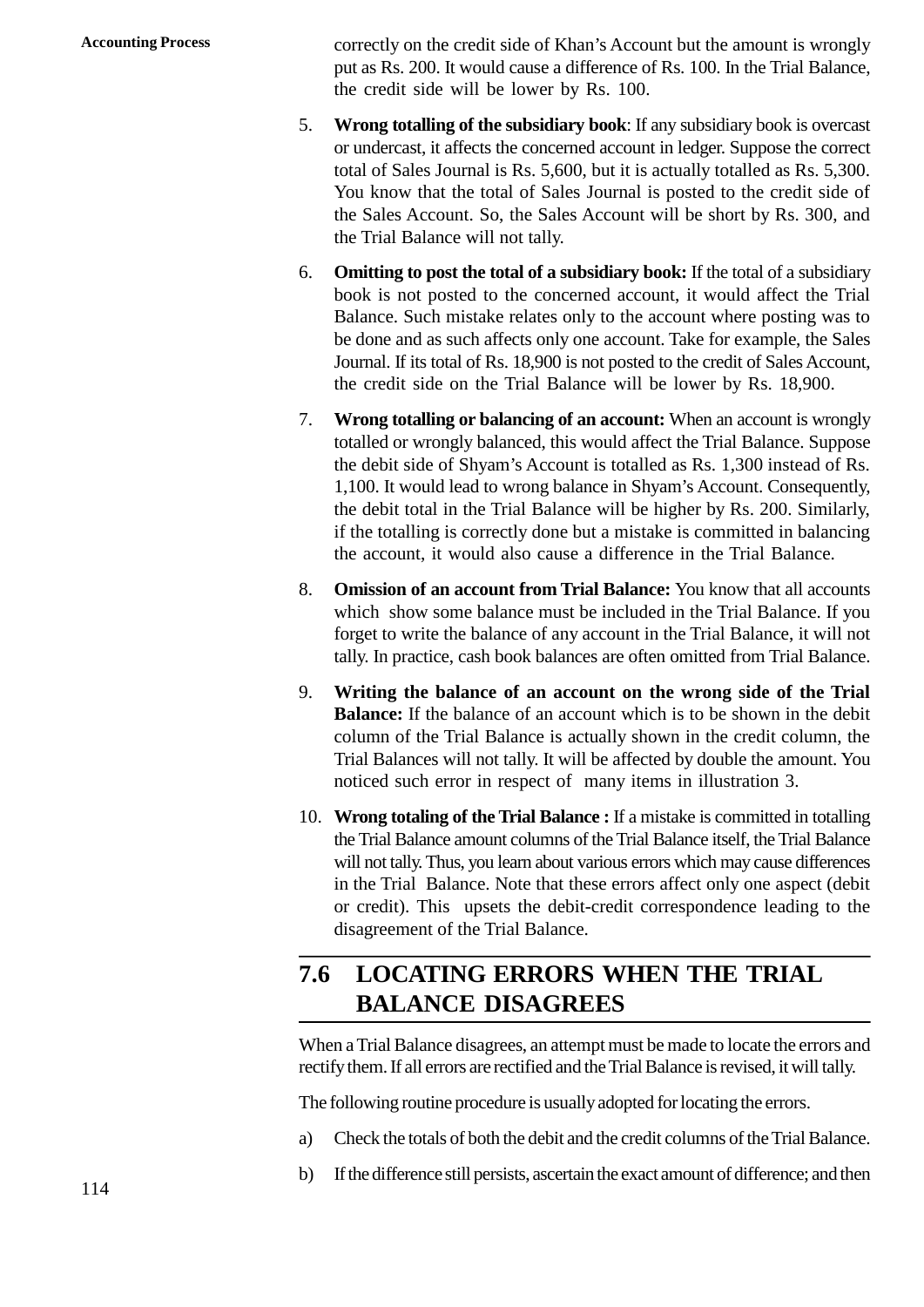- i) See whether an account having that balance has been omitted from the Trial Balance. Suppose the debit column in Trial Balance is short by Trial Balance. Suppose the debit column in Trial Balance is short by Rs. 630, it is just possible that an account with a debit balance of Rs. 630 has not been entered in the Trial Balance. i) See whether an account having that balance has been omitted from the Trial Balance. Suppose the debit column in Trial Balance is short by Rs. 630, it is just possible that an account with a debit balance of Rs. 630 has
- been entered twice in the Trial Balance.
- In the state of the half amount with a balance equal to that difference has<br>
been entered twice in the Trial Balance.<br>
iii) Take the half amount of difference, see whether there is any account<br>
with such balance in the Tri with such balance in the Trial Balance and, if so, check whether it is entered in the correct column or not. If an account with a debit balance of Rs. 315 has been entered in the credit column, the debit column becomes short by Rs. 630.
- c) Verify whether (i) the balances of all the accounts are included in the Trial Balance, (ii) they are entered in the correct column, and (iii) their amounts have been correctly written. If no errors are found upto this stage, or the errors located have been duly corrected, but still the Trial Balance does not tally, there is need to take further action. You may take the following steps: Balance, (ii) they are entered in the correct column, and (iii) their amount<br>have been correctly written. If no errors are found upto this stage, or th<br>errors located have been duly corrected, but still the Trial Balance d errors located have been duly corrected, but still the Trial Balance<br>tally, there is need to take further action. You may take the follow<br>d) Check the totals of the lists of sundry debtors and sundry credit<br>e) Check the to
- f) Check the totals and balances of all accounts in the ledger.<br>
c) Check the totals and balances of all accounts in the ledger.<br>
f) Check the totals and the postings of all subsidiary books.
- 
- 
- g) Check the totals and balances of all accounts in the ledger.<br>
f) Check the totals and the postings of all subsidiary books.<br>
g) Check the postings of all amounts equal to the difference in Trial Balance.<br>
It is possible of all amounts equal to half the difference. It is possible that the amount has been posted on the wrong side of the concerned account. g) Check the postings of all amounts equal to the difference in Trial Balance.<br>It is possible that a posting has been omitted. Similarly, check the postings of all amounts equal to half the difference. It is possible that
- pages. independent of the wrong side of the concerned account.<br>
in See that correct amounts have been brought forward from the previous<br>
pages.<br>
i) Verify that all opening balances have been correctly entered in various<br>
accounts
- accounts.
- j) Compare the current year's Trial Balance with that of the previous year. Any variation noticed should be carefully checked.

The procedure outlined above, if carefully followed, should normally reveal all the errors. The errors are then rectified and a Revised Trial Balance is prepared. If no other errors exist, the Revised Trial Balance is likely to tally. However, if the Revised Trial Balance also does not tally, there is no alternative but to recheck the entire accounting work done during the year. Sometimes, all these efforts fail to reveal the errors. In such a situation, the difference may be placed to the debit or credit of a Suspense Account (as the case may be) and you may proceed with the preparation of the final accounts. Later on, as and when the errors come to light, they will be corrected through proper rectifying entries in the journal.

# **2.7 ERRORS NOT DISCLOSED BY TRIAL BALANCE**

As stated earlier, the Trial Balance is only a reasonable proof (not a conclusive proof) of the arithmetical accuracy of accounting entries. There is no guarantee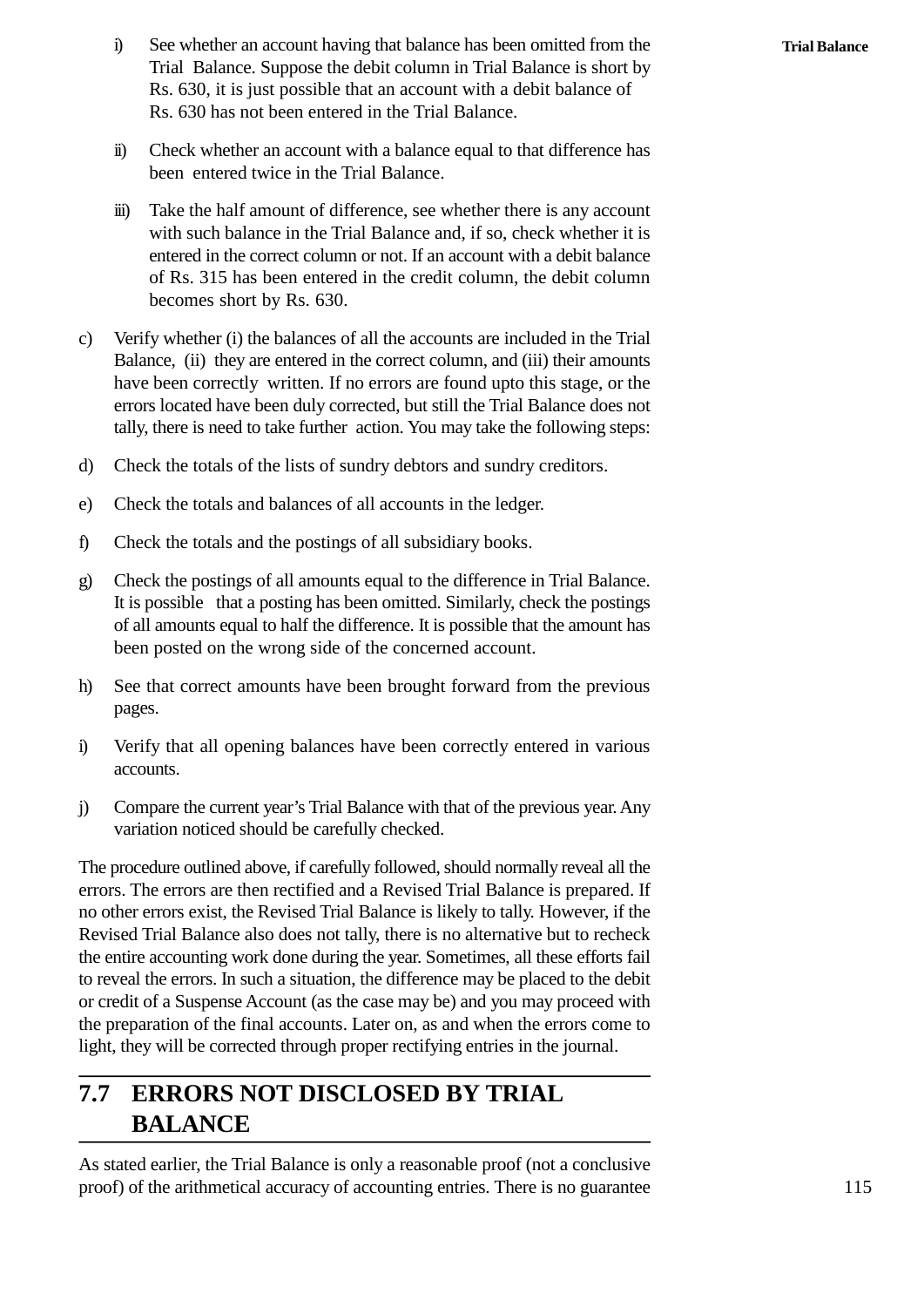**Accounting Process** that when the Trial Balance has tallied, there will be no errors left. As a matter of fact, there are a number of errors which do not affect the Trial Balance at all. They are:

- 1. **Errors of Principle:** When a transaction has not been recorded as per the rules of debit and credit, or some other accounting principle has been ignored, the errors so arising are called 'Errors of Principle'. Example of such errors are: Errors of Principle: When a transaction has not been recorded as per the rules of debit and credit, or some other accounting principle has been ignored, the errors so arising are called 'Errors of Principle'. Example of su
	- instead of the Journal Proper: This results in debiting the Purchases Account instead of the concerned fixed asset account. It means that a capital expenditure has been treated as a revenue expenditure. This is an error of principle. This does not disturb the debit-credit correspondence. Hence, the Trial Balance will not be affected. Account instead of the concerned fixed asset account. It means that<br>a capital expenditure has been treated as a revenue expenditure. This<br>is an error of principle. This does not disturb the debit-credit<br>correspondence. Hen
	- Account: As per rules it should have been debited to Machinery Repair Account, as it is a revenue expenditure. Debiting to Machinery Account correspondence. Hence, the Trial Balance will not be affected.<br>An expenditure incurred on repairs of machinery debited to Machinery<br>Account: As per rules it should have been debited to Machinery Repair<br>Account, as it is a of principle. This also does not affect the Trial Balance because the debit has been duly recorded, though in the wrong account. Account, as it is a revenue expenditure. Debiting to Machinery Account<br>amounts to treating it as a capital expenditure. It is therefore an error<br>of principle. This also does not affect the Trial Balance because the<br>debit h
	- Shyam: This results in debiting Shyam's personal account instead of the Salaries Account. This is also an error of principle and does not affect the Trial Balance.
- 2. **Errors of Omission:** When a transaction is completely or partially omitted to be recorded in books of account, it is called an 'Error of Omission'. If the transaction is omitted to be recorded in the subsidiary books or its posting is completely omitted, it is called an 'Error of Complete Omission'. If, however, the posting is done in one account, but omitted to be done in the other, it is called an 'Error of Partial Omission'. For example, if a credit purchase of goods from Shyam is not recorded in the Purchases Journal or a credit purchase of furniture from Ram is duly recorded in the Journal Proper but no posting is done in any of the two accounts involved, then these will be termed as errors of complete omission. If the purchase of goods from Shyam is recorded in the Purchases Journal but is omitted to be posted in Shyam's Account, it will be called an error of partial omission. Other examples of partial omission are: omission in carrying forward the total from one page to the other, omission to balance an account, and so on.

## **The errors of complete omission do not, affect the Trial Balance. But the errors of partial omission would certainly cause disagreement of the Trial Balance because they would lead to either short debit or short credit.**

3. **Some Errors of Commission:** When an error is committed in recording a transaction in the subsidiary book with a wrong amount, or is committed in posting it to a wrong account or to the wrong side of an account, it is called an 'Error of Commission'. Errors like double posting, wrong totalling of an account, wrong carry forward, wrong balancing, etc., are also regarded as errors of commission. Such errors will generally affect the Trial Balance. But, if an error of commission is committed while recording a transaction in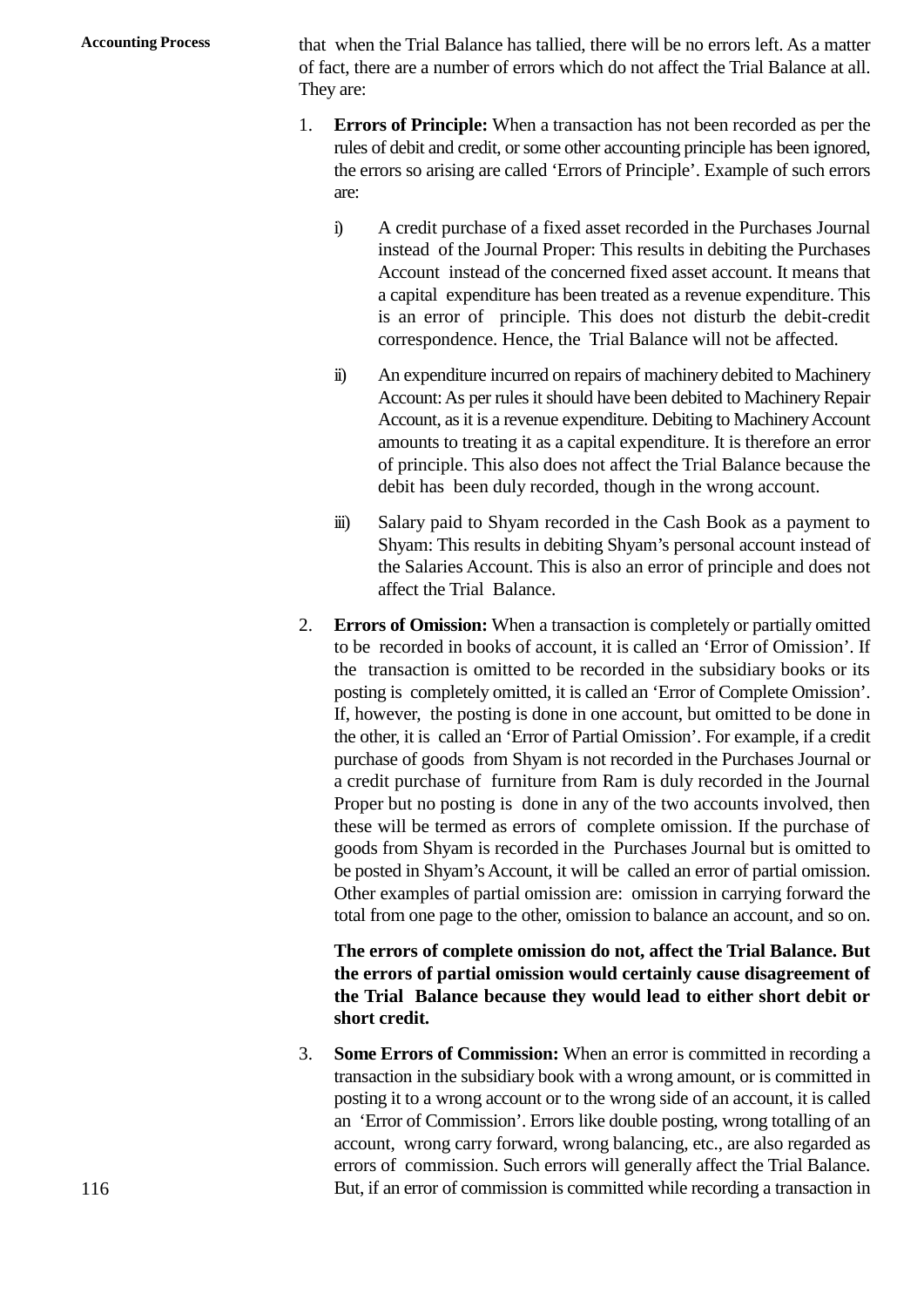any of the subsidiary books, it shall not affect the Trial Balance because both the debit and the credit are equally affected. Suppose, a machine of Rs. 5,000 purchased on credit from Gautam is recorded in the journal for Rs. 5,500. It means both the debit and the credit have been recorded for Rs. 5,500. Hence, the Trial Balance remains unaffected.

4. **Compensating Errors:** Those errors which nullify the effect of each other are called 'Compensating Errors'. In other words, compensating errors refer to such a group of errors wherein the effect of one error is compensated by the effect of another error or errors. Such errors do not affect the Trial Balance. For example, while posting an entry of Rs. 200 to the debit of Ram's personal account, we wrongly wrote Rs: 400. Then, while posting an entry of Rs. 500 to the debit of some other account we wrote Rs. 300. The first error will result in a higher debit of Rs. 200 whereas the second error will result in a lower debit of Rs. 200. Thus, the effect of the first error is nullified by the effect of the second error. So the Trial Balance will not Ram's personal account, we wrongly wrote Rs: 400. Then, while posting an<br>entry of Rs. 500 to the debit of some other account we wrote Rs. 300. The<br>first error will result in a higher debit of Rs. 200 whereas the second err Rs. 1,000 which means the Purchases Account will be debited in excess by Rs. 1,000. The sales fournal also, by mistake, is overcast by Rs. 1000 which means the sales account will be credited in excess by Rs. 1000. These two mistakes together result in excess debit of Rs. 1,000 as well as an excess credit of Rs. 1,000. Thus, they cancel out each other and the Trial Balance remains unaffected. 1. Select one of the following alternatives and tick the correct answer.<br>
2. Select one of the following alternatives and tick the correct answer.<br>
2. Overcastting of Purchases Journal would affect:

#### **Check Your Progress B**

remains unaffected.<br> **Check Your Progress B**<br>
1. Select one of the following alternatives and tick the<br>
a) Overcastting of Purchases Journal would affect:<br>
i) Sales Account

|    |                                                            | <b>Check Your Progress B</b>                                          |   |           |  |  |  |  |
|----|------------------------------------------------------------|-----------------------------------------------------------------------|---|-----------|--|--|--|--|
| 1. |                                                            | Select one of the following alternatives and tick the correct answer. |   |           |  |  |  |  |
| a) |                                                            | Overcastting of Purchases Journal would affect:                       |   |           |  |  |  |  |
|    | i)                                                         | <b>Sales Account</b>                                                  | € | $\lambda$ |  |  |  |  |
|    | $\ddot{\mathbf{n}}$                                        | <b>Purchases Account</b>                                              |   |           |  |  |  |  |
|    | $\dddot{\mathbf{m}}$                                       | Supplier's Account and Purchases Account                              |   | $\lambda$ |  |  |  |  |
| b) |                                                            | Sales to Benson Rs. 500 posted to his account as Rs. 50 would affect: |   |           |  |  |  |  |
|    | i)                                                         | <b>Sales Account</b>                                                  | € |           |  |  |  |  |
|    | $\ddot{\mathbf{n}}$                                        | Benson's Account                                                      |   |           |  |  |  |  |
|    | $\dddot{\mathbf{m}}$                                       | <b>Cash Account</b>                                                   |   |           |  |  |  |  |
| c) |                                                            | Sales to Gill recorded in Purchases Journal would affect:             |   |           |  |  |  |  |
|    | i)                                                         | <b>Sales Account</b>                                                  | € | $\lambda$ |  |  |  |  |
|    | $\ddot{\mathbf{n}}$                                        | Sales Account, Purchases Account and Gill's Account                   |   | $\lambda$ |  |  |  |  |
|    | $\dddot{\mathbf{m}}$                                       | <b>Purchases Account and Gill's Account</b>                           | € |           |  |  |  |  |
| d) | Purchases made on credit not recorded at all would affect: |                                                                       |   |           |  |  |  |  |
|    | i)                                                         | <b>Purchases Account</b>                                              | € |           |  |  |  |  |
|    | $\ddot{\mathbf{n}}$                                        | Supplier's Account                                                    |   |           |  |  |  |  |
|    | $\overline{111}$                                           | <b>Purchases Account and Supplier's Account</b>                       |   |           |  |  |  |  |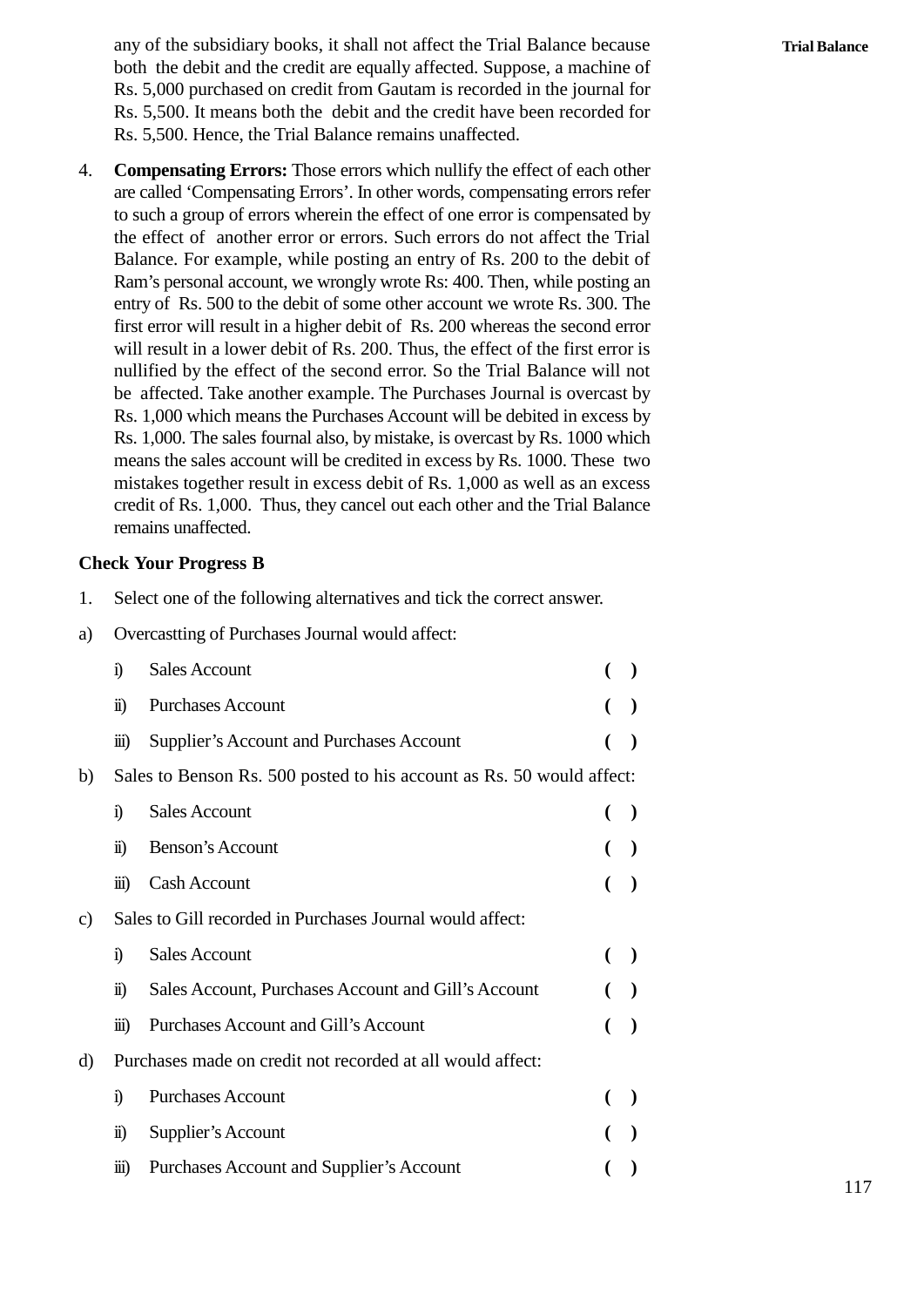| <b>Accounting Process</b> | e)  |                      | Amount paid to Billu posted to the credit side of his account would affect:                                                   |                          |
|---------------------------|-----|----------------------|-------------------------------------------------------------------------------------------------------------------------------|--------------------------|
|                           |     | $\ddot{1}$           | <b>Billu's Account</b>                                                                                                        | $\overline{\phantom{a}}$ |
|                           |     | $\ddot{\mathbf{n}}$  | Cash Account                                                                                                                  |                          |
|                           |     | $\dddot{\mathbf{m}}$ | Cash Account and Billu's Account                                                                                              |                          |
|                           | f)  | affect:              | Amount received from Sita Ram posted to the credit of Mela Ram would                                                          |                          |
|                           |     | $\ddot{1}$           | Sita Ram's Account                                                                                                            |                          |
|                           |     | $\ddot{\mathbf{n}}$  | Mela Ram's Account                                                                                                            |                          |
|                           |     | $\overline{111}$     | Sita Ram's Account and Mela Ram's Account                                                                                     |                          |
|                           | 2.  |                      | Give two examples of errors of principle.                                                                                     |                          |
|                           | 3.  |                      | Give two examples of compensating errors.                                                                                     |                          |
|                           | 4.  |                      | A few errors committed in Ahluwalia's books of account are given below.<br>State which errors would affect the Trail Balance. |                          |
|                           |     | a)                   | Sales of Rs. 950 to Ram completely omitted from books of account.                                                             |                          |
|                           |     | $\mathbf{b}$         | Purchases of Rs. 720 from Shyam entered in the Purchases Journal as<br>Rs.700.                                                |                          |
|                           |     | $\mathbf{c})$        | Purchases Journal is overcast by Rs. 1,000.                                                                                   |                          |
|                           |     | d)                   | Sales Returns Journal is undercast by Rs. 200.                                                                                |                          |
|                           |     | e)                   | Amount paid to Agarwal wrongly posted to the debit of Mittal's Account.                                                       |                          |
|                           |     | f)                   | Bank overdraft shown under debit column in the Trial Balance.                                                                 |                          |
|                           |     | g)                   | Sales of Rs. 500 to Sadiq entered in Sales Journal as sales to Mushtaq.                                                       |                          |
|                           |     | h)                   | Wages paid for installation of machinery debited to Wages Account.                                                            |                          |
|                           |     |                      |                                                                                                                               |                          |
|                           | 2.8 |                      | <b>ADVANTAGES OF A TRIAL BALANCE</b>                                                                                          |                          |
|                           |     |                      | The following advantages accrue from a Trial Balance:                                                                         |                          |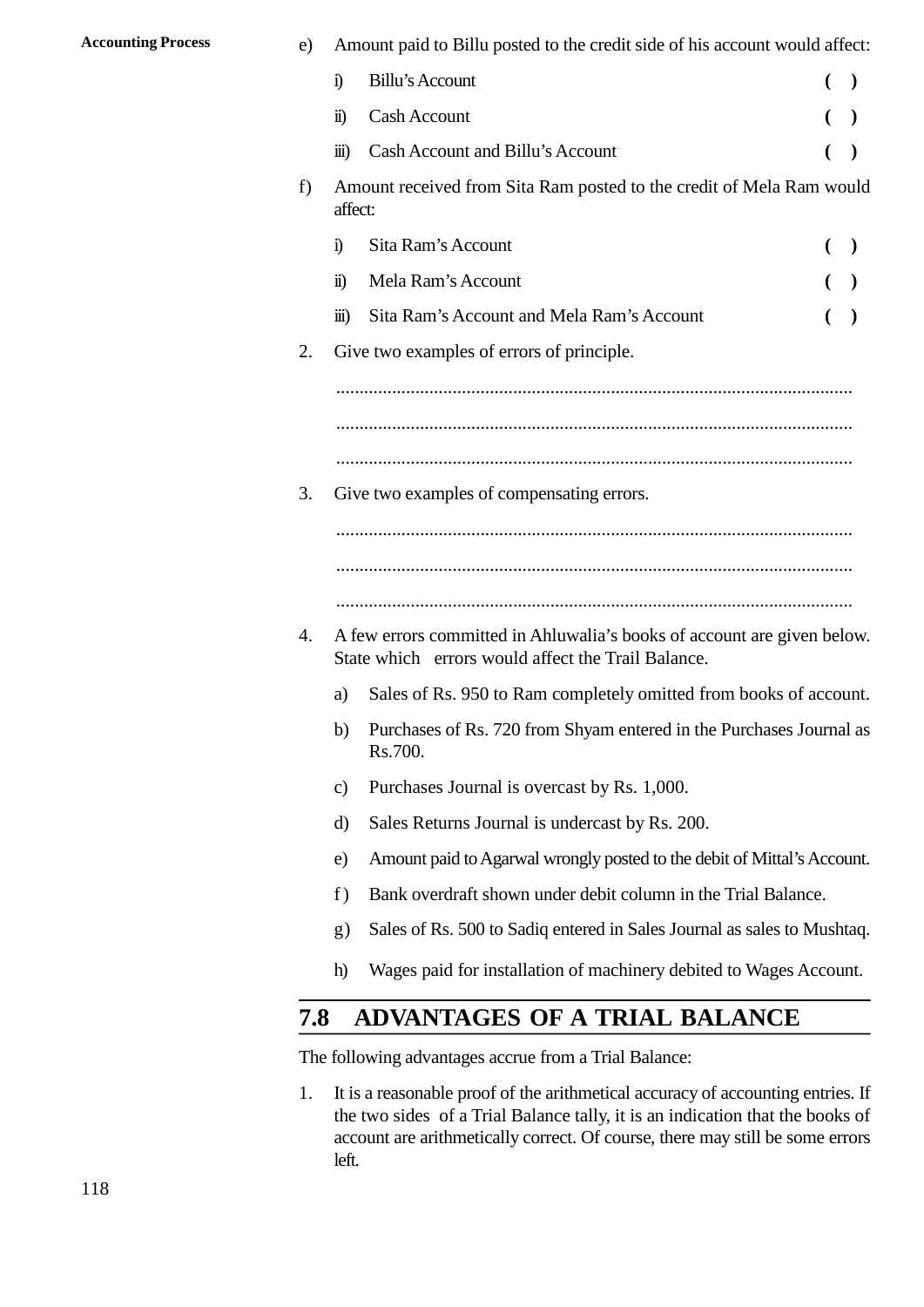- 2. It contains the balances of all ledger accounts on a particular date. Thus it serves as a summary of the results of all transactions during the period. The serves as a summary of the results of all transactions during the period. The position of each account can be judged simply by looking at the Trial Balance. The ledger may be referred only if some further details are required in respect of a particular account. 3. It acts as a basis for preparing the final accounts i.e., Profit & Loss Account<br>and the Balance Sheet. Of course, one can prepare these statements even<br>and the Balance Sheet. Of course, one can prepare these statements
- and the Balance Sheet. Of course, one can prepare these statements even by taking each balance directly from the ledger. But, that will be too cumbersome. 4. Regular preparation of a trial balance ensures that the accounting staff will be too cumbersome.<br>
4. Regular preparation of a trial balance ensures that the accounting staff will be too cumbersome.
- work carefully. They will keep the accounts up to date and strive hard to avoid mistakes.

# **2.9 LIMITATIONS OFA TRIAL BALANCE**

The following can be considered as the limitations of Trial Balance:

- 2.9 **LIMITATIONS OFA TRIAL BALANCE**<br>The following can be considered as the limitations of Trial Balance:<br>1. Trial balance does not disclose all types of errors. Certain types of errors<br>remain undetected even when the Trial remain undetected even when the Trial Balance tallies. Hence, it is not a conclusive proof of the accuracy of the books of account. 2. A Trial Balance does not disclose all types of errors. Certain types of errors remain undetected even when the Trial Balance tallies. Hence, it is not a conclusive proof of the accuracy of the books of account.<br>2. A Tri
- have any idea about the net result of the trading activity or about the financial position directly from the Trial Balance. Thus, the Trial Balance serves a limited purpose only.

Notwithstanding the limitations expressed above, the Trial Balance serves a useful purpose as a preparatory step in the preparation of final accounts.

## **2.10 RECTIFICATION OF ERRORS**

Any error when located must be rectified. However, the rectification should not be made by overwriting or by striking off the wrong entry. This would destroy the authenticity of the books of account. Hence, the errors should always be corrected by making suitable entries called rectifying entries. For purposes of rectification, the errors are divided into two categories: (i) one-sided errors, and (ii) two-sided errors.

**One-sided Errors :** Certain errors affect only one side of an account, either the debit side or the credit side. Such errors are called 'one-sided errors'. Examples of one-sided errors are: **One-sided Errors :** Certain errors affect only one side of an account, either the debit side or the credit side. Such errors are called 'one-sided errors'. Examples of one-sided errors are:<br>
i) Rs. 100 received from Deshm

- means Deshmukh's Account has been credited with Rs. 10 instead of Rs. 100 and there is no mistake in the Cash Book. Thus, this error has affected only one side of an account. ii. The Purchase Book is countered to his account as Rs. 10. It means Deshmukh's Account has been credited with Rs. 10 instead of Rs. 100 and there is no mistake in the Cash Book. Thus, this error has affected only one sid
- of Purchases Account where the total of the Purchases Book is posted, and no other account is affected.

**Two-sided Errors :** Certain errors may affect two or more accounts. Such errors are called 'two-sided errors'. Examples of two-sided errors are:

IV of Purchases Account where the total of the Purchases Book is posted, and<br>no other account is affected.<br>**Two-sided Errors :** Certain errors may affect two or more accounts. Such errors<br>are called 'two-sided errors'. Exa Book for Rs. 1,800. This error will affect two accounts viz., Anand's Account and Sales Account. Anand's Account has been debited by Rs. 1,800 instead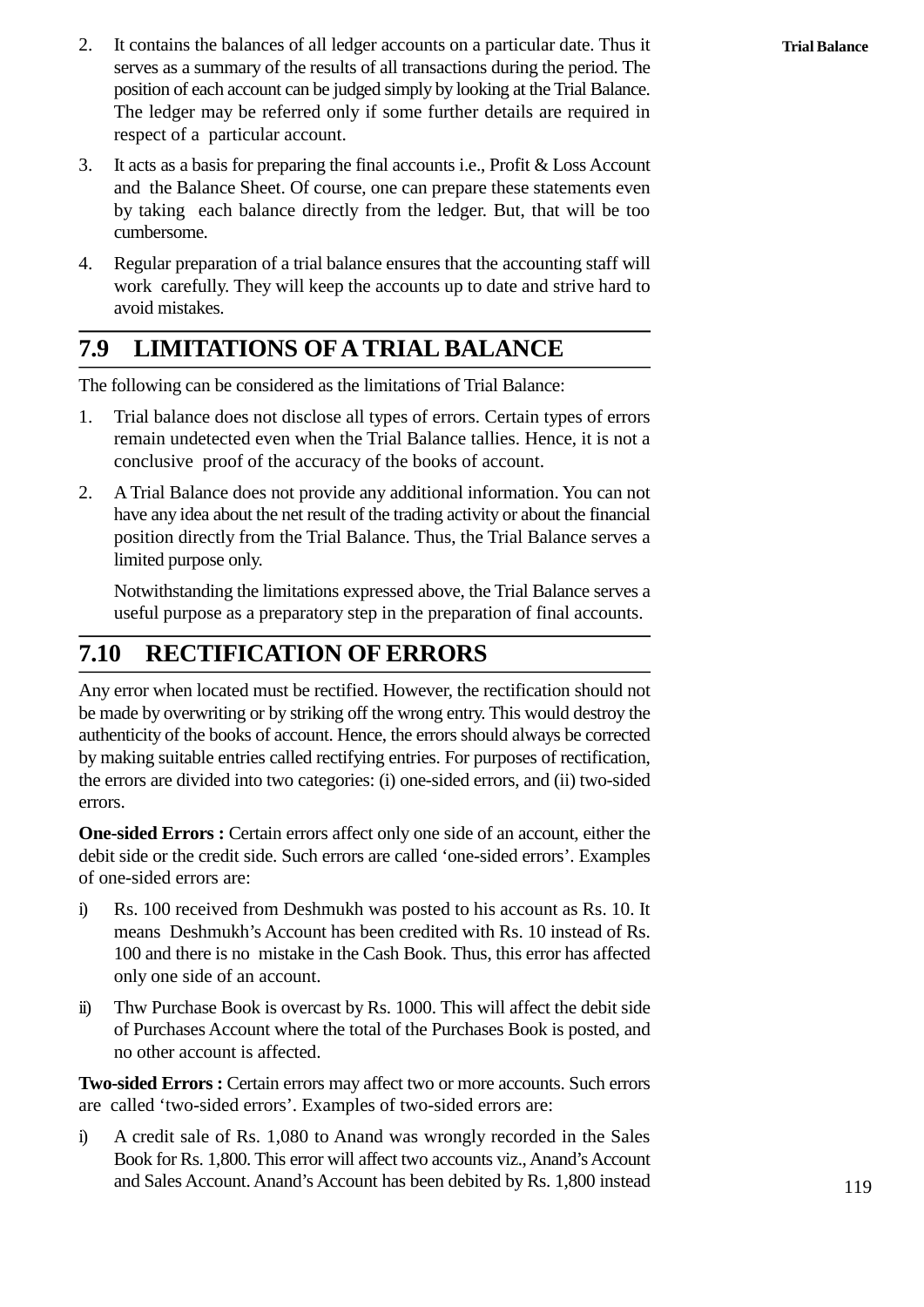**Accounting Process** of Rs. 1,080. The Sales Account has also been credited by an additional amount of Rs. 720 (Rs. 1,800—Rs. l,080),because the Sales Book shows a higher total. of Rs. 1,080. The Sales Account has also been credited by an additional<br>amount of Rs. 720 (Rs. 1,800—Rs. 1,080), because the Sales Book shows<br>a higher total.<br>ii) A sale of Rs. 500 made to Kamal has been posted on the debit

Kishore's Account. This error will affect two accounts viz., Kamal's Account and Kishore's Account. An entry of Rs. 500 does not appear on the debit side of Kamal's Account whereas Kishore's Account has been wrongly debited with that amount.

### **2.10.1 Rectification of One-sided Errors**

Generally errors are corrected by passing suitable journal entries. You know passing a journal entry means debiting one account and crediting another. But in the case of one-sided error only one account is involved. So it cannot be corrected by passing journal entry. It is rectified by noting the correction on the appropriate side. Take the first example of one-sided error. Deshmukh's Account was credited short by Rs. 90. This will be corrected by an additional entry for Rs. 90 on the credit side of his account as follows:

#### **Deshmukh's Account**

|     | <b>Deshmukh's Account</b>                              |           |
|-----|--------------------------------------------------------|-----------|
| Dr. |                                                        | Cr.       |
|     | By Difference in amount<br>received from him posted on | Rs.<br>90 |

In the second example of one-sided error, the Purchases Account is debited in excess by Rs. 1,000. This will be corrected by crediting the Purchases Account with Rs. 1,000 as follows:

#### **Purchases Account**

|     | <b>Purchases Account</b>    |       |
|-----|-----------------------------|-------|
| Dr. |                             | Cr.   |
|     | By Overcasting of Purchases | Rs.   |
|     | Book for the month of       | 1,000 |

The wrong total in the Purchases Book will be circled with red ink and the correct total entered above or below the circle. The person doing the rectification will also put his initials.

Let us take a few more examples of one-sided errors and study how they will be rectified.

1. **The Sales Returns Book for the month of June was undercast by Rs. 10 :** You know the periodical total of the Sales Returns Book is posted to the debit side of Sales Returns Account. So, a mistake in totalling the Sales Returns Book will affect only the Sales Returns Account. It has been debited short by Rs. 10. So, this error can be corrected by an additional entry for Rs. 10 on the debit side of Sales Returns Account as shown below:

#### **Sales Returns Account**

|                                  | <b>Sales Returns Account</b> |     |
|----------------------------------|------------------------------|-----|
| Dr.                              |                              | Cr. |
| To Undercasting of Sales Returns | Rs.                          |     |
| Book for the month of June       | 10                           |     |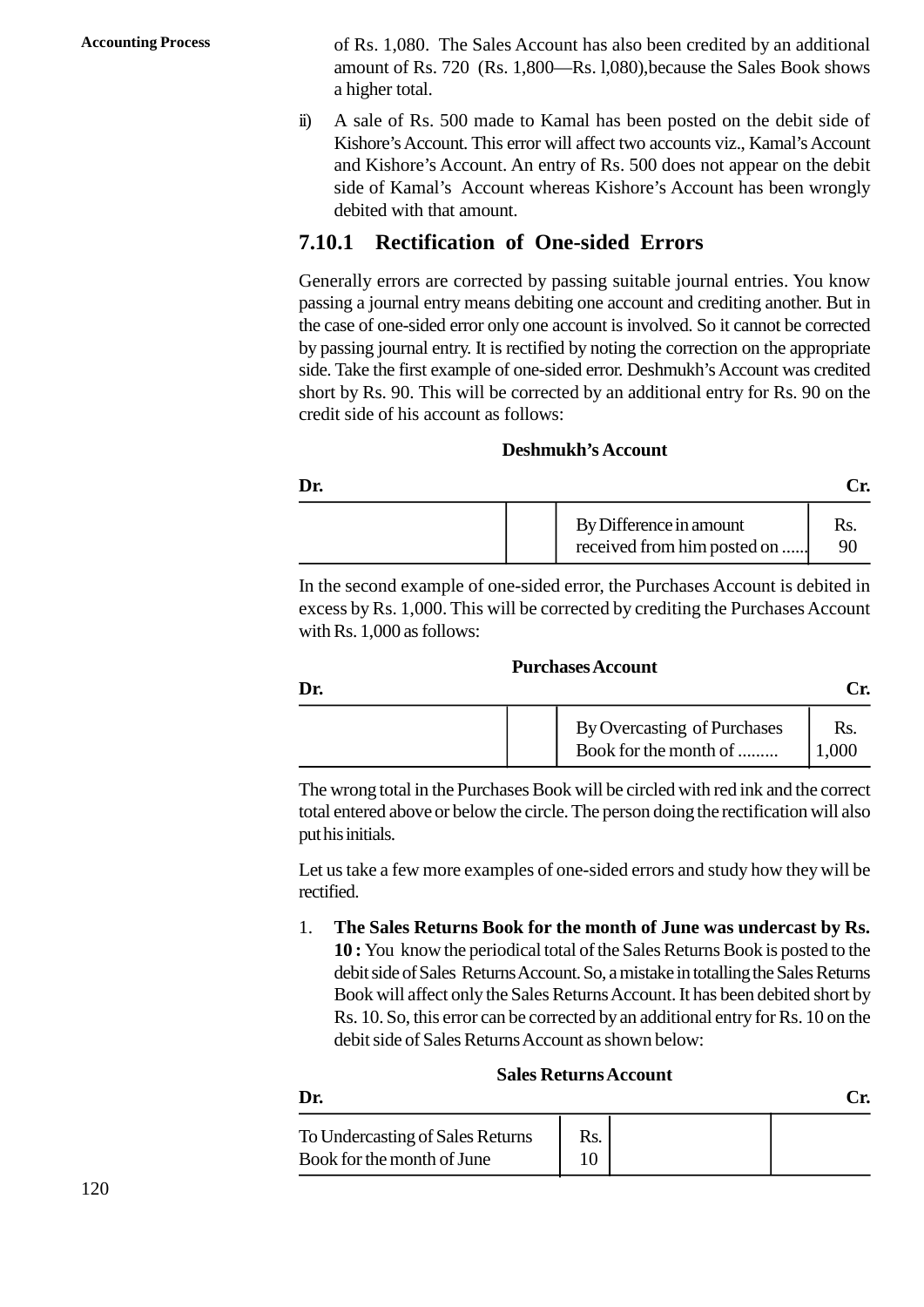2. **A payment of Rs. 1,000 towards interest was posted twice to Interest Account :** You know when interest is paid it is recorded on the credit side of the Cash Book and posted On the debit side of Interest Account. The error lies in repeating the posting to interest Account. Thus, it has affected only the Interest Account which now shows an excess debit of Rs. 1,000. This will be corrected by crediting the Interest Account with Rs. 1,000 as follows:

### **Interest Account**

|     | <b>Interest Account</b>                                                                                                                             |     |
|-----|-----------------------------------------------------------------------------------------------------------------------------------------------------|-----|
| Dr. |                                                                                                                                                     | Cr. |
|     | By Double posting from Cash<br>Book on  now, rectified $ 1,000\rangle$                                                                              | Rs. |
| 3.  | A receipt of Rs. 300 towards commission was omitted to be posted : You<br>know receipt of commission is recorded on the debit side of the Cash Book |     |

know receipt of commission is recorded on the debit side of the Cash Book and posted on the credit side of the Commission Account. The error lies in omitting to post. Hence, it has not been credited by Rs. 300. This error can be corrected by making the posting now as shown below:

### **Commission Account**

|     | corrected by making the posting now as shown below: | <b>Commission Account</b>                |            |
|-----|-----------------------------------------------------|------------------------------------------|------------|
| Dr. |                                                     |                                          | Cr.        |
|     |                                                     | By Omission of posting from<br>Cash Book | Rs.<br>300 |

**4. A credit sale for Rs. 1,000 to Tiwari was posted to the credit side of his account:** You know a credit sale is entered in the Sales Book and posted on the debit side of the customer's account from the Sales Book. This error relates to posting on wrong side of Tiwari's Account. His account should have been debited and not credited. To correct this error, we have not only to remove the wrong credit of Rs. 1,000 from his account but also give a debit of Rs. 1,000 to his account. Hence, the error can be rectified by debiting Tiwari's Account with double the amount i.e. Rs, 2,000 as shown below:

### **Tiwari's Account**

|     | with double the amount i.e. $\text{Rs}, 2,000$ as shown below:      |              |     |
|-----|---------------------------------------------------------------------|--------------|-----|
|     | Tiwari's Account                                                    |              |     |
| Dr. |                                                                     |              | Cr. |
|     | To Posting of sales made to him on<br>credit side on  Now rectified | Rs.<br>2,000 |     |
|     | <b>Check Your Progress C</b>                                        |              |     |
| 1.  | What do you understand by one-sided error?                          |              |     |
|     |                                                                     |              |     |

### **Check Your Progress C**

.................................................................................................................. .................................................................................................................. 2. The following errors have been committed in the books of account.<br>2. The following errors have been committed in the books of account.<br>i) Purchase Book was overcast by Rs. 500. The following errors have been committed in the book<br>i) Purchase Book was overcast by Rs. 500.<br>ii) Sales Book was undercast by Rs. 600. The following errors have been committed in the<br>i) Purchase Book was overcast by Rs. 500.<br>ii) Sales Book was undercast by Rs. 600.

- -
	-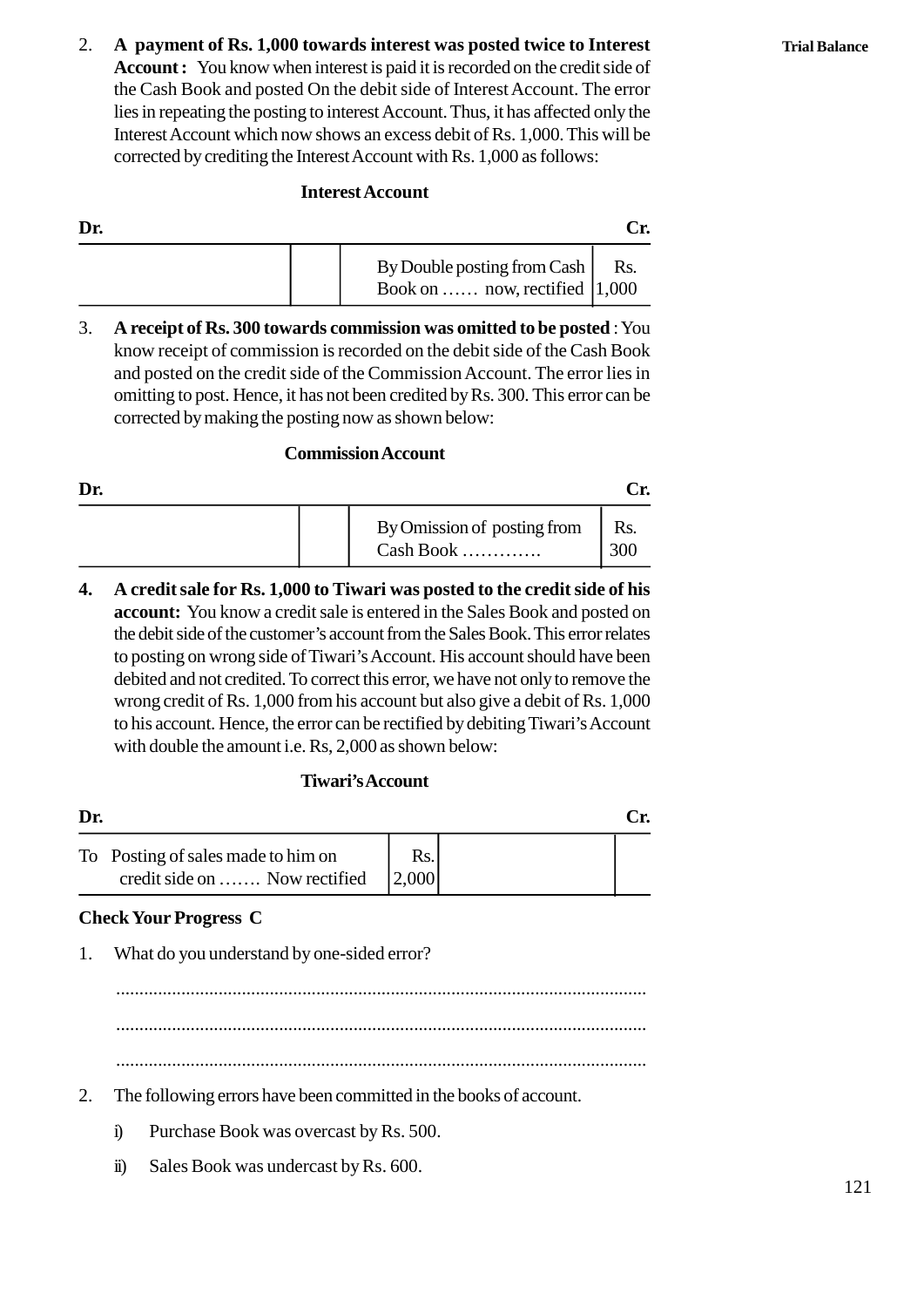- Accounting Process<br>
iii) Payment made to Krishna has not been posted to his account.<br>
iv) Rs. 675 received from Rahul was posted to the debit of his account
	- ii) Payment made to Krishna has not been posted to his account.<br>
	iv) Rs. 675 received from Rahul was posted to the debit of his account.<br>
	N A total of Rs. 67 in the discount allowed column of the Cash Book was
	- ii) Payment made to Krishna has not been posted to his account.<br>
	(iv) Rs. 675 received from Rahul was posted to the debit of his account.<br>
	(v) A total of Rs. 67 in the discount allowed column of the Cash Book was posted to posted to the Discount Allowed Account as Rs. 76. iv) Rs. 675 received from Rahul was posted to the debit of his account.<br>
	v) A total of Rs. 67 in the discount allowed column of the Cash Book was<br>
	posted to the Discount Allowed Account as Rs. 76.<br>
	vi) Payment of Rs. 750 t v) A total of Rs. 67 in the discount allowed column of<br>posted to the Discount Allowed Account as Rs. 76<br>vi) Payment of Rs. 750 towards salaries was posted twice<br>3. You are required to answer the following questions.<br>a) Sta
		-
	- -
- posted to the Discount Allowed Account as Rs. 76.<br>
vi) Payment of Rs. 750 towards salaries was posted twice to Sal<br>
You are required to answer the following questions.<br>
a) State the name of the account affected by each err Payment of Rs. 750 towards salaries was posted twice to Salaries Account.<br>are required to answer the following questions.<br>State the name of the account affected by each error.<br>i) ii) .................................................................................................. iii) .................................................................................................. iv) .................................................................................................. v) .................................................................................................. vi) .................................................................................................. iv)<br>
(v)<br>
(vi)<br>
(b) State how you will rectify each error.<br>
(i) i) ................................................................................................ ii) ................................................................................................ iii) ................................................................................................ iv) ................................................................................................ v) ................................................................................................ vi) ................................................................................................

### **2.10.2 Rectification of Two-sided Errors**

You have learnt that one-sided errors are corrected by noting the Correction on the appropriate side of the account affected by the error. These cannot be rectified by suitable journal entries because only one account was involved. But, the two-sided errors are mostly rectified by journal entries. It is because such errors affect two or more accounts and in most cases the debit and credit are equally affected. Take the case of first example of two-sided errors given earlier. A credit sale of Rs. 1,080 to Anand was wrongly recorded in the Sales Book as Rs. 1,800. The two accounts affected are: (i) Anand's Account which shows an excess debit of Rs. 720, and (ii) Sales Account which stands credited in excess by Rs. 720. To rectify this error, we must credit Anand's Account with Rs. 720 and debit the Sales Account with Rs. 720. So, a journal entry can be passed as follows:

|                   | Rs. | Rs. |
|-------------------|-----|-----|
| Sales Account Dr. | 720 |     |
| To Anand          |     | 720 |

(Being sales of Rs. 1,080 to Anand wrongly recorded in the Sales Book as Rs. 1,800, now rectified)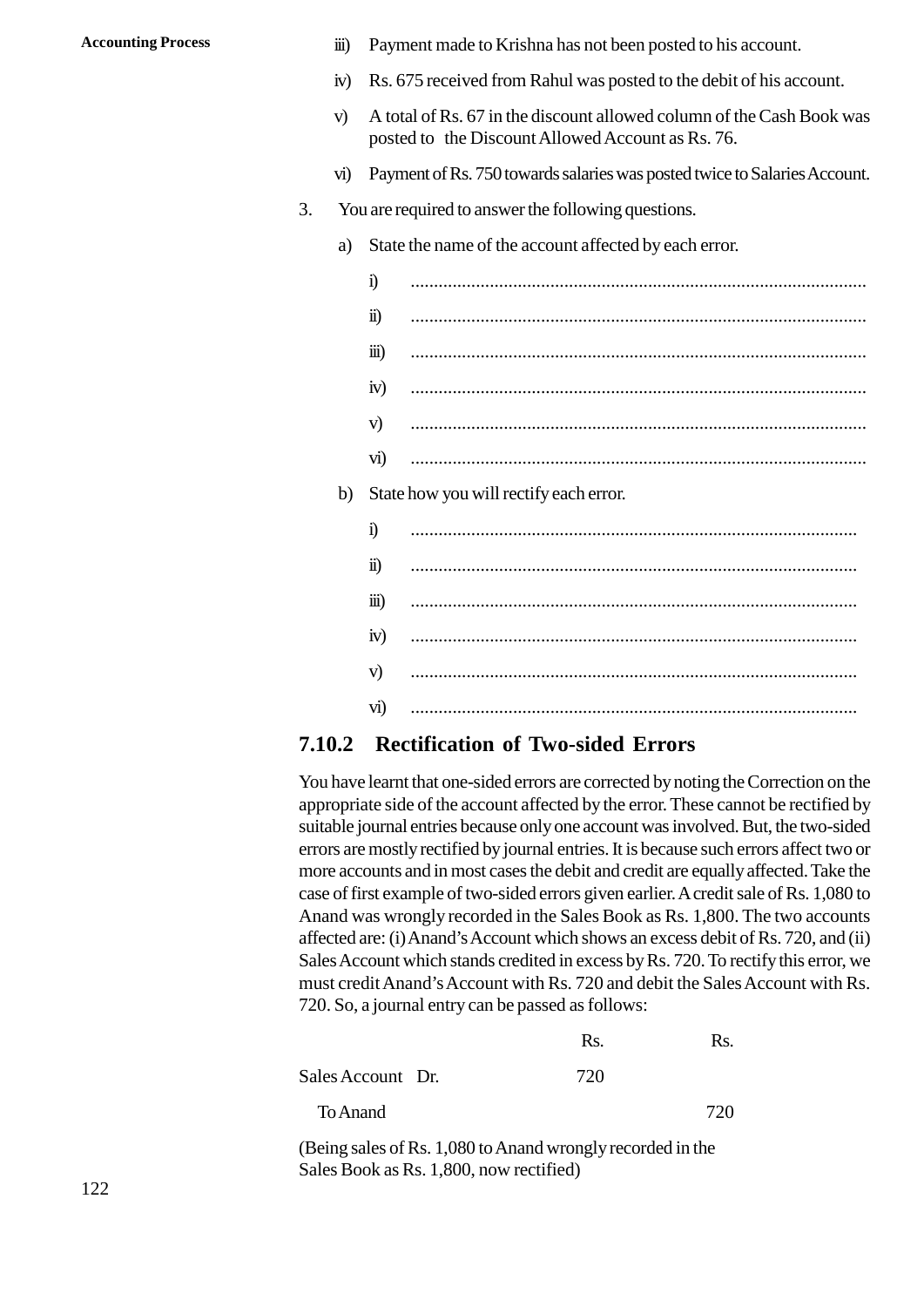Take the second example of two-sided errors given earlier. A sale of Rs. 500 made to Kamal was posted to the debit side of Kishore's Account. The two accounts affected are: (i) Kamal's Account which has not been debited by Rs. 500, and (ii) Kishore's Account which has been wrongly debited with Rs. 500. To rectify this error we have to debit Kamal's Account with Rs, 500 and credit Kishore's Account with Rs. 500. So, journal entry for the rectification of this error will be as follows: hich has not been deb<br>en wrongly debited wi<br>Account with Rs, 500<br>try for the rectification<br>Rs. Rs. 200 SOO, and (ii) Kishore's Account which has been wrongly d<br>To rectify this error we have to debit Kamal's Account wit<br>Kishore's Account with Rs. 500. So, journal entry for the rect<br>will be as follows:<br>Rs.<br>Kamal Dr. 500

|                                          |     | Rs. | Rs. |
|------------------------------------------|-----|-----|-----|
| Kamal                                    | Dr. | 500 |     |
| To Kishore                               |     |     | 500 |
| (Being rectification of wrong)           |     |     |     |
| debit to Kishore for sale made to Kamal) |     |     |     |

Now let us take a few more examples of two-sided errors and see how they will be rectified

1. Sale of old machinery to Chakraborty for Rs. 600 was wrongly entered<br>
1. Sale of old machinery to Chakraborty for Rs. 600 was wrongly entered<br>
1. Sale of old machinery to Chakraborty for Rs. 600 was wrongly entered<br>
in be as follows: For Rs. 600 was wrong<br>t entry for this transact<br>Rs. Rs. Rs.

| Sale of old machinery to Chakraborty for Rs. 600 was wrongly en<br>1.<br>in the Sales Book. You know the correct entry for this transaction<br>be as follows: |     |     |                  |  |
|---------------------------------------------------------------------------------------------------------------------------------------------------------------|-----|-----|------------------|--|
|                                                                                                                                                               |     | Rs. | Rs.              |  |
| Chakraborty                                                                                                                                                   | Dr. | 600 |                  |  |
| To Machinery Account                                                                                                                                          |     |     | 600              |  |
| Instead of the above entry, the transaction was recorded as                                                                                                   |     |     |                  |  |
|                                                                                                                                                               |     | Rs. | R <sub>S</sub> . |  |
| Chakraborty                                                                                                                                                   | Dr. | 600 |                  |  |
| To Sales Account                                                                                                                                              |     |     | 600              |  |
|                                                                                                                                                               |     |     |                  |  |

|                  |     | KS. | KS. |  |
|------------------|-----|-----|-----|--|
| Chakraborty      | Dr. | 600 |     |  |
| To Sales Account |     |     | 600 |  |

Thus, debit to Chakraborty's Account is correctly given. But is has affected two other accounts (i) Machinery account: which has not been credited, and (iii) Sales Account which has been wrongly credited. This can be rectified by debiting the Sales Account since it has been wrongly credited, and crediting the Machinery Account which has not been credited. Hence, a rectifying entry can be passed as not been credited, and<br>is can be rectified by dited, and crediting the<br>ited, and crediting the<br>s. a rectifying entry can<br>Rs. Bs. Account which has been wrongly credited. This can be rectived<br>Sales Account since it has been wrongly credited, and credi<br>Account which has not been credited. Hence, a rectifying e<br>Rs.<br>Sales Account Dr. 600<br>To Machinery Ac

|                      |     | Rs  | Rs. |  |
|----------------------|-----|-----|-----|--|
| <b>Sales Account</b> | Dr. | 600 |     |  |
| To Machinery Account |     |     | 600 |  |

(Being rectification of wrong credit to sales for the sale of old machinery)

2. **A credit sale of Rs. 7,600 to Sharma was recorded in the Sales Book for Rs. 6,700:** It means the entry in the Sales Book has been made with Rs. 900 (Rs. 7,600 – Rs. 6,700) short. So, this error has affected two Fract 3 see (Fract 3, see Tract 8, see) short 2 st, and school and accounts: (i) Sharma's Account which is having a short credit of Rs. 900, and (ii) the Sales Account which is having a short credit of Rs. 900. It can be r (ii) the Sales Account which is having a short credit of Rs. 900. It can be rectified by debiting Sharma's Account and crediting Sales Account. The rectifying journal entry will be as follows:

| (ii) the Sales Account which is having a short credit of Rs. |     |     |     |
|--------------------------------------------------------------|-----|-----|-----|
| rectified by debiting Sharma's Account and crediting Sales   |     |     |     |
| rectifying journal entry will be as follows:                 |     |     |     |
|                                                              |     | Rs. | Rs. |
| <b>Sharma</b>                                                | Dr. | 900 |     |
| To Sales Account                                             |     |     |     |

(Being the rectification of a credit sale for Rs. 7,600 wrongly recorded as Rs. 6,700)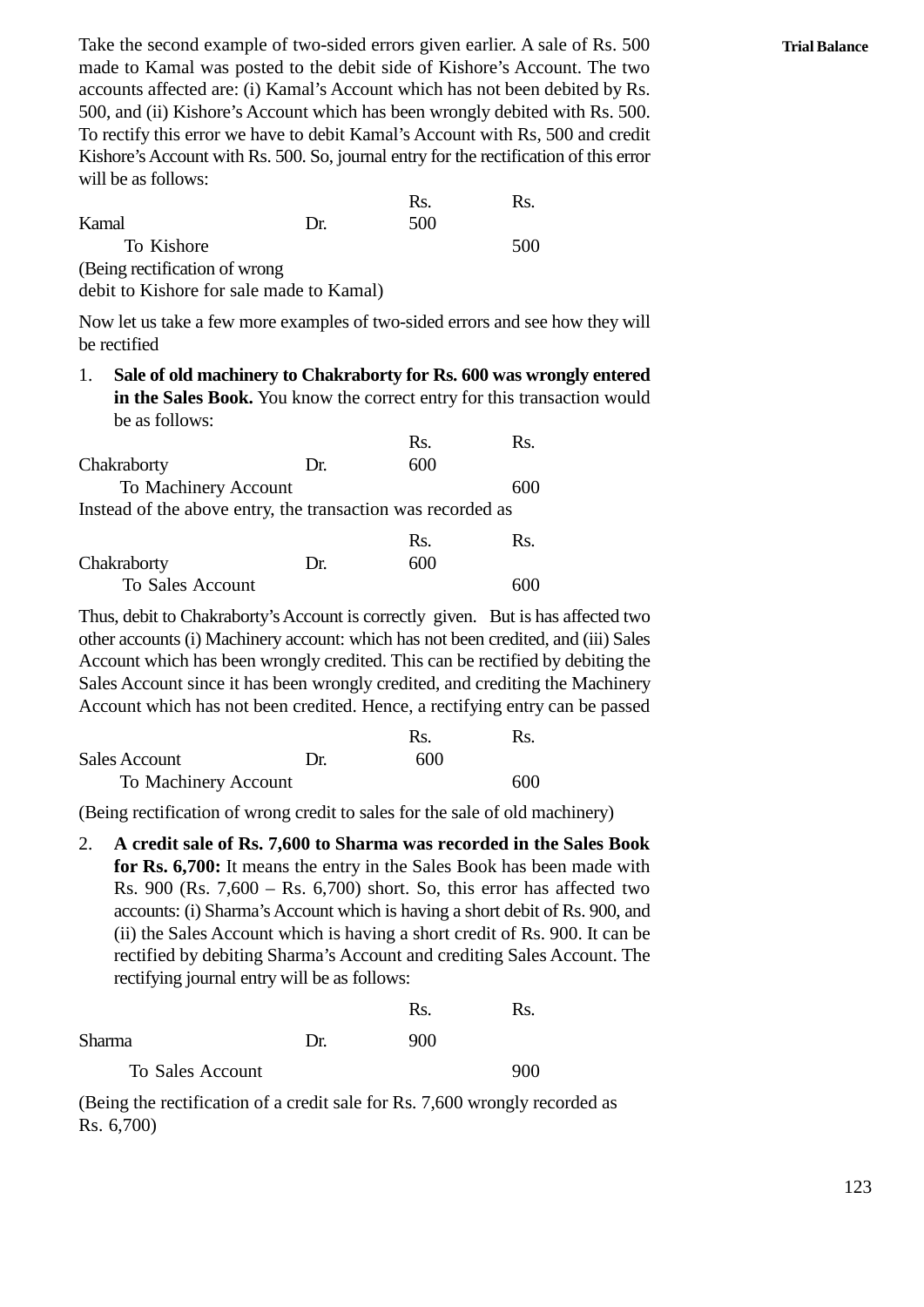**Accounting Process** 3. **A credit sale of Rs. 2,000 to Sinha was wrongly passed through the Purchases Book.** This should have been recorded in the Sales Book and the correct entry would have been: as wrongly passed<br>en recorded in the S.<br>Rs. Rs. Rs.

| A credit sale of Rs. 2,000 to Sinha was wrongly passed thr<br>3.<br><b>Purchases Book.</b> This should have been recorded in the Sales<br>the correct entry would have been:<br>Rs.<br>Rs.<br>Sinha<br>2,000<br>Dr.<br>2,000<br>To Sales Account<br>Since it was wrongly passed through Purchases Book, the effective e<br>Rs.<br>Rs. |     |       |  |  |
|---------------------------------------------------------------------------------------------------------------------------------------------------------------------------------------------------------------------------------------------------------------------------------------------------------------------------------------|-----|-------|--|--|
|                                                                                                                                                                                                                                                                                                                                       |     |       |  |  |
|                                                                                                                                                                                                                                                                                                                                       |     |       |  |  |
|                                                                                                                                                                                                                                                                                                                                       |     |       |  |  |
|                                                                                                                                                                                                                                                                                                                                       |     |       |  |  |
|                                                                                                                                                                                                                                                                                                                                       |     |       |  |  |
| Purchases Account                                                                                                                                                                                                                                                                                                                     | Dr. | 2,000 |  |  |

Since it was wrongly passed through Purchases Book, the effective entry is:

| To Sales Account                                                    |     |       | 2,000 |  |
|---------------------------------------------------------------------|-----|-------|-------|--|
| Since it was wrongly passed through Purchases Book, the effective e |     |       |       |  |
|                                                                     |     | Rs.   | Rs.   |  |
| <b>Purchases Account</b>                                            | Dr. | 2,000 |       |  |
| To Sinha                                                            |     |       | 2,000 |  |

By comparing the above two entries, you will notice that:

- i) Sinha's Account which should have been debited with Rs. 2,000 is actually credited with Rs. 2,000. So, to rectify this error in his account. You have to debit Sinha's Account with double the amount—Rs. 2,000 to cancel the wrong credit and another Rs. 2,000 to give the correct debit. inceptive Sinha's Account which should have been debited with Rs. 2,000 is actually credited with Rs. 2,000. So, to rectify this error in his account. You have to debit Sinha's Account with double the amount—Rs. 2,000 to c
- Sales Account should now be credited with Rs. 2,000.
- debit Sinha's Account with double the amount—Rs. 2,000 to cancel the<br>wrong credit and another Rs. 2,000 to give the correct debit.<br>ii) Sales Account has not been credited with Rs. 2,000. So, to rectify error, the<br>Sales Acc this error, the Purchases Account should be credited with Rs 1000.

After identifying the three accounts involved and nature of correction required in each account, you can easily make out the rectifying journal entry. This will as follows: expedited with Rs 1000.<br>
nature of correction requ<br>
ying journal entry. This<br>
Rs. Rs. Rs.

| After identifying the three accounts involved and nature of correction required<br>each account, you can easily make out the rectifying journal entry. This will<br>follows: |     |       |       |  |
|------------------------------------------------------------------------------------------------------------------------------------------------------------------------------|-----|-------|-------|--|
|                                                                                                                                                                              |     | Rs.   | Rs.   |  |
| Sinha                                                                                                                                                                        | Dr. | 4,000 |       |  |
| To Purchases Account                                                                                                                                                         |     |       | 2,000 |  |
| To Sales Account                                                                                                                                                             |     |       | 2,000 |  |

(Being the rectification for a credit sale wrongly passed through the Purchases Book)

4. **Repairs to machinery amounting to Rs. 400 was wrongly debited to Machinery Account :** You know when routine repairs are made, such expenditure is debited to Repairs Account and not to the concerned asset account. So, in this case the debit should have gone to Repairs Account and not to Machinery Account. To rectify this error, we should now debit the Repairs Account and credit the Machinery Account. Thus, the rectification entry will be: have gone to Repairs Acc<br>is error, we should now a<br>y Account. Thus, the rect<br>Rs. Rs. Rs.

| not to Machinery Account. To rectify this error, we should no                   |     |     |     |
|---------------------------------------------------------------------------------|-----|-----|-----|
| Repairs Account and credit the Machinery Account. Thus, the a<br>entry will be: |     |     |     |
|                                                                                 |     | Rs. | Rs. |
| Repairs Account                                                                 | Dr. | 400 |     |
| To Machinery Account                                                            |     |     |     |

(Being the rectification of wrong debit to Machinery Account for routine repairs) **Illustration 4** 1. The Sales Returns Book has been undercast by Rs. 500.<br>
1. The Sales Returns Book has been undercast by Rs. 500.

How would you rectify the following errors in the books of Kiran & Co.?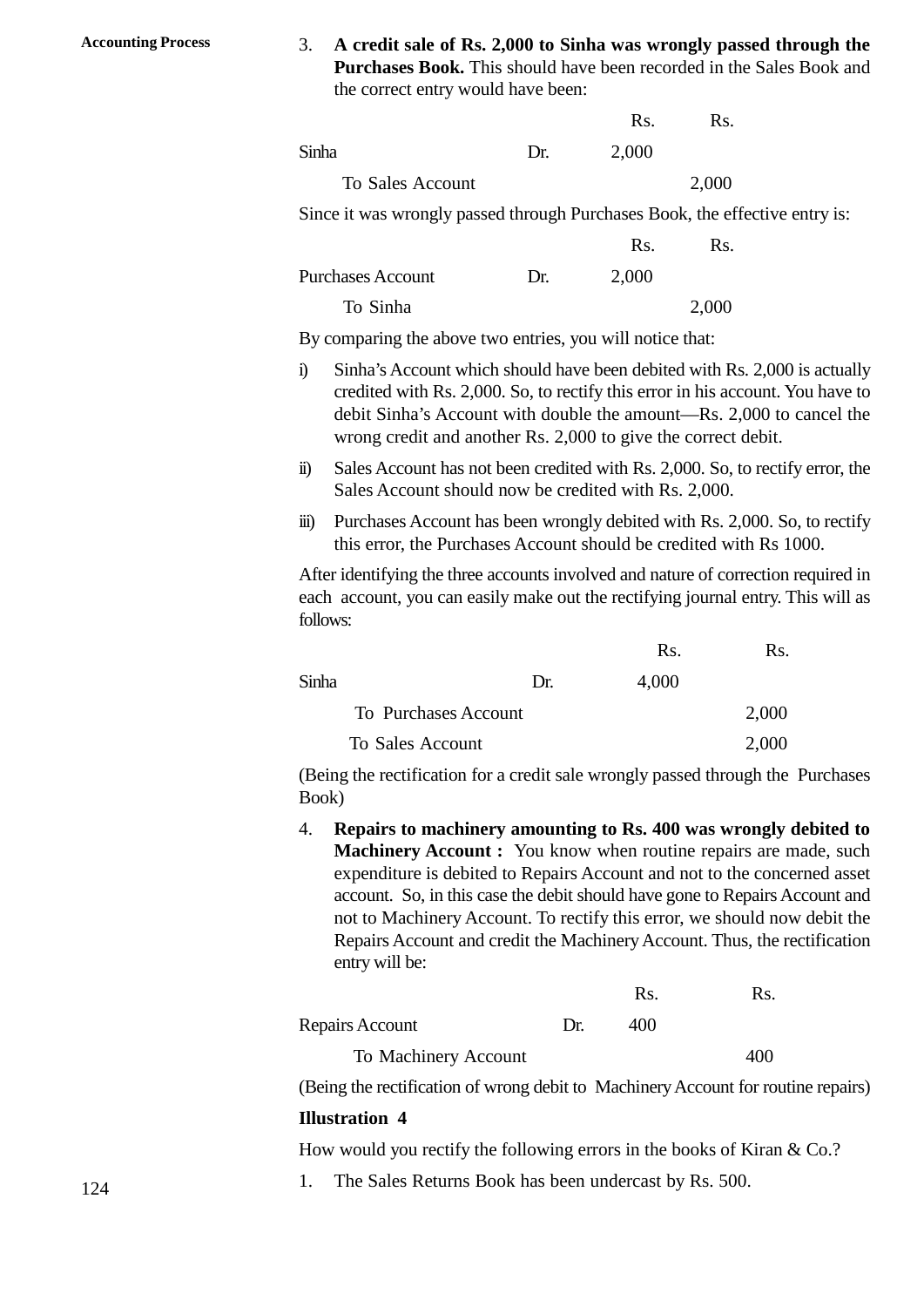- 2. The total of the Bills Receivable Book amounting Rs. 4,500 has been posted to the credit of Bills Receivable Account. to the credit of Bills Receivable Account. 3. The total of the Bills Receivable Book amounting Rs. 4,500 has been posted<br>to the credit of Bills Receivable Account.<br>3. While posting Purchases Book to the ledger, the personal account of Kumar<br>has been credited with R
- has been credited with Rs. 221 instead of Rs. 212.
- 4. Rs. 10,000 paid for the purchase of a TV set for the proprietor is debited<br>to General Book in the ledger, the personal account of Kumar<br>has been credited with Rs. 221 instead of Rs. 212.<br>4. Rs. 10,000 paid for the purch to General Expenses Account. 5. While posting I dictinuated book to the ledger, the personal account of Kunia<br>has been credited with Rs. 221 instead of Rs. 212.<br>4. Rs. 10,000 paid for the purchase of a TV set for the proprietor is debited<br>to General E
- Praneet. 4. Ks. 10,000 paid for the purchase of a 1 v set for the proprietor is debited<br>to General Expenses Account.<br>5. An amount of Rs. 1,000 paid by Pran has been credited to the account of<br>Praneet.<br>6. Goods sold to Inder for Rs.
- Book.

### **Solution:**

- 1. This error will be rectified by entering Rs. 500 on the debit side of Sales<br>Returns Account by writing "To Undercasting of Sales Returns Book for. the Month of ………………..Rs. 500". 2. This error will be rectified by entering an amount of Rs. 9,000 on the debit
- side of Bills Receivable Account by writing "To Wrong posting of the total of Bills Receivable Book on the opposite side …………………… Rs. 9,000".
- 3. Kumar's Account has been credited with an excess amount of Rs. 9 (Rs. 221— Rs. 212). This error will be rectified by debiting his account with Rs. 9 by writing "To Difference in amount posted from the Purchases Book on ………………………Rs. 9". 4. The following journal entry is required for rectification:<br>  $\frac{221 - \text{Rs. } 212}{\text{Rs. } 9 \text{ by writing "To Difference in amount posted from the Po}}$ <br>  $\frac{1}{100}$ <br>  $\frac{1}{100}$ <br>  $\frac{1}{100}$ <br>  $\frac{1}{100}$ <br>  $\frac{1}{100}$ <br>  $\frac{1}{100}$ <br>  $\frac{1}{100}$ <br>  $\frac{1}{100}$ <br>  $\frac{1}{100$ Rs. Rs.
- 

|    | KS. 7 Dy WHENCE TO DIRECTICE THE AMOUNT POSICA HOME HE I MICHASCS DOOK<br>on Rs. 9". |     |        |                      |  |
|----|--------------------------------------------------------------------------------------|-----|--------|----------------------|--|
| 4. | The following journal entry is required for rectification:                           |     |        |                      |  |
|    |                                                                                      |     | Rs.    | Rs.                  |  |
|    | Drawings A/c                                                                         | Dr. | 10,000 |                      |  |
|    | To General Expenses A/c                                                              |     |        | 10,000               |  |
|    | (Being rectification of purchase of TV wrongly debited to                            |     |        |                      |  |
|    | General Expenses $A/c$ )                                                             |     |        |                      |  |
| 5. | The following journal entry is required for rectification:                           |     |        |                      |  |
|    |                                                                                      |     | Rс     | $\mathbf{p}_{\rm c}$ |  |

|    | (Being rectification of purchase of TV wrongly debited to<br>General Expenses $A/c$ ) |     |       |       |
|----|---------------------------------------------------------------------------------------|-----|-------|-------|
| 5. | The following journal entry is required for rectification:                            |     |       |       |
|    |                                                                                       |     | Rs.   | Rs.   |
|    | Praneet                                                                               | Dr. | 1,000 |       |
|    | To Pran (Being rectification of wrong credit to                                       |     |       | 1,000 |
|    | Praneet for the amount paid by Pran)                                                  |     |       |       |
| 6. | The following journal entry is required for rectification:                            |     |       |       |
|    |                                                                                       |     | Rs.   | Rs.   |
|    | Inder                                                                                 | Dr. | 2,400 |       |
|    | To Purchases $A/c$                                                                    |     |       | 1,200 |
|    | To Sales A/c                                                                          |     |       | 1,200 |
|    | (Being rectifying entry for sale to Inder wrongly entered                             |     |       |       |

in the Purchases Book)

#### **Illustration 5**

How would you rectify the following errors: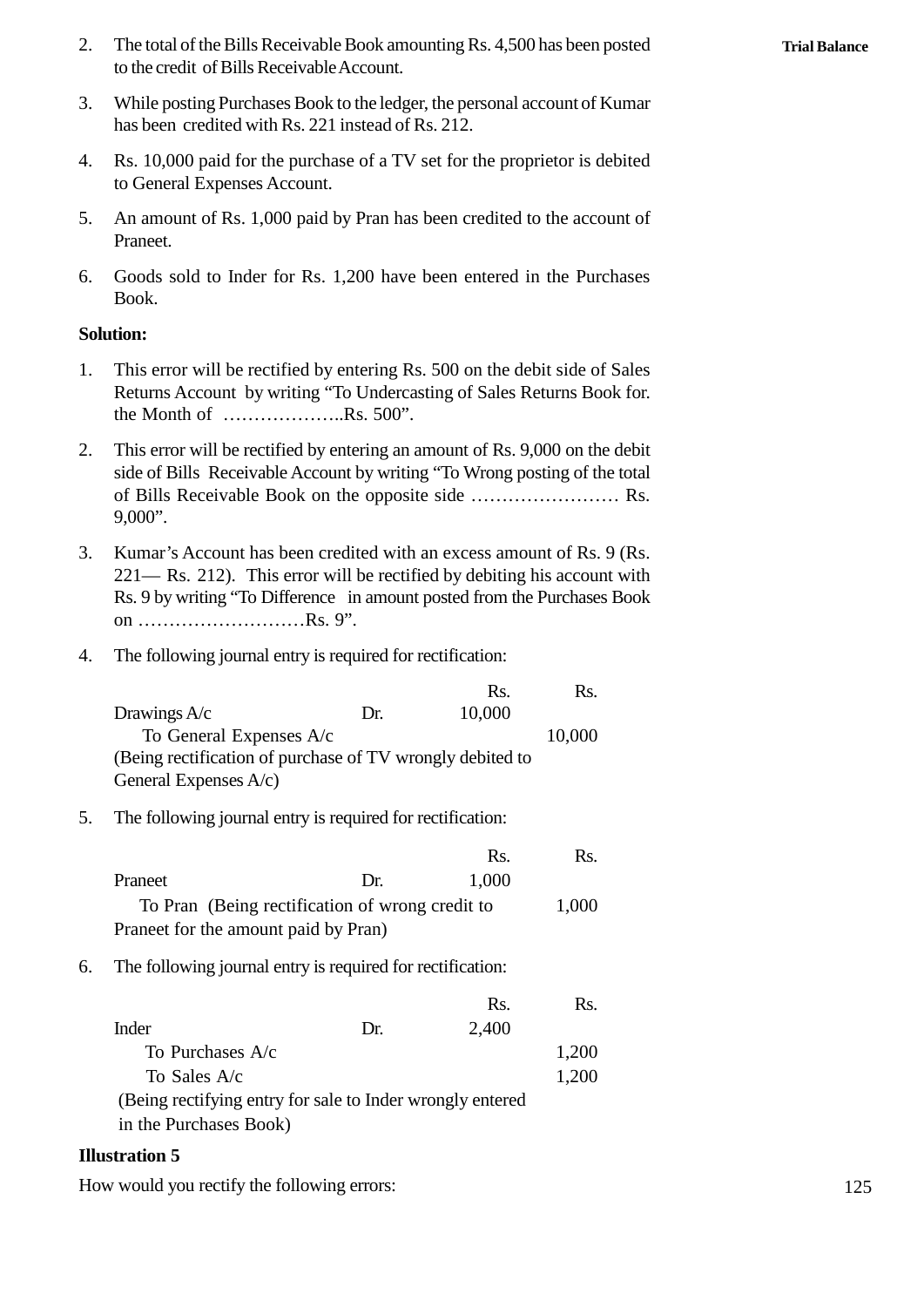- Accounting Process 1. Rs. 3,000 received from the sale of old machinery has been wrongly posted to Sales Account. to Sales Account.
	- 2. Rs. 3,000 received from the sale of old machinery has been wrongly posted<br>to Sales Account.<br>2. Rs. 600, the cost of repairing the machinery has been wrongly charged to<br>Machinery Account. Machinery Account. 3. Goods purchase for Rs. 500 from Sanjay has been wrongly charged to Machinery Account.<br>3. Goods purchase for Rs. 500 from Sanjay has been wrongly debited to Furniture Account.
	- Furniture Account.
	- 4. A sales of Rs. 600 has been wrongly credited to the customer's account.
	- 5. Goods purchase for Rs. 500 from Sanjay has been wrongly debited to<br>Furniture Account.<br>4. A sales of Rs. 600 has been wrongly credited to the customer's account.<br>5. A payment of Rs. 460 on account of rent has been posted Account. 4. A sales of Rs. 600 has been wrongly credited to the customer's account.<br>5. A payment of Rs. 460 on account of rent has been posted twice to the Rent<br>Account.<br>6. An item of Rs. 197 has been debited to a personal account
	- 4. An item of Rs. 197 has been debited to a personal accousts Solution:<br>
	1. The following journal entry is required for rectification:<br>
	Rs.

#### **Solution:**

| 6. | An item of Rs. 197 has been debited to a personal account as Rs. 179 |     |       |                  |  |
|----|----------------------------------------------------------------------|-----|-------|------------------|--|
|    | <b>Solution:</b>                                                     |     |       |                  |  |
| 1. | The following journal entry is required for rectification:           |     |       |                  |  |
|    |                                                                      |     | Rs.   | R <sub>S</sub> . |  |
|    | Sales $A/c$                                                          | Dr. | 3,000 |                  |  |
|    | To Machinery A/c                                                     |     |       | 3,000            |  |
|    | (Being rectifying entry for sale of                                  |     |       |                  |  |
|    | old machinery credited to Sales A/c)                                 |     |       |                  |  |
| 2. | The following journal entry is required for rectification:           |     |       |                  |  |
|    |                                                                      |     | Rs.   | Rs.              |  |
|    | Repairs A/c                                                          | Dr. | 600   |                  |  |
|    |                                                                      |     |       |                  |  |

|    |                                                            |     | Rs. | Rs. |
|----|------------------------------------------------------------|-----|-----|-----|
|    | Repairs A/c                                                | Dr. | 600 |     |
|    | To Machinery A/c                                           |     |     | 600 |
|    | (Being rectification of wrong debit to                     |     |     |     |
|    | Machinery $A/c$ instead of Repairs $A/c$ )                 |     |     |     |
| 3. | The following journal entry is required for rectification: |     |     |     |
|    |                                                            |     | Rs. | Rs. |
|    | Purchases A/c                                              | Dr. | 500 |     |
|    |                                                            |     |     |     |

#### The following journal entry is required for rectification:

|                                       |     | Rs. | Rs. |  |
|---------------------------------------|-----|-----|-----|--|
| Purchases $A/c$                       | Dr. | 500 |     |  |
| To Furniture $A/c$                    |     |     | 500 |  |
| (Being rectifying entry for purchase) |     |     |     |  |
| wrongly debited to Furniture $A/c$ )  |     |     |     |  |

- 4. This error will be rectified by debiting the customer's account with Rs. 1,200 (double of Rs. 600) by writing "To Wrong posting from Sales Book on the credit side on ….…………. Rs. 1,200" 4. This error will be rectified by debiting the customer's account with Rs. 1,200<br>
4. This error will be rectified by debiting the customer's account with Rs. 1,200<br>
(double of Rs. 600) by writing "To Wrong posting from Sa
- Account by writing "By Double posting from Cash Book on ….Rs. 460 " 5. This error will be rectified by entering Rs. 460 on the credit side of the Rent<br>Account by writing "By Double posting from Cash Book on ....Rs. 460 "<br>6. The personal A/c has been debited Rs. 18 short (Rs. 197-179). To
- this error, the personal A/c will be debits with the difference by writing "To Difference in amount posted on .............................. Rs. 18". 6. The personal A/c has been debited Rs. 18<br>this error, the personal A/c will be debits w<br>Difference in amount posted on ..........<br>**Check Your Progress D**<br>1. Following errors have been detected:<br>a) A credit purchase of g

#### **Check Your Progress D**

- 
- a) A credit purchase of goods from Chetan amounting to Rs. 15,000 has been wrongly passed through the Sales Book.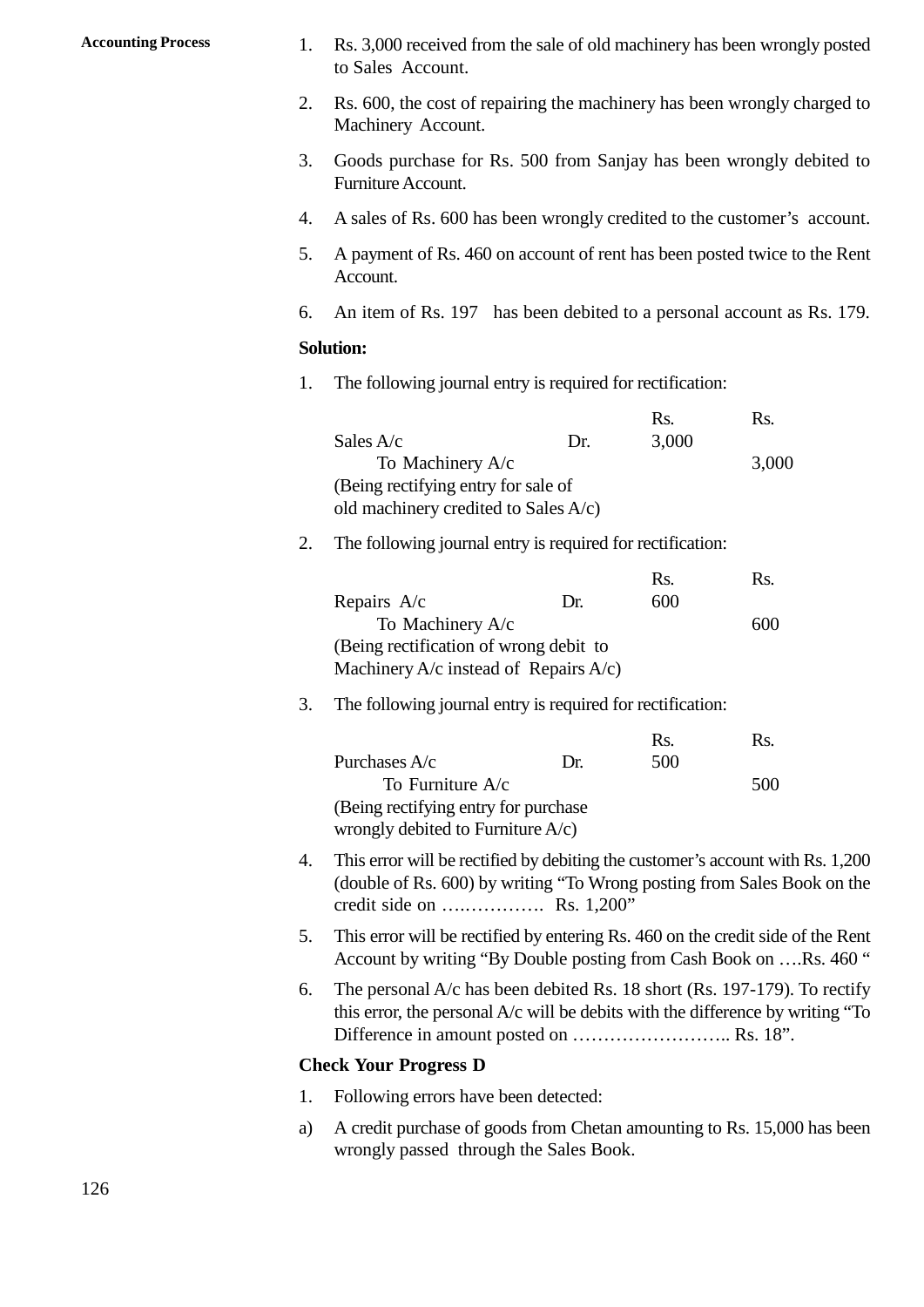- Rs. 700 withdrawn for personal use has been debited to General Expenses  $\mathbf{c}$ Account.
- $\mathbf{d}$ A credit sale of Rs. 2,300 to Zatin was omitted from Sales Book.
- Purchase of a wooden cupboard for Rs. 3,000 has been passed through the  $e)$ Purchases Day Book.

You are required to answer the following questions.

 $\overline{2}$ .

 $\ddot{\mathbf{n}}$ )

In case of each error name the accounts affected.  $1<sub>1</sub>$ 

| a)            | $\ddot{1}$           |                                                                   |
|---------------|----------------------|-------------------------------------------------------------------|
|               | $\ddot{\mathbf{n}})$ |                                                                   |
| b)            | $\ddot{1}$           |                                                                   |
|               | $\ddot{\mathbf{n}})$ |                                                                   |
| $\mathbf{c})$ | $\ddot{1}$           |                                                                   |
|               | $\ddot{\mathbf{n}}$  |                                                                   |
| d)            | $\mathbf{i}$         |                                                                   |
|               | $\ddot{\mathbf{n}})$ |                                                                   |
| e)            | $\mathbf{i}$         |                                                                   |
|               | $\ddot{\mathbf{n}})$ |                                                                   |
|               |                      | In case of each error, write the effect on the accounts involved. |
| a)            | $\ddot{1}$           |                                                                   |
|               | $\ddot{\mathbf{n}})$ |                                                                   |
| b)            | $\ddot{a}$           | <br>.                                                             |
|               | $\ddot{\mathbf{n}})$ |                                                                   |
| $\mathbf{c})$ | $\mathbf{i}$         |                                                                   |
|               | $\ddot{\mathbf{n}})$ |                                                                   |
| d)            | $\ddot{1}$           |                                                                   |
|               |                      |                                                                   |

 $\epsilon$ )  $\hat{1}$ 

#### 2.11 SUSPENSE ACCOUNT AND RECTIFICATION

You have learnt the method of rectifying the errors. This method is used for rectifying the errors located before preparing the final accounts. After the corrections have been made, a revised Trial Balance is prepared which should normally tally. But, if it does not tally, it means there are still some errors which have not been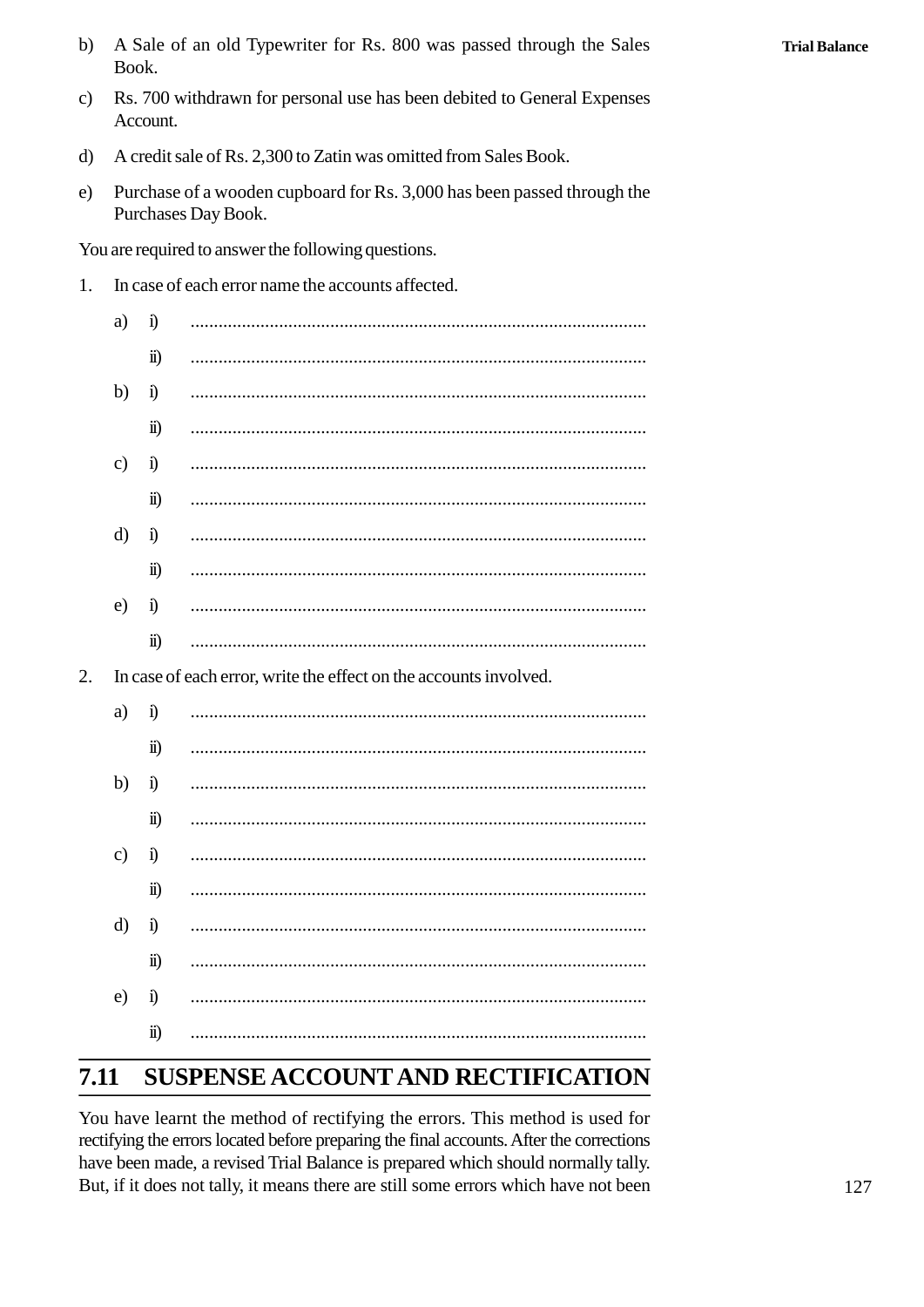**Accounting Process** detected. As considerable time and effort have already been spent in locating and rectifying the errors, it may not be possible to wait any longer because it will delay the preparation of final accounts. Hence, in such situation the usual practice is to place the difference to Suspense Account and tally the Trial Balance for the time being. If the total of the debit column in the Trial Balance is more than the total of its credit column, the difference is placed to the credit of Suspense Account and the Trial Balance will tally. Similarly, if the credit column total is more than the debit column total, the difference is placed to the debit of Suspense Account. The Suspense Account thus created is shown in the Balance Sheet and is carried forward to the next year.

> Note that the Suspense Account is not the result of any transaction. It merely represents the net effect of errors which still remain undetected. Therefore, during the next accounting year, after the errors are located and rectified, the Suspense Account will get closed. Let us now understand how errors will be corrected during the next year. As for the two sided errors, there is no change in the method of rectification. These errors do not affect the agreement of Trial Balance and hence do not involve the Suspense Account. They are rectified by means of the journal entries as usual. This is not the case in respect of one-sided errors. When one-side errors were to be corrected before preparing the Trial Balance we did it by writing an appropriate note in the concerned account. But, when they are to be corrected during the next year i.e., after Suspense Account has been created, the rectification will be through an appropriate journal entry. The onesided error usually affects only one account. So to pass a journal entry for rectification of such error, we shall now take Suspense Account as the other account involved. For example, Rs. 580 received from Shyam were posted to his account as Rs. 850. It means Shyam's Account is to be debited with Rs. 270. You can now pass the following journal entry to rectify this error: required as the other<br>were posted to his<br>ited with Rs. 270.<br>error:<br>Rs. Rs. Rs.

|             |     | You can now pass the following journal entry to rectify this error:            |            |     |  |
|-------------|-----|--------------------------------------------------------------------------------|------------|-----|--|
| Shyam $A/c$ | Dr. |                                                                                | Rs.<br>270 | Rs. |  |
|             |     | To Suspense Account (Being rectification entry)                                |            | 270 |  |
|             |     | Thus all errors, whether they are two sided or ane, sided will now be regitied |            |     |  |

Thus all errors, whether they are two-sided or one- sided will now be rectified by means of journal entries.

Let us assume that a businessman could not tally his Trial Balance. The difference of Rs. 1 between the totals of the two columns was put against the Suspense Account on its debit side and the Trial Balance was made to tally temporarily. The Suspense Account was carried forward to the next accounting year. The following errors were then located:

- 1. An amount of Rs. 99 was omitted to be posted to the credit of a customer's account from the Cash Book. Express were then located:<br>
2. An amount of Rs. 99 was omitted to be posted to<br>
2. The Sales Book was overcast by Rs. 100.<br>
2. The Sales Book was overcast by Rs. 100.
- 

The first error involved the omission of posting to the credit of customers account. So, to rectify this error, you will have to credit customer's account with Rs. 99. As the Suspense Account is in existence, the corresponding debit would be given to the Suspense Account. Thus, the journal entry will be: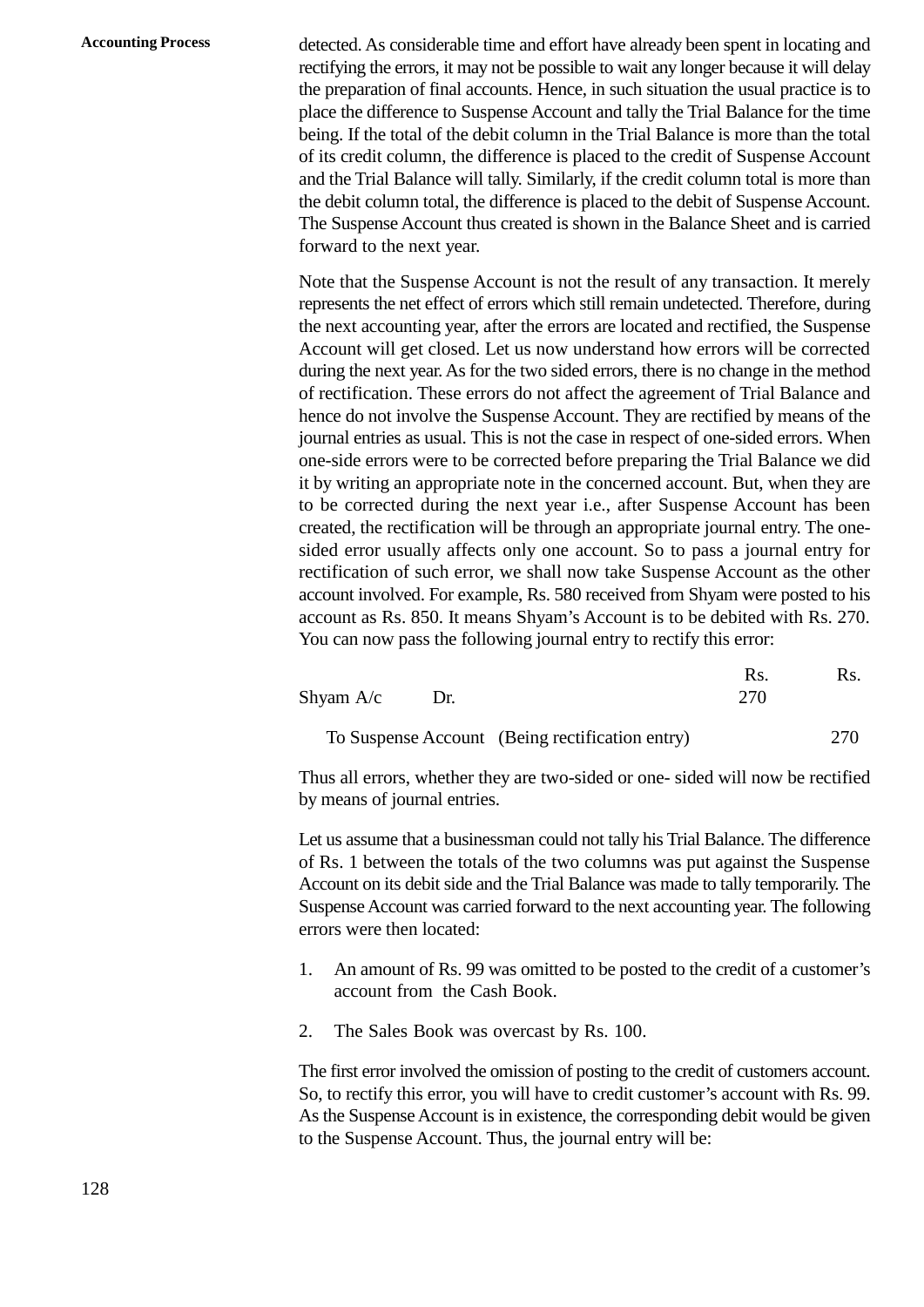|                                                  |     | Rs. | Rs. |  |  |
|--------------------------------------------------|-----|-----|-----|--|--|
| Suspense $A/c$                                   | Dr. | 99  |     |  |  |
| To Customer's $A/c$<br>99                        |     |     |     |  |  |
| (Being the rectification of omission in posting) |     |     |     |  |  |

The second error refers to Sales Book being overcast by Rs. 100. It means that the<br>
Sales Account has been credited with Rs. 100 in excess. To rectify this error, the<br>
Sales Account will have to be debited with Rs. 100. Th Sales Account has been credited with Rs. 100 in excess. To rectify this error, the Sales Account will have to be debited with Rs. 100. The corresponding credit would be given to Suspense Account. The rectifying entry will be:

|                   |                                                         | <b>R</b> s | RS. |  |
|-------------------|---------------------------------------------------------|------------|-----|--|
| Sales $A/c$       | $\mathbf{D}$ r                                          | 100        |     |  |
| To Suspense $A/c$ |                                                         |            | 100 |  |
|                   | (Being the rectification of overcastting in Sales Book) |            |     |  |

The Suspense Account, after posting the two rectification entries, would appear as follows:

#### **Suspense Account**

| <b>Suspense Account</b>        |      |              |     |  |  |
|--------------------------------|------|--------------|-----|--|--|
| Dr.                            |      |              | Cr. |  |  |
|                                | Rs.  |              | Rs. |  |  |
| To Difference in Trial Balance |      | By Sales A/c | 100 |  |  |
| To Customer's $A/c$            | 199  |              |     |  |  |
|                                | l 00 |              |     |  |  |

With the posting of the two rectification entries the Suspense Account got closed. Note that the opening balance in Suspense Account simply shows the net effect of these errors. **Sometimes, the balance of Suspense Account is not given. In that case it can be worked out after completing the posting of the rectification entries.**

Suppose in the above example, the amount with which the Suspense Account was opened was not given. Leave the first line blank on both the debit and credit sides of the Suspense Account and post the rectification entries. The difference between the totals of two sides will be considered as the balance with which the Suspense Account was opened. This is based on the assumption that there are no more errors remaining undetected.

Look at illustrations 6, 7 and 8 and study how errors are rectified when Suspense Account is in existence.

#### **Illustration 6**

The Trial Balance of Siva did not tally. The credit side exceeded by Rs. 1,455. This amount was entered in the debit column against Suspense Account and the Trial Balance was made to tally. 1. Goods worth Rs. 1,250 were sold to Mahesh on credit. This was entered in the Sales Book but was not posted.

Later, the following errors were discovered.

- the Sales Book but was not posted. 2. Goods worth Rs. 1,250 were sold to Mahesh on credit. This was entered in<br>the Sales Book but was not posted.<br>2. Goods worth Rs. 313 were returned by Ahmed. The amount was credited to<br>this account but was not recorded in
- his account but was not recorded in the Returns Inwards Book.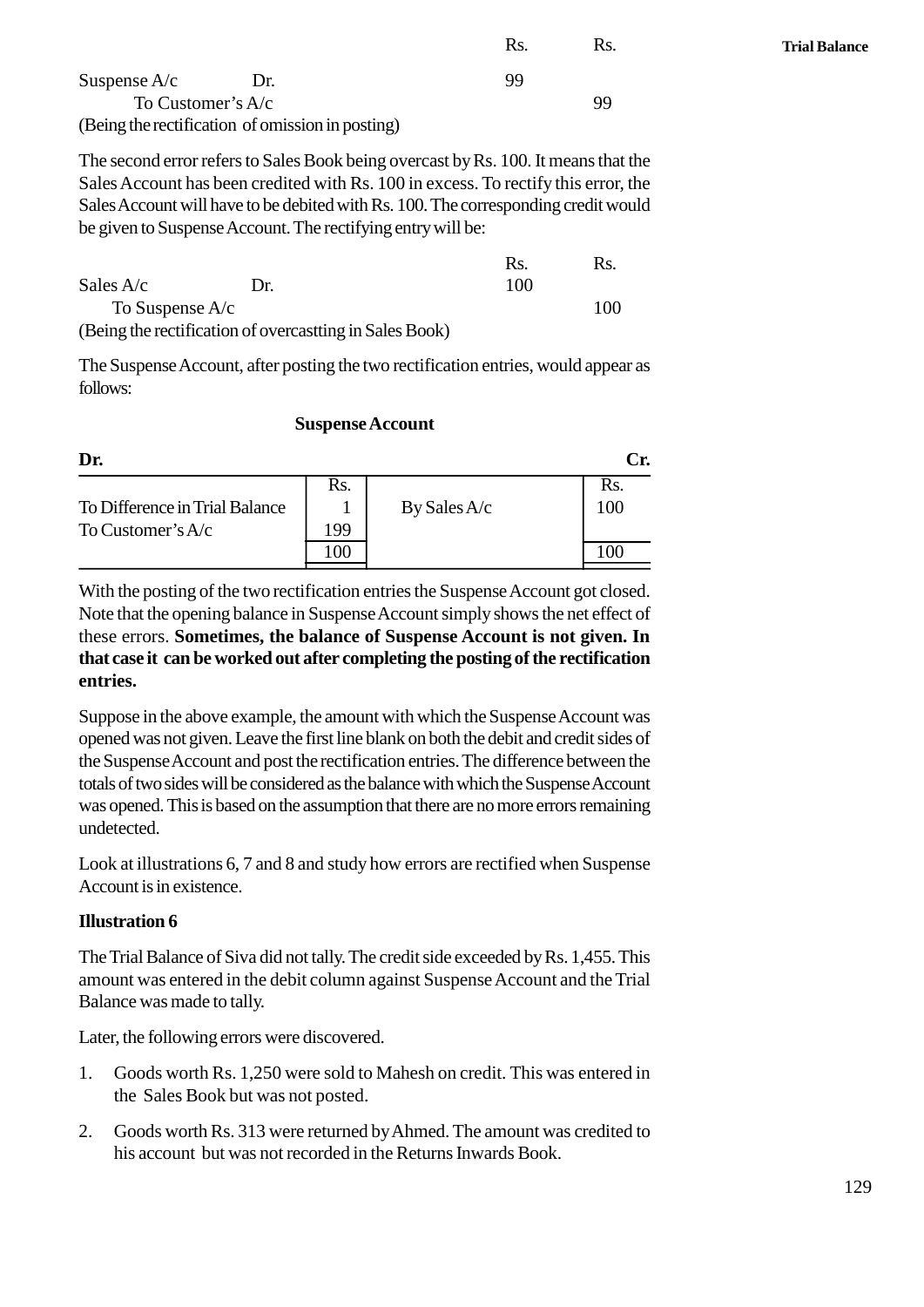- Accounting Process 3. Manoj paid Rs. 670 but his account was wrongly credited with Rs. 607.<br>4. An amount of Rs. 375 owed by Dinesh was omitted from the schedule of
	- 3. Manoj paid Rs. 670 but his account was wrongly credited with Rs. 607.<br>4. An amount of Rs. 375 owed by Dinesh was omitted from the schedule of Sundry Debtors. Sundry Debtors. 5. Manoj paid Rs. 670 but his account was wrong<br>4. An amount of Rs. 375 owed by Dinesh was or<br>5. The Sales Book was undercast by Rs. 420.<br>Rectify the errors and show the Suspense Accou
	-

Rectify the errors and show the Suspense Account.

#### **Solution:**

### **JOURNAL**

|                  | Rectify the errors and show the Suspense Account.                                                                                                        |                  |       |  |  |
|------------------|----------------------------------------------------------------------------------------------------------------------------------------------------------|------------------|-------|--|--|
|                  | <b>Solution:</b>                                                                                                                                         |                  |       |  |  |
|                  | <b>JOURNAL</b>                                                                                                                                           |                  |       |  |  |
|                  |                                                                                                                                                          | R <sub>S</sub> . | Rs.   |  |  |
| 1.               | Mahesh<br>Dr.<br>To Suspense $A/c$ (Being sales to<br>Mahesh not posted)                                                                                 | 1,250            | 1,250 |  |  |
| 2.               | Returns Inwards A/c<br>Dr.<br>To Suspense $A/c$<br>(Being goods returned not recorded in<br>Returns Inwards Book though credited to<br>personal account) | 313              | 313   |  |  |
| 3.               | Suspense A/c<br>Dr.<br>To Manoj (Being Cash paid by<br>Manoj underposted)                                                                                | 63               | 63    |  |  |
| $\overline{4}$ . | Sundry Debtors A/c<br>Dr.<br>To Suspense A/c (Being Dinesh's<br>debit omitted from the list of Sundry Debtors)                                           | 375              | 375   |  |  |
| 5.               | Suspense $A/c$<br>Dr<br>To Sales $A/c$ (Being rectification of<br>overcasting in Sales Book)                                                             | 420              | 420   |  |  |

#### **Suspense Account**

| R <sub>S</sub> .<br>To Difference in Trial Balance<br>1,455<br><b>By Mahesh</b><br>By Returns Inwards A/c<br>63<br>Sundry Debtors A/c<br>420 | Dr.                      |       | <b>Suspense Account</b> | Cr.                        |
|----------------------------------------------------------------------------------------------------------------------------------------------|--------------------------|-------|-------------------------|----------------------------|
|                                                                                                                                              | To Manoj<br>To Sales A/c |       |                         | Rs.<br>1,250<br>313<br>375 |
|                                                                                                                                              |                          | 1,938 |                         | 1,938                      |

### **Illustration 7**

Kishan, the accountant, found certain errors in the books. He transferred the difference in the Trial Balance to the credit of a Suspense Account. Subsequently, the following errors were discovered. Pass the necessary journal entries to rectify the errors and show the Suspense Account. Kishan, the accountant, found certain errors in the books. He transferred the difference in the Trial Balance to the credit of a Suspense Account. Subsequently, the following errors were discovered. Pass the necessary jour

- Account. 2. An amount of Rs. 300 paid as Commission was not posted to Commission<br>Account.<br>2. Rs. 3,400 paid towards rent was wrongly entered in the Rent A/c as Rs. 4,300.
-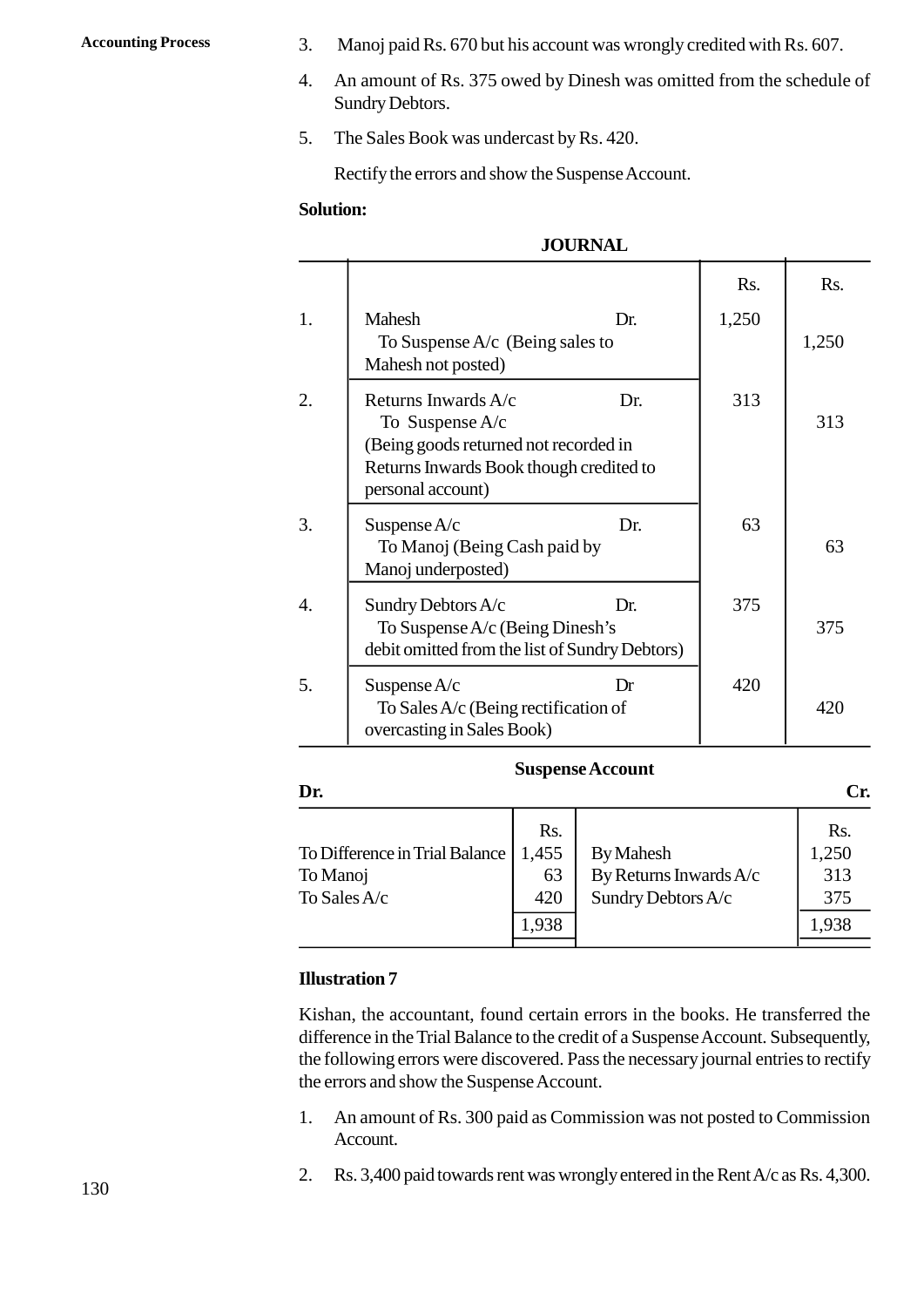3. Discount Received column of the Cash Book was undercast by Rs. 100.<br>4 Cash sales not posted to the Sales Account amounted to Rs. 1000.

3. Discount Received column of the Cash Book was undercast by Rs. 100.<br>4. Cash sales not posted to the Sales Account amounted to Rs. 1,000.

### **Solution:**

|                       | <b>Solution:</b>                                                                                                                        |     |     |                  |  |
|-----------------------|-----------------------------------------------------------------------------------------------------------------------------------------|-----|-----|------------------|--|
|                       | <b>JOURNAL</b>                                                                                                                          |     |     |                  |  |
|                       |                                                                                                                                         |     | Rs. | R <sub>S</sub> . |  |
| 1.                    | Commission $A/c$<br>To Suspense $A/c$<br>(Being the omission of posting to<br>commission A/c rectified)                                 | Dr. | 300 | 300              |  |
| 2.                    | Suspense $A/c$<br>To Rent A/c<br>(Being excess debit to Rent Account<br>now rectified)                                                  | Dr. | 900 | 900              |  |
| 3.                    | Suspense $A/c$<br>To Discount Received A/c<br>(Being rectification of undercasting in the<br>discount received column of the Cash Book) | Dr. | 100 | 100              |  |
| $\mathcal{A}_{\cdot}$ | Suspense $A/c$<br>To Sales A/c<br>(Being the omission of posting to sales<br>account now rectified)                                     | Dr. | 100 | 100              |  |

### **Suspense Account**

|       | Cr.                                                         |
|-------|-------------------------------------------------------------|
| Rs.   | Rs.                                                         |
| 900   |                                                             |
| 100   | 1,700                                                       |
| 1,000 | 300                                                         |
| 2,000 | 2,000                                                       |
|       | By Balance b/d<br>(balancing figure)<br>By Commission $A/c$ |

### **Illustration 8**

Rectify the following errors assuming that a Suspense Account was opened.

- 1. **Illustration 8**<br>1. A purchase made from Anthony & Co. for Rs. 8,000 was not entered in the<br>2. A purchases made from Anthony & Co. for Rs. 8,000 was not entered in the<br>2. Purchases Book. **tration 8**<br>ify the following errors<br>A purchases Book.<br>An amount of Rs. 500 3. A sale of Rs. 500 to Gopal was debited to his account as Rs. 6,000.<br>Salaries naid amounting to Rs. 1000 was wrongly debited to Nay's A/c.<br>Salaries naid amounting to Rs. 1000 was wrongly debited to Wages Account<br>As alari
- 2. An amount of Rs. 500 received from Mr. Roy was credited to Ray's A/c.
- 
- 2. An amount of Rs. 500 received from Mr. Roy was credited to Ray's A/c.<br>
3. A sale of Rs. 600 to Gopal was debited to his account as Rs. 6,000.<br>
4. Salaries paid amounting to Rs. 1,000 was wrongly debited to Wages Account
- 2. An amount of Rs. 500 received from Mr. Roy was credited to Ray's A/c.<br>
3. A sale of Rs. 600 to Gopal was debited to his account as Rs. 6,000.<br>
4. Salaries paid amounting to Rs. 1,000 was wrongly debited to Wages Account Account.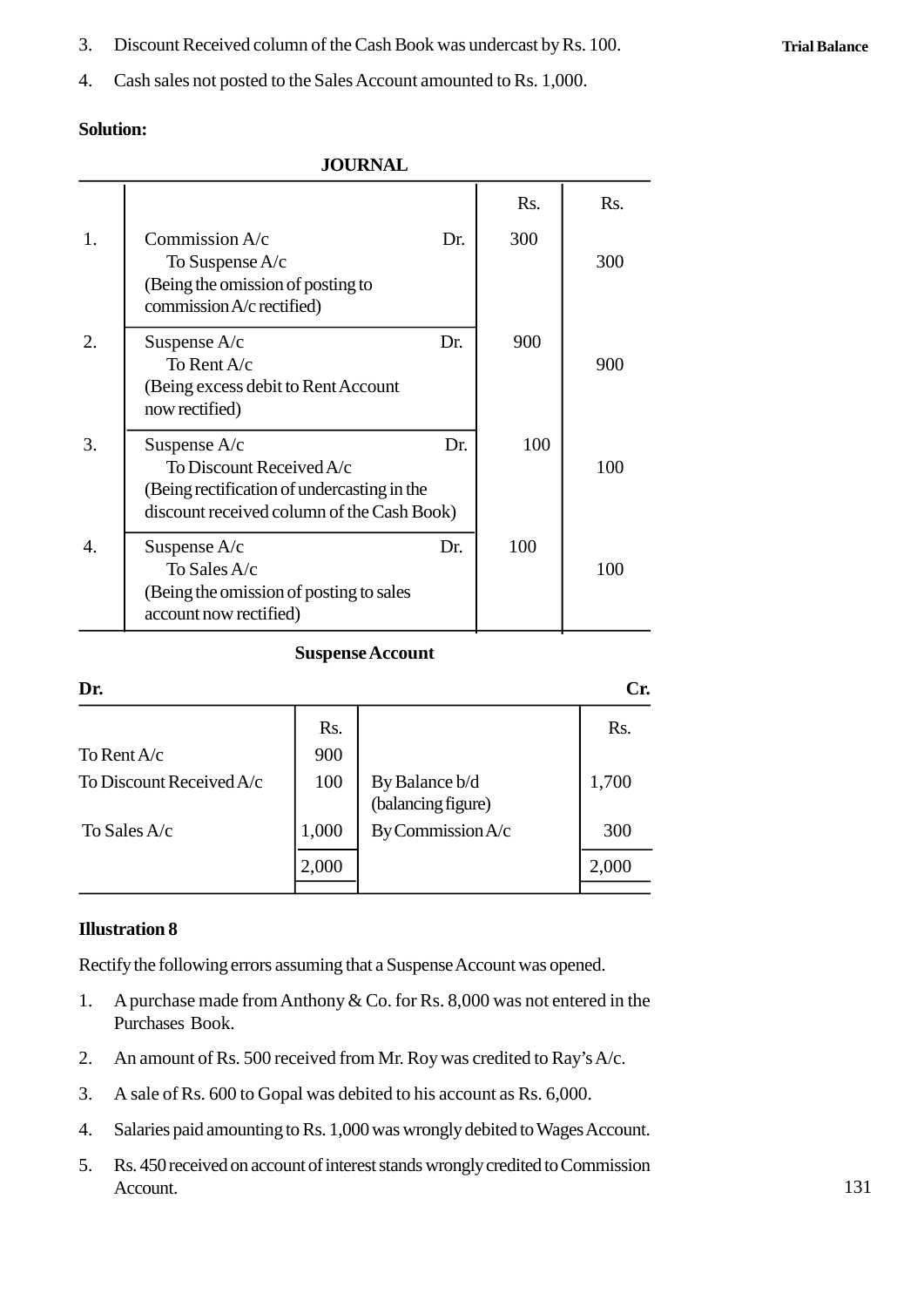- Accounting Process 6. The total of Returns Outwards Book amounting to Rs. 560 was hot posted in the ledger. the ledger. 2. The total of Returns Outwards Book amounting to Rs. 560 was hot posted in the ledger.<br>
2. A credit sale of Rs. 250 to Rakesh was wrongly credited to his Account.<br>
2. A credit sale of Rs. 520 to Medbu debited to him as 8. The total of Returns Outwards Book amounting to Rs. 560 was ho<br>the ledger.<br>7. A credit sale of Rs. 250 to Rakesh was wrongly credited to his Ac<br>8. A credit sale of Rs. 520 to Madhu debited to him as Rs. 250.<br>9. A credi
	- 9. A credit sale of Rs. 250 to Rakesh was wrongly credited to his Account.<br>
	8. A credit sale of Rs. 520 to Madhu debited to him as Rs. 250.<br>
	9. A credit purchases from Kailash of Rs. 400 was debited to him.
	-
	-
	- 10. In Cash Book, the total of Discount Allowed column of Rs. 304 has been<br>20. In Cash Book, the total of Discount Allowed column of Rs. 304 has been<br>20. In Cash Book, the total of Discount Allowed column of Rs. 304 has be carried forward as Rs. 403.

|                                                                                                                               | <b>JOURNAL</b> |       |       |
|-------------------------------------------------------------------------------------------------------------------------------|----------------|-------|-------|
|                                                                                                                               |                | Rs.   | Rs.   |
| Purchases A/c<br>To Anthony & Co.<br>(Being the omission of credit purchases,<br>now rectified)                               | Dr.            | 8,000 | 8,000 |
| Ray<br>To Roy<br>(Being credit given to Ray's account instead of<br>Roy's account, now rectified)                             | Dr.            | 500   | 500   |
| Suspense A/c<br>To Gopal<br>(Being excess debit given to Gopal's A/c,<br>now rectified)                                       | Dr.            | 5,400 | 5,400 |
| Salaries A/c<br>To Wages A/c<br>(Being debit to Wages A/c instead of<br>Salaries A/c, now rectified)                          | Dr.            | 1,000 | 1,000 |
| Commission A/c<br>To Interest A/c<br>(Being credit given to Commission A/c<br>instead of interest A/c, now rectified)         | Dr.            | 450   | 450   |
| Suspense $A/c$<br>To Returns Outwards A/c<br>(Being the omission of posting total of<br>Returns Outwards Book, now rectified) | Dr.            | 560   | 560   |
| Rakesh<br>To Suspense A/c<br>(Being wrong credit given to Rakesh,<br>now rectified)                                           | Dr.            | 500   | 500   |
| Madhu<br>To Suspense A/c<br>(Being short amount debited to<br>Madhu now rectified)                                            | Dr.            | 270   | 270   |

| <b>JOURNAL</b> |  |
|----------------|--|
|----------------|--|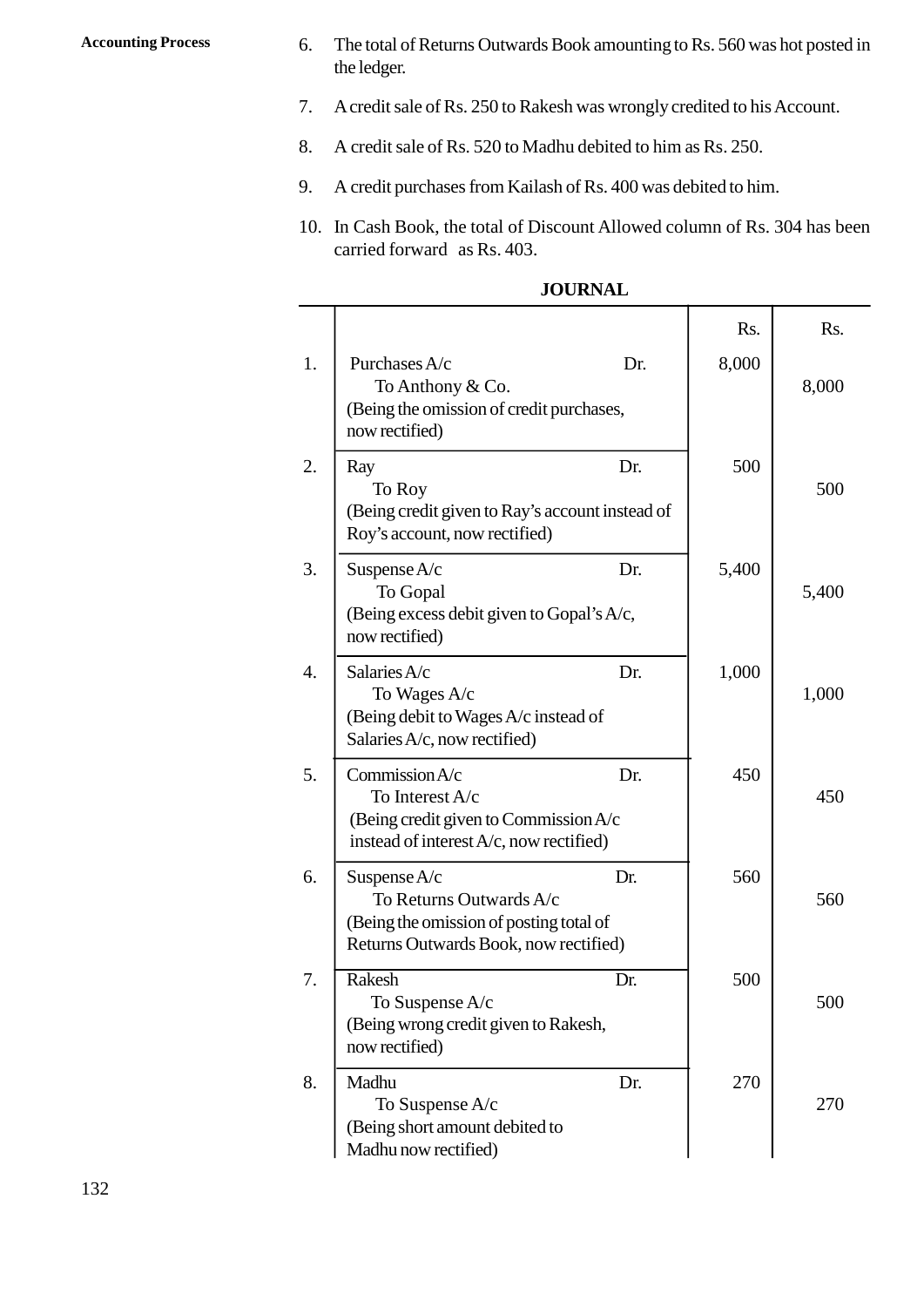| 9.  | Suspense $A/c$<br>To Kailash<br>(Being debit given to Kailash instead)<br>of credit, now rectified)               | Dr. | 800 | 800 |
|-----|-------------------------------------------------------------------------------------------------------------------|-----|-----|-----|
| 10. | Suspense $A/c$<br>To Discount Allowed A/c<br>(Being excess amount carried forward in<br>Cash Book, now rectified) | Dr. | 99  | 99  |

#### **Suspense Account**

| <b>Suspense Account</b>      |       |                                                                                                                                                            |       |  |
|------------------------------|-------|------------------------------------------------------------------------------------------------------------------------------------------------------------|-------|--|
| Dr.                          |       |                                                                                                                                                            | Cr.   |  |
|                              | Rs.   |                                                                                                                                                            | Rs.   |  |
| To Gopal                     | 5,400 | By Balance b/d (balancing figure)                                                                                                                          | 6,089 |  |
| To Returns Outward A/c       | 560   | <b>By Rakesh</b>                                                                                                                                           | 500   |  |
| To Kailash A/c               | 800   | By Madhu                                                                                                                                                   | 270   |  |
| To Discount Allowed $A/c$    | 99    |                                                                                                                                                            |       |  |
|                              | 6,859 |                                                                                                                                                            | 6,859 |  |
| <b>Check Your Progress E</b> |       |                                                                                                                                                            |       |  |
| 1.                           |       | The following errors were found in the books of Raghavan. The Trial Balance<br>was out by an excess credit of Rs. 3,720. The difference has been placed to |       |  |

#### **Check Your Progress E**

- was out by an excess credit of Rs. 3,720. The difference has been placed to the debit of Suspense Account. EX Your Progress E<br>The following errors were found in the books of Raghavan. The Trial Balance<br>was out by an excess credit of Rs. 3,720. The difference has been placed to<br>the debit of Suspense Account.<br>a) The discount col
	- by Rs. 25. the debit of Suspense Account.<br>
	a) The discount column of the Cash Book on the debit side has been overcast<br>
	by Rs. 25.<br>
	b) A credit sale of Rs. 1,525 to Rajesh has been wrongly posted to the<br>
	credit of his account.
	- credit of his account. File total of the Purchases Returns Book has been wrongly posted to the credit of his account.<br>
	c) The total of the Purchases Returns Book has been overcast by Rs. 605.<br>
	d) A sum of Rs. 784 received from Nagesh has been po d) A credit sale of Rs. 1,525 to Rajesh has been wrongly posted to the credit of his account.<br>
	c) The total of the Purchases Returns Book has been overcast by Rs. 605.<br>
	d) A sum of Rs. 784 received from Nagesh has been pos
	-
	- The total of the Purchases Returns Book has been overcast by Rs. 605.<br>A sum of Rs. 784 received from Nagesh has been posted to his account as Rs. 874.

|               |                                                                                     | <b>ART</b>                    |  |  |  |  |
|---------------|-------------------------------------------------------------------------------------|-------------------------------|--|--|--|--|
| d)            |                                                                                     |                               |  |  |  |  |
| $\mathbf{c})$ |                                                                                     |                               |  |  |  |  |
| b)            |                                                                                     |                               |  |  |  |  |
| a)            |                                                                                     |                               |  |  |  |  |
| <b>S. No.</b> | <b>Account to be debited</b>                                                        | <b>Account to be credited</b> |  |  |  |  |
| d)            | A sum of Rs. 784 received from Nagesh has been posted to his account<br>as Rs. 874. |                               |  |  |  |  |
| C)            | The total of the Purchases Returns Book has been overcast by Rs. 605.               |                               |  |  |  |  |
|               |                                                                                     |                               |  |  |  |  |

## **2.12 EFFECT OF RECTIFYING ENTRIES ON PROFITS**

You have seen that the creation of Suspense Account helps in tallying the Trial Balance and avoiding delay in the preparation of final accounts. The errors still remain to be detected and rectified. So, the Profit and Loss Account prepared from such Trial Balance is subject to the undetected errors. The profit thus arrived at may be less or more than the actual profits. Similarly, when the errors are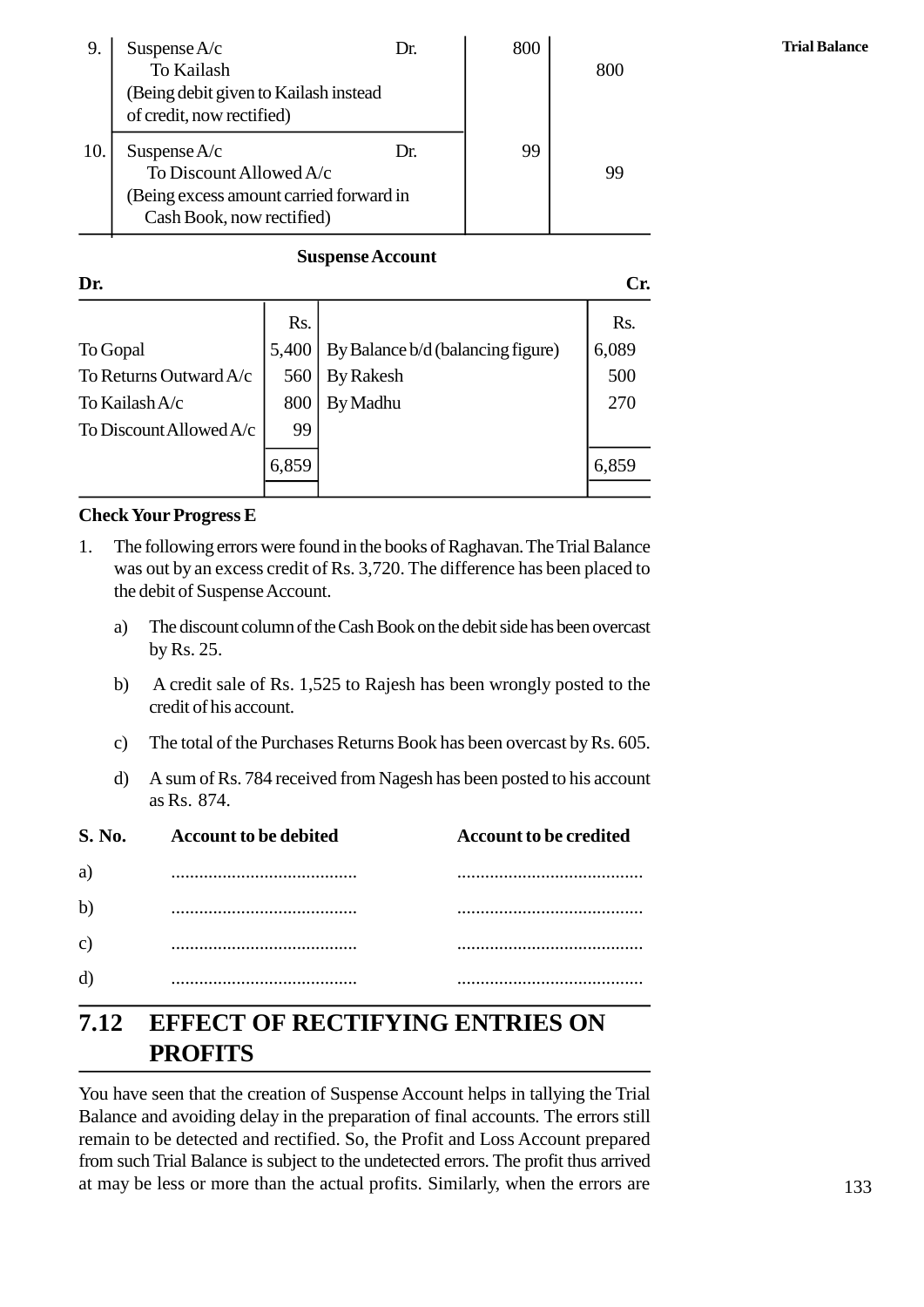**Accounting Process** detected and rectified during the next year, the rectifying entries will have their effect on the profit of the next year.

> The profit is affected only if the errors involve accounts which usually appear in the Trading and Profit and Loss Account (nominal accounts) and not those which appear in the Balance Sheet (real and personal accounts).

> Let us understand it with the help of an example. Suppose Rs. 24,000 paid for salaries during 2017 was posted to the Salaries Account as Rs. 20,400. This error has resulted in short debit of Rs. 3,600 to Salaries Account and so the salaries charged to Profit and Loss Account are short by Rs. 3,600. This would overstate the profits of 2017. When this error will be detected in 2018 and the rectifying entry passed, Rs. 3,600 will be added to salaries of 2018 and so the profit of 2018 will be decreased by Rs. 3,600. Thus, both the errors and the rectifying entries affect the profit. The effect of rectifying entries will be the reverse of the effect of errors.

|                                               | Table 2.1: Effect of Errors and Rectifying Entries on Profits |                                                       |
|-----------------------------------------------|---------------------------------------------------------------|-------------------------------------------------------|
| <b>Nature of Error</b><br>in Nominal Accounts | <b>Effect of Error on</b><br><b>Profit</b>                    | <b>Effect of Rectifying</b><br><b>Entry on Profit</b> |
| Excess debit                                  | reduces                                                       | increases                                             |
| Excess credit                                 | increases                                                     | reduces                                               |
| Short debit                                   | increases                                                     | reduces                                               |
| Short credit                                  | reduces                                                       | increases                                             |
| Omission of debit                             | increases                                                     | reduces                                               |
| Omission of credit                            | reduces                                                       | increases                                             |

**Table 2.1: Effect of Errors and Rectifying Entries on Profits**

Look at illustration 9. It shows rectifying entries and their effect on profits.

#### **Illustration 9**

A businessman finds that he could tally his Trial Balance of 2017 only by opening a Suspense Account. During 2018, he discovered the following errors: 1. The Discount Allowed column of the Cash Book was overcast by Rs. 25.<br>
2. Sale of old machinery amounting to Rs. 550 had been credited to Sales A/c. 2. A Sale of Rs. 780 to Ahmed had been debited to his account as Rs. 870.<br>A Sale of Rs. 780 to Ahmed had been debited to his account as Rs. 870.

- 
- 3. The Discount Allowed column of the Cash Book was overcast by Rs. 25.<br>
2. Sale of old machinery amounting to Rs. 550 had been credited to Sales A/c.<br>
3. A Sale of Rs. 780 to Ahmed had been debited to his account as Rs. 8
- 
- The total of Bill Payable Book amounting to Rs. 4,000 for the month of June was not posted into the ledger.

Rectify the above errors and prepare the Suspense A/c. Also explain the effect of rectifying errors on the profits of 2018.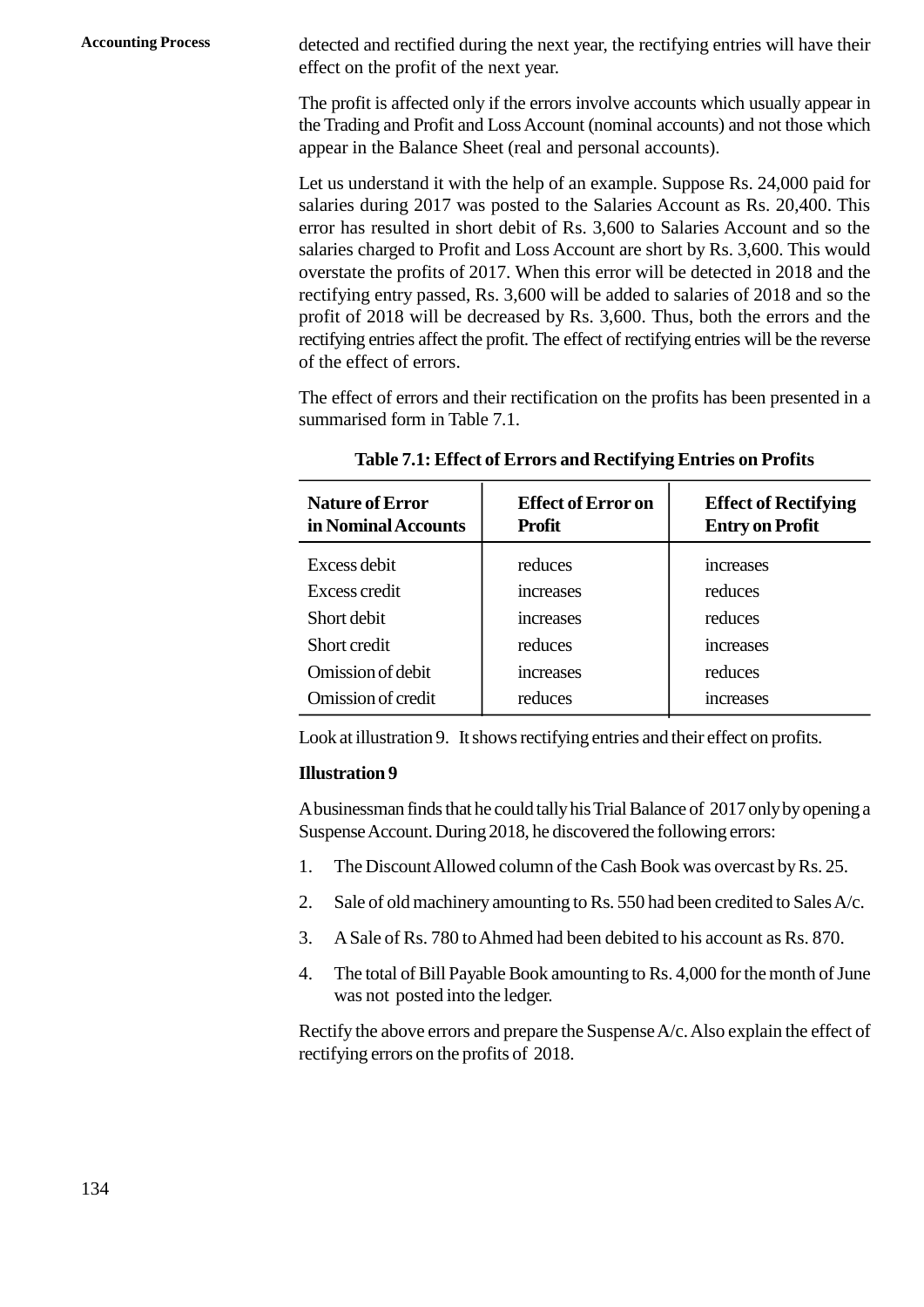**Trial Balance**

### **Solution:**

### **JOURNAL**

| <b>Solution:</b> |                                                                                                                                          |       |                |  |  |
|------------------|------------------------------------------------------------------------------------------------------------------------------------------|-------|----------------|--|--|
|                  | <b>JOURNAL</b>                                                                                                                           |       |                |  |  |
|                  |                                                                                                                                          | Rs.   | R <sub>S</sub> |  |  |
| 1.               | Suspense $A/c$<br>Dr.<br>To Discount Allowed A/c<br>(Being the rectifying entry for<br>overcasting of discount allowed column)           | 25    | 25             |  |  |
| 2.               | Sales $A/c$<br>Dr.<br>To Machinery A/c<br>(Being the rectifying entry for sales of<br>Machinery wrongly credited to Sales Account)       | 550   | 550            |  |  |
| 3.               | Suspense $A/c$<br>Dr.<br>To Ahmed<br>(Being rectifying entry for excess)<br>debit to Ahmed's Account)                                    | 90    | 90             |  |  |
| 4.               | Suspense A/c<br>Dr.<br>To Bill Payable A/c<br>(Being the rectifying entry for omission<br>of posting of the total of Bills Payable Book) | 4,000 | 4,000          |  |  |

| <b>Suspense Account</b> |       |                                   |       |
|-------------------------|-------|-----------------------------------|-------|
| Dr.                     |       |                                   | Cr.   |
|                         | Rs.   |                                   | Rs.   |
| To Discount Allowed A/c | 25    | By Balance b/d (balancing figure) | 4,115 |
| <b>To Ahmed</b>         | 90    |                                   |       |
| To Bills Payable A/c    | 4,000 |                                   |       |
|                         | 4,115 |                                   | 4,115 |

### **Effect on Net Profit of 2018**

|    | TO BILIS PAYADIC A/C<br>4,UUU<br>4,115 |                  | 4,115            |  |  |
|----|----------------------------------------|------------------|------------------|--|--|
|    | <b>Effect on Net Profit of 2018</b>    |                  |                  |  |  |
|    | <b>Rectifying Entry</b>                | <b>Increases</b> | <b>Decreases</b> |  |  |
|    |                                        | Rs.              | Rs.              |  |  |
| 1. | Credit to Discount Allowed $A/c$       | 25               |                  |  |  |
| 2. | Debit to Sales $A/c$                   |                  | 550              |  |  |
| 3. | No nominal $A/c$ is involved $A/c$     |                  |                  |  |  |
| 4. | No nominal account is involved         |                  |                  |  |  |
|    |                                        | 25               | 550              |  |  |
|    | <b>Net decrease in Profits</b>         |                  | 525              |  |  |

In the above illustration, you observed that errors were committed during 2017 and the rectifying entries were passed in the books of 2018. This unnecessarily affected the profits of 2018. In order that the profits of the year in which rectifying entries are passed is not affected, a new account called Profit and Loss Adjustment Account is opened. Now, all amounts which are to be debited or credited to nominal accounts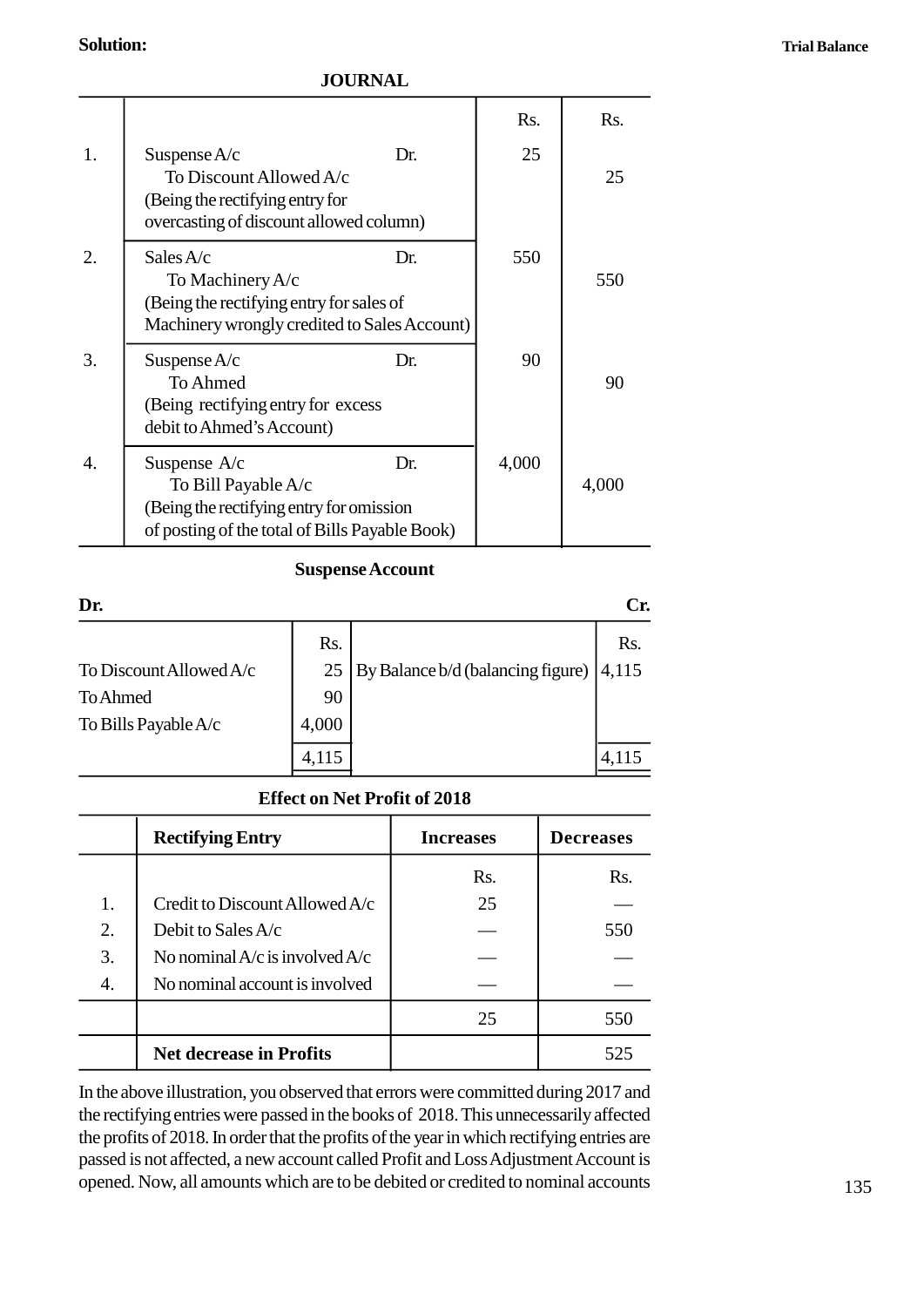**Accounting Process** in the rectifying entries will be debited or credited to the Profit and Loss Adjustment Account. The balance of the Profit and Loss Adjustment Account is directly adjusted in Capital. The current year's profit will thus remain unaffected.

**JOURNAL**

|    | <b>JOURNAL</b>                                                                                                                         |                  |     |
|----|----------------------------------------------------------------------------------------------------------------------------------------|------------------|-----|
|    |                                                                                                                                        | R <sub>s</sub> . | Rs. |
| 1. | Suspense $A/c$<br>Dr.<br>To Profit and Loss Adjustment A/c<br>(Being the rectification of overcasting)<br>the discount allowed column) | 25               | 25  |
| 2. | Profit & Loss Adjustment $A/c$<br>Dr.<br>To Machinery A/c<br>(Being the rectification for wrong)<br>credit given to Sales Account)     | 550              | 550 |

The Profit and Loss Adjustment Account will be as follows:

### **Profit and Loss Adjustment Account**

| <b>Profit and Loss Adjustment Account</b>                                                                                              |            |                                              |                  |  |
|----------------------------------------------------------------------------------------------------------------------------------------|------------|----------------------------------------------|------------------|--|
| Dr.                                                                                                                                    |            |                                              | Cr.              |  |
| To Machinery $A/c$                                                                                                                     | Rs.<br>550 | By Suspense A/c<br>By Capital A/c (Transfer) | Rs.<br>25<br>525 |  |
|                                                                                                                                        | 550        |                                              | 550              |  |
| <b>Check Your Progress F</b>                                                                                                           |            |                                              |                  |  |
| State how the rectification of the following errors will effect the profits. Assume<br>1.<br>that a Suspense Account has been created. |            |                                              |                  |  |

### **Check Your Progress F**

| eck Your Progress F                                                                                                                                            |
|----------------------------------------------------------------------------------------------------------------------------------------------------------------|
| State how the rectification of the following errors will effect the profits. Assume<br>that a Suspense Account has been created.                               |
| The total of the discount allowed column of the Cash Book, amounting to<br>$\mathbf{i}$<br>Rs. 40, had been posted to the credit of Discount Received Account. |
| The total of the Purchases Book has been overcast by Rs. 100.<br>$\ddot{u}$                                                                                    |
| $\dddot{\mathbf{m}}$ )<br>The Returns Outwards Book has been overcast by Rs. 80.                                                                               |
| Rs. 105 spent on repairs to furniture had been debited to Furniture<br>iv)<br>Account.                                                                         |
|                                                                                                                                                                |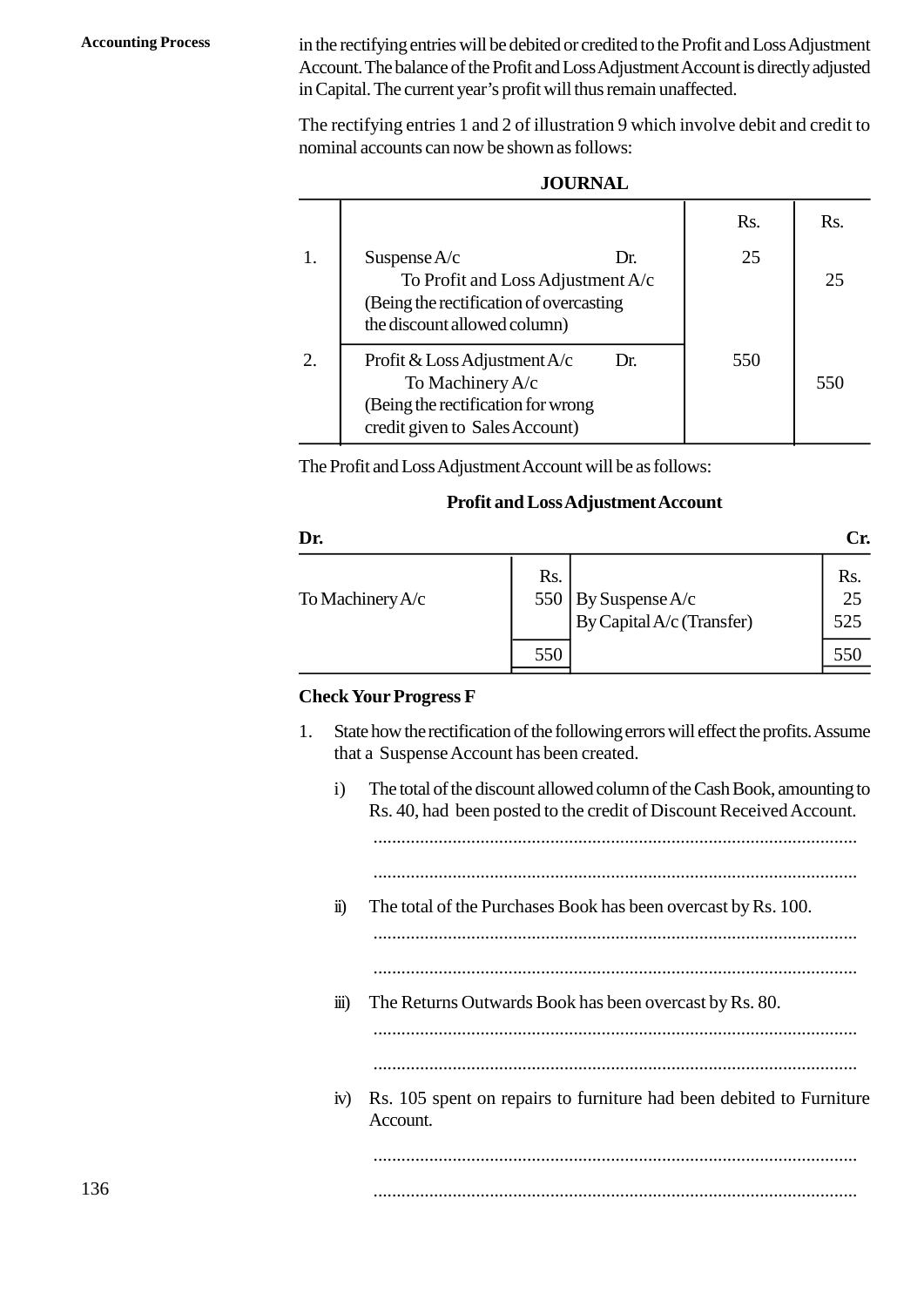v) A cheque for Rs. 100 received from Mohinder, had been recorded in the Cash Book, but it was not posted to Mohinder's Account.

........................................................................................................ ........................................................................................................ ........................................................................................................

## **2.13 LET US SUM UP**

- 2.13 LET US SUM UP<br>1. It is necessary to prepare a Trial Balance before preparing the final accounts.<br>1. It verifies the arithmetical accuracy of the books of account. It verifies the arithmetical accuracy of the books of account. 2.13 **LET US SUM UP**<br>1. It is necessary to prepare a Trial Balance before preparing the final accounts.<br>1. Verifies the arithmetical accuracy of the books of account.<br>2. When a Trial Balance does not tally, it means that t
- of account. A series of steps are taken to locate errors.
- 3. There are certain errors which affect the Trial Balance and there are some which do not. which do not.
- 4. Errors of principle, errors of complete omission, certain errors of commission<br>in subsidiary books, and the complete omission, certain errors of commission<br>in subsidiary books, and the compensating errors are not disclo in subsidiary books, and the compensating errors are not disclosed by the Trial Balance. 4. Errors of principle, errors of complete omission, certain errors of commission<br>in subsidiary books, and the compensating errors are not disclosed by the<br>Trial Balance.<br>5. Though the Trial Balance has its limitations, it
- arithmetical accuracy of the books of account.
- 6. Though the Trial Balance has its limitations, it is useful in ensuring the arithmetical accuracy of the books of account.<br>6. When the Trial Balance does not tally it means that there are errors in the books of account. books of account. Attempts are made to locate the errors and rectify them.
- 7. Though the That Balance has its inhitiations, it is useful in ensuring the arithmetical accuracy of the books of account.<br>6. When the Trial Balance does not tally it means that there are errors in the books of account. a suitable note on the relevant side in the concerned account. 8. When the That Batance does not dary it means that there are errors in the books of account. Attempts are made to locate the errors and rectify them.<br>
7. One-sided errors which affect only one account are rectified by me
- of journal entries.
- 9. She-sided errors which are complete to divide a suitable note on the relevant side in the concerned account.<br>
9. Two-sided errors, involving two or more accounts, are rectified by means of journal entries.<br>
9. If the Tr rectified, the difference is put against a Suspense Account to avoid delay in preparing the final accounts. 10. If the Trial Balance does not tally even after the detected errors have been rectified, the difference is put against a Suspense Account to avoid delay in preparing the final accounts.<br>
10. The Suspense Account is carr
- as and when the errors are located, they are rectified. 10. The Suspense Account is carried forward to the next accounting year and<br>10. The Suspense Account is carried forward to the next accounting year and<br>11. When the Suspense Account is in existence, all errors are rectifie
- means of journal entries. 10. The Suspense Account is carried forward to the next accounting year and<br>
11. When the Suspense Account is in existence, all errors are rectified by<br>
12. When all the errors are rectified, the Suspense Account gets clos
- 
- When errors are rectified during the next account year, the rectification entries involving nominal accounts affect the profits of the next year. To avoid such effect, Profit and Loss Adjustment Account can be opened and its balance is directly adjusted in capital.

## **2.14 KEY WORDS**

**Compensating Errors :** A group of errors wherein the effect of an error is counter-balanced (or compensated) by the effect of one or more errors, as a result of which the agreement of Trial Balance remains unaffected.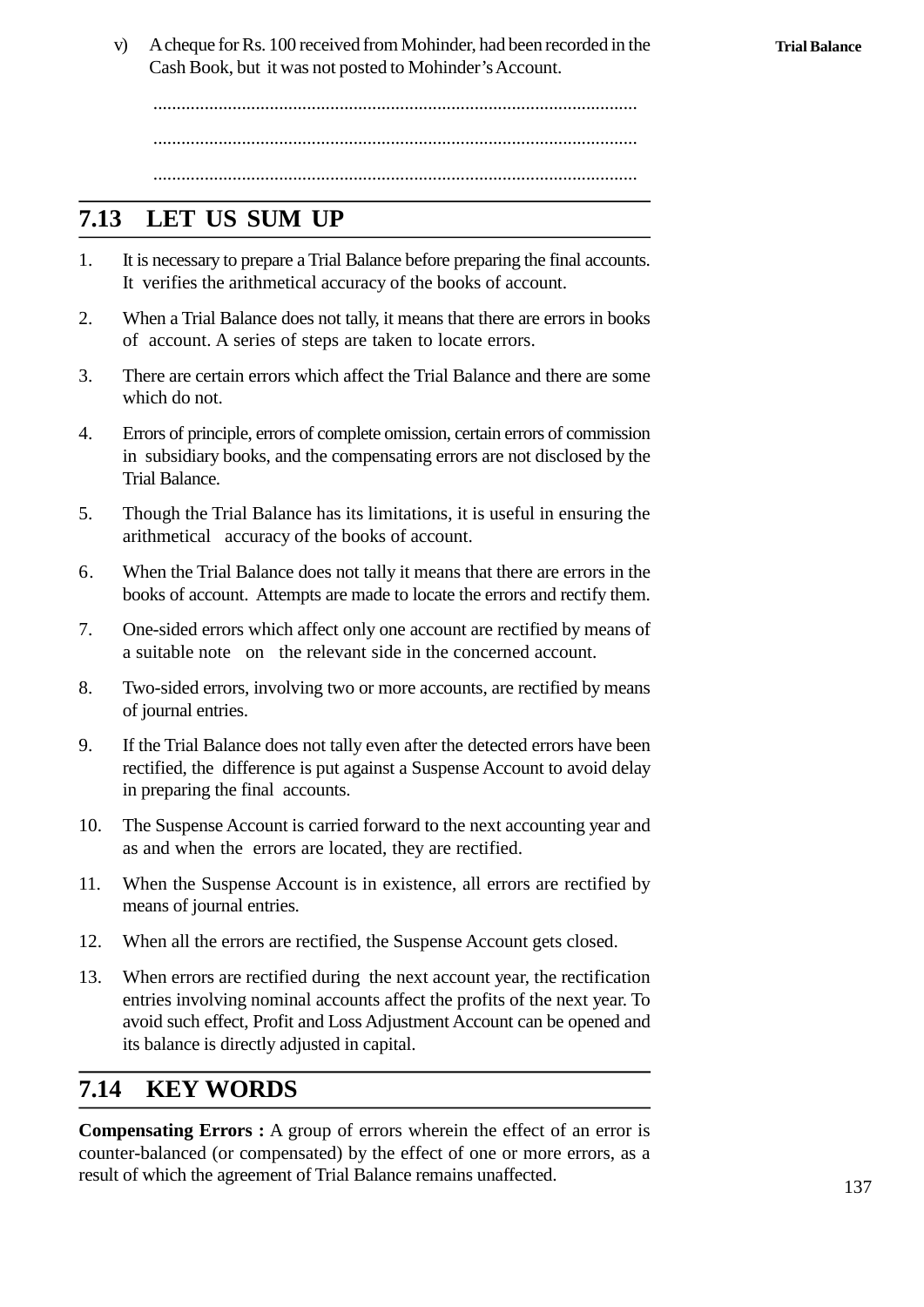**Accounting Process Errors of Principle** An error committed by ignoring or misapplying some principles of accounting while recording a transaction in the books of account.

> **Errors of Complete Omission:** An error committed in completely omitting to record a transaction in the books of account.

> **Errors of Partial Omission :** An error committed in omitting to post one aspect of an entry in the ledger.

> **Errors of Commission :** A clerical error committed while recording or posting of a transaction.

> **One-sided error :** An error which affects the debit or credit side of one account only.

> **Profit and Loss Adjustment Account :** An account opened for avoiding the effect of rectifying entries in respect of previous year's errors on the profit or loss of the current year.

> **Suspense Account :** An account opened to make the Trial Balance tally temporarily. It represents the net effect of undetected one-sided errors.

> **Two-sided errors :** An error which involves two or more accounts and both the debit and credit aspects.

### **2.15 SOME USEFUL BOOKS**

Frank Wood**.** Book-keeping and Accounts (London: Pitman, 1996)

Greweal. TS. Double Entry Book-keeping (New Delhi: Sultan Chand & Sons, 2018)

Maheshwari, S.N. Principles and Practice of Accountancy (New Delhi: Arya Book Trial **Balance** Depot, 2018)

Frank Wood, 1996. Book-keeping and Accounts, Pitman Publishing Limited: London.

Grewal, T.S. 2018. Double Entry Book-keeping, Sultan Chand & Sons: New Delhi.

Maheshwari, S.N. 2018. Principles and Practice of Accountancy, Arya Book Depot: New Delhi.

Patil, V.A., and Korlahalli, J.S. 2018. Principles and Practice of Book-keeping, R. Chand & Co.: Delhi.

## **2.16 ANSWERS TO CHECK YOUR PROGRESS**

- Patil, V.A., and Korlahalli, J.S. 2018. Principles and Practice of Book-keeping,<br>
R. Chand & Co.: Delhi.<br> **2.16 ANSWERS TO CHECK YOUR PROGRESS**<br>
A 2 (a) Debit (b) Debit (c) Debit (d) Debit (e) Debit (f) Credit (g) Credit ( (g) Credit (h) Debit (i) Debit (j) Credit (k) Debit (l) Debit (m) Debit (n) Debit (o) Debit (p) Credit  $A 2$  (a) Debit (b) Debit (c) Debit (d) D<br>(g) Credit (h) Debit (i) Debit (j) Cr<br>(m) Debit (n) Debit (o) Debit (p) C<br>B 1 (a) i (b) ii (c) ii (d) iii (e) i (f) ii<br>R 4 Errors (c) (d) and (f) would affect the Tr  $B = \begin{pmatrix} 1 & 0 \\ 0 & 0 \end{pmatrix}$  and  $B = \begin{pmatrix} 0 & 0 \\ 0 & 0 \end{pmatrix}$  and  $B = \begin{pmatrix} 0 & 0 \\ 0 & 0 \end{pmatrix}$  and  $B = \begin{pmatrix} 0 & 0 \\ 0 & 0 \end{pmatrix}$  is (d) iii (e) iii (d) iii (e) ii (f) iii<br>
B 4 Errors (c), (d) and (f) would affect the Trial Bal
- (m) Debit (n) Debit (o<br>
B 1 (a) i (b) ii (c) ii (d) iii (e<br>
B 4 Errors (c), (d) and (f) woul<br>
C 2 a) i) Purchases Account
- 
-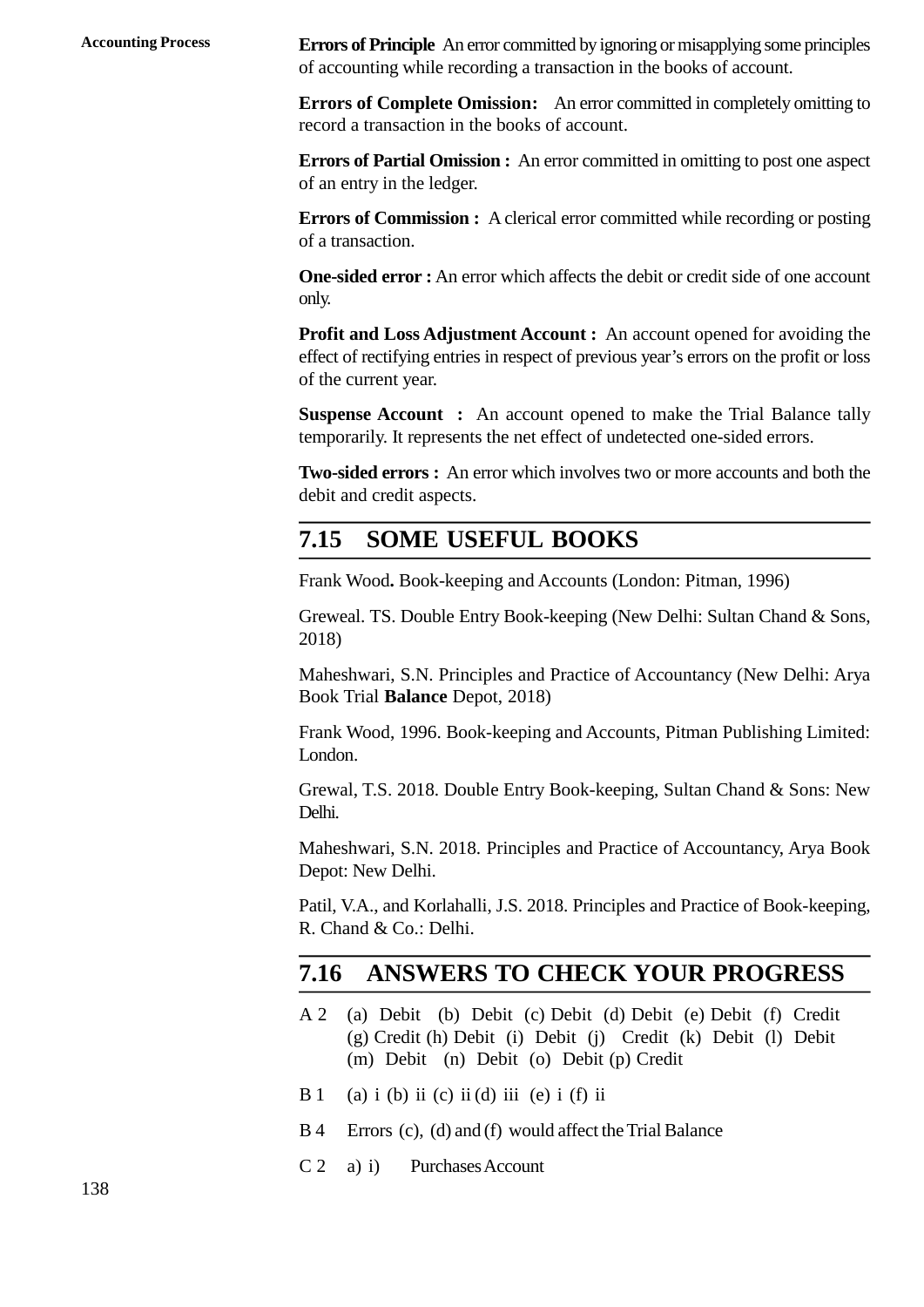- ii) Sales Account<br>iii) Krishna's Account
- iii) Krishna's Account
- iv) Rahul's Account
- ii) Sales Account<br>iii) Krishna's Account<br>iv) Rahul's Account<br>v) Discount Allowed Account<br>vi) Salaries Account v) Discount Allowed Account<br>vi) Salaries Account
- 
- iv) Rahul's Account<br>
v) Discount Allowed Account<br>
vi) Salaries Account<br>
b) i) Credit Purchases Account with Rs. 500<br>
ii) Credit Sales Account with Rs. 600 i) Credit Purchases Account with Rs. 500<br>ii) Credit Sales Account with Rs. 600
	-
	- iii) Debit Krishna's Account
	- iv) Credit Rahul's Account with Rs. 1,350
	- ii) Credit Sales Account with Rs. 600<br>iii) Debit Krishna's Account<br>iv) Credit Rahul's Account with Rs. 1,350<br>v) Credit Discount Allowed Account with Rs. 9<br>vi) Credit Salaries Account with Rs. 750 v) Credit Discount Allowed Account with Rs. 9<br>vi) Credit Salaries Account with Rs. 750<br>i) Chetan's Account
	- vi) Credit Salaries Account with Rs. 750<br>i) Chetan's Account<br>ii) Purchases Account<br>iii) Sales Account
- iv) Credit Rahul's Accoun<br>
v) Credit Discount Allowe<br>
vi) Credit Salaries Accoun<br>
D 1 a) i) Chetan's Account<br>
ii) Purchases Account
	- vi) Credit Salaries Acco<br>i) Chetan's Account<br>ii) Purchases Account<br>iii) Sales Account<br>i) Typewriter Account
	-
	- a) i) Chetan's Account<br>
	ii) Purchases Account<br>
	iii) Sales Account<br>
	b) i) Typewriter Account<br>
	ii) Sales Account i) Typewriter Account<br>ii) Sales Account<br>i) Drawings Account ii) Sales Account<br>
	b) i) Typewriter Account<br>
	ii) Sales Account<br>
	c) i) Drawings Account<br>
	ii) General Expenses Acco
		-
	- ii) Sales Account<br>
	c) i) Drawings Account<br>
	ii) General Expenses Ac<br>
	d) i) Zatin's Account<br>
	ii) Sales Account
- i) Typewriter Account<br>
ii) Sales Account<br>
ii) Drawings Account<br>
ii) General Expenses Account<br>
i) Zatin's Account i) Drawings Account<br>
ii) General Expenses A<br>
i) Zatin's Account<br>
ii) Sales Account<br>
i) Furniture Account
	- -
	- ii) General Expenses Acco<br>
	d) i) Zatin's Account<br>
	ii) Sales Account<br>
	e) i) Furniture Account<br>
	ii) Purchases Account
		- i) Zatin's Account<br>
		ii) Sales Account<br>
		i) Furniture Account<br>
		ii) Purchases Account<br>
		i) Chetan's Account debited
- i) Sales Account<br>
e) i) Furniture Account<br>
ii) Purchases Account debited with Rs. 15,000 instead of being credited.<br>
ii) Purchases Account not debited with Rs. 15,000 i) Furniture Account<br>
ii) Purchases Account debited with Rs. 15,000 instead of being (<br>
ii) Purchases Account not debited with Rs. 15,000<br>
iii) Sales Account credited in excess with Rs. 15,000 ii) Purchases Account<br>
i) Chetan's Account debited with Rs. 15,000 instead of being credit<br>
ii) Purchases Account not debited with Rs. 15,000<br>
iii) Sales Account credited in excess with Rs. 15,000<br>
i) Typewriter Account no i) Chetan's Account debited with Rs. 15,000 i<br>
ii) Purchases Account not debited with Rs. 1<br>
iii) Sales Account credited in excess with Rs.<br>
b) i) Typewriter Account not credited<br>
ii) Sales Account credited in excess
	-
	- ii) Purchases Account not debited with Rs. 15,000<br>iii) Sales Account credited in excess with Rs. 15,000<br>i) Typewriter Account not credited<br>ii) Sales Account credited in excess<br>i) Drawings Account not debited ii) Sales Account credited in excess with R<br>b) i) Typewriter Account not credited<br>ii) Sales Account credited in excess<br>c) i) Drawings Account not debited<br>ii) General Expenses Account debited in ex
	- -
	-
	- i) Typewriter Account not credited<br>
	ii) Sales Account credited in excess<br>
	i) Drawings Account not debited<br>
	ii) General Expenses Account debited in excess<br>
	i) Zatin's Account not debited ii) Sales Account credited in excess<br>c) i) Drawings Account not debited<br>ii) General Expenses Account debited in<br>d) i) Zatin's Account not debited<br>ii) Sales Account not credited ii) General Expenses Account debited in excess<br>i) Zatin's Account not debited<br>ii) Sales Account not credited<br>i) Furniture Account not debited ii) General Expenses Account debited in exercy<br>
	d) i) Zatin's Account not debited<br>
	ii) Sales Account not credited<br>
	e) i) Furniture Account not debited<br>
	ii) Purchases Account debited in excess
	- -
	-
- i) Zatin's Account not debited<br>ii) Sales Account not credited<br>ii) Furniture Account not debited<br>ii) Purchases Account debited in excess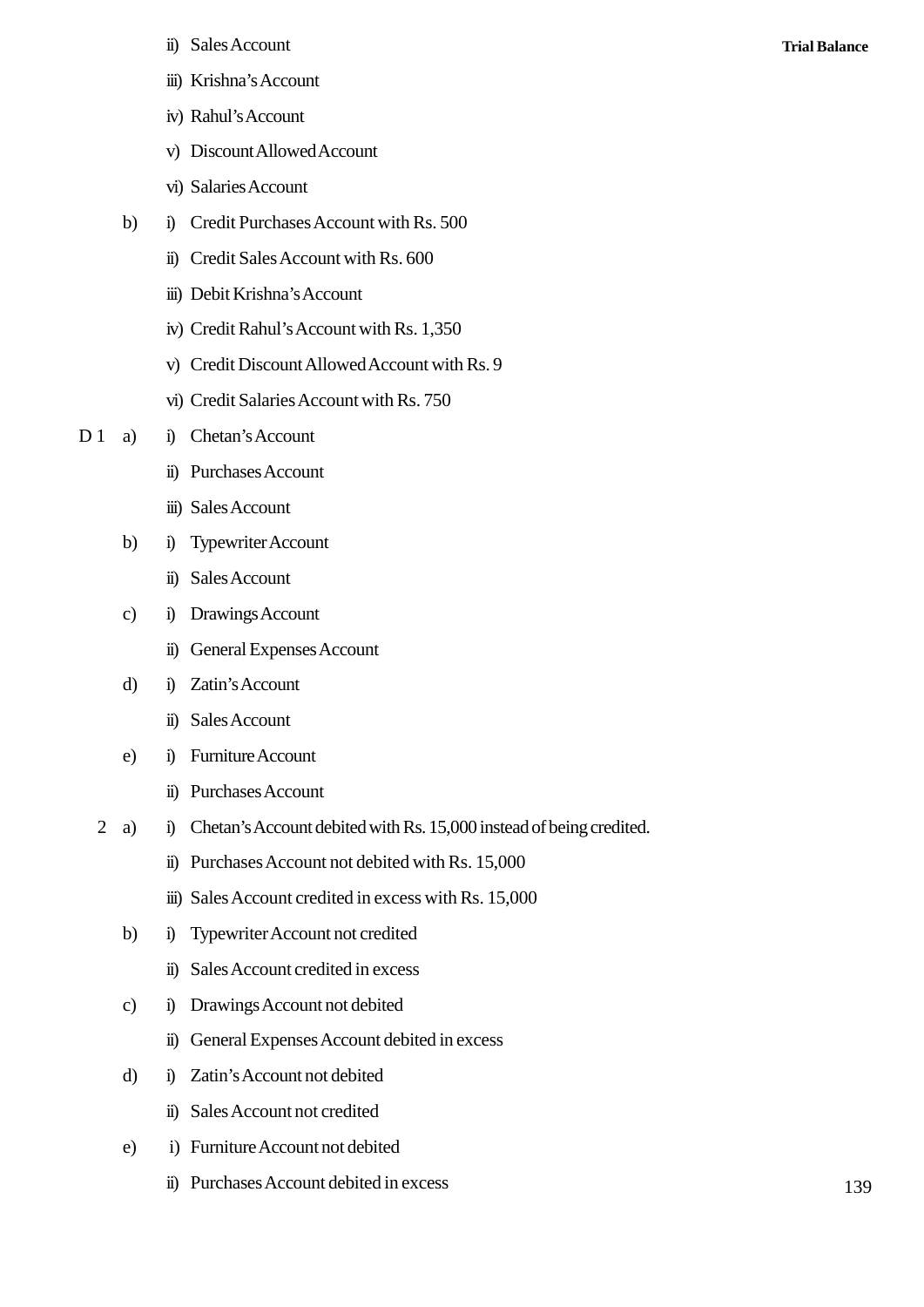- Accounting Process **E** a) i) Debit Suspense Account<br>
ii) Credit Discount Allowed Acco
	- i) Debit Suspense Account<br>
	ii) Credit Discount Allowed Account<br>
	i) Debit Rajesh's Account a) i) Debit Suspense Account<br>ii) Credit Discount Allowed Account<br>ii) Debit Rajesh's Account<br>ii) Credit Suspense Account i) Debit Suspense Account<br>
	ii) Credit Discount Allowed Acco<br>
	i) Debit Rajesh's Account<br>
	ii) Credit Suspense Account<br>
	i) Debit Purchases Returns Accou
	- -
	- ii) Credit Discount Allowed Account<br>
	b) i) Debit Rajesh's Account<br>
	ii) Credit Suspense Account<br>
	c) i) Debit Purchases Returns Account<br>
	ii) Credit Suspense Account i) Debit Rajesh's Account<br>ii) Credit Suspense Account<br>i) Debit Purchases Returns Account<br>ii) Credit Suspense Account<br>i) Debit Nagesh's Account ii) Credit Suspense Account<br>
	c) i) Debit Purchases Returns Acco<br>
	ii) Credit Suspense Account<br>
	d) i) Debit Nagesh's Account<br>
	ii) Credit Suspense Account i) Debit Purchases Returns Accou<br>
	ii) Credit Suspense Account<br>
	ii) Debit Nagesh's Account<br>
	ii) Credit Suspense Account<br>
	Profit will decrease by Rs. 80 beca
		-
	- -
	- ii) Credit Suspense Account<br>
	d) i) Debit Nagesh's Account<br>
	ii) Credit Suspense Account<br>
	F1 i) Profit will decrease by Rs. 80 because the rectifying entry will involve<br>
	debiting Rs. 40 to Discount Allowed Account and Rs. 40 debiting Rs. 40 to Discount Allowed Account and Rs. 40 to Discount Received Account. i) Profit will decrease by Rs. 80 because<br>debiting Rs. 40 to Discount Allowe<br>Received Account.<br>ii) Profit will increase by Rs. 100.<br>iii) Profit will decrease by Rs. 80. If the will decrease by Rs. 80 because<br>debiting Rs. 40 to Discount Allowe<br>Received Account.<br>ii) Profit will decrease by Rs. 80.<br>iv) Profit will decrease by Rs. 80. Received Account.<br>
	ii) Profit will increase by Rs. 100.<br>
	iii) Profit will decrease by Rs. 80.<br>
	iv) Profit will decrease by Rs. 105.<br>
	v) No effect on profit
		- ii) Profit will increase by R<br>iii) Profit will decrease by F<br>iv) Profit will decrease by F<br>v) No effect on profit.<br>et effect will be a decrease in the
		-
		-
		-

The net effect will be a decrease in the Profits by Rs. 165.

### **2.17 TERMINAL QUESTIONS/EXERCISES**

#### **Questions**

- **2.17 TERMINAL QUESTIONS/EXERCISES**<br>Questions<br>1. Why do you regard Trial Balance as a test of the arithmetical accuracy of the<br>books of account? List the errors that will be disclosed by the Trial Balance. books of account? List the errors that will be disclosed by the Trial Balance. 2. If the Trial Balance as a test of the arithmetical accuracy of the<br>books of account? List the errors that will be disclosed by the Trial Balance.<br>2. If the Trial Balance does not tally, it means there are some errors in
- account. How are these errors located? Describe the procedure fully.
- 3. Is the Trial Balance as a test of the antimetical accuracy of the books of account? List the errors that will be disclosed by the Trial Balance.<br>2. If the Trial Balance does not tally, it means there are some errors in Discuss the errors not disclosed by the Trial Balance. 4. The Firal Balance does not dary, it means there are some errors in books of account. How are these errors located? Describe the procedure fully.<br>3. Is the Trial Balance a conclusive proof of the accuracy of the books of 5. Is the Trial Balance a conclusive proof of the accuracy of the books of account?<br>
Discuss the errors not disclosed by the Trial Balance.<br>
4. What are the different types of errors that are usually committed in recording
- transactions? Explain with examples.
- 
- 4. What are the different types of errors that are usually committed in recording<br>transactions? Explain with examples.<br>5. State the advantage of preparing a Trial Balance. Also give its limitations, if any.<br>6. What are one one-sided errors. 5. State the advantage of preparing a Trial Balance. Also give its limitations, if any.<br>6. What are one-sided errors? Give five examples. Explain the method of rectifying<br>one-sided errors.<br>7. What are two-sided errors? Giv
- errors are corrected? 8. What are two-sided errors? Give five examples and show how two-sided errors are corrected?<br>8. What is a Suspense Account? When is it opened? How do you rectify the error when a Suspense Account that has already been ope
- error when a Suspense Account that has already been opened?
- 9. What is a Suspense Account? When is it opened? How do you rectify the error when a Suspense Account? When is it opened? How do you rectify the error when a Suspense Account that has already been opened?<br>9. Does rectific trading result of the current accounting period? Explain with examples.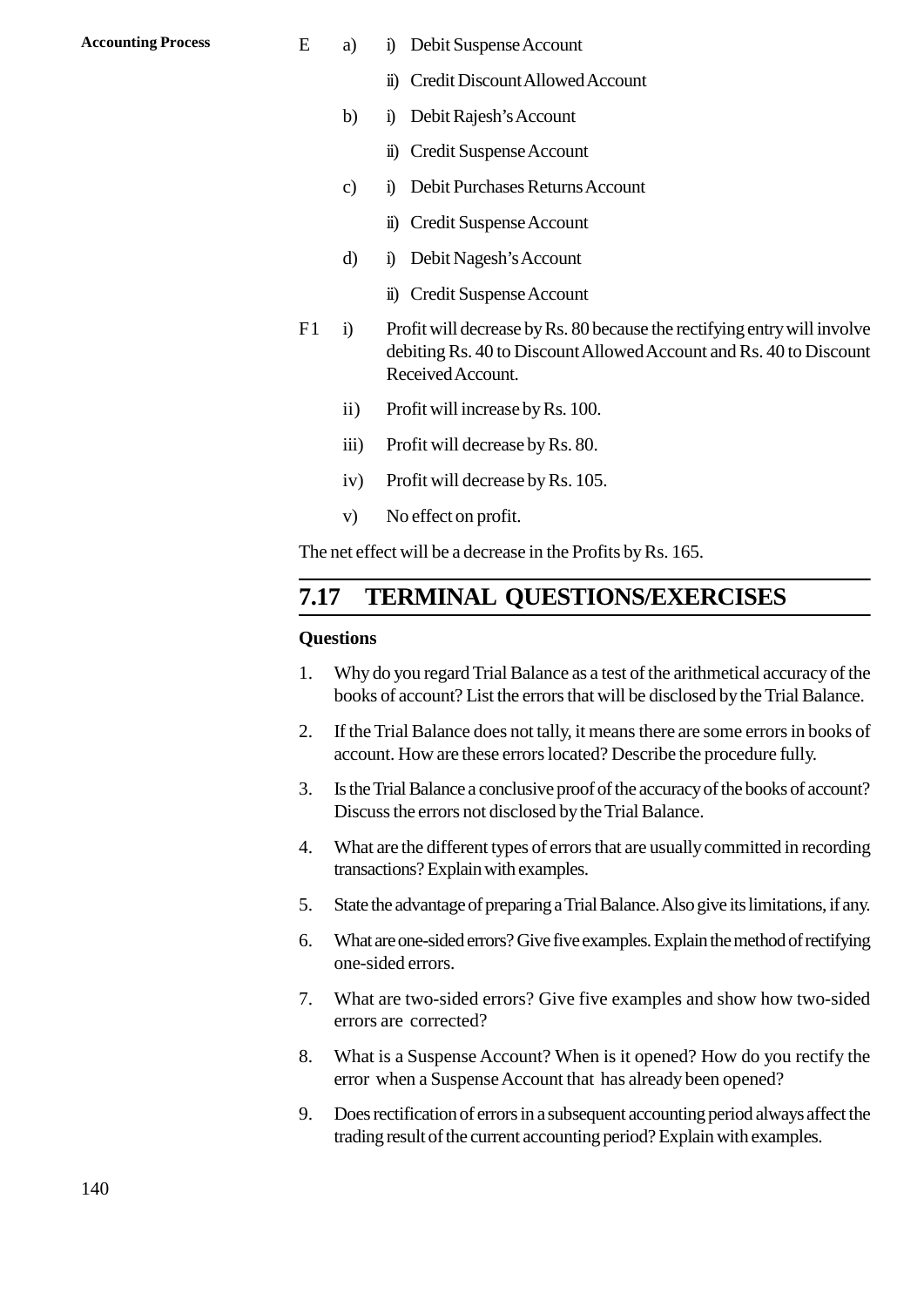### **Exercises**

1. On January 1, 2018 the balance of Tanali Traders stood as follows: Cash in hand Rs. 2,000; Cash at bank Rs. 12,300; Stock in trade Rs. 51,700; Furniture Rs. 8,200; Debtors Rs. 6,600 (Shyam Rs. 3,500, Shanker Rs. 2,600, Laxman Rs. 500); Creditors Rs. 7,100 (Reddy & Co. Rs. 3,020, Kishore Rs. 4,080); Capital Rs. 73,700.

|                | 4,080); Capital Rs. 73,700.                                         |                                                                 |
|----------------|---------------------------------------------------------------------|-----------------------------------------------------------------|
|                |                                                                     |                                                                 |
| 2018           |                                                                     | Rs.                                                             |
| Jan. 1         | Borrowed from Globe Finance Co                                      | 10,000                                                          |
| $\overline{2}$ | Bought goods for cash                                               | 2,300                                                           |
| 2              | Purchased from Reddy & Co                                           | 5,500                                                           |
| 3              | Paid into bank                                                      | 9,000                                                           |
| 5              | Received cheque from Shyam                                          | 3,500                                                           |
| 6              | Sold goods for cash                                                 | 1,200                                                           |
| 7              | Sold to Shanker                                                     | 8,700                                                           |
| 8              | Paid Kishore by cheque                                              | 2,000                                                           |
|                | Discount received                                                   | 100                                                             |
| 9              | Received cheque from Shanker on account                             | 5,000                                                           |
| 9              | Received credit note from Reddy & Co. for goods<br>returned to them | 380                                                             |
| 10             | Sold goods to Thomas                                                | 10,000                                                          |
| 10             | Drew cash from the bank                                             | 1,000                                                           |
| 12             | Purchased postage stamps                                            | 300                                                             |
| 14             | Bought of Bose & Sons                                               | 9,300                                                           |
| 16             | Paid Globe Finance $& Co.$ by cheque in part payment of loan        | 5,000                                                           |
| 17             | Received cash from Laxman                                           | 500                                                             |
| 21             | Paid Reddy & Co. by cheque                                          | 6,000                                                           |
| 23             | Carriage paid                                                       | 100                                                             |
| 24             | Withdrew cash for private expenses                                  | 1,500                                                           |
| 28             | Paid salaries in cash                                               | 800                                                             |
| 30             | Rent due to landlord                                                | 500                                                             |
| 31             | Purchased furniture on credit from Joseph                           | 600                                                             |
| 31             | Paid interest to Globe Finance Co.                                  | 100                                                             |
|                |                                                                     | Their transactions during the month of January were as follows: |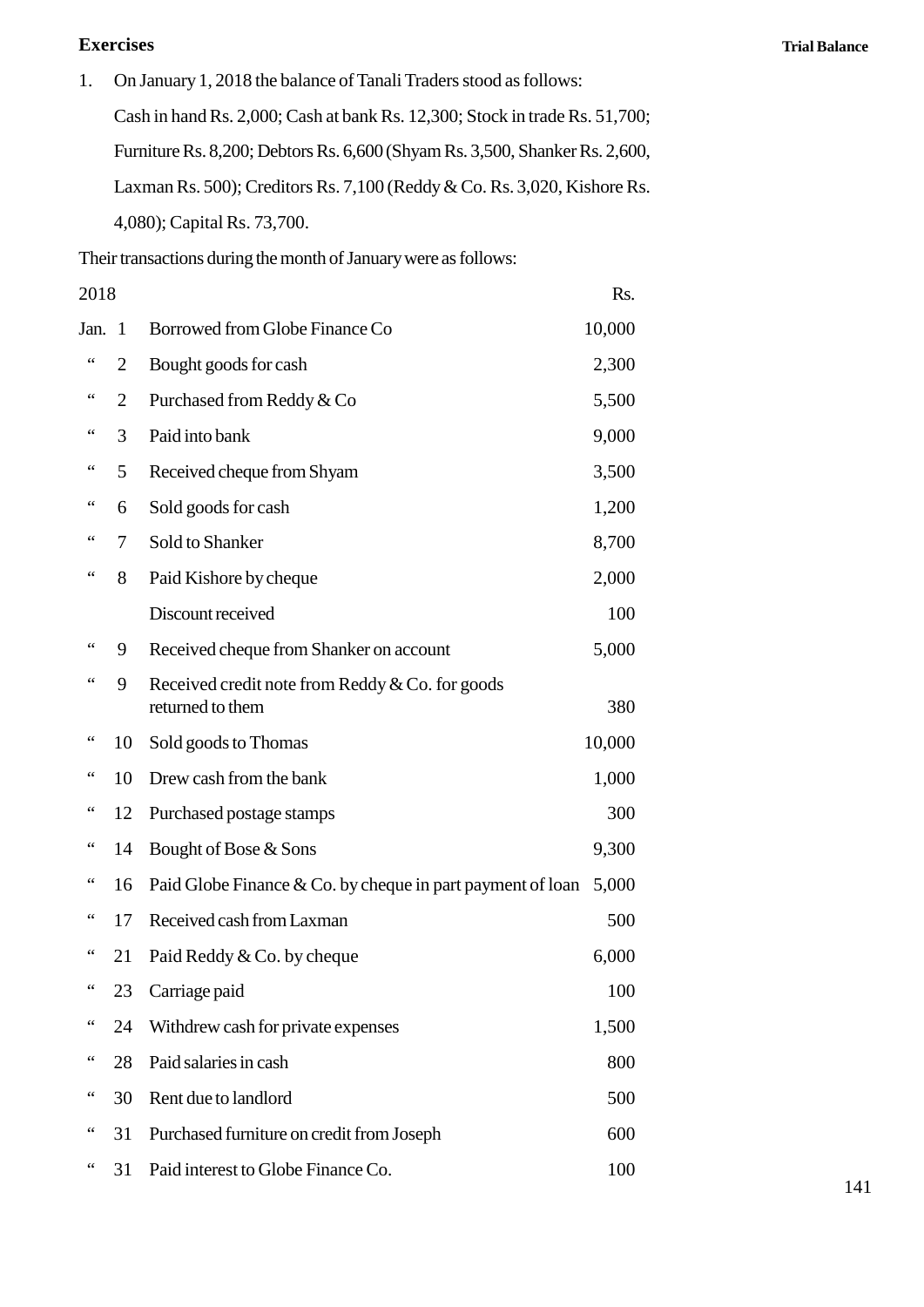**Accounting Process** Enter the above transactions in the appropriate books, post them into ledger and prepare a Trial Balance.

(**Answer:** Cash in hand Rs. 600, Cash at bank Rs. 15,800, Trial Balance Total Rs. 1,13,600.) 2. From the details given below prepare a Trial Balance as at March 31, 2018.<br>
Responsible and Responsible and Rs. 600, Cash at bank Rs. 15,800, Trial Balance Total Rs. 1,13,600.)<br>
2. From the details given below prepare a

| 1,13,600.                                      |           |                                                                            |          |
|------------------------------------------------|-----------|----------------------------------------------------------------------------|----------|
| 2.                                             |           | From the details given below prepare a Trial Balance as at March 31, 2018. |          |
|                                                | Rs.       |                                                                            | Rs.      |
| Purchases                                      | 80,000    | Salaries & Wages                                                           | 42,500   |
| Discount (Dr.).                                | 6,500     | <b>Sales</b>                                                               | 1,50,000 |
| <b>Travelling Expenses</b>                     | 2,500     | Carriage Outwards                                                          | 225      |
| Carriage Inwards                               | 1,375     | Repairs                                                                    | 1,500    |
| <b>Insurance</b>                               | 750       | Miscellaneous Expenses                                                     | 275      |
| <b>Commission Paid</b>                         | 1,625     | <b>Buildings</b>                                                           | 20,000   |
| <b>Rent and Rates</b>                          | 2,500     | Machinery                                                                  | 7,500    |
| Cash in hand                                   | 125       | Horses and Carts                                                           | 2,500    |
| Cash at bank                                   | 13,625    | Stock in Trade $(1-4-2017)$                                                | 29,500   |
| <b>Sundry Debtors</b>                          | 16,025    | Capital                                                                    | 68,525   |
| <b>Sundry Creditors</b>                        | 10,500    |                                                                            |          |
| (Answer: Total of Trial Balance Rs. 2,29,025.) |           |                                                                            |          |
| 3.                                             |           | From the following details, prepare a Trial Balance as on June 30, 2018.   |          |
|                                                | <b>Rs</b> |                                                                            | Rs       |

| (Answer: Total of Trial Balance Rs. 2,29,025.)                                 |          |                             |          |  |  |
|--------------------------------------------------------------------------------|----------|-----------------------------|----------|--|--|
| From the following details, prepare a Trial Balance as on June 30, 2018.<br>3. |          |                             |          |  |  |
|                                                                                | Rs.      |                             | Rs.      |  |  |
| <b>Opening Stock</b>                                                           | 40,000   | <b>Drawings</b>             | 10,000   |  |  |
| Purchases                                                                      | 4,10,000 | <b>Wages</b>                | 7,300    |  |  |
| <b>Sales</b>                                                                   | 4,29,000 | <b>Salaries</b>             | 11,000   |  |  |
| <b>Purchase Returns Sales</b>                                                  | 1,250    | <b>Outstanding Expenses</b> | 1,000    |  |  |
| Returns                                                                        | 2,500    | Prepaid Expenses            | 750      |  |  |
| Carriage Inwards                                                               | 1,500    | Postage                     | 900      |  |  |
| Carriage Outwards                                                              | 2,500    | <b>Discount Received</b>    | 375      |  |  |
| <b>Bank Overdraft</b>                                                          | 21,000   | Discount Allowed            | 1,000    |  |  |
| Cash                                                                           | 4,000    | <b>Bed Debts</b>            | 750      |  |  |
| Capital                                                                        | 1,27,750 | <b>Sundry Debtors</b>       | 1,00,000 |  |  |
| <b>Sundry Creditors</b>                                                        | 37,500   | Interest                    | 3,500    |  |  |
| Loans                                                                          | 41,375   | <b>Interest Received</b>    | 300      |  |  |
| Investments                                                                    | 10,000   | Provisions for Bad Debts    | 1,750    |  |  |
| Accrued Income                                                                 | 600      | Furniture & Fixture         | 7,500    |  |  |
| Machinery                                                                      | 47500    |                             |          |  |  |

(**Answer:** Total of Trial Balance. Rs. 6,61,300.)

4. The following Trial Balance is incorrectly drawn up and shows a difference of Rs. 5,180. Rewrite it correcting the errors.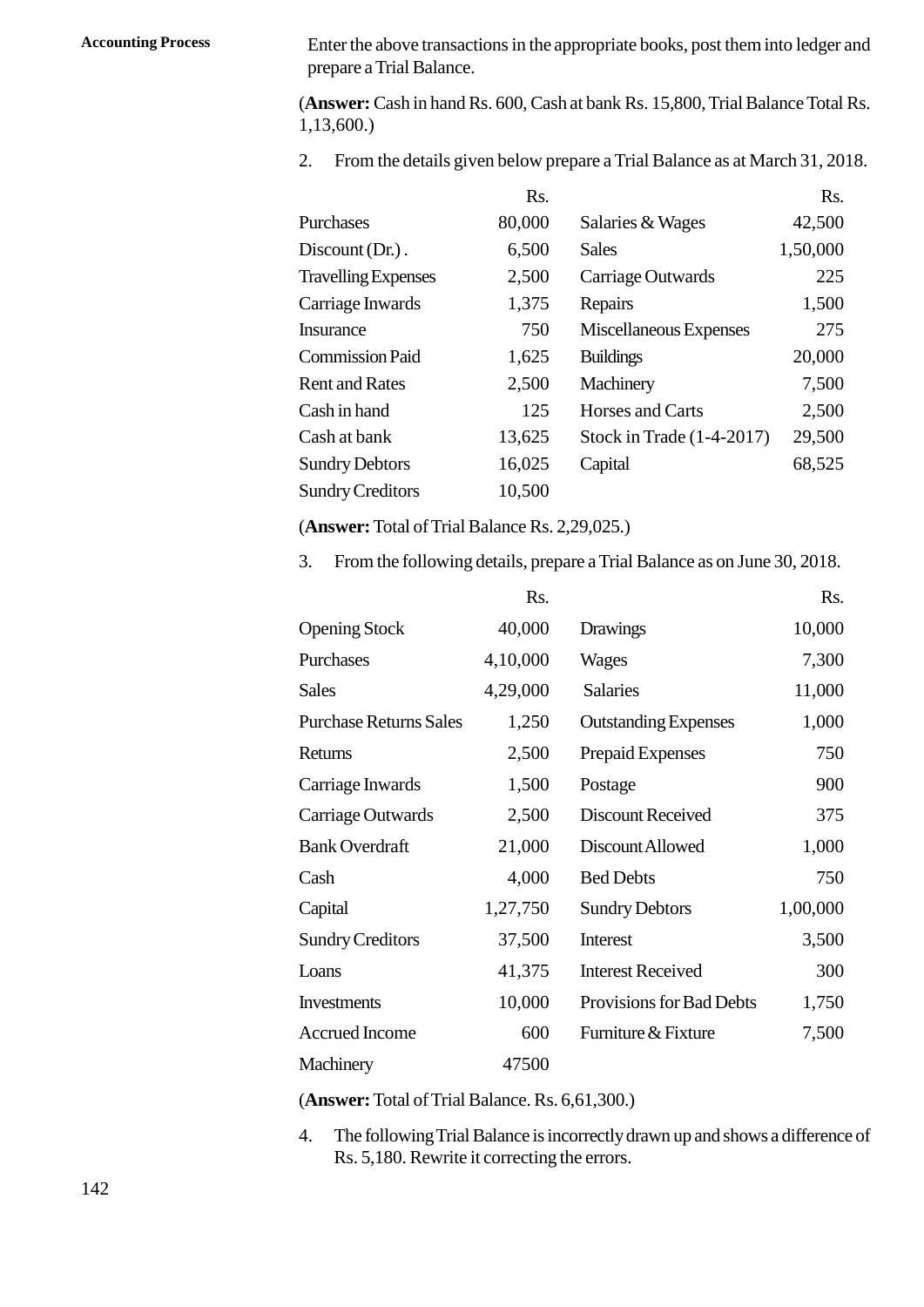### **Lakshman Singh & Co. Trial Balance as on December 31, 2018**

| Lakshman Singh & Co.<br><b>Trial Balance as on December 31, 2018</b> |      |                        |                        |
|----------------------------------------------------------------------|------|------------------------|------------------------|
| <b>Name of Account</b>                                               | L.F. | Dr.<br><b>Balances</b> | Cr.<br><b>Balances</b> |
|                                                                      |      | Rs.                    | Rs.                    |
| <b>Bank Overdraft</b>                                                |      | 600                    | $\ddot{\phantom{a}}$   |
| Depreciation                                                         |      | $- - -$                | 330                    |
| <b>Bank</b>                                                          |      | 3,300                  | $- - -$                |
| <b>Wages</b>                                                         |      |                        | 160                    |
| Insurance                                                            |      | $ -$                   | 270                    |
| <b>Fixtures</b>                                                      |      | 1,700                  |                        |
| Capital                                                              |      | 20,200                 |                        |
| $Stock(1-1-18)$                                                      |      | $---$                  | 550                    |
| Rates                                                                |      | 200                    |                        |
| Cash                                                                 |      | 120                    | - - -                  |
| Stock (3 1-12-18)                                                    |      | 900                    | ----                   |
| <b>Sales</b>                                                         |      |                        | 8,600                  |
| Purchases                                                            |      | ---                    | 5,200                  |
| <b>Drawings</b>                                                      |      | ---                    | 350                    |
| Premises                                                             |      | $- - -$                | 16,980                 |
| Insurance                                                            |      | 300                    |                        |
| Difference                                                           |      | 5,180                  | $\ddot{\phantom{0}}$   |
| Total                                                                |      | 32,500                 | 32,500                 |

(**Answer:** Total of Trial Balance Rs. 29,460.)

**(Hint:** Stock (31-12-18) will not be shown in the Trial Balance.)

5. Compare: Total of Trial Balance Rs. 29,460.)<br>
5. Owing to three obvious errors, the following Trial Balance does not agree.<br>
5. Correct the errors and prepare a Trial Balance as on March 31, 2018 Correct the errors and prepare a Trial Balance as on March 31, 2018

| $\mathbf{L}$ and $\mathbf{L}$ shock $\mathbf{L}$ is $\mathbf{L}$ and $\mathbf{L}$ and $\mathbf{L}$ is shown in the Trial Dalance. |                            |        |                                                                                                                                                   |          |  |
|-----------------------------------------------------------------------------------------------------------------------------------|----------------------------|--------|---------------------------------------------------------------------------------------------------------------------------------------------------|----------|--|
| 5.                                                                                                                                |                            |        | Owing to three obvious errors, the following Trial Balance does not agree.<br>Correct the errors and prepare a Trial Balance as on March 31, 2018 |          |  |
|                                                                                                                                   |                            | Rs.    |                                                                                                                                                   | Rs.      |  |
|                                                                                                                                   | Stock on 1-4-2017          | 20,000 | Loan Account                                                                                                                                      | 30,000   |  |
|                                                                                                                                   | Purchases                  | 98,000 | Debtors                                                                                                                                           | 84,000   |  |
|                                                                                                                                   | Wages Rent,                | 30,000 | Capital                                                                                                                                           | 1,00,000 |  |
|                                                                                                                                   | Rates & Taxes              | 2,000  | Provision for Bed Debts                                                                                                                           | 5,600    |  |
|                                                                                                                                   | <b>Salaries</b>            | 16,000 |                                                                                                                                                   |          |  |
|                                                                                                                                   | <b>General Expenses</b>    | 1,800  |                                                                                                                                                   |          |  |
|                                                                                                                                   | Discount Allowed           | 1,000  |                                                                                                                                                   |          |  |
|                                                                                                                                   | <b>Plant and Machinery</b> | 30,000 |                                                                                                                                                   |          |  |
|                                                                                                                                   | Creditors                  | 40,000 |                                                                                                                                                   |          |  |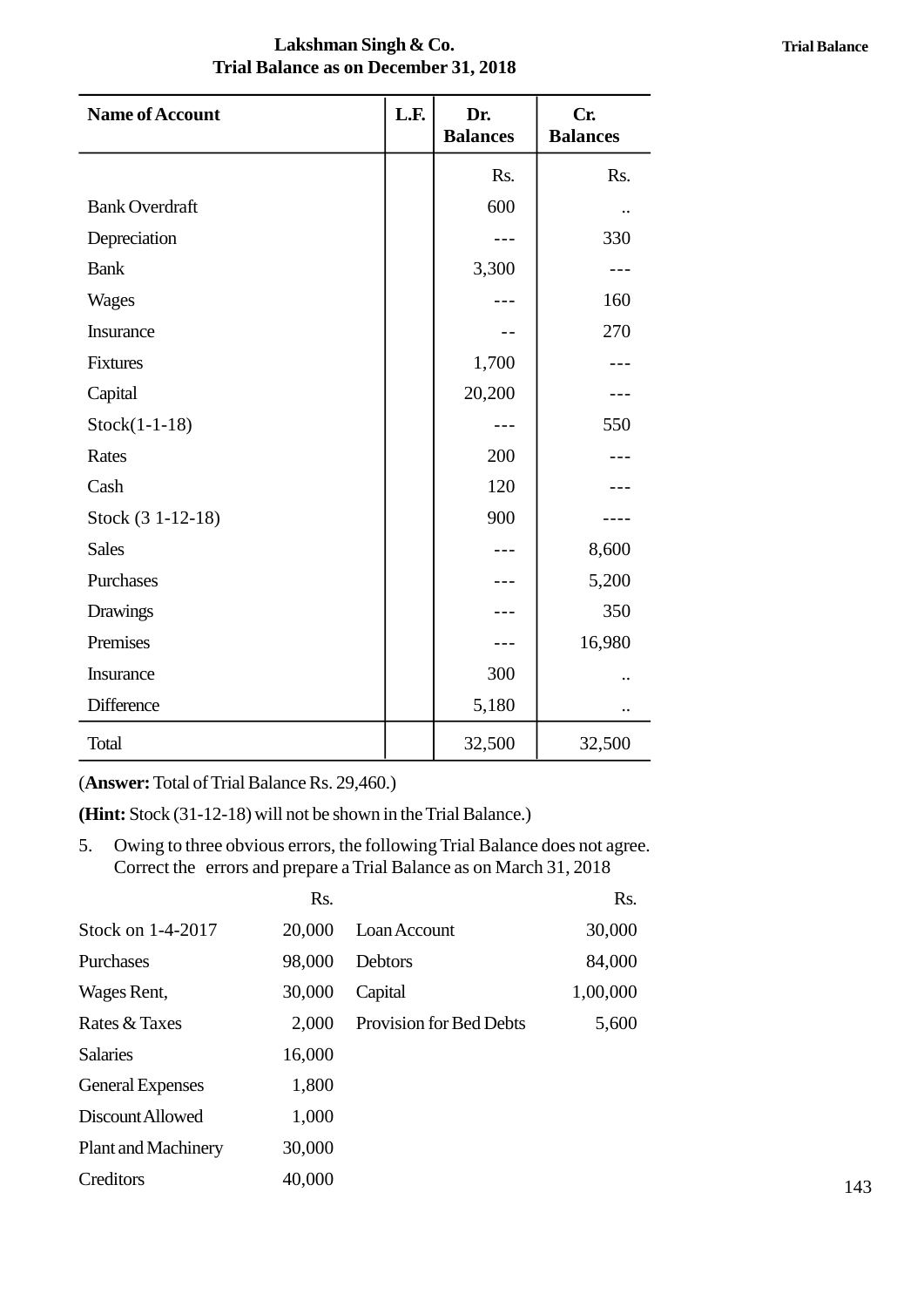| Cash at Bank            | 16,000   |
|-------------------------|----------|
| Furniture & Fixtures    | 10,000   |
| <b>Sales</b>            | 2,57,200 |
| <b>Returns on Sales</b> | 4,000    |
| Cost of Lease           | 1,20,000 |
|                         | 6,46,000 |

(**Answer:** Total of the Trial Balance Rs. 4,32,800.)

6,46,000<br>
(Answer: Total of the Trial Balance Rs. 4,32,800.)<br>
6. An inexperienced accountant provides you with the following Trial Balance. In<br>
case you find it to be incorrect, prepare it again so as to remove its defects

| Trial Balance as on June 30,2018 |     |                     |                     |  |  |  |
|----------------------------------|-----|---------------------|---------------------|--|--|--|
| <b>Name of Account</b>           | LF. | <b>Dr. Balances</b> | <b>Cr. Balances</b> |  |  |  |
|                                  |     | Rs.                 | Rs.                 |  |  |  |
| Stock (opening)                  |     | 10,500              |                     |  |  |  |
| <b>Building</b>                  |     | 31,500              |                     |  |  |  |
| <b>Bills Payable</b>             |     | 1,800               |                     |  |  |  |
| <b>Bank Overdraft</b>            |     | 1,500               |                     |  |  |  |
| Capital                          |     |                     | 45,000              |  |  |  |
| Furniture                        |     |                     | 12,000              |  |  |  |
| Discount Allowed                 |     | 90                  |                     |  |  |  |
| <b>Sales</b>                     |     | 39,000              |                     |  |  |  |
| Loan from Suresh                 |     | 2,400               |                     |  |  |  |
| Carriage Inwards                 |     | 270                 |                     |  |  |  |
| <b>Bills Receivable</b>          |     |                     | 3,000               |  |  |  |
| Purchases                        |     |                     | 24,000              |  |  |  |
| <b>Salaries</b>                  |     |                     | 3,300               |  |  |  |
| <b>Investments</b>               |     | 3,000               |                     |  |  |  |
| <b>Interest on Investments</b>   |     |                     | 1,650               |  |  |  |
| <b>Returns Inwards</b>           |     | 900                 |                     |  |  |  |
| <b>Returns Outwards</b>          |     | 300                 |                     |  |  |  |
| <b>Insurance Premium</b>         |     | 360                 |                     |  |  |  |
| Interest on Loan                 |     | 30                  |                     |  |  |  |
| Advertisement                    |     |                     | 1,200               |  |  |  |
| <b>Drawings</b>                  |     |                     | 1,500               |  |  |  |
|                                  |     | 91,650              | 91,650              |  |  |  |

**Trial Balance as on June 30,2018**

(**Answer:** Total of Trial Balance Rs. 91,650)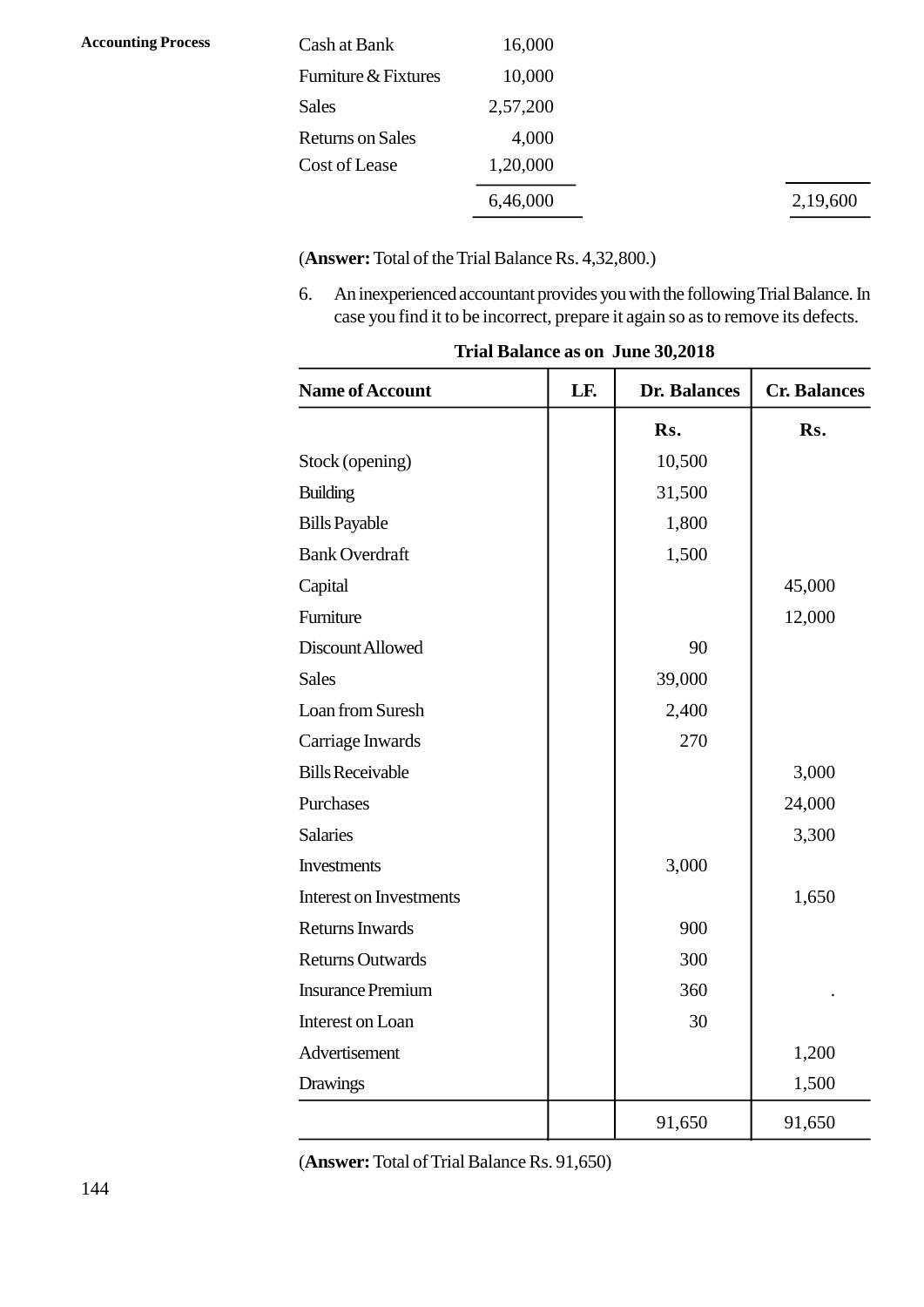7. From the following transactions of Shanker, write up Journal Proper and the other subsidiary books involved. Show their postings into ledger and prepare a Trial Balance.

|                 | 2018   |                                                                                 | Rs.    |  |  |
|-----------------|--------|---------------------------------------------------------------------------------|--------|--|--|
|                 | Mar. 1 | Assests:                                                                        |        |  |  |
|                 |        | Cash in hand                                                                    | 1,000  |  |  |
|                 |        | Cash at bank                                                                    | 34,000 |  |  |
|                 |        | Stock of goods                                                                  | 20,000 |  |  |
|                 |        | Machinery                                                                       | 50,000 |  |  |
|                 |        | Furniture                                                                       | 5,000  |  |  |
|                 |        | Sudhir owes                                                                     | 5,000  |  |  |
|                 |        | Naveen owes                                                                     | 12,500 |  |  |
|                 |        | <b>Liabilities:</b>                                                             |        |  |  |
|                 |        | Loan                                                                            | 20,000 |  |  |
|                 |        | Sum owing to Samuel                                                             | 10,000 |  |  |
| 66              | 2      | Bought goods on credit from Naresh                                              | 5,000  |  |  |
| 66              | 3      | Cash sales                                                                      | 2,000  |  |  |
| $\zeta$ $\zeta$ | 4      | Sold goods to Raman                                                             | 5,000  |  |  |
| 66              | 5      | Received from Sudhir in settlement of his account                               | 5,000  |  |  |
|                 | 6      | Payment made to Samuel by cheque, in full settlement                            | 9,950  |  |  |
| 66              | 9      | Old furniture sold for cash                                                     | 500    |  |  |
| 66              | 10     | Cash purchases                                                                  | 4,000  |  |  |
| $\epsilon$      | 11     | Naveen pays by cheque which was deposited into ban                              | 12,500 |  |  |
| $\epsilon$      | 11     | Paid for repairs to machinery                                                   | 500    |  |  |
|                 | 13     | Purchased goods from Shyam                                                      | 5,000  |  |  |
| 66              | 13     | Paid carriage on these goods                                                    | 250    |  |  |
| $\epsilon$      | 16     | Received cheque from Raman                                                      | 5,000  |  |  |
|                 | 17     | Paid to Shyam by cheque                                                         | 5,000  |  |  |
| $\epsilon$      | 18     | Bank intimates that cheque of Raman has been returned unpaid                    |        |  |  |
| $\ddotsc$       | 19     | Cash sales                                                                      | 3,000  |  |  |
| 66              | 21     | Cash deposited into bank                                                        | 2,500  |  |  |
| $\epsilon$      | 25     | Paid municipal taxes in cash                                                    | 500    |  |  |
| $\epsilon$      | 26     | Old newspaper sold                                                              | 50     |  |  |
| $\epsilon$      | 28     | Paid for advertisements                                                         | 500    |  |  |
| $\epsilon$      | 31     | Paid rent by cheque                                                             | 600    |  |  |
|                 |        | <b>(Answer:</b> Cash in hand Rs. 2.800; Cash at bank Rs. 33.450; Total of Trial |        |  |  |

(**Answer:** Cash in hand Rs. 2,800; Cash at bank Rs. 33,450; Total of Trial Balance Rs. 1,32,600.).

**Hint:** Find out the opening capital before working on the problem.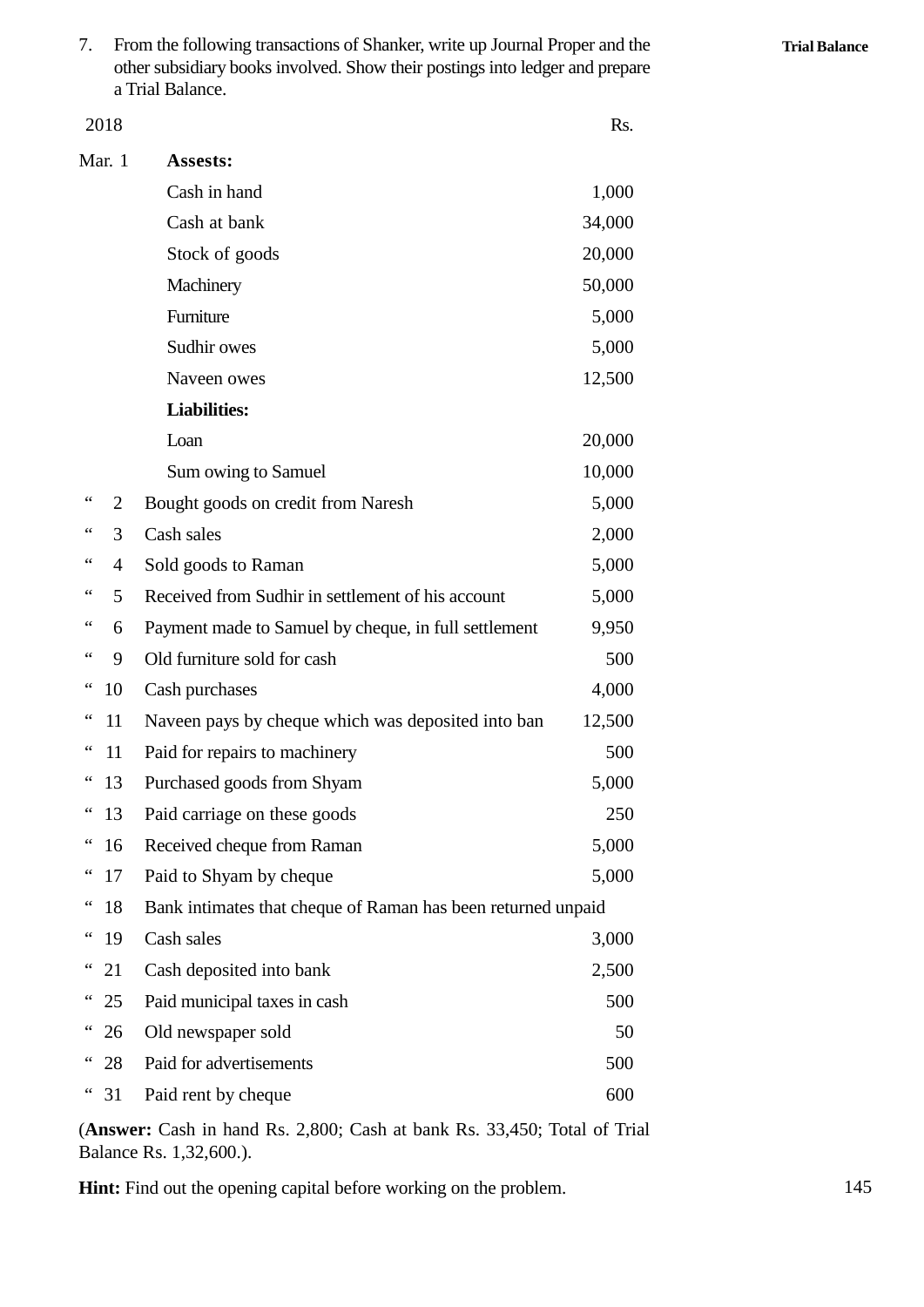- Accounting Process and S. Rectify the following errors:<br>
a Coods amounting to Rs 3 C
	- Rectify the following errors:<br>a) Goods amounting to Rs. 3,000 sold to Pran, were correctly entered in<br>the Sales Book, but posted to his account as 30,000. the Sales Book, but posted to his account as 30,000. Rectify the following errors:<br>
	a) Goods amounting to Rs. 3,000 sold to Pran, were correctly entered in<br>
	the Sales Book, but posted to his account as 30,000.<br>
	b) The total of the Sales Book for the month was undercast by Rs c) as a Goods amounting to Rs. 3,000 sold to Pran, were correctly entered in the Sales Book, but posted to his account as 30,000.<br>b) The total of the Sales Book for the month was undercast by Rs. 5,000.<br>c) Rs. 6,000 paid f
	-
	- Furniture Account.
	- d) the total of the Sales Book for the month was undercast by Rs. 5,000.<br>
	c) Rs. 6,000 paid for the cash purchase of furniture was not posted to the Furniture Account.<br>
	d) A credit purchase of Rs. 9,000 from Arjun was wron the Sales Book. 9. Rectify the following errors:<br>
	a) Rectify the following errors:<br>
	a) Rs. 690, the amount of rent a) A credit purchase of Rs. 9,000 from Arjun was wrongly passed through<br>the Sales Book.<br>Rectify the following errors:<br>a) Rs. 690, the amount of rent paid to the landlord, was debited to his<br>personal account.
	-
- personal account. Rectify the following errors:<br>
a) Rs. 690, the amount of rent paid to the landlord, was debited to his<br>
personal account.<br>
b) Goods purchased for the personal use of the proprietor, costing Rs.
	- 600, was debited to the Purchases Account.
	- c) and account.<br>
	Rs. 090, the amount of felt paid to the fantafold, was debited to fits<br>
	personal account.<br>
	C) Goods purchased for the personal use of the proprietor, costing Rs.<br>
	600, was debited to the Purchases Account. Wages Account.
	- d) doods purchased for the personal use of the prophetor, costing Ks.<br>600, was debited to the Purchases Account.<br>c) Rs. 1,080 paid as wages for construction of a room was debited to the Wages Account.<br>d) Total of Purchases page as Rs. 876 instead of Rs. 786. E) Externally and as wages for consulation of a footh was decided to the Wages Account.<br>
	d) Total of Purchases Book of one page was carried forward to the next page as Rs. 876 instead of Rs. 786.<br>
	e) Discount allowed amoun
	- Received Account. Fotal of Fuchases Book of one page was carried forward to the next<br>page as Rs. 876 instead of Rs. 786.<br>e) Discount allowed amounting to Rs. 25 had been credited to Discount<br>Received Account.<br>f) Total of Sales Book of one p
	- as Rs. 872 instead of 782. Eq. b) Biscount and the count.<br>
	10. Received Account.<br>
	10. Rectify the following errors:<br>
	20. Rectify the following errors: a) Total of Sales Book of one page was carried forward to the next page<br>as Rs. 872 instead of 782.<br>Rectify the following errors:<br>a) Rs. 700 received on account of a bad debit written off earlier, credited<br>to customer's per
	- - to customer's personal account.
- Rectify the following errors:<br>
a) Rs. 700 received on account of a bad debit written off earlier, credited<br>
to customer's personal account.<br>
b) Goods returned by Murari amounting to Rs. 250 has been entered in<br>
the Returns the Returns Outwards Book. For a set of a bad debth whiteh of earlier, credited<br>to customer's personal account.<br>b) Goods returned by Murari amounting to Rs. 250 has been entered in<br>the Returns Outwards Book.<br>c) An amount of Rs. 800 withdrawn by the
	- has been debited to General Expenses Account.
	- d) by Nutrian amounting to Rs. 250 has been entered in<br>the Returns Outwards Book.<br>c) An amount of Rs. 800 withdrawn by the proprietor for his personal use<br>has been debited to General Expenses Account.<br>d) Discount allowed t in the discount column of the Cash Book, but it has been posted to the Customer's personal account. d) Discount allowed to Kurien amounting to Rs. 47 has not been entered<br>in the discount column of the Cash Book, but it has been posted to the<br>Customer's personal account.<br>A cash sale to Ashok for Rs. 690 was recorded in th
	- also in the Sales Book. Postings were made from both the books. Fractional Existence Customer's personal account.<br>
	e) A cash sale to Ashok for Rs. 690 was recorded in the Cash Book and<br>
	also in the Sales Book. Postings were made from both the books.<br>
	f) The Bank Column on the credit si
	- by Rs. 50. 21. The Bank Column on the comparation of RS<br>11. Rectify the following errors:<br>21. Rectify the following errors:<br>31. A credit purchase of goods
	-
	- a) The Bank Column on the credit side of the Cash Book was overcast<br>by Rs. 50.<br>Rectify the following errors:<br>a) A credit purchase of goods from Manoj, amounting to Rs. 1,800, has<br>been wrongly passed through the Sales Book. been wrongly passed through the Sales Book. 11. Rectify the following errors:<br>
	a) A credit purchase of goods from Manoj, amounting to Rs. 1,800, has<br>
	been wrongly passed through the Sales Book.<br>
	b) A credit sale of Rs. 600 to Anand was posted to his credit.
		-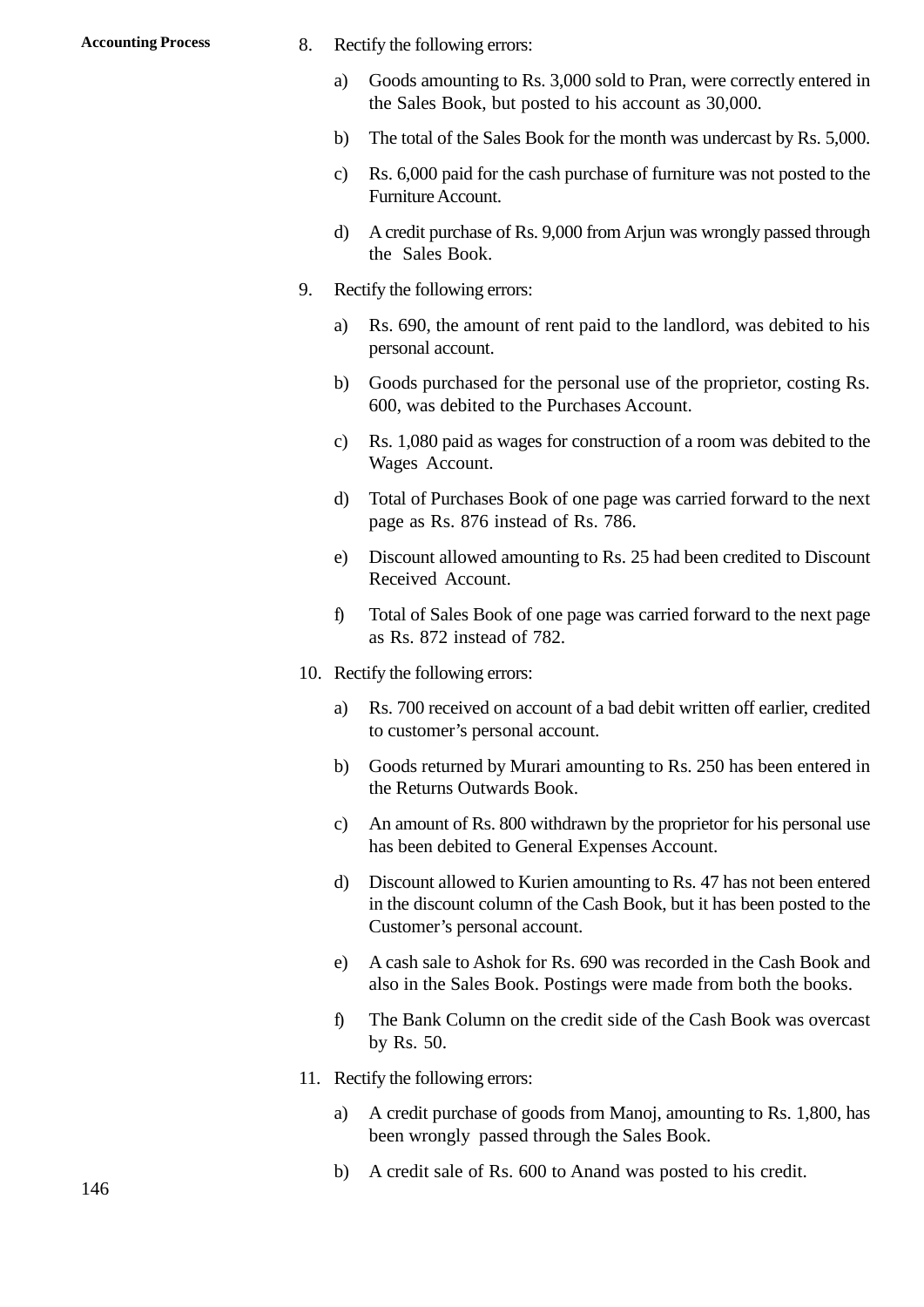c) The Returns Inwards Journal has been undercast by Rs. 1,800.<br>d) Rs. 1.450 paid as commission was wrongly debited to Interest Account

- c) The Returns Inwards Journal has been undercast by Rs. 1,800.<br>
d) Rs. 1,450 paid as commission was wrongly debited to Interest Account.<br>
e) Rent paid for proprietor's residence amounting to Rs. 2,000 was debited
- Rent paid for proprietor's residence amounting to Rs. 2,000 was debited to the Rent Account.
- f) A credit sale of Rs. 1,400 to Roshan was entered in the Returns Outwards Book.
- 12. Correct the following errors found in the books of Rohit, whose Trial Balance<br>was out by Rs. 1,746 (excess debit), and the difference was posted to a was out by Rs. 1,746 (excess debit), and the difference was posted to a Suspense Account. Also show Suspense Account. Correct the following errors found in the books of Rohit, whose Trial<br>was out by Rs. 1,746 (excess debit), and the difference was pos<br>Suspense Account. Also show Suspense Account.<br>a) The Sales Returns Book has been totalle France the following errors found in the books of Kolin, whose The<br>
was out by Rs. 1,746 (excess debit), and the difference was p<br>
Suspense Account. Also show Suspense Account.<br>
a) The Sales Returns Book has been totalled
	-
	-
	- Suspense Account. Also show Suspense Account.<br>
	a) The Sales Returns Book has been totalled Rs. 54 short.<br>
	b) The Purchases Book has been totalled Rs. 150 more.<br>
	c) Goods purchased amounting to Rs. 750 has been posted to th of Supplier's (Srinath) Account. b) The Purchases Book has been totalled Rs. 150 more.<br>
	c) Goods purchased amounting to Rs. 750 has been pos<br>
	of Supplier's (Srinath) Account.<br>
	d) The Sales Book has been totalled Rs. 150 short.<br>
	wer: Suspense Account gets
	-

(**Answer :** Suspense Account gets closed).

- of Supplier's (Srinath) Account.<br>
(Answer: Suspense Account gets closed).<br>
13. On taking out a Trial Balance, a book-keeper finds an excess credit of Rs.<br>
2,460. Being desirous of closing the books, he places the differenc Suspense Account, which is carried forward. In the next period, he discovers the following errors. Pass the rectifying entries and prepare the Suspense Account. 2,460. Being desirous of closing the books, he places the difference to a<br>Suspense Account, which is carried forward. In the next period, he discovers<br>the following errors. Pass the rectifying entries and prepare the Suspe Busperise Account, which is carried forward. In the fiext period, he discovers<br>the following errors. Pass the rectifying entries and prepare the Suspense<br>Account.<br>a) The total of Returns Inwards Book has been totalled Rs.
	- channel a) The total of Returns Inwards Book has been totalled Rs. 400 short.<br>b) A sum of Rs. 4,800 written off as depreciation on machinery, has not
	- been posted to the Depreciation Account.
	- account as Rs. 100. (c) Composed to A discount of Rs. 1,000 allowed to a customer has been posted to his account as Rs. 100.<br>
	d) The Sales Book was undercast by Rs. 4,000.<br>
	e) Purchase of Rs. 480 was posted as Rs. 840 in the supplier's accoun
	-
	- Purchase of Rs. 480 was posted as Rs. 840 in the supplier's account.

(**Answer :** Suspense Account still shows a debit balance of Rs. 1,800)

- 14. A book-keeper failed to balance his Trial Balance. He places the difference<br>14. A book-keeper failed to balance his Trial Balance. He places the difference<br>14. A book-keeper failed to balance his Trial Balance. He plac to a newly opened Suspense Account which is carried forward. The following errors were subsequently discovered. Give journal entries to rectify these errors and show the Suspense Account. A book-keeper failed to balance his Trial Balance. He places the difference<br>to a newly opened Suspense Account which is carried forward. The following<br>errors were subsequently discovered. Give journal entries to rectify th b) a hewly opened suspense Account which is called forward. The following<br>errors were subsequently discovered. Give journal entries to rectify these<br>errors and show the Suspense Account.<br>a) The total of Purchases Day Book
	-
	- entered in the Purchases Book.
	- (a) The total of Purchases Day Book had been undercast by Rs. 200.<br>
	b) Purchase of a Typewriter on credit from Harnath for Rs. 9,600 was<br>
	entered in the Purchases Book.<br>
	c) Goods returned by Hari amounting to Rs. 2,000 has to Hari's Account. c) Goods returned by Hari amounting to Rs. 2,000 has been entered in the Returns Outwards Book, however, the posting was done correctly to Hari's Account.<br>d) A Cash sales of Rs, 2,500 to Sommnath, correctly entered in the
	- Book was posted to the credit of his personal account.